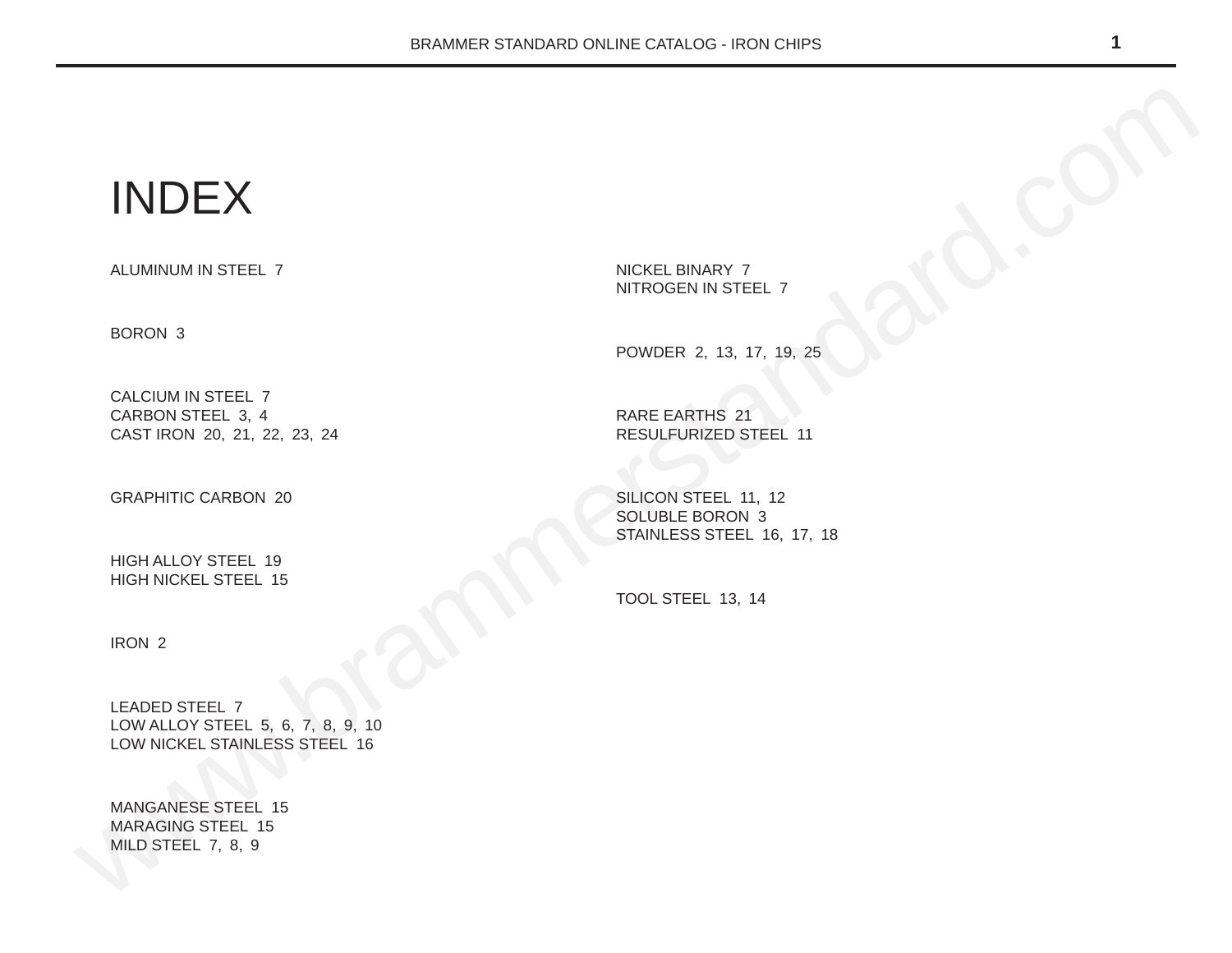#### IRON CHIPS AND POWDER

<span id="page-1-0"></span> $#$  = class, where 1 = CRM and 2 = RM analysis listed in mass %

| # Number                                                    |                                         | Mn                                      | P.                                        | S.                                    | Si                                     | Cu                                     | Νi                                    | Cr                                      | N                  | Al.                                                  | Co                                                               | Мo                           | Nb                             | $\circ$ | Sn                                                           | Тi                                                  |                                   | W                    |
|-------------------------------------------------------------|-----------------------------------------|-----------------------------------------|-------------------------------------------|---------------------------------------|----------------------------------------|----------------------------------------|---------------------------------------|-----------------------------------------|--------------------|------------------------------------------------------|------------------------------------------------------------------|------------------------------|--------------------------------|---------|--------------------------------------------------------------|-----------------------------------------------------|-----------------------------------|----------------------|
| 1 NCS HC15014<br>1 SRM 2165<br>1 IARM 27G<br>1 NCS HC11011b | 0.0208<br>(0.0063)<br>(0.003)<br>0.0023 | 0.246<br>0.144<br>(0.003)<br>0.013      | 0.0121<br>0.0052<br>(0.003)<br>0.0014     | 0.007<br>0.003643<br>0.0011<br>0.0014 | 0.0922<br>(0.0040)<br>(0.07)<br>0.0023 | 0.020<br>0.0013<br>0.040<br>0.0045     | 0.0202<br>0.155<br>0.045<br>0.0027    | 0.013<br>0.050<br>0.043<br>0.0066       | (0.0003)           | 0.046<br>(0.0060)<br>(0.0013)<br>$0.0045$ $(0.0001)$ | 0.0012<br>(0.0009)<br>0.0012                                     | 0.0055<br>(0.002)<br>0.00030 | 0.0004<br>(0.002)<br>(0.00004) | 0.025   | 0.0012<br>0.002<br>(0.001)<br>0.00015                        | And the Contract<br>0.0051<br>< 0.005<br>(< 0.0001) | 0.0040<br>(0.001)<br>( < 0.0001 ) | < 0.005<br>(0.00004) |
| 1 NCS HC15002q<br>1 Y TSC101<br>1 ECRM 088-2<br>1 JSS 003-8 | 0.0013<br>0.0013<br>0.0006<br>0.00040   | 0.00018<br>0.00018<br>0.0809<br>0.00109 | (0.0001)<br>(0.0001)<br>0.0048<br>0.00040 | 0.0010<br>0.0010<br>0.0070<br>0.00016 | 0.0014<br>0.0014<br>0.0052<br>0.00064  | ,00024<br>0.00024<br>0.0163<br>0.00039 | 0.0052<br>0.0052<br>0.0275<br>0.00007 | 0.00019<br>0.00019<br>0.0244<br>0.00012 | 0.00068            | 0.00667                                              | $0.00065$ $(0.0001)$<br>$0.00065$ (0.0001)<br>0.0061<br>0.000046 | 0.0033<br>0.0033<br>0.000020 | $\sim$<br>0.000048             | $\sim$  | Cd:(0.0001) (0.0001)<br>$Cd:(0.0001)$ $(0.0001)$<br>0.000020 | (0.0001)<br>(0.0001)<br>< 0.00006                   | (0.0001)<br>(0.0001)<br>0.00029   | (0.000006)(0.00001)  |
| 1 JSS 003-7<br>1 SRM 937<br>1 ECRM 097-2C                   | 0.00034<br>99.90% Fe                    | 0.00054<br>0.012                        | 0.00038<br>0.00538                        | 0.00016<br>0.00181                    | 0.00285                                | 0.00052 0.00032<br>0.00793             | 0.00007<br>0.0241                     | 0.00013<br>0.0213                       | 0.00061<br>0.00294 | 0.00682                                              | 0.000047<br>0.0139                                               | 0.000017<br>0.00370          | <0.0002                        | $\sim$  | 0.00043                                                      | 0.000017 < 0.00006                                  | trace<br>0.00011                  | trace<br>0.00386     |

#### analysis listed in mg/kg except

| Number                                              | Ag | As               | B                  | Bi                                | Ca                          | Mg               | Pb                    | Sb                  | Se              | Ta               | Te  | Zn                  | Zr            | Units                                                                                                                |
|-----------------------------------------------------|----|------------------|--------------------|-----------------------------------|-----------------------------|------------------|-----------------------|---------------------|-----------------|------------------|-----|---------------------|---------------|----------------------------------------------------------------------------------------------------------------------|
| NCS HC15014<br>SRM 2165<br>IARM 27G<br>NCS HC11011b |    | 10<br>(16)<br>26 | 9.44<br>(6)<br>2.3 | $($ < 1 $)$<br>< 70<br>(< 0.1)    | (2)                         | (<1)<br>(2)      | 0.85<br>(20)<br>(0.2) | 10<br><100<br>2.9   | $\sim$<br>< 0.1 | < 200<br>(< 0.1) | 0.1 | 50<br>1.5           | (30)<br>< 0.1 | $100$ g chips<br>$150$ q chips<br>$100$ q chips<br>50 g chips also trace Cd, Ce, Hf, La, and Mg                      |
| NCS HC15002q<br>Y TSC101<br>ECRM 088-2<br>JSS 003-8 |    | (1)<br>(0.1)     | (0.26)             | (1)<br>(1)<br>0.7                 | 17<br>17<br>7.2<br>$\leq 1$ | 2.2<br>2.2<br><1 | (1)<br>(1)<br>0.04    | (1)<br>(1)<br>$<$ 2 | <1              | < 0.7            | <1  | (1)<br>(1)<br>(0.2) | 0.5           | Fe > 99.984%<br>15 q powder<br>15 q powder<br>Fe > 99.984%<br>$100$ q chips<br>150 g chips also trace Cd, Ce, and La |
| JSS 003-7<br>SRM 937<br>ECRM 097-2C                 |    | $\leq 1$<br>28.1 | 0.18<br>1.2        | < 0.7<br>$\overline{\phantom{a}}$ | $\leq 1$<br>$\sim$          | <1               | (0.02)                | $\leq$ 2<br>1.2     | $\leq 1$        | < 0.7<br>1.5     | <1  | (0.2)<br>1.4        | < 0.5         | 150 g chips<br>50 q chips<br>$100$ q chips                                                                           |

#### CRM IRON CHIPS AND POWDER

# There are also purity iron powders in our<br>Geological catalog, Iron Ore section http://www.brammerstandard.com/pdf/geological.pdf

analysis listed in mass %

| Number             | C      | Mn    | P      | S       | Si     | Cu    | Νi     | Cr    | N       | A1        | Ins.Al       | As    | B | Co    | Mo             | Ti           | Units                   |
|--------------------|--------|-------|--------|---------|--------|-------|--------|-------|---------|-----------|--------------|-------|---|-------|----------------|--------------|-------------------------|
|                    |        |       |        |         |        |       |        |       |         |           |              |       |   |       |                |              |                         |
| <b>NCS HC15007</b> | 0.091  | 0.399 | 0.0246 | 0.017   | 0.341  | 0.201 | 0.243  | 0.148 |         | 0.180     |              |       |   |       |                |              | $100$ g chips           |
| NCS HC15007a       | 0.080  | 0.358 | 0.036  | 0.031   | 0.506  | 0.254 | 0.203  | 0.170 | 0.018   | 0.432     |              |       |   |       |                |              | 50 g chips              |
| NCS HC15006        | 0.080  | 0.043 | 0.0159 | 0.0075  | 0.171  | 0.135 | 0.147  | 0.043 |         | 0.088     |              |       |   |       |                |              | $100$ g chips           |
| NCS HC15017        | 0.061  | 0.319 | 0.04   | 0.005   | 0.166  | 0.02  | 0.02   | 0.022 | 0.0146  | 0.284     |              |       |   |       |                |              | 50 g chips              |
| NCS HC15006a       | 0.061  | 0.254 | 0.021  | 0.0058  | 0.341  | 0.168 | 0.182  | 0.114 | 0.012   | 0.412     |              |       |   |       |                |              | 50 g chips              |
| BAM 031-3          | 0.055  | 0.329 | 0.014  | 0.021   | 0.037  | 0.020 |        |       | 0.0050  | 0.054     | $\sim$       | 0.013 |   |       |                |              | $100$ g chips           |
| BAM 031-2          | 0.0344 | 0.296 | 0.053  | (0.052) |        | 0.083 |        |       | 0.012   |           | $\mathbf{r}$ | 0.061 |   |       |                |              | $100$ g chips           |
| NCS HC15005a       | 0.030  | 0.106 | 0.0061 | 0.025   | 0.182  | 0.123 | 0.162  | 0.147 | 0.011   | 0.205     |              |       |   |       | $\overline{a}$ |              | 50 g chips              |
| ECRM 083-1         | 0.028  | 0.289 | 0.0077 | 0.0100  |        | 0.016 | 0.014  |       | 0.00189 | $\bullet$ |              |       |   |       | $\mathbf{r}$   | $\mathbf{r}$ | $100$ g chips           |
| NCS HC15004        | 0.0272 | 0.246 | 0.0094 | 0.012   | 0.0994 | 0.031 | 0.0202 | 0.013 |         | 0.37      |              |       |   |       |                |              | $100$ g chips           |
|                    |        |       |        |         |        |       |        |       |         |           |              |       |   |       |                |              |                         |
| NCS HC15004a       | 0.027  | 0.195 | 0.014  | 0.0063  | 0.018  | 0.089 | 0.116  | 0.048 | 0.016   | 0.290     |              |       |   |       |                |              | 50 g chips              |
| NCS HC41002        | 0.023  | 0.178 | 0.016  | 0.009   | 0.075  |       |        |       |         | 0.309     | 0.003        |       |   |       |                |              | 150 g chips             |
| NCS HC15016        | 0.022  | 0.201 | 0.0072 | 0.0027  | 0.199  | 0.066 | 0.066  | 0.032 | 0.0123  | 0.217     |              |       |   |       |                |              | 50 g chips              |
| NCS HC15003a       | 0.012  | 0.034 | 0.0019 | 0.020   | 0.017  | 0.021 | 0.030  | 0.016 | 0.015   | 0.060     |              |       |   |       |                |              | 50 g chips              |
| <b>NCS HC13013</b> | 0.0041 | 0.126 | 0.0085 | 0.021   | 0.018  |       |        |       |         |           |              |       |   |       |                |              | 150 g powder            |
|                    |        |       |        |         |        |       |        |       |         |           |              |       |   |       |                |              |                         |
| IPT 73             | 0.0034 | 0.044 | 0.0034 | 0.0049  | 0.0028 | 0.076 | 0.033  | 0.030 | 0.0076  |           |              |       |   | 0.004 | $\mathbf{r}$   |              | TEMPORARILY UNAVAILABLE |
| Number             |        | Mn    | Р      | S       | Si     | Cu    | Νi     | Cr    | N       | A1        | Ins.Al       | As    | B | Co    | Mo             | Ti           | Units                   |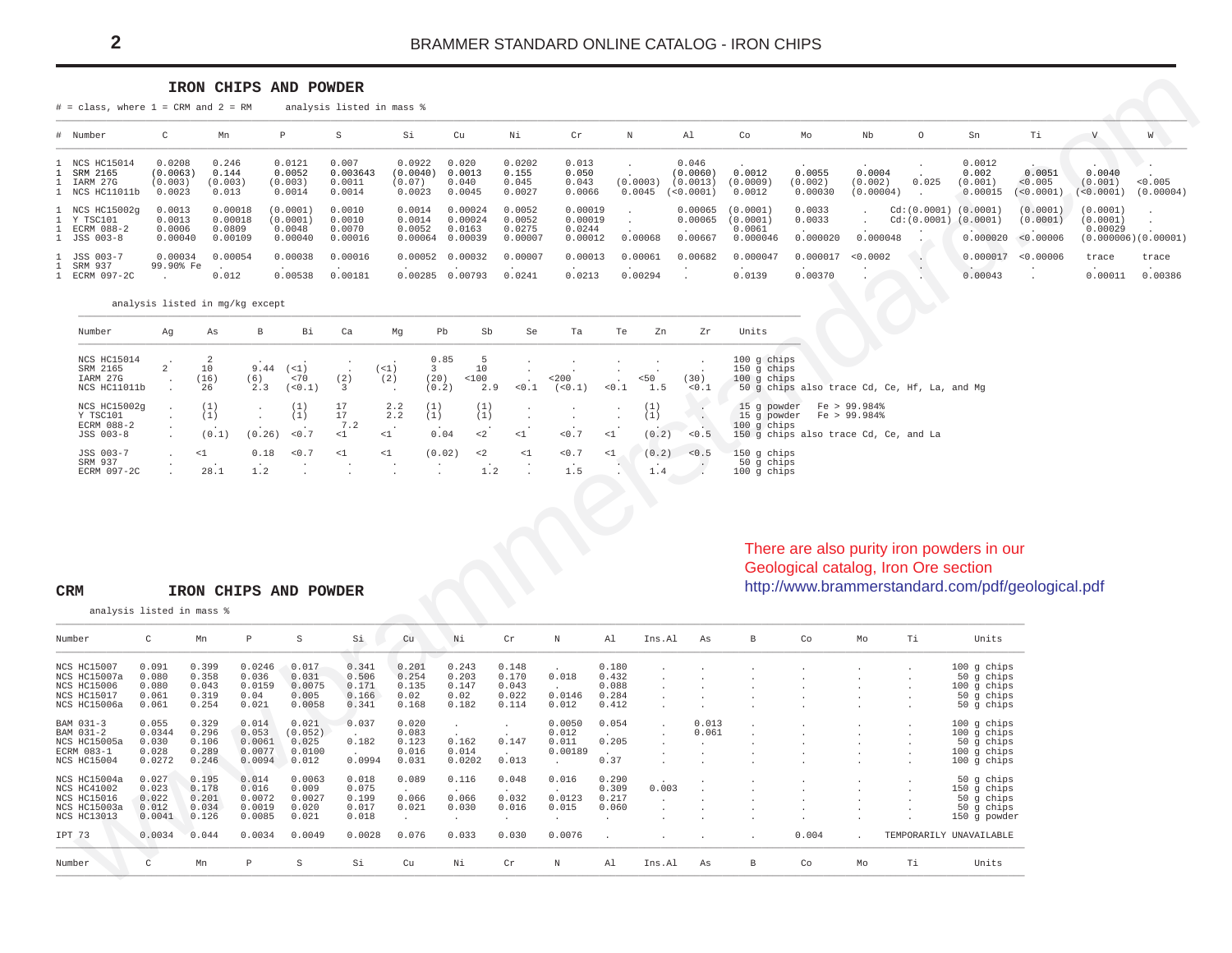<span id="page-2-0"></span>

| CRM                                                                                              |                                                         | CARBON STEEL CHIPS WITH NITROGEN                                                  |                                                          |                                                         |                                                       |                                                       |                                                                          |                                                            |                                                               | analysis listed in mass %                                             |                                                            |                                                |                                                |                                                              |                                |                                                  |                            |                             | JSS: 150 g units                             |                             | all others: 100 q units                           |                                    |                                               |
|--------------------------------------------------------------------------------------------------|---------------------------------------------------------|-----------------------------------------------------------------------------------|----------------------------------------------------------|---------------------------------------------------------|-------------------------------------------------------|-------------------------------------------------------|--------------------------------------------------------------------------|------------------------------------------------------------|---------------------------------------------------------------|-----------------------------------------------------------------------|------------------------------------------------------------|------------------------------------------------|------------------------------------------------|--------------------------------------------------------------|--------------------------------|--------------------------------------------------|----------------------------|-----------------------------|----------------------------------------------|-----------------------------|---------------------------------------------------|------------------------------------|-----------------------------------------------|
| Number                                                                                           | C                                                       | Mn                                                                                | $\, {\bf P}$                                             | S                                                       | Si                                                    | Cu                                                    | Νi                                                                       | Cr                                                         | Al                                                            | Mo                                                                    | Ν                                                          | Nb                                             | Τi                                             | V                                                            | W                              | As                                               | B                          | Ca                          | Co                                           | $\circ$                     | Pb                                                | Sn                                 | Zr                                            |
| ECRM 090-1C * 1.054<br>VS U7/9<br>JSS 066-5<br>VS UNL4/3<br>VS UNL4/4<br>DSZU CX05               | 1.02<br>0.835<br>0.736<br>0.734<br>0.703                | 0.226<br>0.255<br>0.853<br>0.851<br>0.853<br>0.558                                | 0.013<br>0.0080<br>0.0145<br>0.0200<br>0.0200<br>0.0200  | 0.0095<br>0.0158<br>0.0035<br>0.028<br>0.0268<br>0.0270 | 0.281<br>0.156<br>0.244<br>0.220<br>0.221<br>0.302    | 0.0106<br>0.037<br>0.037<br>0.037                     | 0.053<br>0.102<br>0.055<br>0.055<br>0.026                                | 0.121<br>0.123<br>0.023<br>0.023<br>0.054                  | 0.0218                                                        | 0.009<br>$(0.005)$ $(0.004)$                                          | 0.0146<br>0.0094<br>0.0031<br>0.0041<br>0.0041<br>0.0051   | 0.00043                                        | (0.003)                                        | 0.204<br>(0.004)                                             | (0.002)                        | (0.01)<br>0.127<br>0.123<br>(0.003)              |                            |                             | (0.002)                                      |                             | 0.00239<br>$(0.0002)$ $(0.002)$                   |                                    | last<br>٠.<br>250g                            |
| VS U23<br>JSS 061-8<br>IARM 373A<br>JSS 057-10<br>VS U24<br>DSZU CX04                            | 0.665<br>0.630<br>0.63<br>0.580<br>0.563<br>0.559       | 0.560<br>0.484<br>0.70<br>0.800<br>0.611<br>0.607                                 | 0.0197<br>0.0099<br>0.0123<br>0.0150<br>0.0129<br>0.0133 | 0.0277<br>0.0050<br>0.031<br>0.0161<br>0.0214<br>0.0216 | 0.300<br>0.243<br>0.22<br>0.184<br>0.334<br>0.327     | 0.038<br>0.0238<br>0.107<br>0.0139<br>0.0129          | 0.024<br>0.048<br>0.0138 0.059<br>$0.0147$ $(0.017)$ 0.0573 $(0.004)$    | 0.055<br>0.096                                             | 0.030<br>0.002<br>0.034                                       | 0.0176<br>$\sim$                                                      | 0.0050<br>0.0037<br>0.0088<br>0.0049<br>0.0079<br>0.0079   | $\blacksquare$<br>0.001<br>$\cdot$             | 0.0017<br>(0.002)                              | 0.023<br>(0.005)                                             | (0.002)                        | 0.0046<br>(0.002)                                | 0.0003                     | 0.0005                      | 0.005<br>(0.002)                             | 0.002                       | (0.001)<br>$(0.0001)$ $(0.0009)$ 250 g            | 0.0069                             | last<br>(0.003)                               |
| JSS 057-9<br>IARMFe1050-18 0.499<br>IARM 200C<br>TH 1020<br>IARM 210D<br>JSS 050-8               | 0.529<br>0.453<br>0.449<br>0.412<br>0.410               | 0.759<br>0.79<br>0.775<br>(0.63)<br>0.73<br>0.762                                 | 0.0164<br>0.0045<br>0.007<br>0.0306<br>0.0052<br>0.0119  | 0.0199<br>0.027<br>0.020<br>0.0332<br>0.030<br>0.00278  | 0.182<br>0.223<br>0.241<br>(0.27)<br>0.230<br>0.207   | 0.0128<br>0.179<br>0.236<br>(0.01)<br>0.273<br>0.0118 | 0.068<br>0.094<br>(0.03)<br>0.122                                        | 0.100<br>0.100<br>(0.04)<br>0.096                          | 0.0272<br>(0.003)<br>0.002<br>(0.04T)<br>(0.002)<br>0.0307    | 0.018<br>0.023<br>(0.01)<br>0.034                                     | 0.0052<br>0.0097<br>0.0079<br>0.0063<br>0.011<br>0.00442   | (0.0013)<br>0.0014<br>0.001                    | 0.0008<br>0.0011<br>0.0104                     | 0.0270<br>0.025<br>Sol.Al: 0.0347<br>0.024<br>Sol.Al: 0.0295 | (0.002)<br>(0.002)             | $(0.0030)$ $(0.0005)$<br>0.006<br>0.0059         | 0.0003<br>0.0004           | 0.0020<br>0.0009            | 0.0056<br>0.007<br>0.007                     | 0.0026<br>0.0037<br>0.0034  | 0.001                                             | 0.0103<br>0.010<br>$\cdot$         | last<br>0.0090(0.004)<br>(0.001)              |
| IARM 349A<br>JSS 050-6<br>JSS 050-7<br>IARM 360A<br>IARM 209D<br>BCS 434/2                       | 0.41<br>0.38<br>0.378<br>0.331<br>0.322<br>0.275        | 1.49<br>0.50<br>0.498<br>0.733<br>0.68<br>1.54                                    | 0.011<br>0.013<br>0.0129<br>0.008<br>0.0084<br>0.061     | 0.025<br>0.0057<br>0.0058<br>0.023<br>0.021<br>0.0141   | 0.192<br>0.19<br>0.190<br>0.260<br>0.268<br>0.51      | 0.300<br>0.008<br>0.0075<br>0.235<br>0.243            | 0.178<br>$\cdot$<br>0.078<br>0.079<br>0.037                              | 0.189<br>$\cdot$<br>0.113<br>0.137<br>0.238                | 0.0020<br>0.023<br>0.0233T<br>$0.0016$ 0.024<br>(0.003) 0.037 | 0.059<br>$\sim$                                                       | 0.0100<br>0.0029<br>0.0028<br>0.0102<br>0.0107<br>0.0104   | 0.0012<br>$\cdot$<br>0.0015<br>0.0014<br>0.038 | 0.0013<br>0.0010<br>0.0011                     | 0.027<br>Sol.Al: 0.0224<br>0.039<br>0.042                    | 0.004<br>(0.001)<br>(0.002)    | 0.005<br>$\sim$<br>0.0060<br>0.0060<br>$\bullet$ | 0.0003<br>0.0004<br>0.0002 | 0.0015<br>0.0017<br>0.002   | 0.0085<br>0.0067<br>0.007                    | 0.003<br>0.004<br>0.005     | (0.001)<br>$\cdot$<br>(0.001)<br>0.001<br>$\cdot$ | 0.015<br>0.010<br>0.012<br>$\cdot$ | (0.002)<br>last<br>last<br>(0.001)<br>$\cdot$ |
| IARM 359A<br>IARMFe1020-18 0.226<br>JSS 030-10<br>IARM 213C<br>IMZ 1.18/5<br>JSS 030-9           | 0.267<br>0.210<br>0.201<br>0.20<br>0.195                | 0.686<br>0.547<br>0.528<br>0.922<br>1.43<br>0.750                                 | 0.0094<br>0.006<br>0.0175<br>0.007<br>0.023<br>0.0237    | 0.020<br>0.024<br>0.0166<br>0.025<br>0.030<br>0.0076    | 0.233<br>0.235<br>0.224<br>0.25<br>0.44<br>0.237      | 0.186<br>0.198<br>0.0091<br>0.149<br>0.11<br>0.0239   | 0.068<br>0.078<br>0.068<br>0.077                                         | 0.121<br>0.125<br>0.099<br>0.073                           | 0.002<br>(0.003)<br>0.00278<br>0.098<br>0.0227                | 0.023<br>0.0252<br>$\sim$<br>$0.0019$ $0.022$<br>$\ddot{\phantom{a}}$ | 0.0094<br>0.0098<br>0.00426<br>0.0116<br>0.0051<br>0.00312 | 0.002<br>(0.0012)<br>0.0011                    | 0.0009<br>. Sol.Al:0.00185<br>$0.0010$ $0.035$ | 0.027<br>0.036<br>Sol.A1: 0.091<br>Sol.Al: 0.0218            | (0.001)<br>(0.002)             | 0.0073<br>0.0044<br>0.0058                       | 0.0003<br>0.0003           | 0.0013<br>(0.002)<br>0.0014 | 0.0069<br>0.0065<br>0.0074                   | 0.0044<br>(0.007)<br>0.0042 | (0.001)<br>0.0011                                 | 0.0080                             | 0.0100(0.001)<br>$0.0081$ (0.0004)<br>last    |
| IARM 28B<br>IARM 28D<br>IARM 28E<br>JSS 023-10<br>VS U1/12<br>VS UNL3/4                          | 0.18<br>0.1700<br>0.169<br>0.1255<br>0.109<br>0.105     | 0.75<br>0.80<br>0.68<br>0.675<br>0.541<br>0.897                                   | 0.010<br>0.010<br>0.009<br>0.0135<br>0.0217<br>0.101     | 0.029<br>0.016<br>0.0026<br>0.00345<br>0.0249<br>0.130  | 0.23<br>0.27<br>0.171<br>0.201<br>0.214<br>0.221      | 0.36<br>0.11<br>0.120<br>0.0111<br>0.063<br>0.135     | 0.13<br>0.090<br>0.145<br>0.056<br>0.096                                 | 0.13<br>0.081<br>0.079<br>0.045<br>0.076                   | 0.003<br>0.0110<br>0.011<br>0.0420<br>$\cdot$                 | 0.029<br>0.025<br>0.033<br>$\ddot{\phantom{a}}$                       | 0.0094<br>0.0079<br>0.0088<br>0.00311<br>0.0072<br>0.0038  | 0.002<br>0.002<br>0.001<br>$\sim$              | 0.002<br>0.001<br>0.001                        | 0.002<br>0.019<br>0.019<br>Sol.Al: 0.0413                    | ( < 0.001)<br>(0.003)<br>0.002 | 0.008<br>0.0039<br>0.007<br>$\cdot$<br>(0.005)   | 0.0002<br>0.0002<br>0.0001 |                             | 0.011<br>0.009<br>0.008                      | 0.0070<br>0.006<br>0.0052   | (< 0.01)<br>< 0.001                               | 0.014<br>0.008<br>0.010            |                                               |
| VS U1/11<br>GBW 01407a<br>GBW 01406a<br><b>ECRM 057-2C</b><br>IARMFE1215-18 0.043<br>ECRM 083-2C | 0.101<br>0.080<br>0.061<br>0.0507<br>0.0315             | 0.578<br>0.358<br>0.254<br>0.246<br>0.96<br>0.2160                                | 0.0233<br>0.036<br>0.021<br>0.0120<br>0.059<br>0.0106    | 0.0267<br>0.031<br>0.0058<br>0.0127<br>0.29<br>0.00561  | 0.218<br>0.506<br>0.341<br>(0.006)<br>0.00747         | 0.064<br>0.254<br>0.168<br>0.0146<br>0.164<br>0.0127  | 0.067<br>0.203<br>0.182<br>0.0096<br>$0.055$ 0.051<br>0.0116             | 0.049<br>0.170<br>0.114<br>0.0114<br>0.0219                | 0.432<br>0.412<br>0.059<br>0.0784                             | 0.016<br>$\sim$                                                       | 0.0076<br>0.018<br>0.012<br>0.0023<br>0.0109<br>0.00157    | 0.0012<br>$\overline{a}$                       | 0.0007                                         | 0.0020                                                       |                                | 0.0043<br>0.00177                                |                            |                             | 0.0055<br>0.00236                            |                             | Sb:0.0018                                         | 0.0083                             | 0.00439                                       |
| DSZU CX01<br>GBW 01404a<br>BCS 111<br>BCS 431/2<br>IMZ 1.7/4<br>VS U18/1                         | 0.029<br>0.027<br>0.0258<br>0.0249<br>0.017<br>0.0122   | 0.086<br>0.195<br>0.155<br>0.902<br>0.13<br>0.130                                 | 0.0063<br>0.014<br>0.0033<br>0.121<br>0.013<br>0.0038    | 0.0085<br>0.0063<br>0.0054<br>0.0065<br>0.032<br>0.0089 | 0.146<br>0.180<br>0.0253<br>0.015<br>(0.005)<br>0.036 | 0.209<br>0.089<br>0.0171<br>0.016<br>0.018            | 0.147<br>0.116<br>0.040<br>0.012<br>0.0163                               | 0.222<br>0.048<br>0.0387 0.0197<br>0.049<br>0.004<br>0.026 | (0.014)<br>0.290<br>0.0348<br>$\sim$                          | (0.031)<br>0.0008<br>0.0040 0.0017                                    | 0.0160<br>0.016<br>0.0034<br>0.0052<br>0.0044<br>0.0145    | (0.0005)<br>0.0040<br>Sb:0.001                 | (0.003)<br>0.0004<br>0.001                     | (0.003)<br>0.0009<br>0.001                                   | (0.007)<br>0.0005              | (0.01)<br>0.0021<br>0.0045                       | (0.0002)<br>0.001          |                             | (0.011)<br>0.0144<br>Sol.Al: 0.0022 Zn:0.001 |                             | (0.009)<br>0.0005                                 | (0.012)<br>0.0015<br>0.0021        | 200g                                          |
| VS UNL1/2<br>VS S2/5<br>BCS 111/1<br>BCS 432/2<br>IMZ C-110A<br>VS U25                           | 0.012<br>0.0077<br>0.0070<br>0.0065<br>0.0034<br>0.0025 | 0.131<br>0.028<br>0.1623<br>0.712<br>0.067<br>0.104                               | 0.0036<br>0.0032<br>0.0045<br>0.017<br>0.0051<br>0.0053  | 0.0091<br>0.0054<br>0.0049<br>0.036<br>0.0045<br>0.0054 | 0.033<br>0.046<br>0.0039<br>0.082<br>$\sim$<br>0.032  | 0.019<br>0.069<br>0.021<br>0.0075                     | 0.16<br>0.072<br>$0.0089$ $0.0161$ $0.0055$<br>0.0196<br>0.021<br>0.0061 | 0.026<br>0.047<br>0.016<br>0.027<br>0.0147                 | 0.319<br>(0.001)                                              | (0.001)<br>0.0005<br>0.0035                                           | 0.0151<br>0.0070<br>0.0025<br>0.0066<br>0.0037<br>0.0063   | 0.0174<br>$\cdot$                              | 0.0004                                         | 0.0002<br>$(0.0006)$ $(0.0014)$                              |                                | 0.0028<br>0.0026<br>0.0011<br>(0.001)            |                            |                             | 0.0053<br>0.0031                             |                             |                                                   | 0.0006                             |                                               |
| Number                                                                                           | C                                                       | Mn                                                                                | P                                                        | S                                                       | Si                                                    | Cu                                                    | Νi                                                                       | Cr                                                         | Al                                                            | Mo                                                                    | Ν                                                          | Nb                                             | Τi                                             | $\overline{V}$                                               | W                              | As                                               | B                          | Ca                          | Co                                           | $\circ$                     | Pb                                                | Sn                                 | Zr                                            |
| CRM                                                                                              |                                                         | * ECRM 090-1C also contains Ga: 0.00228 and Zn: 0.00209.<br><b>BORON IN STEEL</b> |                                                          |                                                         |                                                       |                                                       |                                                                          |                                                            |                                                               |                                                                       |                                                            |                                                |                                                |                                                              |                                |                                                  |                            |                             |                                              |                             |                                                   |                                    |                                               |
| Number                                                                                           | Type                                                    |                                                                                   |                                                          |                                                         | Total Boron% Soluble Boron% Units                     |                                                       |                                                                          |                                                            |                                                               |                                                                       |                                                            |                                                |                                                |                                                              |                                |                                                  |                            |                             |                                              |                             |                                                   |                                    |                                               |
| $VS = 5-3/1$<br>$VS 5-2/1$<br>$VS-1/1$<br>IMZ 1.30                                               | Low Alloy<br>Low Alloy<br>Steel                         | Carbon Steel                                                                      | 0.0096<br>0.0030<br>0.0012<br>0.0002                     |                                                         | 0.0058<br>0.0017<br>0.0007<br><b>Contract</b>         | 100g<br>100g<br>100g<br>100g                          |                                                                          |                                                            |                                                               |                                                                       |                                                            |                                                |                                                |                                                              |                                |                                                  |                            |                             |                                              |                             |                                                   |                                    |                                               |

| <b>CRM</b>                                                     |                                                 | <b>BORON IN STEEL</b>                |                             |                              |
|----------------------------------------------------------------|-------------------------------------------------|--------------------------------------|-----------------------------|------------------------------|
| Number                                                         | Type                                            |                                      | Total Boron% Soluble Boron% | Units                        |
| $VS = 5 - 3/1$<br>$VS = 5 - 2/1$<br>$VS = 5 - 1/1$<br>IMZ 1.30 | Low Alloy<br>Carbon Steel<br>Low Allov<br>Steel | 0.0096<br>0.0030<br>0.0012<br>0.0002 | 0.0058<br>0.0017<br>0.0007  | 100q<br>100a<br>100q<br>100a |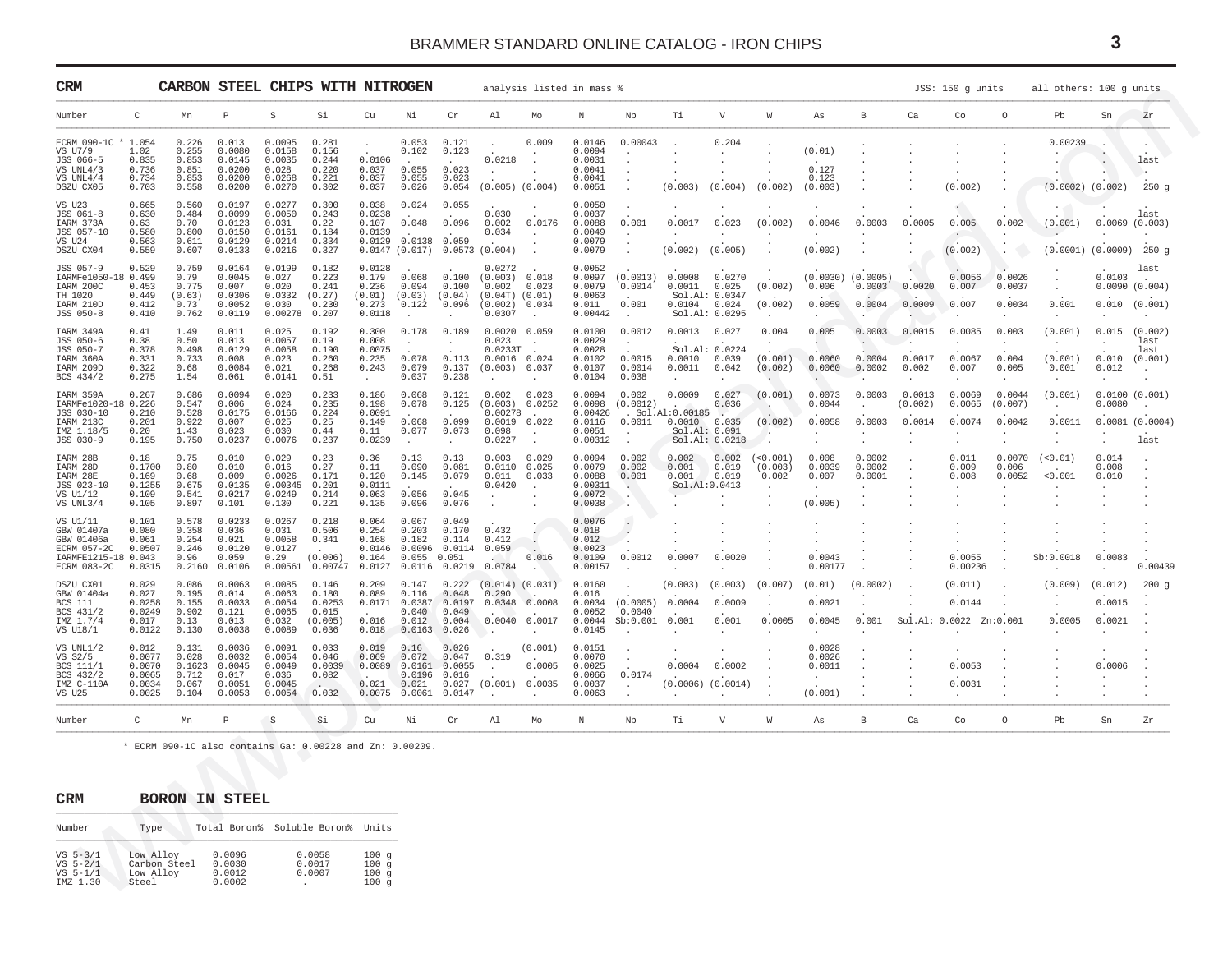<span id="page-3-0"></span>

| CRM                                                                                      |                                                    | CARBON                                                                                                                   |                                                                                 | <b>STEEL CHIPS</b>                                                 |                                                    |                                                                                                                                                        |                                                    |                                                    |                                                                                                                                            | analysis in mass % except * which is mg/kg    |                                      | IPT 11A: 120g               |                                                                                                                                                      |                            |                                    |                   |         |        |                                            |                   | BS CE, CMSI 1080-1084, IPT 55, GBW, JSS, NCS HC11114-11125: 150g                                                                                                             |                           | others: 100g            |                                    |
|------------------------------------------------------------------------------------------|----------------------------------------------------|--------------------------------------------------------------------------------------------------------------------------|---------------------------------------------------------------------------------|--------------------------------------------------------------------|----------------------------------------------------|--------------------------------------------------------------------------------------------------------------------------------------------------------|----------------------------------------------------|----------------------------------------------------|--------------------------------------------------------------------------------------------------------------------------------------------|-----------------------------------------------|--------------------------------------|-----------------------------|------------------------------------------------------------------------------------------------------------------------------------------------------|----------------------------|------------------------------------|-------------------|---------|--------|--------------------------------------------|-------------------|------------------------------------------------------------------------------------------------------------------------------------------------------------------------------|---------------------------|-------------------------|------------------------------------|
| Number                                                                                   | C                                                  | Mn                                                                                                                       | P                                                                               | S                                                                  | Si                                                 | Cu                                                                                                                                                     | Ni                                                 | Cr                                                 | Mo                                                                                                                                         | AI(t)                                         | AI(s)                                | Тi                          | v                                                                                                                                                    | Co                         | As                                 | $B*$              | Bi* Ca* |        | Nb                                         | Pb                | Sb                                                                                                                                                                           | Sn                        | w                       | Zr                                 |
| GBW 01208<br>VS U8/6<br>IMZ 1.4/4<br>NM 215<br>IMZ 1.3/8<br>VS U6/7                      | 1.26<br>1.24<br>1.21<br>1.01<br>0.85<br>0.840      | 0.28<br>0.245<br>0.23<br>0.43<br>0.51<br>0.232                                                                           | 0.018<br>0.0190<br>0.013<br>0.039<br>0.012<br>0.0075                            | 0.0105<br>0.0085<br>0.024<br>0.046<br>0.020<br>0.0154              | 0.25<br>0.246<br>0.23<br>0.26<br>0.22<br>0.264     | 0.071<br>0.049<br>0.060<br>0.125                                                                                                                       | 0.040<br>0.049<br>0.043<br>0.035<br>0.258          | 0.124<br>0.090<br>1.08<br>0.028<br>0.139           |                                                                                                                                            |                                               |                                      |                             |                                                                                                                                                      |                            | (0.004)<br>(0.004)                 |                   |         |        |                                            |                   |                                                                                                                                                                              |                           |                         |                                    |
| IPT 55<br>BCS 161/4<br><b>ECRM 056-2C</b><br>GBW 01207<br>CMSI 1069<br>GBW 01206         | 0.837<br>0.817<br>0.8181<br>0.81<br>0.736<br>0.725 | 0.923<br>0.504<br>0.5073<br>0.23<br>0.67<br>1.28                                                                         | 0.023<br>0.0105<br>0.0103<br>0.013<br>0.032<br>0.016                            | 0.027<br>0.0096<br>0.0093<br>0.0065<br>0.020<br>0.030              | 0.240<br>0.202<br>0.2006<br>0.18<br>0.297<br>0.24  | 0.187<br>0.0129<br>0.028                                                                                                                               | 0.174<br>0.0218<br>0.010                           | 0.215<br>0.0146<br>0.0065                          | 0.099                                                                                                                                      | 0.093                                         | 0.00024                              |                             |                                                                                                                                                      |                            | (0.02)                             |                   |         |        |                                            |                   |                                                                                                                                                                              |                           |                         |                                    |
| VS U5/10<br>CMSI 1067<br>GBW 01210a<br>ECRM 059-1<br>IPT 13A<br><b>NCS HC22109</b>       | 0.702<br>0.66<br>0.613<br>0.61<br>0.573<br>0.551   | 1.01<br>0.66<br>0.818<br>0.70<br>0.723<br>0.613                                                                          | 0.023<br>0.030<br>0.023<br>0.012<br>0.011<br>0.024                              | 0.0229<br>0.019<br>0.014<br>0.042<br>0.014<br>0.039                | 0.281<br>0.27<br>0.234<br>0.24<br>0.260<br>0.427   | 0.023<br>0.016<br>0.076<br>0.174                                                                                                                       | 0.24<br>0.027<br>0.11<br>0.065<br>0.154            | 0.31<br>0.015<br>0.092<br>0.098<br>0.303           | 0.018<br>0.044                                                                                                                             | last of stock<br>0.027<br>0.2149              | 0.213                                |                             | 0.0096                                                                                                                                               |                            | (0.004)                            |                   |         |        |                                            |                   |                                                                                                                                                                              |                           |                         |                                    |
| BCS 435/2<br>CMSI 1049<br>VS U21/2<br>NCS HC11114b<br>BCS 459/2<br>VS U21/1              | 0.489<br>0.484<br>0.478<br>0.472<br>0.467<br>0.454 | 0.390<br>0.611<br>0.701<br>0.540<br>0.909<br>0.743                                                                       | 0.037<br>0.022<br>0.0143<br>0.021<br>0.0482<br>0.0140                           | 0.042<br>0.0082<br>0.0189<br>0.027<br>0.0481<br>0.0202             | 0.328<br>0.297<br>0.274<br>0.291<br>0.640<br>0.281 | 0.088<br>0.126<br>0.101<br>0.184                                                                                                                       | 0.133<br>0.045<br>0.056<br>0.050<br>0.153          | 0.184<br>0.052<br>0.042<br>0.044<br>0.144          |                                                                                                                                            | 0.015                                         | (0.013)                              |                             | 0.0585                                                                                                                                               | 0.011<br>0.0890            |                                    | 110               |         |        | 0.134<br>0.0102                            | 0.0044            | 0.0121                                                                                                                                                                       |                           |                         | (0.074)                            |
| NCS HC15103<br>DSZU Y21<br>IARM 200D<br>NCS HC41135<br>VS U4/10<br>IPT 14A               | 0.454<br>0.453<br>0.453<br>0.437<br>0.420<br>0.415 | 0.636<br>(0.9)<br>0.749<br>0.533<br>0.535<br>0.699                                                                       | 0.022<br>0.0155<br>0.0103<br>0.031<br>0.0167<br>0.029                           | 0.016<br>0.0211<br>0.024<br>0.033<br>0.0172<br>0.036               | 0.283<br>0.291<br>0.225<br>0.358<br>0.222<br>0.292 | 0.009<br>0.186<br>0.232<br>0.185<br>0.153<br>0.278                                                                                                     | 0.008<br>0.152<br>0.097<br>0.229<br>0.091<br>0.104 | 0.016<br>0.142<br>0.109<br>0.189<br>0.092<br>0.100 | 0.0217<br>0.029                                                                                                                            | (0.004)<br>(0.009)                            |                                      | (0.0013)                    | 0.0244                                                                                                                                               | 0.007<br>$\blacksquare$    | 0.0050<br>(0.01)<br>$\blacksquare$ | N: (0.009)        |         |        | 0.0010                                     |                   |                                                                                                                                                                              | 0.0079(0.003)             |                         | 100g<br>250g                       |
| IPT 71<br>NM 138A<br>BCS 460/2<br>DSZU Y20<br>VS U20/1<br>NCS HC11125                    | 0.406<br>0.39<br>0.383<br>0.352<br>0.350<br>0.341  | 1.04<br>0.59<br>0.616<br>0.57<br>0.572<br>0.923                                                                          | 0.017<br>0.013<br>0.0374<br>0.0070<br>0.0071<br>0.051                           | 0.025<br>0.011<br>0.0099<br>0.0207<br>0.0216<br>0.01               | 0.541<br>0.27<br>0.126<br>0.253<br>0.252<br>0.416  | 0.125<br>0.179<br>0.181<br>0.187                                                                                                                       | 0.085<br>0.208<br>0.208<br>0.143                   | 0.174<br>0.139<br>0.139<br>0.069                   | 0.018                                                                                                                                      | 0.038<br>0.024<br>0.072                       | (0.019)<br>0.067                     | 0.055                       | 0.0322<br>0.136                                                                                                                                      | 0.0106                     |                                    | 84<br>27          |         |        | 0.068                                      | 0.0005            | (0.0006)                                                                                                                                                                     |                           | sol.Ti:                 | last<br>(<0.0005)<br>250g<br>0.054 |
| Number                                                                                   | c                                                  | Mn                                                                                                                       | $\, {\bf P}$                                                                    | s                                                                  | Si                                                 | Cu                                                                                                                                                     | Ni                                                 | Cr                                                 | Mo                                                                                                                                         | AI(t)                                         | AI(s)                                | Тi                          | v                                                                                                                                                    | Co                         | As                                 | $B*$              | Bi*     | $Ca*$  | Nb                                         | Pb                | Sb                                                                                                                                                                           | Sn                        | W                       | Zr                                 |
| NCS HC11120<br>CMSI 1083<br>BCS 452/1<br>BCS 457/2<br>CMSI 1047<br>IRSID 021-1           | 0.338<br>0.327<br>0.323<br>0.307<br>0.303<br>0.243 | 0.551<br>0.511<br>1.30<br>0.327<br>0.649<br>1.29                                                                         | 0.016<br>0.0214<br>0.035<br>0.0098<br>0.022<br>0.013                            | 0.014<br>0.023<br>0.017<br>0.0448<br>0.012<br>$\ddot{\phantom{0}}$ | 0.265<br>0.300<br>0.055<br>0.105<br>0.323<br>0.271 | 0.138<br>0.212<br>0.22<br>0.114<br>0.167                                                                                                               | 0.071<br>0.036<br>0.19<br>0.033<br>0.255           | 0.154<br>0.024<br>0.067<br>0.059<br>0.125          | 0.0060<br>0.054                                                                                                                            | 0.088                                         | 0.051<br>0.084                       | 0.031                       | 0.153                                                                                                                                                | 0.011<br>0.0217            | 0.010<br>0.015                     | 46                | < 0.1   |        | 0.0174                                     | 0.00062<br>0.0098 | 0.012<br>0.050                                                                                                                                                               | 0.049<br>0.094            | 0.054                   | 0.025                              |
| VS U3/9<br>VS U22<br>VS S5/4<br>VS S5/5<br>IPT 11A<br>IMZ 1.75/1                         | 0.237<br>0.231<br>0.212<br>0.206<br>0.205<br>0.20  | 0.514<br>0.127<br>0.316<br>0.316<br>0.439<br>1.68                                                                        | 0.0135<br>0.028<br>0.0089<br>0.0091<br>0.009<br>0.023                           | 0.0271<br>0.057<br>0.0197<br>0.0189<br>0.011<br>0.028              | 0.278<br>0.286<br>0.102<br>0.103<br>0.030<br>0.53  | 0.134<br>0.137<br>0.092<br>0.092<br>0.013<br>0.040                                                                                                     | 0.215<br>0.143<br>0.056<br>0.057<br>0.079<br>0.030 | 0.145<br>0.209<br>0.069<br>0.069<br>0.121<br>0.048 | 0.0059<br>0.0055<br>0.010                                                                                                                  | 0.029<br>0.029<br>(0.012)                     | 0.025<br>0.025<br>0.153<br>(0.007)   |                             | (0.003)<br>0.20                                                                                                                                      |                            | 0.0033<br>(0.02)                   |                   |         |        |                                            |                   |                                                                                                                                                                              |                           |                         |                                    |
| IMZ 1.71/1<br>IMZ 1.5/5<br>BCS 458/2<br>VS U3/10<br>CMSI 1055<br>VS UNL2/5               | 0.19<br>0.19<br>0.198<br>0.192<br>0.188<br>0.188   | 0.50<br>0.58<br>0.479<br>0.419<br>0.461<br>0.286                                                                         | 0.017<br>0.020<br>0.0281<br>0.0128<br>0.0269<br>0.0060                          | 0.024<br>0.030<br>0.0314<br>0.0257<br>0.052<br>0.0220              | 0.21<br>0.18<br>0.504<br>0.218<br>0.150<br>0.085   | 0.041<br>0.041<br>0.235<br>0.268<br>0.084                                                                                                              | 0.077<br>0.023<br>0.095<br>0.175<br>0.048          | 0.032<br>0.040<br>0.092<br>0.128<br>0.046          | 0.039                                                                                                                                      | 0.012<br>0.055<br>0.048<br>0.053              | 0.009<br>0.053<br>0.049              | 0.0028                      | 0.0100<br>0.105<br>0.0048                                                                                                                            | 0.198                      | 0.0122                             | 69                |         |        | 0.0510                                     | 0.0140            | 0.089                                                                                                                                                                        |                           |                         | (0.064)<br>last                    |
| IARM 28K<br>BCS 453/1<br>IARM 213D<br>IMZ 1.6/4<br>IMZ 1.84<br>IMZ 1.1/8                 | 0.174<br>0.160<br>0.158<br>0.146<br>0.14<br>0.12   | 0.80<br>1.38<br>0.725<br>1.03<br>0.93<br>0.53                                                                            | 0.012<br>0.044<br>0.0120<br>0.112<br>0.013<br>0.012                             | 0.027<br>0.026<br>0.031<br>0.114<br>0.013<br>0.026                 | 0.291<br>0.34<br>0.226<br>0.30<br>0.23<br>0.23     | 0.171<br>0.099<br>0.207<br>0.129<br>0.052<br>0.080                                                                                                     | 0.0638<br>0.11<br>0.076<br>0.062<br>0.025<br>0.036 | 0.107<br>0.26<br>0.093<br>0.060<br>0.018<br>0.040  | 0.0210<br>0.081<br>0.0131<br>(0.005)                                                                                                       | (0.0025)<br>(0.003)<br>0.041<br>0.016         | 0.013                                | (0.0015)<br>0.073<br>0.0011 | (0.0014)<br>0.0010<br>0.005                                                                                                                          | 0.0060<br>0.009            | (0.005)<br>0.052<br>(0.006)        | 5<br>(4)          |         | 290    | 0.0017<br>(0.0012)<br>(0.0011)             |                   | (0.0032)                                                                                                                                                                     | 0.0075<br>0.022<br>0.0147 | 0.30<br>(0.003)(0.0015) | 0.024                              |
| CMSI 1095<br>DSZU CX07<br>NCS HC41134<br>BCS 456/2<br>NM 133<br>IARM FeDP1080 0.110 1.88 | 0.118<br>0.115<br>0.112                            | 0.483<br>0.636<br>0.644<br>$0.112$ $0.220$<br>$0.11$ $0.45$                                                              | 0.013<br>0.0152<br>0.033<br>$0.0212$ $0.0221$<br>0.015<br>$0.014 \cdot (0.006)$ | 0.0168<br>0.0206<br>0.017<br>0.01                                  | 0.252<br>0.312<br>0.367<br>0.297<br>0.06           | 0.022<br>0.074<br>0.030                                                                                                                                | 0.020<br>0.040<br>0.033                            | 0.020<br>0.084<br>0.426                            | $(0.004)$ $(0.007)$<br>$\mathcal{O}(4\pi)$ and $\mathcal{O}(4\pi)$ and $\mathcal{O}(4\pi)$ and $\mathcal{O}(4\pi)$ and $\mathcal{O}(4\pi)$ |                                               |                                      |                             | $(0.0007)$ $(0.0009)$ $(0.0024)$ $(0.0030)$<br>$0.10$ . $0.42$ 0.554 0.554 0.445 (0.002) . (0.0013) (0.0043) 0.069 Full ID# IARM FeDP1080-18 0.014 . |                            |                                    |                   |         |        |                                            |                   | $(0.0001)$ $(0.0003)$ $(0.0006)$ $(0.0021)$ $(0.0015)$ 250 g<br>$0.0017$ $(0.0013)$ $(0.0221$ $0.0504$ $(15)$ $(15)$ $(0.0057$ $0.0189$ $0.0172$ $(0.014)$ $1$ ast<br>$\sim$ | $(0.0064)(0.030)$ .       |                         |                                    |
| NM 213<br>BCS 433/2<br>IRSID 012-1<br>VS UNL18<br><b>NCS HC22106</b><br>IPT 39           | 0.082                                              | $0.10 \t 0.47 \t 0.016$<br>$0.096$ $1.188$ $0.011$<br>$0.070$ 1.39<br>$0.061$ $0.153$ $0.043$<br>$0.048$ $0.340$ $0.021$ | 0.083<br>0.0132                                                                 | 0.011<br>0.0083<br>0.255<br>0.0305<br>0.025<br>0.034               |                                                    | $\begin{array}{cccc} 0.08 & . & . & . & 0.029 \\ 0.007 & . & 0.037 & 0.026 \end{array}$<br>$0.571$ 0.029<br>$0.063$ $0.071$ $0.021$<br>$0.061$ $0.019$ | 0.032<br>0.048                                     | 0.025<br>0.056<br>0.084                            | 0.0046<br>0.012                                                                                                                            | $\sim$<br>$\sim$<br>0.5585 0.556<br>$0.169$ . | $\sim$<br><b>Contract Contract</b>   | $\sim$                      | $\sim$                                                                                                                                               | $\ddot{\phantom{a}}$       |                                    |                   |         |        | . 0.059                                    |                   |                                                                                                                                                                              |                           |                         |                                    |
| JSS 174-8<br>JSS 172-8<br>JSS 173-8                                                      |                                                    | $0.0402$ 0.397<br>$0.0391$ 0.395<br>$0.0386$ $0.413$                                                                     | $\sim$<br>$\sim 10^{-11}$                                                       | $\sim$ $-$<br>$\sim 10^{-1}$                                       | 0.204<br>0.190<br>0.212                            | $\sim$<br>$\sim 100$                                                                                                                                   | $\sim$                                             | $\sim$<br>$\sim$                                   | $\sim$<br>$\sim$ $\sim$                                                                                                                    | 0.010 0.009                                   | 0.0313 0.0307<br>$0.0199$ $0.0196$ . | $\sim$<br>$\sim$ $\sim$     | 0.0734<br>0.0110<br>0.0396                                                                                                                           | 0.0196<br>0.0493<br>0.0298 | $\sim$<br><b>Contract</b>          | 59<br>9.6<br>18.7 | $\sim$  | $\sim$ | 0.0196<br>0.0497<br>$\cdot$ $\cdot$ 0.0301 | $\sim$            | 0.0113<br>(0.0022)<br>$(0.00055)$ . $\text{Zn}:0.0012$ 0.0051                                                                                                                | $\sim 10^{-11}$           |                         | 0.027<br>0.0081                    |
| Number                                                                                   | $\mathbf{C}$                                       | Mn                                                                                                                       | P                                                                               | S.                                                                 | Si Cu                                              |                                                                                                                                                        | Ni                                                 | Cr                                                 | Mo                                                                                                                                         |                                               | $\text{Al}(t)$ $\text{Al}(s)$ Ti     |                             | $\mathbf v$                                                                                                                                          | Co                         | As B* Bi* Ca* Nb                   |                   |         |        |                                            | Pb                | Sb Sn W Zr                                                                                                                                                                   |                           |                         |                                    |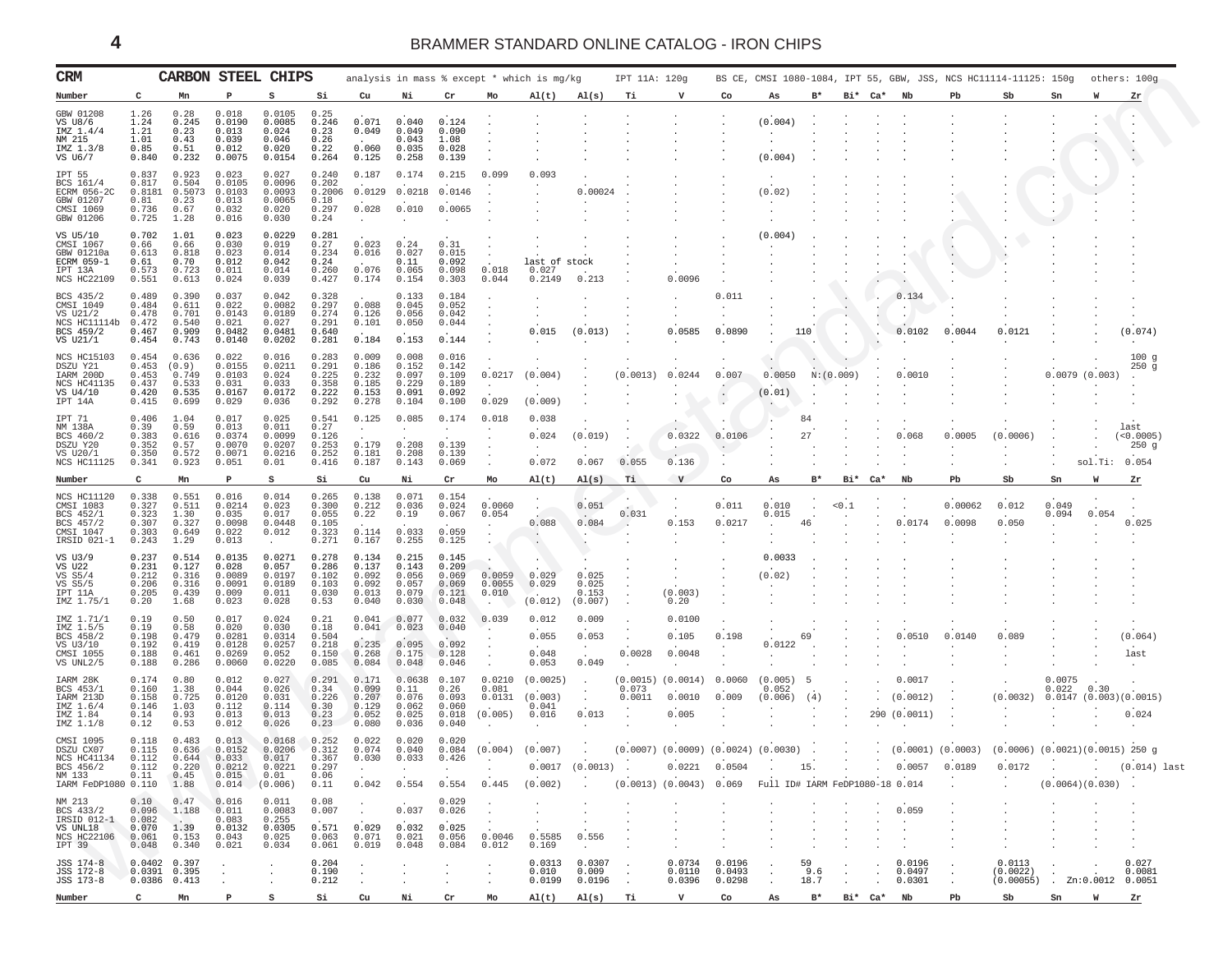<span id="page-4-0"></span>

| CRM                                                                           |                                            |                                                  |                                                          |                                                                                                             | LOW ALLOY STEEL CHIPS WITH NITROGEN                                                                                                                                                                                   |                                                |                                                       |                                                            |                                                          |                                            |                                                            |                                                   |                                                 |                                                                                          |                                              |                                                                                                      | IPT 96: 120 g   |                                                       |                                                   | JK, JSS, NCS, SRM: 150 g    |                                                                                                          |                                      | all others: 100 g                |
|-------------------------------------------------------------------------------|--------------------------------------------|--------------------------------------------------|----------------------------------------------------------|-------------------------------------------------------------------------------------------------------------|-----------------------------------------------------------------------------------------------------------------------------------------------------------------------------------------------------------------------|------------------------------------------------|-------------------------------------------------------|------------------------------------------------------------|----------------------------------------------------------|--------------------------------------------|------------------------------------------------------------|---------------------------------------------------|-------------------------------------------------|------------------------------------------------------------------------------------------|----------------------------------------------|------------------------------------------------------------------------------------------------------|-----------------|-------------------------------------------------------|---------------------------------------------------|-----------------------------|----------------------------------------------------------------------------------------------------------|--------------------------------------|----------------------------------|
| Number                                                                        | C                                          | Mn                                               | P                                                        | S                                                                                                           | Si                                                                                                                                                                                                                    | Cu                                             | Νi                                                    | Cr                                                         | Al                                                       | Als                                        | Co                                                         | Mo                                                | N                                               | Nb                                                                                       | Τi                                           | V                                                                                                    | W               | As                                                    | B                                                 | $\circ$                     | Pb                                                                                                       | Sn                                   | Other                            |
| BCS 401/2<br>IMZ C-119<br>BAM 036-1<br>ECRM 182-1<br>JK 3B                    | 0.935<br>0.93<br>0.858<br>0.790<br>0.742   | 1.19<br>1.15<br>0.327<br>0.389<br>0.803          | 0.026<br>0.018<br>0.0074<br>0.0076<br>0.0101             | 0.0078<br>0.006<br>0.0095<br>0.011<br>0.0071                                                                | 0.60<br>0.16<br>0.194<br>0.368<br>0.251                                                                                                                                                                               | 0.101<br>0.042<br>0.065<br>0.141<br>0.0175     | 0.019<br>0.049<br>(0.058)<br>0.152<br>0.0591          | 0.138<br>0.062<br>(0.091)<br>0.591<br>0.0529               | 0.074<br>0.010<br>(0.015)<br>0.020<br>0.0036             | 0.007<br>$\sim$                            | 0.0042<br>0.0048                                           | 0.49<br>0.0051                                    | 0.0159<br>0.0086<br>0.010<br>0.0102<br>0.0054   | $\cdot$<br>$\cdot$                                                                       | $(0.0007)$ 0.006                             | 0.496<br>(0.019)<br>0.1770<br>(0.002)                                                                |                 | 0.0233<br>0.0202<br>$\cdot$                           |                                                   |                             |                                                                                                          | $\bullet$<br>$\sim$<br>0.0044        | Ca: (0.0002)                     |
| ECRM 059-2C<br>IPT 29A<br>IMZ C-120<br>ECRM 079-2<br><b>ECRM 055-2C</b>       | 0.721<br>0.614<br>0.60<br>0.596<br>0.5199  | 0.495<br>0.565<br>0.40<br>0.743<br>0.687         | 0.0046<br>0.012<br>(0.049)<br>0.0233<br>0.0102           | 0.0084<br>0.0076<br>0.026<br>0.192<br>0.0205                                                                | 0.188<br>0.372<br>0.34<br>0.247<br>0.3094                                                                                                                                                                             | 0.0074<br>0.012<br>0.10<br>0.046<br>0.2089     | 0.0198<br>0.794<br>0.085<br>0.022<br>0.3121           | 0.0090<br>0.845<br>0.20<br>0.0379<br>0.3217                | 0.00045<br>0.033<br>0.021<br>$\cdot$                     | 0.00020<br>0.028<br>$\cdot$                | 0.0257                                                     | 0.0018<br>0.276<br>$\ddot{\phantom{a}}$<br>0.0960 | 0.0051<br>0.0039<br>0.0115<br>0.0074<br>0.01069 |                                                                                          |                                              | 0.080<br>$\cdot$<br>0.00104 0.00245 0.0166                                                           |                 | 0.065<br>0.004<br>0.0187                              |                                                   |                             | $\ddot{\phantom{1}}$<br>0.077                                                                            | 0.008<br>0.0037                      | Sb: 0.031<br>0.0162 Sb:0.00376   |
| ECRM 091-1<br>IARM 299A<br>BAM 030-4<br>ECRM 080-1<br>IARM 30H                | 0.518<br>0.469<br>0.456<br>0.452<br>0.425  | 0.70<br>0.603<br>1.116<br>0.937                  | 0.008<br>0.018<br>0.028<br>0.015                         | 0.002<br>0.021<br>0.024<br>0.022                                                                            | 0.22<br>0.318<br>0.317<br>0.253                                                                                                                                                                                       | 0.100<br>0.061<br>0.131                        | 0.310<br>0.57<br>0.042<br>0.063                       | 0.312<br>1.03<br>0.117<br>0.025<br>0.97                    | 0.092<br>0.042<br>0.020                                  |                                            | 0.0054<br>$\ddot{\phantom{1}}$<br>0.0071                   | 0.098<br>0.99<br>$\cdot$<br>0.199                 | 0.0111<br>0.0028<br>0.0051<br>0.0073<br>0.0081  | 0.006<br>(0.003)                                                                         | $0.0038$ $0.120$                             |                                                                                                      | 0.010           | 0.003<br>0.012                                        | 0.0003                                            | (0.002)<br>$\sim$           | (0.001)<br>$(0.0024)(0.0040)(0.007)$ 0.0046 $(0.0007)$ $(0.0016)$ $(0.0005)$                             | 0.0055<br>0.0055<br>(0.006)<br>0.008 | last<br>Sb: 0.0013               |
| IARM 305B<br>IARM 252D<br>IARM 252C<br>IARM 252E<br>SRM 12h                   | 0.425<br>0.423<br>0.416<br>0.413<br>0.407  | 0.58<br>0.842<br>0.92<br>0.87<br>0.842           | 0.011<br>0.0075<br>0.025<br>$(0.009)$ $(0.012)$<br>0.018 | 0.014<br>0.0128<br>0.008<br>0.027                                                                           | 0.349<br>0.256<br>0.248<br>0.257<br>0.235                                                                                                                                                                             | 0.214<br>0.270<br>0.109<br>0.164<br>0.073      | 0.156<br>0.424<br>0.505<br>0.407<br>0.032             | 1.63<br>0.468<br>0.501<br>0.486<br>0.074                   | 0.92<br>0.024<br>0.017<br>0.028<br>$\ddot{\phantom{a}}$  | $\cdot$<br>$\cdot$                         | 0.007<br>0.0078<br>0.008<br>0.0093<br>$\ddot{\phantom{a}}$ | 0.32<br>0.204<br>0.205<br>0.204<br>0.006          | 0.0044<br>0.0068<br>0.0083<br>0.0064<br>0.006   | 0.002<br>0.0013<br>0.002<br>$\cdot$                                                      |                                              | 0.0010(0.0028)<br>0.003                                                                              | $\sim$ .        | $0.0044$ $0.004$ $(0.004)$ $(0.006)$ 0.0006<br>0.0046 | $0.001$ $0.005$ <0.005 $(0.004)$ (0.0001) (0.002) | 0.0006                      | (0.0003) 0.011<br>$0.0012$ $0.0022$ $(0.004)$ $0.0053$ $(0.0002)$ $(0.0013)$ $(0.0004)$ $0.012$<br>0.001 | 0.007<br>0.0075<br>$\cdot$           | Ca: 0.0007<br>Sb: 0.0024<br>last |
| IARM 252F<br>SRM 139b<br>IARM 31G<br>SRM 100b<br>JSS 502-7                    | 0.406<br>0.403<br>0.40<br>0.397<br>0.396   | 0.88<br>0.778<br>0.689<br>1.89<br>0.759          | 0.011<br>0.013<br>0.023<br>0.0187                        | 0.009<br>0.019<br>0.0136(0.013)<br>0.028<br>0.0106                                                          | 0.247<br>0.242<br>0.262<br>0.210<br>0.248                                                                                                                                                                             | 0.182<br>0.097<br>0.183<br>0.064<br>0.150      | 0.412<br>0.510<br>1.814<br>0.030<br>0.110             | 0.463<br>0.488<br>0.820<br>0.063<br>1.048                  | 0.026<br>0.0214<br>0.0234                                | 0.0222                                     | 0.0086<br>0.0083                                           | 0.210<br>0.182<br>0.223<br>0.237<br>0.218         | 0.0059<br>0.007<br>0.0069<br>0.004<br>0.0079    | 0.0016<br>(0.0023) 0.0015                                                                |                                              | $0.0010$ $(0.003)$ $(0.003)$ $(0.006)$<br>(0.004)<br>0.003<br>0.0056                                 |                 | 0.0036(0.004)(0.004)                                  | 0.0004                                            |                             |                                                                                                          | 0.006<br>0.0077<br>$\cdot$           |                                  |
| IARM 31F<br>IARM 322A<br>IARM 143F<br>IPT 142<br>BAM 032-2                    | 0.39<br>0.317<br>0.308<br>0.304<br>0.271   | 0.70<br>1.40<br>0.573<br>0.801<br>0.556          | 0.012<br>0.009<br>(0.011)<br>0.022<br>0.0129             | 0.018<br>0.021<br>0.0177<br>0.025<br>0.0254                                                                 | 0.258<br>0.42<br>0.23<br>0.242<br>0.282                                                                                                                                                                               | 0.181<br>0.33<br>0.221<br>0.226<br>0.085       | 1.78<br>0.28<br>0.088<br>0.421<br>(0.040)             | 0.83<br>0.159<br>0.865<br>0.505<br>(0.088)                 | 0.026<br>0.002<br>0.026<br>0.029<br>$\ddot{\phantom{a}}$ | last<br>Sb:0.0027 0.006<br>0.027<br>$\sim$ | 0.008<br>0.010<br>0.008                                    | 0.204<br>0.021<br>0.163<br>0.179<br>$\sim$        | 0.0058<br>0.023<br>0.0098<br>0.0133<br>0.0044   | (0.002)<br>(0.001)<br>$(0.0015)(0.0012)$ 0.0046 (0.003)<br>0.020<br>$\ddot{\phantom{0}}$ |                                              | $0.0017$ 0.0028 (0.005) (0.005)<br>$0.0016$ $0.124$ 0.003                                            |                 | 0.005<br>0.0051<br>0.020                              | 0.0003<br>0.0009<br>$\cdot$                       | (0.001)<br>0.006<br>(0.003) | (0.001)<br>(0.001)                                                                                       | 0.015<br>0.016<br>0.010<br>(0.006)   | Ca: 0.0005<br>Ca: 0.0019         |
| Number                                                                        | C                                          | Mn                                               | P                                                        | S                                                                                                           | Si                                                                                                                                                                                                                    | Cu                                             | Νi                                                    | Cr                                                         | Al                                                       | Als                                        | Co                                                         | Mo                                                | N                                               | Nb                                                                                       | Тi                                           | V                                                                                                    | W               | As                                                    | В                                                 | $\circ$                     | Pb                                                                                                       | Sn                                   | Other                            |
| ECRM 017-1<br>IARM 195B<br>ECRM 197-1C<br>ECRM 187-2C<br>JSS 514-8            | 0.261<br>0.255<br>0.219<br>0.2038<br>0.201 | 0.725<br>1.84<br>0.792<br>1.257<br>0.836         | 0.015<br>0.018<br>0.0073<br>0.0066<br>0.0166             | 0.022<br>0.005<br>0.0232<br>0.0300<br>0.0188                                                                | 0.266<br>1.16<br>0.275<br>0.2111<br>0.186                                                                                                                                                                             | 0.062<br>0.52<br>0.152<br>0.1288<br>0.0120     | 0.085<br>1.00<br>0.148<br>0.1755<br>0.0282            | 0.044<br>0.216<br>0.451<br>1.132<br>1.20                   | 0.029<br>0.0313<br>0.0223<br>0.031                       | $\sim$<br>$\sim$                           | 0.101<br>0.0135<br>0.0112                                  | 0.052<br>0.402<br>0.0623<br>0.265                 | 0.0091<br>0.0070<br>0.0114<br>0.0105<br>0.0096  | 0.007<br>$\sim$                                                                          | 0.002<br>0.0005                              | 0.082<br>0.0122<br>0.0059                                                                            | 0.38<br>$\cdot$ | 0.021<br>0.0083<br>0.0057                             | 0.0039<br>0.00048                                 | 0.0017                      | 0.002                                                                                                    | 0.084<br>0.0097<br>0.0237<br>$\cdot$ | last<br>last                     |
| <b>ECRM 192-1C</b><br>JK 21<br>IMZ C-195<br>ECRM 194-2C<br><b>ECRM 194-1C</b> | 0.1875<br>0.17<br>0.1694<br>0.1532         | 1.377<br>$0.1741$ 1.46<br>1.18<br>1.282<br>1.188 | 0.0029<br>0.0148<br>0.010<br>0.0137<br>0.0097            | 0.0010<br>0.011<br>0.0008<br>0.00049<br>0.00059                                                             | 0.219<br>0.36<br>0.29<br>0.2974<br>0.431                                                                                                                                                                              | 0.0453<br>0.045<br>0.11<br>0.0751              | 0.755<br>0.035<br>0.18<br>$0.0313$ $0.3316$<br>0.3417 | 0.0717<br>0.024<br>1.04<br>0.760<br>0.733                  | 0.0306<br>$0.005*$<br>(0.017)<br>0.0669<br>0.0837        | 0.0285<br>0.032<br>$\sim$                  | 0.0055<br>0.008<br>0.00328                                 | 0.482<br>0.004<br>0.076<br>0.402<br>0.2857        | 0.0118<br>0.008<br>0.0061<br>0.00319<br>0.0115  |                                                                                          | $0.0175$ 0.0008 0.002<br>$(0.012)$ $(0.005)$ | 0.0290 0.00322 0.00161<br>0.0243                                                                     |                 | $0.0042$ 0.0020                                       | * = Insoluble Aluminum<br>0.00208 0.00155         |                             |                                                                                                          | 0.006<br>$\sim$<br>$\cdot$           | Ca: 0.0026                       |
| VS UNL17<br>ECRM 060-1<br>VS UNL5/3<br>IPT 96<br>BAM 042-1                    | 0.139<br>0.122<br>0.115<br>0.109<br>0.108  | 0.436<br>0.45<br>1.36<br>0.845<br>0.666          | 0.0205<br>0.0053<br>0.017<br>0.007                       | 0.0189<br>$(0.024)$ $(0.031)$<br>0.0035<br>0.0049<br>0.024                                                  | 0.394<br>(0.17)<br>0.484<br>0.286<br>0.037                                                                                                                                                                            | 0.299<br>$(0.060)$ $(0.039)$<br>0.272<br>0.041 | 0.378<br>0.018<br>0.029                               | 0.725<br>(0.028)<br>$\ddot{\phantom{0}}$<br>0.614<br>0.016 | (0.004)<br>0.021<br>0.010                                | 0.041                                      | 0.0048                                                     | (<0.005)<br>$\cdot$                               | 0.0043<br>0.0040<br>0.0194<br>0.0092<br>0.0078  | 0.066<br>0.0072<br>0.054                                                                 |                                              | 0.085                                                                                                |                 |                                                       |                                                   |                             |                                                                                                          | (0.005)<br>$\cdot$                   |                                  |
| IMZ C-169<br>IARM 37C<br>VS UNL10/3<br>DSZU CX02a<br>SRM 368                  | 0.099<br>0.096<br>0.095<br>0.092<br>0.090  | 0.54<br>0.408<br>0.678<br>2.12<br>0.8238         | 0.015<br>0.014<br>0.027<br>0.022<br>0.0827               | 0.0155<br>(0.004)<br>0.022<br>0.0164<br>0.1324                                                              | 0.35<br>0.31<br>0.961<br>0.86<br>0.0067                                                                                                                                                                               | 0.128<br>0.121<br>0.447<br>0.016               | 0.073<br>0.148<br>0.636<br>0.014<br>0.00984 0.00783   | 2.20<br>4.34<br>0.750<br>0.028<br>0.0295                   | 0.075<br>(0.010)<br>0.0111<br>(0.004)<br>$\cdot$         | $\cdot$<br>$\sim$<br>$\ddot{\phantom{a}}$  | 0.012<br>0.015<br>(0.003)                                  | 1.03<br>0.500<br>0.0080<br>(0.004)<br>0.00311     | 0.0193<br>0.008<br>0.0063<br>0.0070<br>0.01030  | (0.0045) 0.001 (0.016)<br>$\cdot$                                                        |                                              | $(0.004)$ $(0.0025)$ $0.017$ $(0.012)$ $(0.009)$<br>0.0077<br>$(0.002)$ $(0.004)$ $(0.01)$<br>0.0013 |                 | (0.003)<br>$\ddot{\phantom{a}}$                       | (0.002)                                           |                             | (0.001)<br>$(0.0003)$ $(0.001)$                                                                          | 0.062<br>0.009                       | 250g                             |
| ECRM 183-1<br>NCS HC22201<br>NCS HC22202<br>ECRM 057-1 *<br>BAM 031-3         | 0.0831<br>0.073<br>0.069<br>0.066          | 0.354<br>0.675<br>0.991<br>0.52                  | 0.089                                                    | 0.031<br>$0.0253$ 0.0053<br>0.0135 0.0076<br>$(0.030)$ $(0.032)$<br>$0.055$ $0.329$ $0.014$ $0.021$ $0.037$ | 0.421<br>0.438<br>0.715<br>(0.058)                                                                                                                                                                                    | 0.445<br>0.089<br>0.075<br>0.020               | 0.073<br>0.096<br>0.071<br>$\sim 100$ km s $^{-1}$    | 0.670<br>0.090<br>0.228<br>$\sim$ 100 $\mu$                | 0.027<br>$\cdot$<br>(0.018)<br>0.054                     | 0.093<br>0.123                             |                                                            |                                                   | 0.0064<br>0.013<br>0.014<br>0.016<br>0.0050     | 0.044<br>0.076<br>$\sim$                                                                 |                                              | $\sim$ $\sim$                                                                                        |                 | 0.013                                                 | $\sim$                                            |                             |                                                                                                          | last                                 | T.RE: 0.048<br>T.RE: 0.018       |
| BAM 031-2<br>ECRM 083-1<br>ECRM 064-1C                                        |                                            | $0.0344$ 0.296                                   | $0.053$ $(0.052)$<br>$0.028$ $0.289$ 0.0077 0.0100       |                                                                                                             | $0.0026 \quad 0.1641 \quad 0.0091 \quad 0.0104 \quad 0.0065 \quad 0.0077 \quad 0.0115 \quad 0.0184 \quad 0.0330 \quad 0.0302 \quad 0.0027 \quad 0.00077 \quad 0.0026 \quad 0.0146 \quad 0.0189 \quad 0.00015 \quad .$ | 0.083<br>$0.016$ $0.014$                       |                                                       |                                                            |                                                          |                                            |                                                            |                                                   | 0.012<br>0.0022                                 |                                                                                          |                                              |                                                                                                      |                 | 0.061<br>$0.0036$ .                                   |                                                   |                             | 0.00018 0.00051                                                                                          |                                      | . last of stock                  |
| Number                                                                        | $\mathsf{C}$                               |                                                  | $Mn$ $P$                                                 | $S$ and $S$                                                                                                 | Si                                                                                                                                                                                                                    | Cu                                             | Νi                                                    | Cr                                                         | Al                                                       | Als Co                                     |                                                            | Mo                                                | $\,$ N $\,$                                     | Nb                                                                                       | Ti                                           | V                                                                                                    | W               | As                                                    | $\mathbf{B}$                                      | $\circ$                     | Pb                                                                                                       | Sn                                   | Other                            |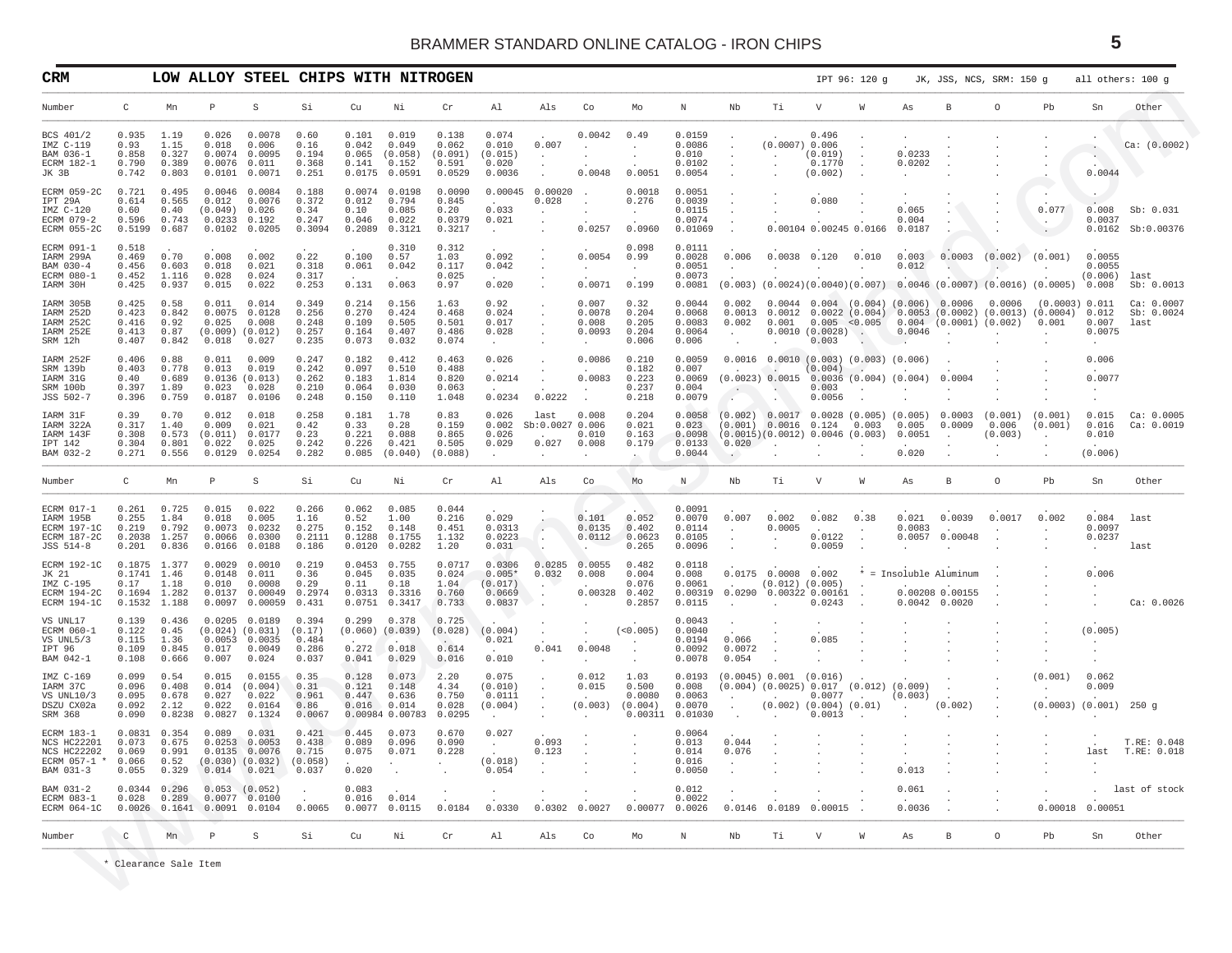<span id="page-5-0"></span>

| CRM                                                                               |                                                         | LOW ALLOY STEEL CHIPS                      |                                                                  |                                                                  |                                               |                                                       |                                                           |                                                                       |                                                            |                                               | analysis listed in mass % except * which is mg/kg   |                                                                                    |                                                                     |                                                        |                                                                                |                                         |                                                      |                   |                                                   |                                                                            |                              |                                                                         |                                                              |                               |
|-----------------------------------------------------------------------------------|---------------------------------------------------------|--------------------------------------------|------------------------------------------------------------------|------------------------------------------------------------------|-----------------------------------------------|-------------------------------------------------------|-----------------------------------------------------------|-----------------------------------------------------------------------|------------------------------------------------------------|-----------------------------------------------|-----------------------------------------------------|------------------------------------------------------------------------------------|---------------------------------------------------------------------|--------------------------------------------------------|--------------------------------------------------------------------------------|-----------------------------------------|------------------------------------------------------|-------------------|---------------------------------------------------|----------------------------------------------------------------------------|------------------------------|-------------------------------------------------------------------------|--------------------------------------------------------------|-------------------------------|
| Number                                                                            | C                                                       | Mn                                         |                                                                  |                                                                  | Si                                            | Cu                                                    | Ni                                                        | Cr                                                                    | Al                                                         | Als                                           | Co                                                  | Mo                                                                                 | Nb                                                                  | тi                                                     |                                                                                | W                                       | As                                                   | в                 | Bt                                                | Bs                                                                         |                              | $Ca^*$ Sn                                                               | Units                                                        |                               |
| VS UNL9/3<br>IARM 49E<br>SRM 16f<br>SRM 163<br>SRM 155                            | 1.19<br>1.03<br>0.97<br>0.933<br>0.905                  | 0.347<br>0.364<br>0.404<br>0.897<br>1.24   | 0.0079<br>(0.006)<br>0.014<br>0.007<br>0.015                     | 0.0152<br>(0.002)<br>0.026<br>0.027<br>0.010                     | 0.218<br>0.248<br>0.214<br>0.488<br>0.322     | 0.176<br>0.076<br>0.006<br>0.087<br>0.083             | 0.188<br>0.043<br>0.008<br>0.081<br>0.100                 | 1.30<br>1.43<br>0.020<br>0.982<br>0.485                               | 0.024<br>$\cdot$                                           |                                               | (0.006)<br>(0.003)<br>$\sim$                        | 0.017<br>(0.003)<br>0.029<br>0.039                                                 | $\cdot$                                                             | (0.003) 0.0060                                         | 0.066<br>(0.002)<br>(0.014)                                                    | 0.517                                   | 0.0029                                               |                   |                                                   |                                                                            |                              | 0.0065                                                                  | 100g<br>100g<br>150 <sub>g</sub><br>100g<br>150 <sub>g</sub> |                               |
| BCS 404/1<br>VS UNL 12/4<br>SRM 14g<br>IPT 60A<br>SRM 13g                         | 0.74<br>0.736<br>0.735<br>0.715<br>0.613                | 0.31<br>0.360<br>0.456<br>0.853            | 0.057<br>0.0070<br>0.006<br>0.006                                | 0.024<br>0.0034<br>0.019<br>0.012<br>0.031                       | 0.87<br>0.276<br>0.232<br>0.35                | 0.34<br>0.387<br>0.047<br>0.066                       | 0.40<br>0.316<br>0.030<br>0.061                           | 0.48<br>0.794<br>0.081<br>0.050                                       | 0.025<br>0.04                                              |                                               | (0.003)                                             | 0.31<br>0.200<br>0.011<br>$\cdot$                                                  | $\cdot$<br>$\cdot$                                                  | < 0.001                                                | 0.11<br>0.685<br>0.0008<br>0.001                                               |                                         |                                                      |                   |                                                   |                                                                            |                              |                                                                         | 100g<br>100g<br>150g<br>100g<br>150g                         |                               |
| IPT 33<br>CMSI 1184<br>SRM 30f<br>SRM 152a<br>SRM 20g                             | 0.603<br>0.558<br>0.490<br>0.486<br>0.462               | 0.772<br>1.47<br>0.79<br>0.717<br>0.665    | 0.011<br>0.0235<br>0.011<br>0.012<br>0.012                       | 0.007<br>0.032<br>0.009<br>0.030<br>0.028                        | 0.133<br>0.507<br>0.283<br>0.202<br>0.305     | 0.036<br>0.161<br>0.074<br>0.023<br>0.034             | 0.059<br>0.246<br>0.070<br>0.056<br>0.034                 | 0.793<br>0.74<br>0.945<br>0.046<br>0.036                              | $\cdot$<br>$\ddot{\phantom{a}}$<br>0.040                   | 0.099                                         |                                                     | 0.245<br>0.036<br>0.008                                                            |                                                                     |                                                        | 0.182<br>0.001<br>0.002                                                        |                                         |                                                      |                   |                                                   |                                                                            |                              | $\cdot$<br>0.032                                                        | 100g<br>100g<br>150g<br>150 <sub>g</sub><br>150 <sub>g</sub> |                               |
| VS UNL11/4<br>IPT 12A<br>CMSI 1111<br>DSZU CX08<br>NCS HC17204a 0.396             | 0.436<br>0.435<br>0.43<br>0.410                         | 0.642<br>0.908<br>0.18<br>0.533<br>0.887   | 0.022<br>0.012<br>0.018<br>0.0110<br>0.026                       | 0.0127<br>0.009<br>0.036<br>0.0241<br>0.015                      | 0.320<br>0.348<br>0.685<br>0.220<br>0.195     | 0.198<br>0.082<br>0.035<br>0.086<br>0.116             | 1.39<br>0.508<br>0.020<br>0.053<br>0.262                  | 0.692<br>0.528<br>0.020<br>0.835<br>0.215                             | $\cdot$<br>$\sim$<br>$\ddot{\phantom{a}}$<br>0.049         | 0.036<br>0.048                                |                                                     | 0.196<br>0.172<br>0.28                                                             | $\cdot$<br>$\cdot$                                                  | 0.087<br>0.058                                         | 0.0033<br>0.081<br>0.101                                                       |                                         | 0.436                                                |                   | $\cdot$<br>$\sim$<br>0.0040                       | 0.0028<br>0.0032                                                           |                              | $\cdot$                                                                 | 100g<br>100g<br>100g<br>150g<br>100g                         |                               |
| SRM 178<br>ECRM 084-1C<br>NCS HC17203a<br>NCS HC28214<br>IARM 330B                | 0.395<br>0.391<br>0.337<br>0.312<br>0.302               | 0.824<br>0.860<br>0.449<br>1.35<br>0.82    | 0.012<br>0.018<br>0.031<br>0.023<br>0.0075                       | 0.014<br>0.029<br>0.067<br>0.017<br>(0.003)                      | 0.163<br>0.265<br>1.06<br>0.292<br>0.227      | 0.032<br>0.267<br>0.251<br>0.243<br>0.084             | 0.010<br>0.154<br>0.111<br>0.117<br>1.856                 | 0.016<br>0.297<br>0.069<br>0.807                                      | $\ddot{\phantom{1}}$<br>0.193<br>$0.0421$ $0.040$<br>0.023 | 0.188<br>$\sim$                               | 0.013<br>0.013                                      | 0.003<br>0.033<br>0.010<br>0.406                                                   | $\cdot$<br>$\cdot$<br>$\cdot$<br>(0.002)                            | $\cdot$<br>0.248<br>0.023<br>$\sim$                    | 0.001<br>0.147<br>0.0013<br>0.076                                              | 0.0022<br>0.024                         | $\cdot$<br>$\epsilon$<br>$\cdot$                     | $\lambda$         | 0.0057 0.0047<br>$\sim$                           |                                                                            |                              | 0.023<br>$\cdot$<br>0.0047                                              | 150g<br>100g<br>100g<br>100g<br>100g                         |                               |
| ECRM 086-1C<br>NCS HC13207<br>SRM 72g<br>IARM 381A<br>IARM 380A                   | 0.297<br>0.294<br>0.278<br>0.272<br>0.268               | 0.879<br>1.48<br>0.492<br>1.16<br>1.24     | 0.024<br>0.036<br>0.009<br>0.013<br>0.021                        | 0.037<br>0.009<br>0.014<br>0.043<br>0.025                        | 0.206<br>0.070<br>0.223<br>0.269<br>0.181     | 0.320<br>0.035<br>0.011<br>0.379<br>0.265             | 0.168<br>0.019<br>(0.016)<br>0.185<br>0.114               | 0.150<br>0.037<br>0.905<br>0.129<br>0.192                             | $\sim$<br>0.0023<br>0.0029                                 | 0.029<br>$\overline{a}$                       | 0.011<br>(0.010)                                    | 0.038<br>0.170<br>0.059                                                            | $(0.0020)$ .                                                        | 0.023                                                  | 0.025<br>(0.003)<br>$0.0341$ $0.0018(0.002)$ $0.0299(0.003)$ $0.0055$ .        | $\rightarrow$                           | 0.023<br><b>Contract</b><br>$0.0475(0.009)(0.007)$ . |                   | $\cdot$                                           | 0.011                                                                      |                              | 0.026<br>$\sim$<br>0.0137<br>0.0117                                     | 100g<br>100g<br>150 <sub>g</sub><br>100g<br>100g             |                               |
| IARM 380B<br>CMSI 1144<br>NCS HC28210<br>SRM 293<br>ECRM 054-1                    | 0.243<br>0.24<br>0.224<br>0.222<br>0.22                 | 1.27<br>1.35<br>0.764<br>0.96<br>(0.88)    | 0.016<br>0.0195<br>0.026<br>0.018<br>0.092                       | 0.027<br>0.010<br>0.0083<br>0.022<br>(0.10)                      | 0.238<br>0.65<br>0.288<br>0.30<br>(0.05)      | 0.307<br>0.35<br>0.175<br>0.032<br>(0.21)             | 0.182<br>0.027<br>0.452<br>0.48<br>(0.14)                 | 0.153<br>0.014<br>0.621<br>0.51<br>(0.17)                             | (0.0021)<br>0.039<br>$\cdot$                               | $0.0087$ 0.0051 0.013<br>$\ddot{\phantom{1}}$ | 0.014                                               | 0.055<br>0.254<br>0.20<br>(0.02)                                                   | $\ddot{\phantom{0}}$<br>$\sim$                                      | 0.0020<br>$\sim$                                       | $(0.0016)0.0011$ 0.049 (0.003) 0.0058<br>$0.0033$ $0.0018$<br>0.004<br>(<0.01) |                                         | (0.03)                                               |                   |                                                   |                                                                            |                              | 0.0132<br>$\cdot$                                                       | 100g<br>150 <sub>g</sub><br>100g<br>150g<br>100g             |                               |
| IPT 16A<br>SRM 19h<br>ECRM 061-1<br>CMSI 1142<br>CMSI 1124                        | 0.212<br>0.215<br>0.210<br>0.21<br>0.209                | 0.820<br>0.393<br>(0.61)<br>1.44<br>0.609  | 0.019<br>0.016<br>(0.019)<br>0.042<br>0.015                      | 0.018<br>0.022<br>(0.034)<br>0.025<br>0.014                      | 0.287<br>0.211<br>0.12<br>0.77<br>0.298       | 0.053<br>0.466<br>(0.10)<br>0.14<br>0.089             | 0.559<br>0.248<br>(0.21)<br>0.051<br>0.093                | 0.493<br>0.173<br>0.031<br>0.808                                      | (0.002)<br>$\ddot{\phantom{a}}$<br>$\cdot$                 | 0.016<br>$\ddot{\phantom{0}}$                 | $\cdot$                                             | 0.201<br>0.038<br>$\ddot{\phantom{1}}$<br>0.0088                                   |                                                                     |                                                        | (0.003)<br>$\cdot$<br>0.0032                                                   |                                         |                                                      |                   |                                                   |                                                                            |                              | $\cdot$<br>$\cdot$                                                      | 100g<br>150 <sub>g</sub><br>100g<br>100g<br>100g             |                               |
| Number                                                                            | c                                                       | Mn                                         | P                                                                | s                                                                | Si                                            | Cu                                                    | Ni                                                        | Cr                                                                    | Al                                                         | Als                                           | Co                                                  | Mo                                                                                 | Nb                                                                  | Тi                                                     | $\mathbf v$                                                                    | W                                       | As                                                   | в                 | Bt                                                | Bs                                                                         |                              | $Ca*$ Sn                                                                | Units                                                        |                               |
| <b>NCS HC28208</b><br>NCS HC28213<br>VS UNL7/3<br>NM 223.6<br>IARM 155F           | 0.203<br>0.202<br>0.200<br>0.20<br>0.199                | 0.502<br>1.19<br>0.688<br>0.64<br>0.617    | 0.020<br>0.015<br>0.0037<br>0.04<br>0.008                        | 0.018<br>0.014<br>0.0033<br>0.034<br>(0.013)                     | 0.221<br>0.271<br>0.250<br>0.3<br>0.223       | 0.181<br>0.223<br>0.256<br>0.14<br>0.219              | 0.050<br>0.128<br>0.631<br>0.97<br>3.36                   | 0.907<br>0.082<br>0.477<br>0.86<br>0.144                              | 0.0142 0.012<br>$0.0419$ $0.040$<br>0.04<br>0.0356         | $\Delta$<br>$\ddot{\phantom{a}}$              | 0.013<br>0.011<br>0.014<br>0.012                    | 0.194<br>0.017<br>0.17<br>0.244                                                    | $\sim$                                                              | 0.0010<br>0.024<br>0.037<br>$0.0016$ $0.0020$          | 0.0025 0.0024<br>$0.0013$ $0.0016$<br>$0.0015(0.004)(0.006)$ .                 |                                         |                                                      | 0.0020            |                                                   |                                                                            |                              | 0.0084                                                                  | 100g<br>100g<br>100g<br>100g<br>100g                         |                               |
| IMZ C-162<br>ECRM 087-1C<br>CMSI 1140<br>IPT 93<br>VS UNL8/4                      | 0.19<br>0.174<br>0.166<br>0.140<br>0.134                | 1.31<br>0.671<br>1.33<br>1.02<br>1.19      | 0.021<br>0.010<br>0.014<br>0.036<br>0.041                        | 0.014<br>0.046<br>0.022<br>0.028<br>0.189                        | 0.59<br>0.263<br>0.162<br>0.261<br>0.047      | 0.077<br>0.171<br>0.017<br>0.129                      | 1.64<br>0.118<br>0.040<br>0.053<br>0.076                  | 0.91<br>0.078<br>0.027<br>0.104<br>0.156                              | (0.040)<br>0.045<br>$\ddot{\phantom{a}}$                   | 0.029<br>$\sim$                               | 0.015<br>$\sim$                                     | 0.52<br>0.021<br>0.003<br>0.013<br>$\cdot$                                         | $\bullet$<br>$\sim$<br>$\sim$<br>$\cdot$                            | 0.12<br>0.034<br>0.034                                 | 0.045<br>0.110<br>$\sim$ $\sim$                                                | $\sim$<br>$\sim$<br>$\blacksquare$      | 0.024<br>$\sim$<br>$\blacksquare$                    | $\sim$<br>0.0022  | $\cdot$<br>$\cdot$<br>$\cdot$<br>$\blacksquare$ . | 0.0011<br>Pb: 0.160                                                        | $\cdot$<br>$\cdot$<br>$\sim$ | 0.017<br>$\sim$ 100 $\mu$                                               | 100g<br>100g<br>100g<br>100g<br>100g                         | Sb: 0.0046                    |
| IPT 47<br>SS 456/3<br>DSZU CX011<br>VS S61<br>ECRM 096-2C                         | 0.122<br>0.1215<br>0.120<br>0.111<br>0.1050             | 0.959<br>0.2121<br>0.562<br>0.477<br>1.320 | 0.013<br>0.0228<br>0.0123<br>0.0097<br>0.0128                    | 0.020<br>0.0246<br>0.0058<br>0.0089<br>0.0016                    | 0.273<br>0.267<br>0.319<br>0.318<br>0.263     | 0.245<br>0.131<br>0.147<br>0.0170                     | 0.221<br>0.0174<br>0.203<br>4.84<br>0.0253                | 0.573<br>0.0257<br>0.962<br>0.221<br>0.0243                           | 0.0393<br>0.023<br>0.0460                                  |                                               | 0.0520<br>(0.01)                                    | 0.0013<br>0.286<br>0.0020                                                          | 0.032<br>0.0113<br>0.0252                                           | (0.003) 0.0018                                         | 0.0214<br>0.178                                                                | $\sim$ $-$                              | . Pb:0.0153 0.0014                                   | 0.007(0.0002)     | $\ddot{\phantom{a}}$                              | Pb:0.0153<br>$\sim$                                                        | 10<br>20                     | Sb:0.0222<br>0.006                                                      | 100g<br>100g<br>100g<br>100g<br>100 <sub>g</sub>             |                               |
| <b>NCS HC28215</b><br>JSS 154-17<br>ECRM 081-1<br>CMSI 1104<br>NCS HC17201a 0.087 | 0.104<br>0.1001<br>0.099<br>0.097                       | 0.476<br>1.209<br>0.605<br>0.87<br>0.234   | 0.093<br>$0.00524$ 0.0052<br>0.014<br>0.011<br>0.0067            | 0.024<br>0.014<br>0.096<br>0.049                                 | 0.308<br>0.606<br>0.105<br>0.29<br>1.41       | 0.295<br>0.200<br>0.026<br>0.034<br>0.371             | 0.011<br>0.502<br>0.042<br>0.29<br>0.480                  | 0.016<br>2.01<br>0.76<br>0.653                                        | $0.0082$ $0.0073$<br>0.023<br>0.073<br>0.392               | $\sim$<br>0.386                               | $0.0015$ 0.0057<br>$\sim$<br>(0.017)                | 0.394<br>$\sim$ 100 $\mu$                                                          | $\sim$                                                              | (0.004)<br>$\cdot$<br>0.046                            | 0.0034<br>0.298<br>$\sim$<br>0.536                                             | $\blacksquare$                          |                                                      |                   | 0.0054 0.0044                                     |                                                                            |                              |                                                                         | 100q<br>150g<br>100g<br>100g<br>100g                         | T.RE: 22 ppm<br>last of stock |
| SRM 8k<br>IMZ C-160<br>IMZ C-159<br>SRM 2167<br>BCS 421                           | 0.0806<br>0.077<br>0.075<br>0.051<br>$(0.049)$ $(0.11)$ | 0.5046<br>0.38<br>0.39<br>0.022            | 0.0956<br>0.023<br>0.022<br>0.0031<br>(0.012)                    | 0.0775<br>0.004<br>0.005<br>0.008731 0.026<br>$(0.027)$ $(0.07)$ | (0.0576) 0.0200 0.1174 0.0467<br>0.34<br>0.33 | 0.42<br>0.41<br>$\sim$                                | 0.30<br>0.31<br>$0.0014$ (0.002) 0.0015 0.0045<br>$\cdot$ | 2.64<br>2.64<br>$\sim$                                                | 0.031<br>0.024<br>$\sim$                                   | $\sim$ $\sim$<br>$\sim 10^{-11}$<br>$\sim$    | $\ddot{\phantom{a}}$<br>$\sim$<br><b>Contract</b>   | (0.0397)<br>0.98<br>0.98<br>$0.0050$ $0.020$ $0.0095$ $0.010$<br><b>Contractor</b> | $\sim 100$<br>$\sim$<br>the company of the com-                     | $\ddot{\phantom{0}}$<br>$\sim$                         | 0.0145<br>0.10<br>0.10<br>0.033<br><b>Contract Contract</b>                    | 0.26<br>0.26<br><b>Contract</b><br>0.52 | $\sim$<br>$0.0005$ 9.72*<br>and the state of the     | $\sim$<br>$\sim$  | $\cdot$<br>$\cdot$<br><b>Contract Contract</b>    | $\frac{1}{2}$ , $\frac{1}{2}$<br>$Ag:7*$ Sb:20*<br>the company's company's | $\sim 10^{-11}$<br>$\sim$    | $\blacksquare$ .<br>0.006                                               | 150g<br>100g<br>100g<br>150 <sub>g</sub><br>100g             |                               |
| CMSI 1112<br>JSS 171-8<br>JSS 168-8<br>JSS 170-8<br>JSS 169-8                     | 0.045<br>0.0406<br>0.0399<br>0.0397<br>0.0387           | 0.396<br>0.400<br>0.417<br>0.398<br>0.407  | 0.054<br>$\ddot{\phantom{a}}$<br>$\cdot$<br>$\ddot{\phantom{0}}$ | 0.069<br>$\cdot$                                                 | 0.46<br>0.196<br>0.201<br>0.194<br>0.188      | 0.030<br>$\sim$ $\sim$<br>$\sim$<br>$\sim$<br>$\cdot$ | $0.016$ 0.0095                                            | $0.0226$ $0.0211$ $0.038$<br>$0.076$ 0.0504 0.035<br>$0.0559$ $0.102$ | 0.101  0.075  0.0374  0.0369<br>0.039                      | 0.028<br>0.037<br>0.034<br>0.038              | $\blacksquare$ .<br>$\ddot{\phantom{0}}$<br>$\cdot$ | 0.11<br>0.0296<br>0.099<br>0.0100<br>0.070                                         | $\sim$ $\sim$<br>$\sim$<br>$\sim$ 100 $\mu$<br>$\ddot{\phantom{1}}$ | $0.041$ $0.051$<br>0.0300<br>0.0701<br>0.099<br>0.0112 | $\sim$ $\sim$<br>$\blacksquare$<br>$\cdot$<br>$\sim$                           | $\sim$<br>$\cdot$<br>$\cdot$            | $0.0011$ .<br>$0.0111$ .<br>$0.0031$ .<br>0.0059     | $\cdot$<br>$\sim$ | $\bullet$<br>$\cdot$<br>$\cdot$                   | 0.028<br>$\cdot$<br>$\cdot$<br>$\ddot{\phantom{a}}$                        | 28<br>17                     | $0.0317$ 150 g<br>$0.0052$ 150 g<br>$0.0538$ 150 g<br>11.1 0.0109 150 q | $100$ a                                                      |                               |
| SRM 2166                                                                          | 0.015                                                   | 0.066                                      |                                                                  | $0.0012$ $0.002164(0.010)$ $0.015$                               |                                               |                                                       | 0.022                                                     | 0.024                                                                 | 0.012                                                      | $\sim$                                        |                                                     |                                                                                    |                                                                     |                                                        | $0.0022$ 0.0035 (0.005) 0.0007 0.0009 .                                        |                                         |                                                      | $0.0035$ 4.365*   |                                                   |                                                                            |                              | Ag:5* Sb:5* (0.0010) 150 g                                              |                                                              |                               |
| Number                                                                            | C                                                       | Mn                                         | $\mathbf{P}$                                                     | S                                                                | Si                                            | Cu                                                    | Ni                                                        | Cr                                                                    | Al                                                         | Als                                           | Co                                                  | Mo                                                                                 | Nb                                                                  | Ti                                                     | $\mathbf v$                                                                    | <b>W</b>                                | As B                                                 |                   | Bt                                                | Bs                                                                         |                              | Ca* Sn                                                                  | Units                                                        |                               |

\* SRM 364 also contains Ce: 0.0005, Mg: 0.00016, Nd: 0.0001, Pb: 0.023, Sb: 0.034, Ta: 0.11, and Zr: 0.068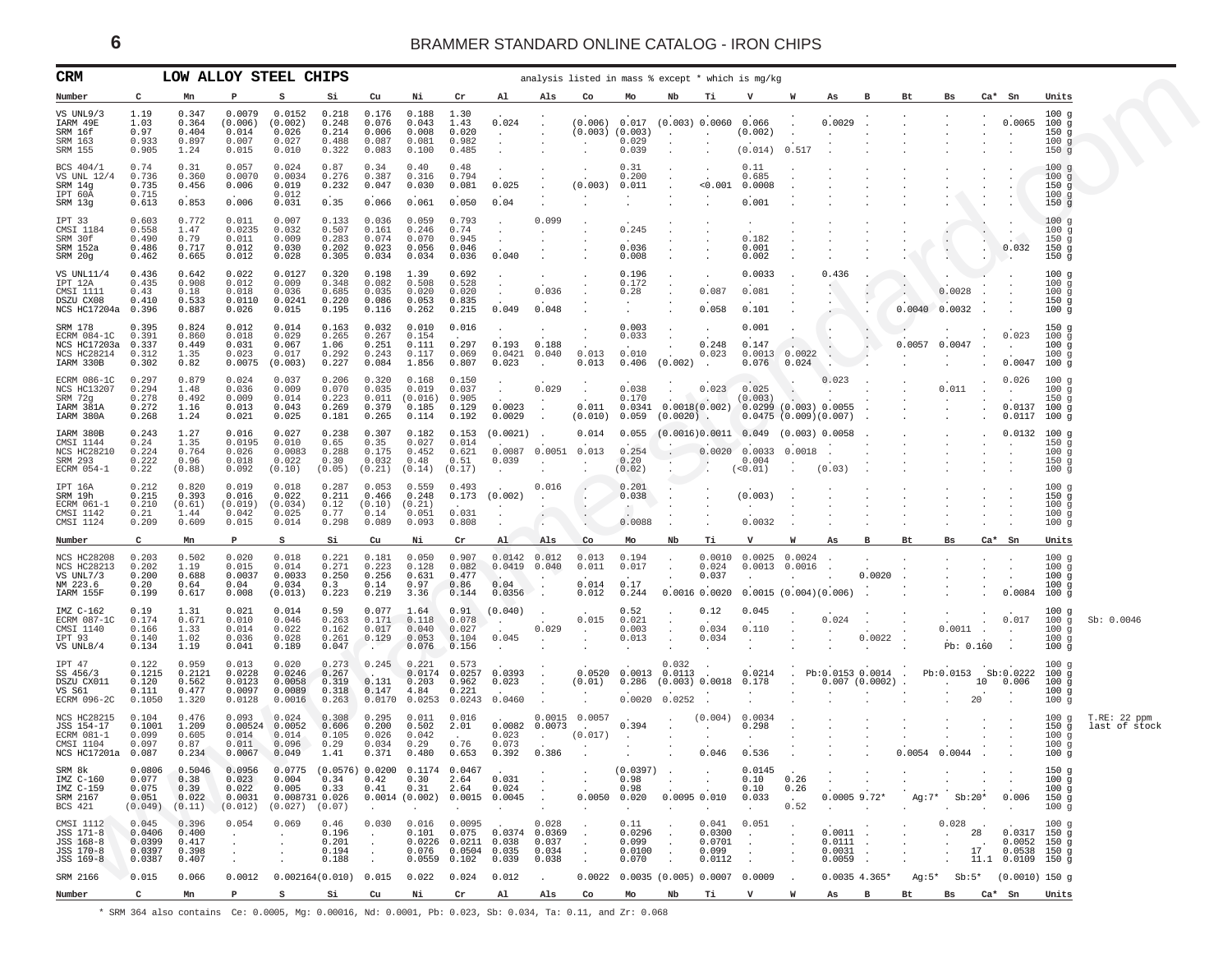#### <span id="page-6-0"></span>**CRM MILD STEEL CHIPS WITH NITROGEN**

|                                                                            |                                                 |                                                     |                                                                     | analysis listed in mass % except * which is mg/kg                                      |                                            |                                                            |                                                                                   |                                                              |                                                            |                         |                                                           |                                         |                                                                       |                                                                         |                                                             |                                     |                                                      |                                                                              | JK, other JSS, NILAB: 150 g                                    |                                        | all others: 100 g                     |                                             |                      |
|----------------------------------------------------------------------------|-------------------------------------------------|-----------------------------------------------------|---------------------------------------------------------------------|----------------------------------------------------------------------------------------|--------------------------------------------|------------------------------------------------------------|-----------------------------------------------------------------------------------|--------------------------------------------------------------|------------------------------------------------------------|-------------------------|-----------------------------------------------------------|-----------------------------------------|-----------------------------------------------------------------------|-------------------------------------------------------------------------|-------------------------------------------------------------|-------------------------------------|------------------------------------------------------|------------------------------------------------------------------------------|----------------------------------------------------------------|----------------------------------------|---------------------------------------|---------------------------------------------|----------------------|
| Number                                                                     | C                                               | Mn                                                  | $\mathbb{P}$                                                        | S                                                                                      | Si                                         | Cu                                                         | Νi                                                                                | Cr                                                           | Al                                                         | Als                     | Co                                                        | Mo                                      | $\,$ N                                                                | Nb                                                                      | Ti                                                          | V                                   | W                                                    | As                                                                           | $_{\rm B}$                                                     | $\circ$                                | Pb                                    | Sn                                          | $zr*$                |
| BCS 402/2<br>ECRM 035-2C<br>JK 20A<br>JSS 601-12<br>ECRM 195-1C 0.756      | 1.311<br>1.277<br>1.263<br>1.052                | 0.228<br>0.305<br>0.302<br>0.571                    | 0.0161<br>0.0038<br>0.0211<br>0.017                                 | 0.0138<br>0.011<br>0.0094<br>0.0101<br>0.012                                           | 0.111<br>0.216<br>0.248<br>0.467           | 0.302<br>0.0085<br>0.1499<br>0.036                         | 0.808<br>0.1539 0.355<br>0.33                                                     | 0.652<br>0.0190 0.0104 0.0193<br>1.56                        | 0.161<br><b>Service</b>                                    | $\ddot{\phantom{0}}$    | $\sim$                                                    | 0.77                                    | 0.140 0.0069<br>$0.0056$ 0.0230<br>0.0027<br>$0.0544$ 0.0090<br>0.010 | $\sim$<br>$\sim$                                                        | 0.0030<br><b>Contract</b><br>$\sim$                         | 0.194<br>0.161<br>0.177<br>0.31     | $\cdot$<br>1.75<br>0.770<br>$\sim$ $-$               | 0.0017<br><b>Contract Contract</b>                                           |                                                                |                                        | 0.160                                 | $\sim$<br>$\sim$<br>$\cdot$ $\triangledown$ |                      |
| SS 115<br>SS 116<br>ECRM 179-2C 0.598<br>BAM 130-1<br>IARM 34C             | 0.617<br>0.546<br>0.50                          | $0.6224$ $0.682$<br>0.539<br>1.593<br>0.739         | 0.0123<br>0.6756 0.0092<br>0.027<br>0.0209<br>0.0090                | 0.00093 0.2078<br>$0.00176$ 0.201<br>0.0158<br>0.0011                                  | 0.578<br>0.313<br>0.30                     | $\ddot{\phantom{1}}$<br>0.111<br>0.078                     | $0.0741$ 1.081<br>$0.072$ $(0.031)$ $(0.032)$ $0.0038$<br>$0.085$ 0.914           | $0.0196$ $0.0198$ $0.0527$ .<br>$0.0155$ $0.0141$ $0.0587$ . | $0.068$ .                                                  | $\sim$ $\sim$           | $\ddot{\phantom{0}}$<br>$\sim$<br>$\sim 10^{-1}$<br>0.005 | $\ddot{\phantom{a}}$<br>0.070<br>0.022  | 0.0067<br>0.0069<br>0.0068<br>0.0093<br>0.0030                        | $\sim$<br>$0.00144$ .<br>0.004                                          | 0.0027<br>0.00171<br>0.0045                                 | $\sim$<br>0.188<br>(0.003)<br>0.206 | <b>Contract</b><br>$\sim$<br>$1\,.87$<br>$\sim$      | Ca:0.0058<br>Ca:0.0036<br>0.0167                                             | $\sim$<br>$\sim$<br>$(0.003)$ $0.0024$ 0.0003 0.0008           |                                        | 0.00012<br>0.00013<br>(0.0003) 0.0058 |                                             |                      |
| IPT 100<br>BCS 114<br>IA Fe4140-19 0.401 (0.9)<br>BCS 112<br>JSS 604-10    | 0.462<br>0.403<br>0.394<br>0.374                | 0.755<br>0.416<br>0.436<br>0.297                    | 0.016<br>0.0044<br>0.008<br>0.0043<br>0.0179                        | 0.019<br>0.0046<br>0.022<br>0.0026<br>0.0092                                           | 0.188<br>0.295<br>0.22<br>0.289<br>0.976   | 0.053<br>0.358<br>0.23<br>0.149                            | 0.524<br>0.14<br>1.461 1.236<br>0.1491  0.1502  4.99                              | 1.08<br>$1.502$ 0.187 0.078 .<br>1.1                         | 0.031 IARM 0.009<br>$0.0148$ .<br><b>Contract Contract</b> | $\cdot$                 | 0.029(0.006)<br>0.0171<br>0.0175<br>$\sim$                | 0.94<br>0.184<br>0.17<br>0.190<br>1.250 | 0.0075<br>0.0043<br>0.0024<br>0.0202                                  | $0.0042$ 0.0096<br>$0.0110$ $(0.002)$ 0.0009<br>$\sim 10^{-11}$         | (0.0012) 0.117<br>0.0065 0.0100<br><b>Contract Contract</b> | 0.0086<br>0.0030<br>0.399           | 0.0104                                               | 0.0025<br>$(0.003)$ $(0.005)$<br>0.0021<br><b>Contract Contract Contract</b> | 0.0008<br>0.0007<br>$\sim$                                     |                                        |                                       | $0.041$ 51<br>0.010<br>0.0086<br>$\sim$     | $\ddot{\phantom{1}}$ |
| ECRM 129-3C 0.3684 0.371<br>JK 7B<br>BCS 222/1<br>JSS 501-7<br>IARM 229B   | 0.299<br>0.220                                  | $0.342$ 0.697<br>$0.3095$ $0.618$<br>0.780<br>0.858 | 0.0110<br>0.0057<br>0.0175<br>0.0202<br>0.0073                      | 0.0165<br>0.0064<br>0.0089<br>0.0106<br>0.0106                                         | 0.2087<br>0.267<br>0.227<br>0.249<br>0.329 | $0.0804$ 1.022<br>$0.021$ 1.34<br>0.150<br>0.147<br>0.0153 | 3.536 0.0535<br>$0.1014$ 1.047<br>0.030                                           | 1.702<br>1.34<br>0.017                                       | 1.016<br>$0.014$ $0.010$ .<br>$0.024$ 0.023 .<br>$0.025$ . |                         | 0.0148<br>0.0379<br>0.0116                                | 0.206<br>0.182<br>0.216<br>0.495        | 0.0046<br>0.0050<br>$0.0287$ $0.0100$<br>0.0087                       | $\sim$<br>$\sim$<br>$\sim$ $-$<br>$0.0072$ (0.0019) 0.0019              | 0.0030<br><b>Contract</b><br>0.0104                         | 0.004<br>$\sim$                     | $\sim$                                               | 0.0049<br>A.<br>$\sim$                                                       | $0.0059$ (0.003) (0.002) (0.0006) (0.0017) (0.0005) 0.0012 (8) |                                        | Sb:0.00059 0.0067 (30)<br>$\sim$      | $\sim$                                      |                      |
| JSS 514-9<br>IARM 33D<br>JSS 517-7<br>ECRM 180-1<br>ECRM 187-1C 0.195      | 0.209<br>0.209<br>0.200<br>0.197                | 0.769<br>0.593<br>0.826<br>1.286<br>1.354           | 0.0114<br>0.009<br>0.0107<br>0.0174<br>0.014                        | 0.0194<br>0.023<br>0.0084<br>0.0249<br>0.025                                           | 0.185<br>0.207<br>0.250<br>0.362<br>0.026  | 0.072<br>0.0132 3.04<br>0.115<br>0.161                     | $0.0092$ $0.0124$ $(1.120)$ $0.0309$ $0.0298$ .<br>1.78<br>$0.096$ 1.250<br>0.096 | 0.139<br>1.75<br>1.186                                       | $0.026$ . $0.008$<br>(0.006)<br>0.046                      |                         | $\sim 10^{-11}$<br>0.014                                  | 0.160<br>0.229<br>0.516<br>$\sim$ $-$   | 0.0133<br>0.0053<br>0.0061<br>0.0068<br>0.014                         | 0.002 0.003<br>$\sim$ $\sim$<br>$\sim$<br>المرباة                       | <b>Carl Co</b><br>$\sim$<br>$\sim$                          | 0.00284<br>(0.003)<br>$\sim 100$    | $0.002 \t < 0.005$<br>$\sim$<br>$\ddot{\phantom{a}}$ | 0.0035<br>0.030<br>0.018                                                     | 0.0002<br>$\sim$<br>0.0004                                     | 0.0013<br>$\cdot$                      | < 0.001<br>$\sim$                     | 0.005<br>$\sim 10^{-10}$<br>0.011           | last                 |
| IPT 97<br>ECRM 193-1C 0.14<br>IARM 36C<br>TARM 35B<br>IARM 35C             | 0.165<br>0.14<br>0.13<br>0.115                  | 1.11<br>0.97<br>0.49<br>0.45<br>0.44                | 0.015<br>0.007<br>0.009<br>0.006<br>0.012                           | 0.026<br>0.009<br>0.014<br>0.015<br>0.014                                              | 0.231<br>0.40<br>0.25<br>0.58<br>0.56      | 0.129<br>0.60<br>0.142<br>0.11<br>0.271                    | 0.227<br>1.18<br>0.085<br>0.084<br>0.102                                          | 1.22<br>0.18<br>2.43<br>1.12<br>1.09                         | $0.025$ .<br>$(0.017)$ .<br>0.016<br>0.029                 | $0.028$ 0.012<br>$\sim$ | 0.007<br>(0.008)<br>0.008<br>0.011                        | 0.064<br>0.35<br>0.98<br>0.46<br>0.52   | 0.0108<br>0.008<br>0.0079<br>0.0093                                   | $0.0119$ $0.023$ $0.002$<br>0.003<br>0.002                              | 0.0232(0.0013)(0.002)<br>0.003<br>0.003                     | 0.024<br>0.0061<br>0.005            | $\sim$<br>$\sim$<br>$0.005$ (<0.01) 0.006            | 0.0062<br>(0.005)<br>$(0.005)$ $(0.005)$                                     | 0.0022<br>0.0004                                               | $0.0005$ $0.0016$ $(<0.01$ )<br>0.0016 | $\sim$<br>$\cdot$<br>(0.001)          | $\cdot$<br>(0.008)<br>0.006<br>0.017        |                      |
| CMSI 1105                                                                  | 0.035                                           | 1.79                                                | 0.089                                                               | 0.009                                                                                  | 0.59                                       | 0.46                                                       | 0.020                                                                             | 1.03                                                         | 0.59                                                       | $\ddot{\phantom{0}}$    | $\epsilon$ and $\epsilon$                                 | $\mathcal{L}^{\mathcal{A}}$ .           | $\sim$ .                                                              | $\sim$                                                                  | $\sim$                                                      | $\ddot{\phantom{1}}$                | $\sim$                                               | $\sim$                                                                       | $\sim$                                                         | $\sim$                                 | $\cdot$                               | $\sim$                                      | last                 |
| Number                                                                     | $\mathsf{C}$                                    | Mn                                                  | $\, {\bf P}$                                                        | S                                                                                      | Si                                         | Cu                                                         | Ni                                                                                | Cr                                                           | Al                                                         | Als                     | Co                                                        | Mo                                      | $\, {\rm N}$                                                          | Nb                                                                      | Ti                                                          | V                                   | W                                                    | As                                                                           | B                                                              | $\circ$                                | $_{\rm Pb}$                           | Sn                                          | Zr*                  |
| CRM<br>Number                                                              |                                                 | Pb                                                  | LEADED STEEL<br>$\mathsf{C}$<br>Mn                                  | $\, {\bf p}$                                                                           | S                                          | Si                                                         | Cu                                                                                | Νi                                                           | $\operatorname{Cr}$                                        | Al                      |                                                           | Mo<br>Co                                | N                                                                     | Sn                                                                      | 100 g chips<br>$\mathbf V$                                  |                                     |                                                      |                                                                              |                                                                |                                        |                                       |                                             |                      |
| IRSID 024-1<br>IRSID 023-1<br>IARM Fe86L20-18<br>IARM 183C *<br>ECRM 082-1 |                                                 | 0.287<br>0.280<br>0.20<br>0.18<br>0.149             | 0.104<br>0.331<br>0.667<br>0.175<br>0.079<br>1.06<br>0.415<br>0.769 | 0.726<br>0.018<br>0.021<br>0.794<br>0.009<br>0.078<br>0.013                            | 0.235<br>0.016<br>0.015<br>0.31<br>0.030   | 0.139<br>0.264<br>0.29<br>0.004<br>0.235                   | A.<br>0.242<br>0.016<br>0.025                                                     | $\sim$<br>0.458<br>0.019                                     | $\cdot$<br>0.53<br>0.055<br>$0.027$ $0.018$                | $\cdot$                 |                                                           | $0.025$ 0.0085 0.203                    |                                                                       | $0.0052$ $0.014$<br>$0.0021$ $(0.002)$ $0.010$ $0.0049$ $0.003$ $0.002$ | 0.0016                                                      |                                     |                                                      |                                                                              |                                                                |                                        |                                       |                                             |                      |
| CRM                                                                        |                                                 |                                                     |                                                                     | * ELEMENTS. <i>in</i> rfSTEELs B Nb 0 Ti and ZrCRM                                     |                                            |                                                            |                                                                                   |                                                              |                                                            |                         |                                                           | IRON/NICKEL BINARY CHIPS                |                                                                       |                                                                         | typical analysis listed in mass %                           |                                     |                                                      |                                                                              | 50g                                                            |                                        |                                       |                                             |                      |
| Number                                                                     | A <sub>1</sub>                                  | Ca                                                  | $\mathbb N$                                                         | Units                                                                                  |                                            | Number                                                     |                                                                                   | Νi                                                           | $\mathbb{C}$                                               |                         | Mn                                                        | $\mathbb{P}$                            | S                                                                     | Si                                                                      | Cu                                                          | Cr                                  | Al                                                   | Co                                                                           | $\, {\mathbb N}$                                               |                                        |                                       |                                             |                      |
| IMZ C-133<br>IMZ C-131<br>IMZ C-135<br>IMZ C-141<br>IMZ C-130              | 0.0043<br>0.0274<br>0.0071<br>0.0046            | 0.0008<br>0.0024                                    |                                                                     | 0.0360<br>100g<br>0.0333<br>100g<br>0.0238<br>100q<br>$0.0154$ 100 g<br>0.0153<br>100g |                                            |                                                            | C14X FeNi500<br>C14X FeNi450<br>C14X FeNi250<br>C14X FeNi200                      | 50.09<br>45.20<br>25.10<br>20.06                             | 0.0488<br>0.0045<br>0.0084<br>0.0137                       |                         | 0.115<br>0.0149<br>0.0121<br>0.0284                       | 0.0259<br>0.0416<br>0.011<br>0.010      | 0.243<br>0.038<br>0.58<br>0.0089                                      | 0.203<br>0.567<br>0.019<br>1.12                                         | 0.105<br>0.078<br>0.035<br>0.074                            | 0.093<br>0.048<br>0.0334<br>0.102   | 0.052<br>0.552<br>0.103<br>0.018                     | 0.499<br>0.654<br>0.746<br>0.994                                             |                                                                |                                        |                                       |                                             |                      |
| IMZ C-139<br>IMZ C-132<br>IMZ C-137<br>IMZ C-140<br>SS 116                 | (0.029)<br>0.0021<br>0.0017<br>0.0307<br>0.0587 | 0.0031<br>0.0002<br>0.00025<br>0.0015<br>0.0036     |                                                                     | 0.0113<br>100q<br>0.0097<br>100g<br>0.0083<br>100g<br>0.0083<br>100g<br>0.0069<br>100g |                                            |                                                            | C14X FeNi100<br>C14X FeNi80<br>C14X FeNi60                                        | 10.12                                                        | 0.095<br>8.10 0.097<br>$6.08$ $0.100$                      |                         | 0.272<br>0.330<br>0.330                                   | 0.015<br>0.015<br>0.0155                | 0.027<br>0.029<br>0.028                                               | 0.061<br>0.097<br>0.075                                                 | 0.029<br>0.030<br>0.028                                     | 0.070<br>0.250<br>0.073             | 0.025<br>0.029<br>0.025                              | $\sim$<br>$\sim 10^{-11}$<br>$\sim$                                          | 0.0055<br>0.0061<br>0.0055                                     |                                        |                                       |                                             |                      |
| BCS 115<br>IMZ C-138<br>$IMZ C-134$<br>IMZ C-136                           | 0.0527<br>0.0022<br>0.0124<br>0.0034            | 0.0058<br>0.0005<br>0.00031                         | $\sim 10^{-1}$                                                      | 0.0067<br>100g<br>0.0063<br>100g<br>100g<br>100q                                       |                                            |                                                            |                                                                                   |                                                              |                                                            |                         |                                                           |                                         |                                                                       |                                                                         |                                                             |                                     |                                                      |                                                                              |                                                                |                                        |                                       |                                             |                      |

| CRM                                                                        |                                                 |                                                 |                                           | LEADED STEEL                                                      |                                           |                                          |                                          |                                                              |                                  |                                      |                                     |                                    |                                  |                                 |                                  | $100$ g chips                     |                                  |                                  |                            |
|----------------------------------------------------------------------------|-------------------------------------------------|-------------------------------------------------|-------------------------------------------|-------------------------------------------------------------------|-------------------------------------------|------------------------------------------|------------------------------------------|--------------------------------------------------------------|----------------------------------|--------------------------------------|-------------------------------------|------------------------------------|----------------------------------|---------------------------------|----------------------------------|-----------------------------------|----------------------------------|----------------------------------|----------------------------|
| Number                                                                     |                                                 | Pb                                              | C                                         | Mn                                                                | $\, {\mathbb P}$                          | S                                        | Si                                       | Cu                                                           | Νi                               | Cr                                   | Al                                  | Co                                 | Mo                               | N                               | Sn                               | V                                 |                                  |                                  |                            |
| IRSID 024-1<br>IRSID 023-1<br>IARM Fe86L20-18<br>IARM 183C *<br>ECRM 082-1 |                                                 | 0.287<br>0.280<br>0.20<br>0.18<br>0.149         | 0.104<br>0.331<br>0.175<br>0.079<br>0.415 | 0.726<br>0.667<br>0.794<br>1.06<br>0.769                          | 0.018<br>0.021<br>0.009<br>0.078<br>0.013 | 0.235<br>0.016<br>0.015<br>0.31<br>0.030 | 0.139<br>0.264<br>0.29<br>0.004<br>0.235 | 0.242<br>0.016<br>0.025                                      | 0.458<br>0.019<br>0.027          | 0.53<br>0.055<br>0.018               | 0.025<br>0.0021                     | 0.0085<br>(0.002)                  | 0.203<br>0.010                   | 0.0052<br>0.0049                | 0.014<br>0.003                   | 0.0016<br>0.002                   |                                  |                                  |                            |
| CRM                                                                        |                                                 |                                                 |                                           | * ELEMENTS. <i>in</i> ristle EL <sub>s</sub> B Nb 0 Ti and Zr CRM |                                           |                                          |                                          |                                                              |                                  |                                      |                                     | IRON/NICKEL BINARY CHIPS           |                                  |                                 |                                  | typical analysis listed in mass % |                                  |                                  | 50 <sub>q</sub>            |
| Number                                                                     | Al                                              | Ca                                              |                                           | N                                                                 | Units                                     |                                          | Number                                   |                                                              | Νi                               | C                                    | Mn                                  | P                                  | S                                | Si                              | Cu                               | $\operatorname{Cr}$               | Al                               | Co                               | $\mathbb N$                |
| IMZ C-133<br>IMZ C-131<br>IMZ C-135<br>IMZ C-141<br>IMZ C-130              | $\sim$<br>0.0043<br>0.0274<br>0.0071<br>0.0046  | 0.0008<br>0.0024                                |                                           | 0.0360<br>0.0333<br>0.0238<br>0.0154<br>0.0153                    | 100q<br>100q<br>100q<br>100q<br>100q      |                                          |                                          | C14X FeNi500<br>C14X FeNi450<br>C14X FeNi250<br>C14X FeNi200 | 50.09<br>45.20<br>25.10<br>20.06 | 0.0488<br>0.0045<br>0.0084<br>0.0137 | 0.115<br>0.0149<br>0.0121<br>0.0284 | 0.0259<br>0.0416<br>0.011<br>0.010 | 0.243<br>0.038<br>0.58<br>0.0089 | 0.203<br>0.567<br>0.019<br>1.12 | 0.105<br>0.078<br>0.035<br>0.074 | 0.093<br>0.048<br>0.0334<br>0.102 | 0.052<br>0.552<br>0.103<br>0.018 | 0.499<br>0.654<br>0.746<br>0.994 | $\mathbf{r}$<br>$\cdot$    |
| IMZ C-139<br>IMZ C-132<br>IMZ C-137<br>$IMZ C-140$<br>SS 116               | (0.029)<br>0.0021<br>0.0017<br>0.0307<br>0.0587 | 0.0031<br>0.0002<br>0.00025<br>0.0015<br>0.0036 |                                           | 0.0113<br>0.0097<br>0.0083<br>0.0083<br>0.0069                    | 100q<br>100q<br>100q<br>100q<br>100q      |                                          | C14X FeNi80<br>C14X FeNi60               | C14X FeNi100                                                 | 10.12<br>8.10<br>6.08            | 0.095<br>0.097<br>0.100              | 0.272<br>0.330<br>0.330             | 0.015<br>0.015<br>0.0155           | 0.027<br>0.029<br>0.028          | 0.061<br>0.097<br>0.075         | 0.029<br>0.030<br>0.028          | 0.070<br>0.250<br>0.073           | 0.025<br>0.029<br>0.025          |                                  | 0.0055<br>0.0061<br>0.0055 |
| <b>BCS 115</b><br>IMZ C-138<br>$IMZ C-134$<br>IMZ C-136                    | 0.0527<br>0.0022<br>0.0124<br>0.0034            | 0.0058<br>0.0005<br>0.00031                     |                                           | 0.0067<br>0.0063<br>$\sim$ 100 $\pm$<br>$\sim$                    | 100q<br>100q<br>100q<br>100q              |                                          |                                          |                                                              |                                  |                                      |                                     |                                    |                                  |                                 |                                  |                                   |                                  |                                  |                            |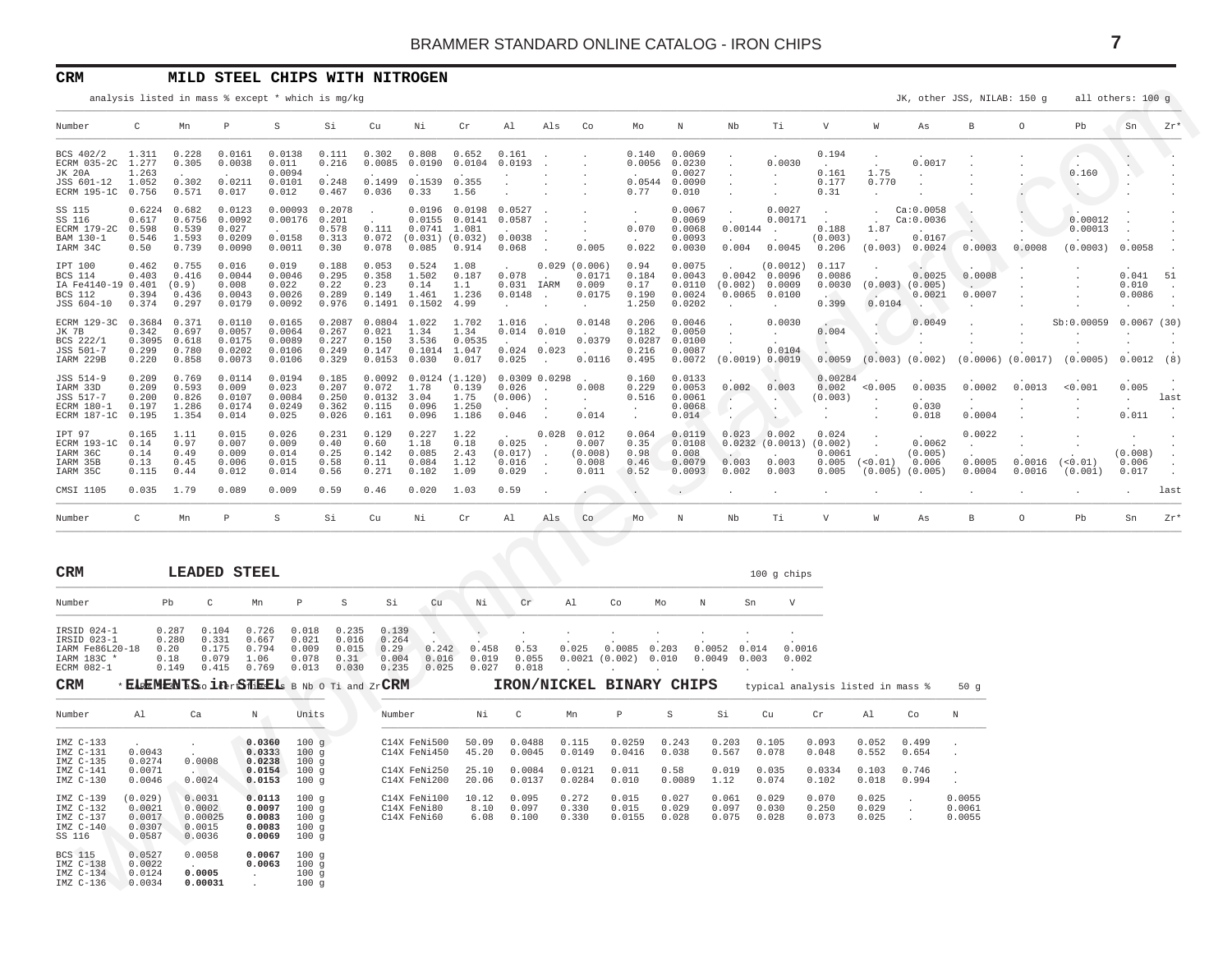<span id="page-7-0"></span>

| CRM                                                                   |                                            |                                            |                                               |                                                |                                                  | MILD STEEL CHIPS, chart 1 of 2             |                                            |                                                  |                                                        |                           |                                                       |                                              |                           |                                                        |                                   |                                                                            |                                 |                              | analysis listed in mass % except * which is mg/kg |                                              |                                            |                                              |
|-----------------------------------------------------------------------|--------------------------------------------|--------------------------------------------|-----------------------------------------------|------------------------------------------------|--------------------------------------------------|--------------------------------------------|--------------------------------------------|--------------------------------------------------|--------------------------------------------------------|---------------------------|-------------------------------------------------------|----------------------------------------------|---------------------------|--------------------------------------------------------|-----------------------------------|----------------------------------------------------------------------------|---------------------------------|------------------------------|---------------------------------------------------|----------------------------------------------|--------------------------------------------|----------------------------------------------|
| Number                                                                | $\mathbf{C}$                               | Mn                                         |                                               | s                                              | Si                                               | Cu                                         | Ni                                         | Cr                                               | Al                                                     | Als                       | Co                                                    | Mo                                           | тi                        | $\mathbf{v}$                                           | w                                 | As                                                                         | в                               | Nb                           | Pb                                                | S <sub>b</sub>                               | Sn                                         | Units                                        |
| VS S18/4<br>ECRM 188-1<br>SRM 2161<br>NCS HC21201b 0.990<br>CMSI 1101 | 1.42<br>1.094<br>(1.02)<br>0.91            | 0.199<br>0.680<br>0.315<br>2.09            | 0.0180<br>0.0407<br>0.0065<br>0.054           | 0.0122<br>0.0113<br>0.0347<br>0.0054<br>0.030  | 0.241<br>0.1816<br>0.239<br>0.056                | 0.142<br>0.2973<br>0.086<br>0.20           | 0.193<br>(0.28)<br>1.999<br>0.042<br>0.076 | 0.555<br>1.538<br>0.2195<br>1.47<br>0.10         | 0.0539 Zr:0.0132 0.0256 0.1030<br>0.037<br>$\sim$      | 0.035<br>0.015            | $(0.06)$ $(0.17)$<br>$0.0093$ 0.032<br>$\overline{a}$ | $\sim$                                       | 0.180<br>0.0035<br>$\sim$ | 0.262<br>(0.02)<br>$0.0540$ (<0.005)<br>$\sim$         | 4.55                              | 0.0092<br>$\sim$                                                           | $\sim$                          | $0.0131 21.5* 197.8* (0.1*)$ | 0.00017                                           | 0.00548 0.0474<br>0.0045<br>$\cdot$          | 0.020                                      | 100g<br>100g<br>150q<br>100g<br>100g         |
| BAM 126-1<br>BCS 403/2<br>VS UNL12/4<br>CMSI 1103<br>IRSID 113-1      | 0.841<br>0.750<br>0.736<br>0.70<br>0.680   | 1.817<br>1.677<br>0.360<br>0.28<br>0.586   | 0.0092<br>0.055<br>0.0070<br>0.083<br>(0.013) | 0.0050<br>0.0381<br>0.0034<br>0.064<br>(0.006) | (0.241)<br>0.209<br>0.276<br>0.041<br>0.249      | (0.098)<br>0.221<br>0.387<br>0.12<br>0.146 | (0.038)<br>0.223<br>0.316<br>0.93<br>1.744 | 0.317<br>0.463<br>0.794<br>1.45<br>0.816         | 0.0485<br>(0.0007)<br>$\sim$                           |                           | $\cdot$                                               | 0.088<br>0.200<br>0.413                      |                           | 0.143<br>0.341<br>0.685<br>$\sim$                      |                                   |                                                                            |                                 |                              |                                                   | $\cdot$<br>$\cdot$<br>٠.                     | $\ddot{\phantom{a}}$<br>$\cdot$<br>$\cdot$ | 100g<br>100g<br>100g<br>100q<br>100g         |
| SRM 363<br>NCS HC28212<br>TPT 31<br>BCS 407/2<br>CMSI 1183            | 0.62<br>0.506<br>0.497<br>0.490<br>0.476   | 1.50<br>0.664<br>0.794<br>0.195<br>0.675   | 0.029<br>0.014<br>0.021<br>0.038<br>0.0201    | 0.0068<br>0.022<br>0.009<br>0.0105<br>0.016    | 0.74<br>0.304<br>0.146<br>0.66<br>0.273          | 0.10<br>0.208<br>0.251<br>0.397<br>0.203   | 0.30<br>0.109<br>0.106<br>0.527<br>1.25    | 1.31<br>1.04<br>1.15<br>3.03<br>0.62             | $0.24$ Ca: $2.2*$<br>0.0049<br>0.040<br>$\sim$         | 0.002<br>0.087            | 0.048<br>0.014                                        | 0.028<br>0.016<br>0.83<br>$\Delta$           | 0.050<br>0.0021           | 0.31<br>0.154<br>0.250<br>0.19<br>$\ddot{\phantom{a}}$ | 0.046<br>$\cdot$                  | $0.010$ 13.10*                                                             |                                 | 0.049                        | 0.00186                                           | (0.002)                                      | 0.104                                      | 150g<br>100g<br>100g<br>100g<br>100q         |
| BCS 407/1<br>CMSI 1156<br>VS $UNL16/1$<br>IPT 17A<br>VS UNL16         | 0.47<br>0.467<br>0.440<br>0.415<br>0.409   | 0.047<br>0.687<br>0.660<br>0.724<br>0.750  | 0.030<br>0.025<br>0.028<br>0.014<br>0.020     | 0.010<br>0.022<br>0.031<br>0.021<br>0.0237     | 0.59<br>0.472<br>0.266<br>0.260<br>0.300         | 0.57<br>0.044<br>0.074<br>0.082            | 0.59<br>1.515<br>0.041<br>1.76<br>0.049    | 2.95<br>1.03<br>0.925<br>0.820<br>0.958          | $\ddot{\phantom{a}}$                                   |                           | 0.039                                                 | 0.78<br>$\sim$<br>0.259                      |                           | 0.18<br>0.147<br>$\sim$                                | 0.69<br>$\sim$ $-$                |                                                                            | $\ddot{\phantom{0}}$            |                              |                                                   |                                              | $\cdot$<br>$\cdot$                         | 100g<br>150g<br>100q<br>100q<br>100g         |
| CMST 1125<br>SRM 32e<br>IRSID 107-1<br>TPT 25<br>VS $UNL14/3$         | 0.409<br>0.4086<br>0.407<br>0.400<br>0.400 | 0.742<br>0.7983<br>0.611<br>0.902<br>0.369 | 0.015<br>0.00888<br>0.012<br>0.0078           | 0.011<br>0.0210<br>0.007<br>0.0040             | 0.376<br>0.2775<br>0.286<br>0.222<br>0.545       | 0.086<br>0.1266<br>0.108<br>0.040<br>0.193 | 0.063<br>1.1938<br>0.191<br>0.072<br>0.169 | 1.053<br>0.6775<br>1.443<br>1.01<br>1.72         | 0.345<br>0.78                                          |                           |                                                       | 0.0088<br>0.0228<br>0.323<br>0.280<br>$\sim$ |                           | 0.0023<br>(0.00225)<br>$\sim$ $-$<br>0.182             | 0.313                             |                                                                            |                                 |                              |                                                   |                                              | (0.011)<br>$\cdot$                         | 100g<br>150g<br>100q<br>100g<br>100g         |
| ECRM 155-1<br>ECRM 190-1C<br>VS UNL15/4<br>CMSI 1153<br>ECRM 152-1    | 0.40<br>0.395<br>0.392<br>0.39<br>0.39     | 0.56<br>1.28<br>0.668<br>4.25<br>1.61      | 0.019<br>0.0112<br>0.0056<br>0.0246<br>0.032  | 0.012<br>0.0044<br>0.0051<br>0.011<br>0.043    | 0.23<br>0.278<br>0.531<br>0.335<br>0.18          | (0.17)<br><b>Contract</b><br>0.275<br>0.21 | 1.43<br>0.934<br>0.713<br>0.238<br>0.15    | 1.08<br>2.18<br>2.07<br>1.44<br>0.09             | (0.01)<br>$\ddot{\phantom{a}}$<br>0.93<br>$\sim$       |                           | 0.034<br>$\cdot$                                      | 0.34<br>0.410<br>0.205<br>0.17<br>0.26       |                           | (<0.01)<br>$\sim$<br>(<0.01)                           | 0.66                              | $0.0078$ 0.0041                                                            |                                 |                              |                                                   |                                              |                                            | $100 \alpha$<br>100g<br>100g<br>150g<br>100q |
| IRSID 102-1<br>IRSID 108-1<br>SRM 361<br>VS UNL19<br>CMSI 1155        | 0.389<br>0.384<br>0.383<br>0.382<br>0.375  | 0.367<br>0.690<br>0.66<br>0.864<br>0.691   | 0.012<br>0.0176<br>0.014<br>0.0179<br>0.026   | (0.006)<br>0.017<br>0.0143<br>0.0207<br>0.032  | 0.281<br>0.340<br>0.222<br>0.238<br>0.345        | 0.169<br>0.118<br>0.042<br>0.154<br>0.164  | 4.40<br>0.215<br>2.00<br>0.703<br>0.26     | 0.261<br>2.92<br>0.694<br>0.741<br>0.999         | $\ddot{\phantom{a}}$<br>$(0.021)$ Ca: $1.0*$<br>$\sim$ | $\ddot{\phantom{a}}$      | 0.032<br>$\cdot$                                      | 1.20<br>0.538<br>0.19<br>$\sim$              | 0.020                     | 0.011<br>$\sim$                                        | 0.017                             | 0.017                                                                      | $4.78*$                         | 0.022                        | 0.000025                                          | 0.0042<br>$\cdot$                            | 0.010<br>$\sim$                            | 100q<br>100q<br>150g<br>100g<br>150g         |
| Number                                                                | $\mathbf{C}$                               | Mn                                         | $\mathbf{P}$                                  | s                                              | Si                                               | Cu                                         | Ni                                         | Cr                                               | A1                                                     | Als                       | Co                                                    | Mo                                           | Тi                        | $\mathbf v$                                            | W                                 | As                                                                         | $\overline{B}$                  | $_{\rm Nb}$                  | $_{\rm Pb}$                                       | $_{\rm Sb}$                                  | ${\tt Sn}$                                 | Units                                        |
| CMSI 1154<br>GBW 01334a<br>VS S21/5<br>CMSI 1152<br>ECRM 153-1        | 0.367<br>0.358<br>0.333<br>0.33<br>0.315   | 0.56<br>0.573<br>0.278<br>1.02<br>0.81     | 0.018<br>0.014<br>0.0110<br>0.032<br>0.011    | 0.027<br>0.0086<br>0.0059<br>0.024<br>0.027    | 0.375<br>0.272<br>0.281<br>0.40<br>0.079         | 0.150<br>0.183<br>0.17<br>0.088            | 3.95<br>0.020<br>0.193<br>0.26<br>2.55     | 0.957<br>1.03<br>2.65<br>0.18<br>0.66            | $\sim$<br>$\sim$<br>(0.003)                            | 0.061<br>$\sim$           |                                                       | 0.143<br>0.137<br>0.755<br>1.37<br>0.58      | $\cdot$<br>$\sim$         | 0.71<br>0.25<br>$\ddot{\phantom{a}}$                   | 4.93<br>0.50<br>$\sim$            | (0.007)                                                                    | 0.034                           | 0.067<br>$\sim$              |                                                   |                                              | $\cdot$<br>$\cdot$<br>0.011                | 150g<br>100q<br>100g<br>150g<br>100g         |
| IPT 36<br>ECRM 154-1<br>BCS 408/1<br>BCS 408<br>JSS 152-18            | 0.315<br>(0.3)<br>0.285<br>0.28<br>0.277   | 0.430<br>(0.6)<br>0.51<br>0.64<br>0.440    | 0.016<br>(0.02)<br>0.037<br>0.043<br>0.0174   | 0.004<br>(0.009)<br>0.028<br>0.030<br>0.0056   | 0.291<br>(0.2)<br>$0.2 \quad 3$<br>0.24<br>0.387 | 0.129<br>(0.1)<br>0.66<br>0.73<br>0.500    | 0.217<br>3.54<br>4.45<br>4.58<br>1.98      | 1.25<br>(0.05)<br>0.102<br>0.090<br>0.584        | 4<br>$\sim$<br>0.021                                   | 0.86                      | (0.04)<br>$\sim$                                      | 0.201<br>(0.03)<br>0.09<br>0.14<br>1,010     |                           | 0.031<br>0.19<br>0.100                                 |                                   |                                                                            |                                 |                              |                                                   |                                              | last<br>last<br>last                       | 100q<br>100g<br>100g<br>100g<br>150g         |
| VS S20/5<br>NCS HC28211<br>$VS$ UNL13/2<br>GBW 01356a<br>VS S10-1/1   | 0.270<br>0.265<br>0.228<br>0.212<br>0.209  | 0.432<br>0.934<br>1.60<br>0.460<br>1.04    | 0.0080<br>0.013<br>0.022<br>0.0174<br>0.0100  | 0.0049<br>0.014<br>0.024<br>0.0117<br>0.0143   | 0.304<br>0.312<br>0.553<br>0.270<br>0.569        | 0.136<br>0.148<br>0.185<br>0.031<br>0.111  | 1.61<br>0.082<br>0.125<br>0.063            | 1.73<br>1.13<br>1.11<br>0.972<br>0.060           | 0.0199<br>$\ddot{\phantom{a}}$                         | 0.018                     | 0.012                                                 | 0.011<br>0.191<br>$\sim$                     | 0.070<br>$\sim$           | 0.173<br>0.0038<br>$\sim$                              | 1.48                              | (0.004)<br>(0.005)<br>(0.005)                                              | $\sim$                          | Zr:0.076                     |                                                   |                                              | $\cdot$<br>$\cdot$                         | 100g<br>100g<br>100q<br>100g<br>100g         |
| <b>NCS HC28209</b><br>SRM 33e<br>NM 221<br>SRM 291<br>GBW 01351       | 0.202<br>0.186<br>0.18<br>0.177<br>0.177   | 1.02<br>0.525<br>0.39<br>0.55<br>0.50      | 0.017<br>(0.005)<br>0.013<br>0.008<br>0.017   | 0.011<br>0.009<br>0.014<br>0.020<br>0.019      | 0.225<br>0.262<br>0.18<br>0.23<br>0.254          | 0.141<br>0.070<br>0.047<br>0.170           | 0.047<br>3.36<br>3.21<br>0.065<br>2.84     | 1.21<br>0.068<br>0.68<br>1.33<br>0.781           | 0.0220<br>0.030<br>(0.002)<br>0.067                    | 0.020                     | 0.013                                                 | 0.224<br>0.23<br>0.53<br>0.136               |                           | 0.0035<br>$\overline{a}$                               | 0.193                             |                                                                            |                                 |                              |                                                   |                                              | $\cdot$<br>$\cdot$                         | 100g<br>150g<br>100g<br>150g<br>150q         |
| NM 212<br>ECRM 106-2<br>NCS HC23205<br>VS S19/5<br>VS $UNL6/3$        | 0.154<br>0.153<br>0.124<br>0.114<br>0.095  | 0.51<br>0.727<br>0.527<br>0.431<br>0.555   | 0.046<br>0.021<br>0.0062<br>0.0162            | 0.035<br>0.021<br>0.0062<br>0.0204             | 0.287<br>0.238<br>0.183<br>0.251<br>0.220        | 0.078<br>0.195<br>0.135<br>0.0145          | 3.05<br>1.430<br>2.82<br>3.41<br>0.168     | 0.84<br>1.030<br>0.740<br>1.69<br>1.10           | 0.052<br>$(<0.01$ )                                    |                           |                                                       | 0.054<br>0.141<br>0.263                      |                           | $\ddot{\phantom{a}}$<br>0.055<br>0.235                 | 0.202<br><b>Contract Contract</b> | $(0.057)$ .<br>$\mathcal{A}^{\mathcal{A}}$ and $\mathcal{A}^{\mathcal{A}}$ | $0.0021$ .<br>$. \t Zn: 0.0011$ | $\cdot$                      | $\blacksquare$<br>0.00017                         | $(0.0022)$ $(0.010)$<br>$\sim 100$<br>0.0004 | $\sim$<br>$0.0004$ 100 g                   | 100q<br>100g<br>100g<br>100q                 |
| VS S23-1/1<br>SRM 2171<br>CMSI 1102<br>SRM 179<br>JSS 175-9           | 0.08<br>0.066<br>0.056<br>0.027<br>0.0292  | 0.196<br>0.73<br>1.20<br>0.094<br>0.395    | 0.016<br>0.006<br>0.127<br>0.006<br>$\cdot$   | 0.030<br>0.0012<br>0.093<br>0.026<br>$\cdot$   | 0.338<br>1.07<br>3.19<br>0.191                   | 0.068<br>1.47<br>0.073<br>0.056<br>$\cdot$ | 0.193<br>3.35<br>0.66<br>0.050<br>$\sim$   | 5.03<br>0.550<br>2.88<br>0.022<br>$\blacksquare$ | 0.019<br>0.0028<br>0.0524                              | 0.40<br>$0.0521$ $0.0098$ |                                                       | 0.546<br>0.014                               |                           | 0.0079<br>0.003<br>0.01<br>0.0982                      |                                   | (< 0.004)<br>Zr:0.0453 0.0111 0.0099                                       |                                 | 0.024<br>$\sim$              |                                                   | 0.0222                                       | $\cdot$<br>$\cdot$<br>0.004                | 100g<br>150g<br>100g<br>150g<br>150g         |
| Number                                                                | $\mathsf{C}$                               | Mn                                         | P                                             | S                                              | Si                                               | Cu                                         | Ni                                         | Cr                                               | A1                                                     | A1s                       | Co                                                    | Mo                                           | тi                        | $\mathbf{v}$                                           | w                                 | As                                                                         | B                               | Nb                           | P <sub>b</sub>                                    | Sb                                           | Sn                                         | Units                                        |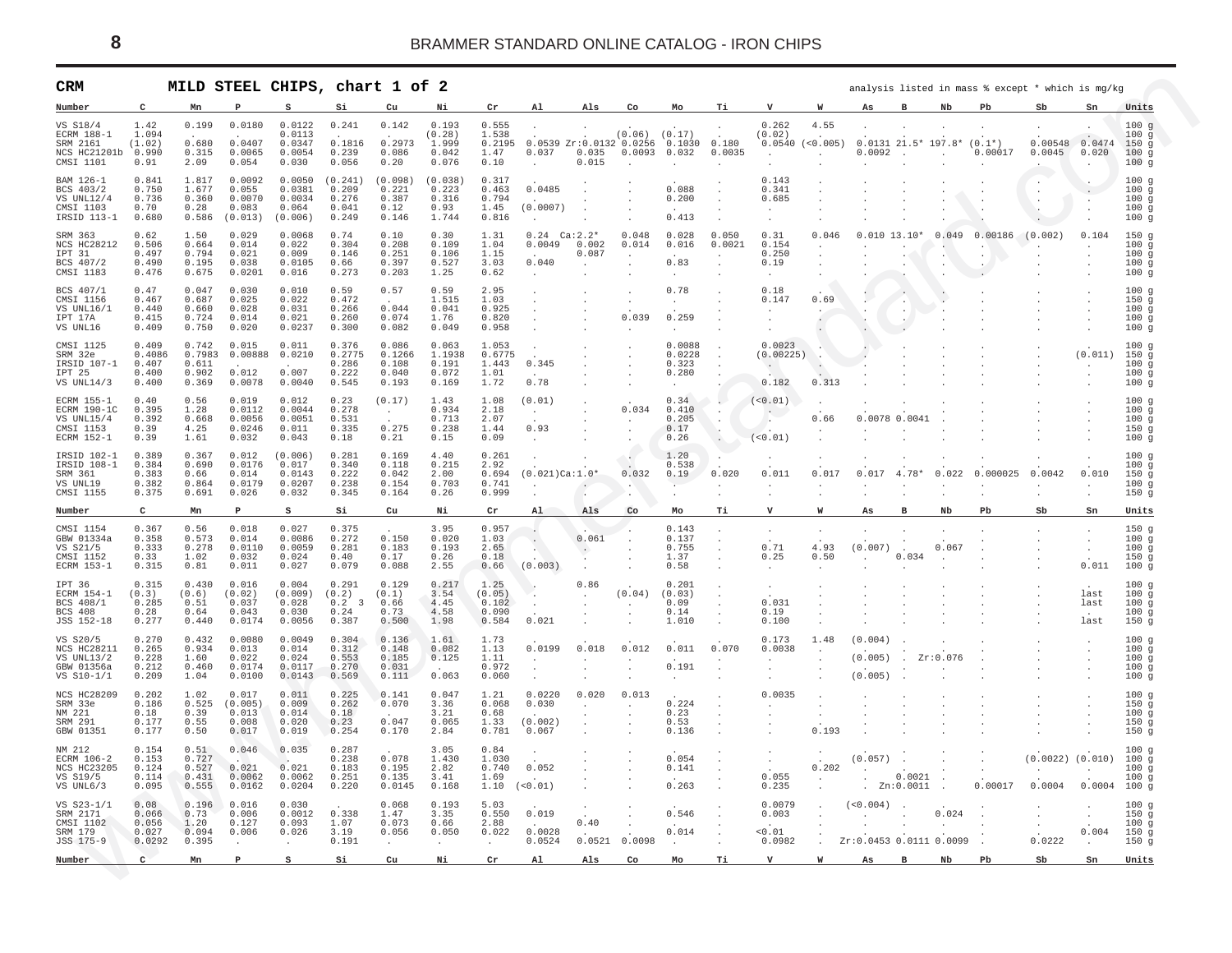<span id="page-8-0"></span>

| <b>CRM</b>                                                              |                                          | MILD STEEL CHIPS, chart 2 of 2                          |                                              |                                                |                                                |                                             |                                           |                                         |                                                               |                                                            |                                              |                                                    |                                                        |                             |                                                        |                                      | JSS: 150 g                    |                                         | all others: 100 g           |                   |
|-------------------------------------------------------------------------|------------------------------------------|---------------------------------------------------------|----------------------------------------------|------------------------------------------------|------------------------------------------------|---------------------------------------------|-------------------------------------------|-----------------------------------------|---------------------------------------------------------------|------------------------------------------------------------|----------------------------------------------|----------------------------------------------------|--------------------------------------------------------|-----------------------------|--------------------------------------------------------|--------------------------------------|-------------------------------|-----------------------------------------|-----------------------------|-------------------|
| Number                                                                  | $\mathsf{C}$                             | Mn                                                      | $\mathbb P$                                  | S                                              | Si                                             | Cu                                          | Νi                                        | Cr                                      | Al                                                            | Als                                                        | Mo                                           | Тi                                                 | $\mathbf V$                                            | W                           | $\mathbf{B}$                                           | Ca                                   | Co                            | Nb                                      | Sn                          | Zr                |
| JSS 150-19<br>IARM 170B<br>IMZ 1.10/2<br>IMZ 1.9/3<br>IMZ 1.11/3        | 0.497<br>0.400<br>0.39<br>0.38<br>0.35   | 0.101<br>0.821<br>0.48<br>0.55<br>0.48                  | 0.0389<br>(0.005)<br>0.020<br>0.025<br>0.025 | 0.0292<br>(0.004)<br>0.013<br>0.016<br>0.020   | 0.207<br>0.21<br>0.24<br>0.28<br>0.18          | 0.049<br>(0.005)<br>0.076<br>0.101<br>0.077 | 4.00<br>0.197<br>0.17<br>1.62<br>0.12     | 0.310<br>0.009<br>1.46<br>1.30<br>1.00  | 0.0157<br>0.230<br>0.82<br>$\ddot{\phantom{a}}$<br>$\cdot$    | 0.0153<br>$\cdot$<br>$\cdot$<br>$\cdot$<br>$\cdot$         | 0.195<br>(0.003)<br>0.20<br>0.16<br>0.19     | (0.19)<br>$\sim$<br>$\cdot$<br>$\cdot$             | 0.0190<br>(0.002)<br>$\cdot$                           |                             | (0.0004)                                               |                                      | (0.005)                       | (0.004)                                 | (0.002)                     |                   |
| JSS 152-19<br>IARM 378A<br>IARM 169B<br>IMZ 1.85<br>IMZ 1.19/2          | 0.295<br>0.274<br>0.232<br>0.205<br>0.20 | 0.398<br>1.38<br>0.75<br>1.69<br>1.00                   | 0.0202<br>0.018<br>(0.004)<br>0.026<br>0.020 | 0.0392<br>0.037<br>(0.004)<br>0.026<br>0.017   | 0.412<br>0.307<br>(0.32)<br>0.51<br>0.30       | 0.496<br>0.299<br>(0.005)<br>0.29<br>0.11   | 2.00<br>0.142<br>(0.010)<br>0.24<br>0.096 | 0.507<br>0.187<br>0.010<br>0.27<br>1.10 | 0.0097<br>(0.0029)<br>0.36<br>(0.064)<br>$\ddot{\phantom{a}}$ | 0.0092<br>$\ddot{\phantom{a}}$<br>0.064<br>$\cdot$         | 0.998<br>0.031<br>(0.004)<br>0.007<br>$\sim$ | (0.003)<br>0.23<br>0.084                           | 0.1016<br>0.0844<br>(0.002)<br>0.093<br>$\sim$ $-$     | (0.003)                     | $(0.006)$ $(0.0006)$<br>0.0003                         | $\cdot$<br>$\cdot$                   | 0.013<br>(0.003)              | (0.003)<br>(0.004)<br>(0.011)<br>$\sim$ | 0.0236<br>(0.002)<br>$\sim$ | 0.026             |
| JSS 153-19<br>IMZ 1.73/1<br>IMZ 1.31<br>IMZ 1.33<br>IMZ 1.76/1          | 0.198<br>0.18<br>0.14<br>0.14<br>0.13    | 0.806<br>1.24<br>0.81<br>0.69<br>1.39                   | 0.0098<br>0.014<br>0.022<br>(0.022)<br>0.022 | 0.0102<br>0.029<br>(0.025)<br>(0.014)<br>0.032 | 0.305<br>0.34<br>0.31<br>0.26<br>0.28          | 0.307<br>0.56<br>0.33<br>0.43<br>0.058      | 1.003<br>0.095<br>(0.87)<br>0.88<br>0.33  | 1.010<br>0.15<br>0.55<br>0.52<br>0.11   | 0.0111<br>0.043<br>$\ddot{\phantom{a}}$<br>0.042              | 0.0102<br>0.036<br>$\sim$<br>$\ddot{\phantom{a}}$<br>0.036 | 0.1289<br>0.056<br>0.50<br>0.51<br>0.101     | $\cdot$<br>$\cdot$<br>$\cdot$<br>$\sim$<br>$\cdot$ | 0.200<br>0.073<br>(0.10)<br>(0.087)<br><b>Contract</b> | $\cdot$<br>$\cdot$          | 0.0013<br>0.0057<br>$\sim$                             |                                      |                               | 0.088<br>$\sim$ .<br>V.<br>0.068        | $\cdot$                     |                   |
| IMZ 1.32<br>IMZ 1.72/1<br>IMZ 1.74/1<br>IMZ 1.34<br>IMZ 1.77/1          | 0.12<br>0.12<br>0.11<br>0.11<br>0.11     | 0.80<br>0.56<br>1.95<br>0.84<br>0.37                    | 0.018<br>0.019<br>0.030<br>0.014<br>0.029    | 0.016<br>0.030<br>0.024<br>(0.030)<br>0.027    | (0.21)<br>0.55<br>0.20<br>0.31<br>0.18         | 0.37<br>0.88<br>0.31<br>(0.05)<br>0.17      | 0.83<br>0.041<br>0.055<br>0.65<br>0.051   | 0.55<br>0.45<br>0.25<br>0.73<br>0.32    | 0.032<br>0.014<br>0.012                                       | 0.026<br>(0.009)<br>$\sim$<br>(0.008)                      | 0.53<br>$\sim$<br>0.39<br>$\sim$             | $\cdot$<br>$\cdot$<br>$\cdot$<br>0.021             | (0.093)<br>(0.047)<br>0.094<br>(0.005)<br>0.046        | $\cdot$<br>$\cdot$          | 0.0021<br>$\sim$<br>0.0084<br>$\overline{\phantom{a}}$ | $\cdot$<br>$\cdot$<br>. .<br>$\cdot$ | $\ddot{\phantom{1}}$          |                                         |                             |                   |
| IMZ 1.82<br>IMZ 1.81<br>JSS 154-18<br>IARM FeT23-18 0.068<br>JSS 155-17 | 0.10<br>0.10<br>0.0995<br>0.050          | 1.11<br>0.28<br>1.212<br>0.82<br>0.205                  | 0.017<br>0.043<br>0.0046<br>0.012<br>0.0017  | 0.020<br>0.012<br>0.006<br>0.0021              | 0.27<br>0.28<br>0.00488 0.620<br>0.18<br>0.498 | 0.069<br>0.32<br>0.201<br>0.046<br>0.407    | 0.085<br>0.069<br>0.508<br>0.53<br>0.151  | 0.21<br>0.58<br>2.01<br>2.47<br>3.03    | 0.060<br>0.017<br>0.0093                                      | 0.0086<br>0:0.0044<br>0.0102 0.0095                        | 0.060<br>0.405<br>0.261<br>0.709             | (0.004)                                            | 0.101<br>0.307<br>0.238<br>0.397                       | 1.60                        | $\mathcal{X}_{\mathcal{P}}$<br>0.0020                  | 0.020                                | 0.085                         | 0.058<br>$\cdot$<br>0.052               | (0.004)                     | (0.0015)<br>0.005 |
|                                                                         | $\mathsf{C}$                             | Mn                                                      | $\, {\bf P} \,$                              | S                                              | Si                                             | Cu                                          | Νi                                        | Cr                                      | Al                                                            | Als                                                        | Mo                                           | Τi                                                 | V                                                      | W                           | В                                                      | Ca                                   | Co                            | Nb                                      | Sn                          | Zr                |
| Number                                                                  |                                          | LOW ALLOY STEEL CHIPS, chart 1 of 2                     |                                              |                                                |                                                |                                             |                                           |                                         |                                                               |                                                            |                                              |                                                    |                                                        |                             |                                                        |                                      |                               |                                         |                             |                   |
| RM<br>Number                                                            | C                                        | analysis listed in mass % except * which is mg/kg<br>Mn | $\, {\mathbb P}$                             | S                                              | Si                                             | Cu                                          | Νi                                        | Cr                                      | Al                                                            | C12X, DH: typical analysis 50 g chips                      | Al.sol Al.insol                              | Co                                                 | BS CE: 150 q chips<br>Mo                               | $\rm N$                     | Nb                                                     |                                      | all others: 100 g chips<br>Τi | $\mathbf {V}$                           |                             |                   |
| DSZU CX012 1.220<br>BS CE26 *<br>C12X LA50 0.81<br>DSZU CX014 0.802     | 0.88                                     | 0.237<br>0.18<br>0.98<br>0.212                          | 0.0159<br>0.042<br>0.057<br>0.129            | 0.0145<br>0.005<br>0.015<br>0.0174             | 0.226<br>0.24<br>0.67<br>0.240                 | 0.071<br>0.09<br>(0.16)                     | 0.046<br>0.13<br>0.125                    | 0.134<br>0.12<br>0.230                  | 0.19<br>$\mathcal{A}$                                         |                                                            |                                              |                                                    | 0.19<br>$\cdot$                                        |                             |                                                        |                                      |                               | 0.58<br>$\sim$                          |                             |                   |
| C12X LA40<br>BS CE24 *<br>IARM 34A<br>DH E2208                          | 0.67<br>0.63<br>0.51<br>0.4843           | 0.24<br>0.84<br>0.78<br>0.8406                          | 0.044<br>0.016<br>0.01<br>0.0144             | 0.021<br>0.010<br>0.010<br>0.0013              | 0.28<br>0.27<br>0.22<br>0.2616                 | 0.29<br>0.066<br>0.18<br>0.0202             | 0.46<br>0.045<br>0.14<br>0.0416           | 0.64<br>0.016<br>0.99<br>0.9596         | 0.19<br>0.044<br>0.014<br>0.0271                              | $\cdot$<br>$\cdot$<br>$\cdot$                              |                                              | 0.010<br>0.009<br>0.0037                           | 0.46<br>0.006<br>0.044<br>0.0105                       | 0.0076<br>$\sim$            | 0.003<br>0.0005                                        |                                      | 0.003<br>0.0018               | 0.36<br>0.17<br>0.1325                  |                             |                   |
| BS CSN-2C<br>DSZU CX03a 0.206<br>DH E2110<br>C12X 3550                  | 0.469<br>0.2035<br>0.20                  | 0.60<br>0.369<br>1.483<br>0.62                          | 0.012<br>0.029<br>0.0186<br>0.028            | 0.0305<br>0.033<br>0.0169<br>0.024             | 0.17<br>0.014<br>0.500<br>0.48                 | 0.073<br>0.020<br>0.056<br>$\sim$           | 0.071<br>0.0155<br>0.0179<br>$\sim$       | 0.072<br>0.046<br>0.023<br>$\sim$       | $\cdot$<br>$\sim$<br>< 0.01                                   | 0.0385<br>$\ddot{\phantom{a}}$                             | 0.002<br>$\sim$                              | 0.0042<br>0.05                                     | (0.006)<br>0.00249<br>$\ddot{\phantom{a}}$             | 0.0173<br>$\sim$<br>$\cdot$ | 0.02                                                   |                                      | 0.0014<br>$\cdot$             | 200g<br>0.0019<br>0.11                  |                             |                   |
| Number                                                                  | As                                       | В                                                       |                                              | B.sol                                          | $Ca*$                                          | $0*$<br>Pb                                  |                                           | Sb                                      | Sn                                                            | W                                                          | Zn                                           | Zr                                                 |                                                        |                             |                                                        |                                      |                               |                                         |                             |                   |
| DSZU CX012<br>BS CE 26 '<br>C12X LA50<br>DSZU CX014                     |                                          |                                                         |                                              |                                                |                                                |                                             |                                           |                                         |                                                               |                                                            |                                              |                                                    | * Clearance Sale Item, no uncertainties                |                             |                                                        |                                      |                               |                                         |                             |                   |
| C12X LA40<br>BS CE 24 *<br>IARM 34A<br>DH E2208                         | (0.006)<br>0.004                         | 0.0029                                                  | (0.0002)                                     |                                                | 26                                             | (14)                                        |                                           | 0.0005                                  | 0.009<br>0.0004                                               | (0.02)                                                     |                                              |                                                    | * Clearance Sale Items                                 |                             |                                                        |                                      |                               |                                         |                             |                   |

#### **RM LOW ALLOY STEEL CHIPS, chart 1 of 2**

|            |        | analysis listed in mass % except * which is mq/kq |             |        |        |        |        |        |        | C12X, DH: typical analysis 50 q chips |       |        | BS CE: 150 q chips |        |        | all others: 100 q chips |        |
|------------|--------|---------------------------------------------------|-------------|--------|--------|--------|--------|--------|--------|---------------------------------------|-------|--------|--------------------|--------|--------|-------------------------|--------|
| Number     | C      | Mn                                                | $\mathbb P$ | S      | Si     | Cu     | Νi     | Cr     | A1     | Al.sol Al.insol                       |       | Co     | Mo                 | N      | Nb     | Τi                      | V      |
| DSZU CX012 | 1.220  | 0.237                                             | 0.0159      | 0.0145 | 0.226  | 0.071  | 0.046  | 0.134  |        |                                       |       |        |                    |        |        |                         |        |
| BS CE26 *  | 0.88   | 0.18                                              | 0.042       | 0.005  | 0.24   |        |        |        |        |                                       |       |        |                    |        |        |                         |        |
| C12X LA50  | 0.81   | 0.98                                              | 0.057       | 0.015  | 0.67   | 0.09   | 0.13   | 0.12   | 0.19   |                                       |       |        | 0.19               |        |        |                         | 0.58   |
| DSZU CX014 | 0.802  | 0.212                                             | 0.129       | 0.0174 | 0.240  | (0.16) | 0.125  | 0.230  |        |                                       |       |        |                    |        |        |                         |        |
| C12X LA40  | 0.67   | 0.24                                              | 0.044       | 0.021  | 0.28   | 0.29   | 0.46   | 0.64   | 0.19   |                                       |       |        | 0.46               |        |        |                         | 0.36   |
| BS CE24 *  | 0.63   | 0.84                                              | 0.016       | 0.010  | 0.27   | 0.066  | 0.045  | 0.016  | 0.044  |                                       |       | 0.010  | 0.006              |        |        |                         |        |
| IARM 34A   | 0.51   | 0.78                                              | 0.01        | 0.010  | 0.22   | 0.18   | 0.14   | 0.99   | 0.014  |                                       |       | 0.009  | 0.044              | 0.0076 | 0.003  | 0.003                   | 0.17   |
| DH E2208   | 0.4843 | 0.8406                                            | 0.0144      | 0.0013 | 0.2616 | 0.0202 | 0.0416 | 0.9596 | 0.0271 |                                       |       | 0.0037 | 0.0105             |        | 0.0005 | 0.0018                  | 0.1325 |
| BS CSN-2C  | 0.469  | 0.60                                              | 0.012       | 0.0305 | 0.17   | 0.073  | 0.071  | 0.072  |        |                                       |       |        | (0.006)            | 0.0173 |        |                         |        |
| DSZU CX03a | 0.206  | 0.369                                             | 0.029       | 0.033  | 0.014  | 0.020  | 0.0155 | 0.046  |        |                                       |       |        |                    |        |        |                         | 200q   |
| DH E2110   | 0.2035 | 1.483                                             | 0.0186      | 0.0169 | 0.500  | 0.056  | 0.0179 | 0.023  |        | 0.0385                                | 0.002 | 0.0042 | 0.00249            |        |        | 0.0014                  | 0.0019 |
| C12X 3550  | 0.20   | 0.62                                              | 0.028       | 0.024  | 0.48   |        |        |        | 0.01   |                                       |       | 0.05   |                    |        | 0.02   |                         | 0.11   |

| Number                                              | As                         | B                | B.sol             | $Ca*$                              | $O^*$                                        | Pb                           | Sb                            | Sn                                                                                | W                            | Zn                                                     | Zr                               |                                         |
|-----------------------------------------------------|----------------------------|------------------|-------------------|------------------------------------|----------------------------------------------|------------------------------|-------------------------------|-----------------------------------------------------------------------------------|------------------------------|--------------------------------------------------------|----------------------------------|-----------------------------------------|
| DSZU CX012<br>BS CE 26 *<br>C12X LA50<br>DSZU CX014 | $\sim$                     | $\cdot$          | $\cdot$           | $\bullet$<br>$\bullet$<br>$\cdot$  | $\cdot$<br>$\cdot$<br>$\sim$                 | $\cdot$<br>$\cdot$<br>$\sim$ | $\sim$<br>$\bullet$<br>$\sim$ | $\bullet$<br>$\ddot{\phantom{1}}$<br>$\ddot{\phantom{1}}$<br>$\ddot{\phantom{1}}$ | $\cdot$<br>$\cdot$<br>$\sim$ | $\ddot{\phantom{1}}$<br>$\ddot{\phantom{0}}$<br>$\sim$ | . .<br>$\sim$<br>$\sim$<br>. .   | * Clearance Sale Item, no uncertainties |
| C12X LA40<br>BS CE 24 *<br>IARM 34A<br>DH E2208     | 0.0029<br>(0.006)<br>0.004 | (0.0002)         | $\sim$            | $\cdot$<br>$\cdot$<br>$\sim$<br>26 | $\sim$<br>(14)<br>$\sim$                     |                              | $\sim$<br>$\sim$<br>0.0005    | $\sim$<br>$\sim$<br>0.009<br>0.0004                                               | $\sim$<br>(0.02)<br>$\sim$   |                                                        | $\overline{\phantom{a}}$<br>. .  | * Clearance Sale Items                  |
| BS CSN-2C<br>DSZU CX03a<br>DH E2110<br>C12X 3550    | 0.006<br>$\sim$            | 0.00006<br>0.001 | $\sim$<br>$\cdot$ | 33<br>$\cdot$                      | $\sim$<br>$\sim$<br>$\overline{a}$<br>$\sim$ | 0.00048<br>$\sim$            | $\cdot$<br>0.0008<br>0.08     | $\bullet$<br>$\cdot$<br>0.00178<br>$\ddot{\phantom{0}}$                           |                              | 0.00053<br>$\sim$                                      | $\overline{\phantom{a}}$<br>0.01 |                                         |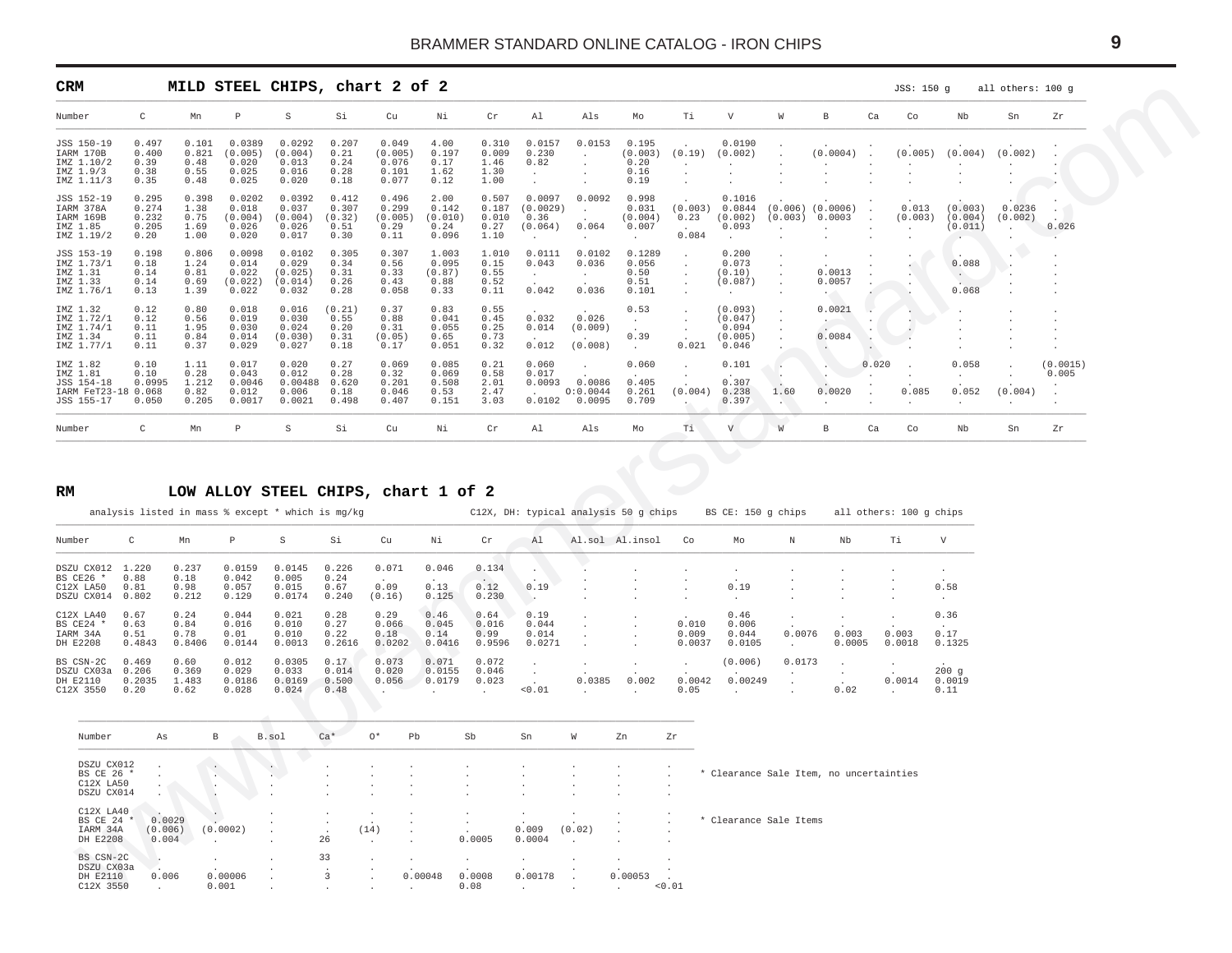#### **RM LOW ALLOY STEEL CHIPS, chart 2 of 2**

<span id="page-9-0"></span>

| RM                                                        |                                                         |                                             |                                                    |                                                                    |                                              | LOW ALLOY STEEL CHIPS, chart 2 of 2              |                                                |                                                |                                           |                                                  |                                              |                                                 |                                                            |                                      |                                                    |                                                          |                                               |                                                      |                                                       |
|-----------------------------------------------------------|---------------------------------------------------------|---------------------------------------------|----------------------------------------------------|--------------------------------------------------------------------|----------------------------------------------|--------------------------------------------------|------------------------------------------------|------------------------------------------------|-------------------------------------------|--------------------------------------------------|----------------------------------------------|-------------------------------------------------|------------------------------------------------------------|--------------------------------------|----------------------------------------------------|----------------------------------------------------------|-----------------------------------------------|------------------------------------------------------|-------------------------------------------------------|
|                                                           |                                                         |                                             |                                                    | analysis listed in mass % except * which is mg/kg                  |                                              |                                                  |                                                |                                                |                                           |                                                  |                                              | C12X, DH: typical analysis 50 g chips           |                                                            |                                      |                                                    |                                                          |                                               | all others: 100 g chips                              |                                                       |
| Number                                                    | C                                                       | Mn                                          | $\mathbb P$                                        | S                                                                  | Si                                           | Cu                                               | Νi                                             | $\operatorname{\sf Cr}$                        |                                           | A <sub>1</sub>                                   |                                              | Al.sol Al.insol Co                              |                                                            |                                      | Mo                                                 | $\, {\mathbb N}$                                         | Nb                                            | Тi                                                   | $\mathbf V$                                           |
| DH E2131<br>C12X 3500<br>DH E2119<br>DH E2329             | 0.1964<br>$C12X$ 3530 * 0.19<br>0.18<br>0.1781<br>0.168 | 0.82<br>0.70<br>1.605<br>0.3219             | 0.0068<br>0.021<br>0.029<br>0.0133<br>0.0065       | 0.0232<br>0.025<br>0.032<br>0.0098<br>$0.00067$ 0.257              | 0.181<br>0.14<br>0.45<br>0.423               | 0.30<br>0.15<br>0.0184<br>0.0216                 | 0.19<br>0.18<br>0.433<br>2.3865                | 0.49<br>0.31<br>0.0127<br>1.7057               |                                           | 0.007<br>0.35<br>0.0436                          | 0.0387<br>$\sim$<br>0.0486<br>$\sim 10^{-1}$ | $\sim$<br>0.002<br>$\sim 10^{-11}$              | 0.058<br>0.005<br>0.0049<br>0.005                          |                                      | 0.11<br>0.10<br>0.00356<br>0.4126                  | 0.015<br>$\sim$<br>0.0045                                | 0.10<br>$\sim$<br>0.00097                     | 0.055<br>0.054<br>0.0009<br>0.0027                   | 0.048<br>0.002<br>0.144<br>0.0025                     |
| DH E2303<br>DH E2132<br>DH E2203<br>DH E2139<br>DH E2102  | 0.1671<br>0.166<br>0.1658<br>0.1505<br>0.147            | 1.744<br>1.609<br>1.6015<br>1.576<br>0.8221 | 0.0151<br>0.0127<br>0.0126<br>0.0117<br>0.0164     | 0.0112<br>0.0094<br>0.0089<br>0.0052<br>0.0012                     | 0.577<br>0.411<br>0.419<br>0.4543<br>0.2944  | 0.0178<br>0.018<br>0.0299<br>0.3503              | 0.430<br>0.4342<br>0.0232<br>0.2825            | 0.0124<br>0.0128<br>0.0155<br>0.2847           |                                           | 0.0653<br>0.0318                                 | 0.0485<br>0.0319<br>$\sim 10^{-1}$           | 0.05<br>$\sim$<br>$\sim$<br>0.0009              | 0.0046<br>0.0046<br>0.0032<br>0.0034                       |                                      | 0.0035<br>0.0036<br>0.0027<br>0.0192               | $\ddot{\phantom{a}}$<br>$\sim 10^{-11}$<br>0.0127        | 0.0001<br>0.0326<br>0.0329                    | 0.0008<br>0.0010<br>0.0010                           | 0.1465<br>0.1414<br>0.1111<br>0.0014                  |
| IARM 36B<br>DH E2138<br>DH E2315<br>DH E2312<br>DH E2114  | 0.14<br>0.1296<br>0.1103<br>0.090<br>0.0827             | 0.49<br>1.040<br>0.435<br>1.593<br>0.704    | 0.010<br>0.0097<br>0.0887<br>0.0159<br>0.0121      | 0.038<br>0.0009<br>0.0117<br>0.0023<br>0.0103                      | 0.21<br>0.3966<br>0.514<br>0.458<br>0.050    | 0.13<br>0.6446<br>0.479<br>0.011<br>0.0485       | 0.18<br>1.176<br>0.498<br>1.170<br>0.051       | 2.18<br>0.1617<br>1.049<br>1.938<br>0.0209     |                                           | 0.030<br>0.0322<br>$\sim$<br>$\sim$              | $\cdot$<br>0.0299<br>0.0255<br>0.0465        | 0.0005<br>0.0008                                | 0.012<br>0.0049<br>0.0049<br>0.0057<br>0.0035              |                                      | 0.95<br>0.3431<br>0.0082<br>0.203<br>0.00668       | 0.0102<br>$\sim$                                         | 0.004<br>0.0191<br>A.<br>$\cdot$<br>$\sim$    | 0.003<br>0.0023<br>$\sim$<br>0.213                   | 0.006<br>0.0021<br>0.004<br>0.121<br>0.0081           |
| DH E2327<br>DH E2144<br>DH 853-2<br>DH E2193<br>DH E2210  | 0.0801<br>0.080<br>0.080<br>0.074<br>0.0648             | 1.7182<br>0.708<br>0.708<br>1.471<br>1.4783 | 0.018<br>0.012<br>0.0120<br>0.00273<br>0.013       | 0.0015<br>0.0103<br>0.0103<br>0.0008<br>0.0034                     | 0.3886<br>0.05<br>0.050<br>0.314<br>0.0872   | 1.3256<br>0.0488<br>0.0488<br>0.0463<br>0.1035   | 0.8964<br>0.0506<br>0.0506<br>0.0743<br>0.2443 | 0.0328<br>0.0209<br>0.0209<br>0.0144<br>0.0344 |                                           | 0.0217<br>$\sim$<br>$\sim$<br>0.0439             | 0.0459<br>0.0460<br>0.0396<br>$\sim$         | $\sim$<br>$\sim$<br>$\sim$                      | 0.0052<br>0.0035<br>0.0035<br>0.0033<br>0.0031             |                                      | 0.2785<br>0.0061<br>0.0061<br>0.0668<br>0.0162     | 0.0143<br>$\sim$<br>a.<br>$\sim$<br>$\ddot{\phantom{1}}$ | 0.0906<br><b>Security</b><br>0.0002<br>0.0212 | 0.0010<br>0.213<br>0.213<br>0.0011<br>0.0164         | 0.0037<br>0.008<br>0.008<br>0.0329<br>0.0014          |
| DH E2314<br>C12X LA10<br>DH E2319<br>DH E2130<br>DH E2309 | 0.061<br>0.06<br>0.0539<br>0.0457<br>0.0438             | 0.392<br>1.32<br>0.5907<br>0.324<br>2.031   | 0.0058<br>0.013<br>0.0079<br>0.0101<br>0.0168      | 0.0011<br>0.045<br>0.0006<br>0.0279<br>0.00078                     | 0.164<br>0.75<br>0.2347<br>0.0304<br>0.2006  | 0.005<br>0.034<br>0.017<br>0.0191<br>0.0083      | 5.39<br>0.21<br>9.314<br>0.0215<br>0.026       | 0.010<br>0.85<br>0.020<br>0.0152<br>0.029      |                                           | < 0.01<br>0.043<br>$\sim$<br>$\blacksquare$      | $\cdot$<br>$\sim$<br>0.0624<br>$\sim$        | 0.0014<br>$\sim$<br>$\sim$                      | 0.0047<br>0.0066<br>0.0021<br>0.0044                       |                                      | 0.054<br>< 0.01<br>0.073<br>0.003<br>0.3203        | $\cdot$<br>A.<br>۰.                                      | $\cdot$<br>0.0003<br>0.0558                   | $\sim$<br>0.0018                                     | < 0.001<br>0.41<br>0.0017<br>0.001<br>$0.0163$ 0.0075 |
| DH E2194<br>DH E2140<br>DH 136-2<br>C12X LA60<br>DH E2141 | 0.0396<br>0.0362<br>0.0362<br>0.01<br>$\sim$            | 1.3431<br>0.2912<br>0.2912<br>0.10<br>1.468 | 0.0069<br>0.0069<br>0.005<br>$\sim$                | 0.0091 < 0.0006<br>0.0127<br>0.0127<br>0.006<br>$\cdot$            | 0.2733<br>0.0091<br>0.0091<br>0.06<br>0.4575 | 0.0174<br>0.0098<br>0.0098<br>0.01<br>$\sim$     | 0.035<br>0.024<br>0.0240<br>0.03               | 0.0333<br>0.0075<br>0.0075<br>0.03             |                                           | 0.0436<br>$\sim 10^{-11}$<br>< 0.01              | 0.0300<br>0.0300<br>$\cdot$                  | 0.0021<br>$\sim$ 4.                             | 0.0035<br>0.0048<br>0.0048                                 |                                      | 0.0055<br>0.0018<br>0.0018<br>< 0.01               | $\cdot$<br>$\cdot$                                       | 0.0329<br>$\sim$<br>$\sim$<br>0.0312          | 0.0017<br>$\sim$<br>$\blacksquare$<br>$\blacksquare$ | 0.0351<br>0.002<br>0.001<br>< 0.01<br>$\sim$          |
| Number                                                    |                                                         | Αg                                          | As                                                 | $_{\rm B}$                                                         | Bi                                           | Ca                                               | Ce                                             | In                                             | $O*$                                      | Pb                                               | Sb                                           |                                                 | Sn                                                         | W                                    | Zn                                                 | Zr                                                       |                                               |                                                      |                                                       |
| DH E2131<br>DH E2119<br>DH E2329                          | C12X 3530 *<br>C12X 3500                                | $\sim$<br>< 0.00001<br>$\ddot{\phantom{a}}$ | 0.057<br>0.070<br>0.0034<br>0.002                  | $\sim$<br>0.00008<br>< 0.00009                                     | 0.020                                        | $\sim$<br>< 0.0002<br>0.0027                     |                                                | Se: 0.018<br>$\sim$<br>$\cdot$<br>$\cdot$      | $\sim$                                    | 0.016<br>0.00013<br>< 0.00007                    | 0.16                                         | 0.0004<br>0.00053                               | 0.078<br>0.03<br>0.00058<br>0.00052                        | 0.10<br>0.29<br>$\ddot{\phantom{a}}$ | 0.050<br>0.00036<br>$\sim$                         |                                                          | * Provisional Analysis                        |                                                      |                                                       |
| DH E2303<br>DH E2132<br>DH E2203<br>DH E2139<br>DH E2102  |                                                         | $\ddot{\phantom{a}}$<br>$\cdot$<br>$\cdot$  | 0.003<br>0.0035<br>0.0027<br>0.0047<br>0.0043      | $\cdot$<br>$\sim$<br>< 0.0001                                      |                                              | 0.0001<br>< 0.0001<br>0.0014<br>0.0012           | $\cdot$<br>$\cdot$<br>$\cdot$                  | $\mathbf{A}$<br>$\cdot$                        |                                           | 0.0004<br>0.0503<br>0.0001                       |                                              | 0.0004<br>0.0006<br>0.0005                      | 0.0008<br>0.0014<br>0.0006                                 |                                      | $\sim$<br>0.0006<br>0.0003                         |                                                          |                                               |                                                      |                                                       |
| IARM 36B<br>DH E2138<br>DH E2315<br>DH E2312<br>DH E2114  |                                                         | $\cdot$<br>$\sim$<br>0.00001                | 0.009<br>0.002<br>0.0029<br>0.0056                 | (0.002)<br><b>TOM</b><br>0.00005<br>< 0.00004                      |                                              | 0.0002<br>0.0017<br>0.0001<br>0.0013<br>< 0.0001 | $\cdot$<br>٠.<br>$\cdot$<br>$\cdot$<br>$\cdot$ | $\cdot$<br>$\cdot$<br>< 0.0001                 | 18<br>$\blacksquare$<br>$\cdot$<br>$\sim$ | (0.003)<br>0.0001<br>0.0002<br>0.0002<br>0.00018 |                                              | 0.0006<br>0.0004<br>0.0005<br>0.00078           | $0.008$ $(<0.01)$<br>0.0007<br>0.0005<br>0.0003<br>0.00522 | $\sim$                               | 0.0001<br>0.0007<br>0.0007<br>0.00067              |                                                          |                                               |                                                      |                                                       |
| DH E2327<br>DH E2144<br>DH 853-2<br>DH E2193<br>DH E2210  |                                                         | $\cdot$<br>$\cdot$                          | 0.0025<br>0.006<br>0.0060<br>0.0022<br>0.0019      | < 0.00014<br>$\mathcal{A}$ .<br>$\mathcal{A}$<br>$\cdot$<br>$\sim$ |                                              | 0.0051<br>$\sim$ $-$<br>0.0023<br>0.0003         | $\ddot{\phantom{a}}$                           |                                                | $\ddot{\phantom{a}}$                      | 0.0007<br>0.0002<br>0.0002<br>< 0.0001<br>$\sim$ |                                              | 0.00049<br>0.0007<br>0.0007<br>0.0006<br>0.0005 | 0.0028<br>0.0052<br>0.0052<br>0.0056<br>0.0005             |                                      | 0.0005<br>0.0005<br>$\sim$                         | $\sim$ $\sim$<br>0.0071                                  | last of stock, sale price                     |                                                      |                                                       |
| DH E2314<br>DH E2319<br>DH E2130<br>DH E2309              | C12X LA10                                               | $\sim$<br>$\cdot$<br>ч÷.                    | 0.0036<br>0.0062<br>0.0019                         | $\cdot$<br>0.0026                                                  |                                              | 0.0034<br>0.0016<br>0.0001<br>0.0016             | $\cdot$                                        |                                                |                                           | 0.0001<br>0.0003<br>0.00004                      |                                              | 0.0008<br>0.0005<br>0.0005                      | 0.0002<br>0.0005<br>< 0.001<br>0.0009                      |                                      | 0.0005<br>0.0004<br>< 0.0002                       |                                                          |                                               |                                                      |                                                       |
| DH E2194<br>DH E2140<br>DH 136-2                          | C12X LA60<br>DH E2141                                   | $\cdot$                                     | 0.0023<br>0.0035<br>0.0035<br>$\ddot{\phantom{a}}$ | $\cdot$                                                            |                                              | 0.001<br>0.0001<br>0.0001                        | $\cdot$<br>$\cdot$<br>0.0265                   |                                                |                                           | 0.0001<br>0.0001<br>0.0001<br>$\cdot$            | $\sim$<br>$\sim$                             | 0.0004<br>0.0007<br>0.0007                      | 0.0005<br>0.0005<br>0.0005<br>$\sim$                       |                                      | 0.0004<br>0.0012<br>0.0012<br>$\ddot{\phantom{0}}$ | $\sim$                                                   | last of stock, sale price                     |                                                      |                                                       |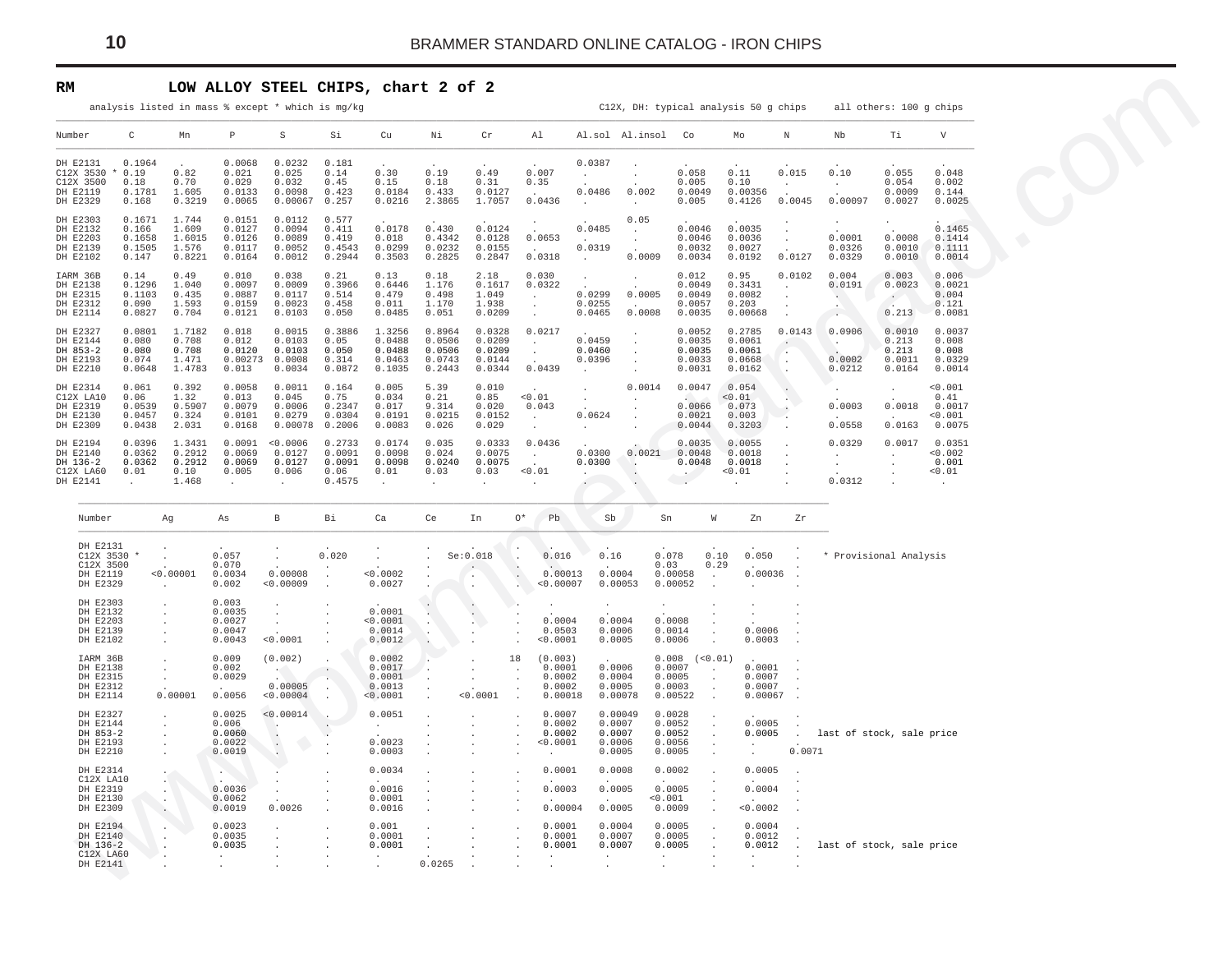#### RESULFURIZED STEEL

<span id="page-10-0"></span>

| $#$ = class, where $1$ = CRM and $2$ = RM                              |                                             |                                          |                                        |                                                           |                                           |                                           |                                           |                                            | C12X, C14X typical analysis                |                                                   |                            |                                                             |                                       |                                                     |                                        |                                     |                                                                |                                        |                                                                     | $100$ g units                      |
|------------------------------------------------------------------------|---------------------------------------------|------------------------------------------|----------------------------------------|-----------------------------------------------------------|-------------------------------------------|-------------------------------------------|-------------------------------------------|--------------------------------------------|--------------------------------------------|---------------------------------------------------|----------------------------|-------------------------------------------------------------|---------------------------------------|-----------------------------------------------------|----------------------------------------|-------------------------------------|----------------------------------------------------------------|----------------------------------------|---------------------------------------------------------------------|------------------------------------|
| # Number                                                               | S                                           | C                                        | Mn                                     | P                                                         | Si                                        | Cu                                        | Νi                                        | Cr                                         | Al                                         | Co                                                | Mo                         | N                                                           | Тi                                    | V                                                   | W                                      | As                                  | Pb                                                             | Sb                                     | Sn                                                                  | Zn                                 |
| 1 IMZ C-123<br>ECRM 085-1C<br>IRSID 022-1<br>IARM 199C<br>1 IMZ C-124  | 0.38<br>0.336<br>0.300<br>0.281<br>0.28     | 0.25<br>0.067<br>0.115<br>0.469<br>0.10  | 1.57<br>0.977<br>0.797<br>1.55<br>0.60 | 0.030<br>0.062<br>0.057<br>0.0155<br>0.082                | 0.23<br>0.008<br>0.21<br>(0.019)          | 0.093<br>0.291<br>0.193<br>0.060          | 0.057<br>0.085<br>0.046                   | 0.16<br>0.190<br>0.11                      | 0.032<br>$\overline{a}$<br>0.0019<br>0.005 | $\sim$<br>0.019<br>0.007                          | $\sim$<br>0.0293<br>$\sim$ | 0.0171<br>0.0070<br>0.0059                                  | $\sim$ $\sim$<br>0.0016               | $\sim$<br>0.0021<br>(0.0037)                        | $\ddot{\phantom{0}}$<br>0.0023         | 0.033<br>0.0059<br>0.004            | 0.030<br>0.0010<br>(0.002)                                     | 0.0073<br>$(0.001)$ $(0.003)$<br>0.002 | $0.030$ $(0.007)$<br>0.009                                          | $\sim$<br>0.0025<br>0.0084(0.0006) |
| IMZ C-122<br>$1$ VS $U2/7$<br>ECRM 058-2C<br>1 ECRM 051-1<br>C12X 3520 | 0.21<br>0.193<br>0.1712<br>0.126<br>0.125   | 0.27<br>0.136<br>0.424<br>0.181<br>0.30  | 1.33<br>1.19<br>1.186<br>1.18<br>0.63  | 0.073<br>0.040<br>0.0098<br>(0.025)<br>0.067              | 0.43<br>0.046<br>0.1080<br>(0.11)<br>0.33 | 0.25<br>0.082<br>0.261<br>(0.15)<br>0.14  | 0.25<br>0.076<br>0.199<br>(0.14)<br>0.33  | 0.19<br>0.158<br>0.1211<br>(0.05)<br>0.415 | (0.027)<br>0.145                           | $\overline{\phantom{a}}$<br>0.050                 | $\sim$<br>0.0589<br>0.255  | 0.0110<br>0.0107                                            | 0.28                                  | 0.058                                               | $\ddot{\phantom{0}}$<br>$\sim$<br>0.22 | 0.007<br>(0.005)<br>0.0095<br>0.010 | (0.020)<br>0.166<br>$\sim$                                     | 0.019<br>0.022                         | 0.12<br>0.106                                                       | $\cdot$                            |
| 1 IARM 29E<br>IARM 348A<br>1 IMZ C-121<br>IARM 307A<br>1 IARM 307B     | 0.121<br>0.102<br>0.097<br>0.096<br>(0.094) | 0.193<br>0.384<br>0.39<br>0.163<br>0.162 | 1.19<br>1.46<br>1.18<br>1.44<br>1.45   | 0.0157<br>0.0121<br>0.057<br>0.0113<br>$(0.012)$ $(0.30)$ | 0.239<br>0.270<br>(0.056)<br>0.281        | 0.253<br>0.230<br>0.032<br>0.190<br>0.191 | 0.082<br>0.081<br>0.029<br>0.197<br>0.195 | 0.105<br>0.123<br>0.036<br>0.104<br>0.105  | 0.0032<br>0.016<br>0.032<br>0.034          | 0.008<br>$(0.002)$ $(0.010)$<br>(0.010)<br>0.0101 | 0.026<br>0.045<br>0.045    | $0.0269$ $0.0093$<br>(0.010)<br>0.0125<br>0.0108<br>(0.011) | 0.0014<br>0.0015<br>0.0015<br>(0.003) | 0.0255<br>0.0029<br>$(0.0028)$ $(0.005)$<br>(0.003) | (0.009)<br>$\sim$                      | 0.0085<br>(0.007)<br>0.002<br>0.008 | $(0.001)$ $(0.003)$<br>$(0.002)$ $(0.003)$<br>0.011<br>(0.002) | 0.017<br>< 0.004                       | 0.0109(0.004)<br>0.0112 < 0.003<br>0.059<br>0.0090 < 0.002<br>0.010 |                                    |
| 1 IMZ C-125                                                            | (0.057)                                     | 0.029                                    | 0.95                                   | (0.018)                                                   | 0.15                                      | 0.044                                     | 0.023                                     | 0.18                                       | (0.007)                                    | $\sim$                                            |                            |                                                             |                                       |                                                     |                                        | 0.065                               | $\sim$                                                         | 0.014                                  | 0.002                                                               | $\cdot$                            |

#### SILICON STEEL CHIPS WITH NITROGEN

 $#$  = class, where 1 = CRM and 2 = RM

# Number  $Si$  $\,$  C Mn  $\, {\bf p}$  $\mathtt S$  ${\rm cu}$ Νi  ${\rm Cr}$  $\mathtt{Al}$ Als As  $Co$  $_{\mathrm{Mo}}$  $\mathbbm{N}$  ${\tt Nb}$  ${\rm Sn}$  $\rm Ti$  $\mathbf{V}$  $\it W$  $\mathcal{L}$  $0.0029$  $0.0165$  $0.0224$  $0.0018$  $0.00105$ 1 ECRM 191-2C 3.267  $0.0043$ 0.1334  $0.0087$  $0.0314$  $0.985$  $\mathcal{N}$  .  $0.0020$  $\mathcal{L}_{\bullet}$  $0.0050$  $0.0024$  $0.00043$  $\overline{1}$ ECRM 191-3C 3.226  $0.0027$  $0.153$ 0.0097  $0.0005$  $0.0097$  $0.0124$  $0.0242$  $0.81$  $0.0014$  $0.00127$  $0.00105$  $0.0013$  $0.0020$  $\mathcal{L}_{\bullet}$  $\ddot{\phantom{0}}$  $\overline{1}$ NCS HC14213  $3.18$ 0.076  $0.081$  $0.0090$  $0.023$  $0.066$  $0.031$ 0 0081 0.138  $\cdot$  $0.044$  $0.0106$  $0.0074$   $0.0061$  $0.0057$  $0.097$  $0.0101$   $0.0050$  $0.0040$  $0.0009$  $\overline{1}$  $VS$   $S9/4$  \*\* 3.12  $0.040$ 0.066 0 0063 0 0034  $0.139$ 0 0130  $\cdot$  $1$  IMZ  $1.22/1$ 2.02 0.090  $0.24$  $0.019$  $0.026$  $0.071$ 0.039  $0.045$  $0.014$  $0.011$  $0.020$  $0.0039$  $0.0076$  $(0.004)$  $\cdot$  $\sim$  $\cdot$ **ECRM 196-2C** 0.0060  $0.00369$  $0.00065$  $0.0057$  $0.0401$  $0.0282$  $0.2167$  $0.00033$   $0.0138$   $0.0142$ 0.00178  $0.00047$  $0.00253$ 0.00368  $\mathbf{1}$ 1 808 0.364  $\cdot$  [  $0.005$ IARM 340A 1.63  $0.414$ 0.755  $0.011$  $0.001$  $0.103$ 1.80  $0.84$  $0.062$  $(0.004)$  $0.006$   $0.39$  $0.0020 0.015$ 0.0098  $0.064$   $(0.005)$  $\overline{1}$  $\Delta$  $1.18$ IMZ 1.8/4  $1.31$  $0.35$  $0.99$  $0.020$  $0.018$  $0.11$  $0.16$  $\mathbf{1}$  $\sim$  $\cdot$ IMZ 1.21/1  $1.29$  $0.058$  $0.16$  $0.013$  $0.024$ 0.068  $0.056$  $0.037$  $0.005$  $-0.003$  $0.019$  $0.0030$  $0.0067$  $(0.005)$ 1  $\mathcal{L}_{\bullet}$  $\overline{a}$ 1 BCS 404/2  $0.427$  $0.774$  $0.307$  $0.0089$  $0.107$ 1.121 0.696 0.532 0.0479  $0.0228$ 0.393  $0.017$  $\sim$  $\sim$  $\mathbf{r}$  $\sim$  $\sim$  $\sim$  $\sim$ 1 ECRM 181-1 1.054 0.590 1.047  $0.018$  $0.035$  $0.174$  $0.070$  $0.126$  $0.022$  $0.0068$  $\cdot$ 1 BCS 113  $0.931$ 0.837 1.207 0.0595  $0.0294$  $0.179$  $0.0784$ 1.248  $0.0151$  $0.0020$   $0.0415$   $0.056$  $0.0109$  $0.0487$  $0.0067$ 0.0390  $0.201$  $0.012$  $\sim$ 

| Number                                                                           | B                                                                                                          | Ca      | Mq               | $\circ$  | Pb                               | Sb                                                 | Zn                                        | z <sub>r</sub> |
|----------------------------------------------------------------------------------|------------------------------------------------------------------------------------------------------------|---------|------------------|----------|----------------------------------|----------------------------------------------------|-------------------------------------------|----------------|
| <b>ECRM 191-2C</b><br><b>ECRM 191-3C</b><br>NCS HC14213<br>VS S9/4<br>IMZ 1.22/1 | <b>Contract Contract Contract Contract</b><br>0.00024<br>$\lambda$<br>$\mathbf{r}$<br>$\ddot{\phantom{0}}$ | ٠       | 0.0036<br>0.0007 |          | 0.0029                           | 0.0009<br>0.0028                                   | 0.0006<br>$\ddot{\phantom{a}}$            | ×              |
| ECRM 196-2C<br>IARM 340A<br>IMZ 1.8/4<br>IMZ 1.21/1<br>BCS 404/2                 | 0.00014<br>0.0004<br>$\ddot{\phantom{a}}$                                                                  | 0.00071 | 0.00075          | (0.0010) | $\mathbf{r}$<br>$\blacksquare$   | $\sim$<br>0.0021<br>$\ddot{\phantom{a}}$<br>0.0025 | 0.00019<br>$\mathbf{r}$<br>$\blacksquare$ | ×<br>×         |
| ECRM 181-1<br><b>BCS 113</b>                                                     | 0.0066                                                                                                     |         |                  |          | $\blacksquare$<br>$\blacksquare$ |                                                    | ¥.                                        | 0.0029         |
|                                                                                  |                                                                                                            |         |                  |          |                                  |                                                    |                                           |                |

 $11$ 

 $100$  g units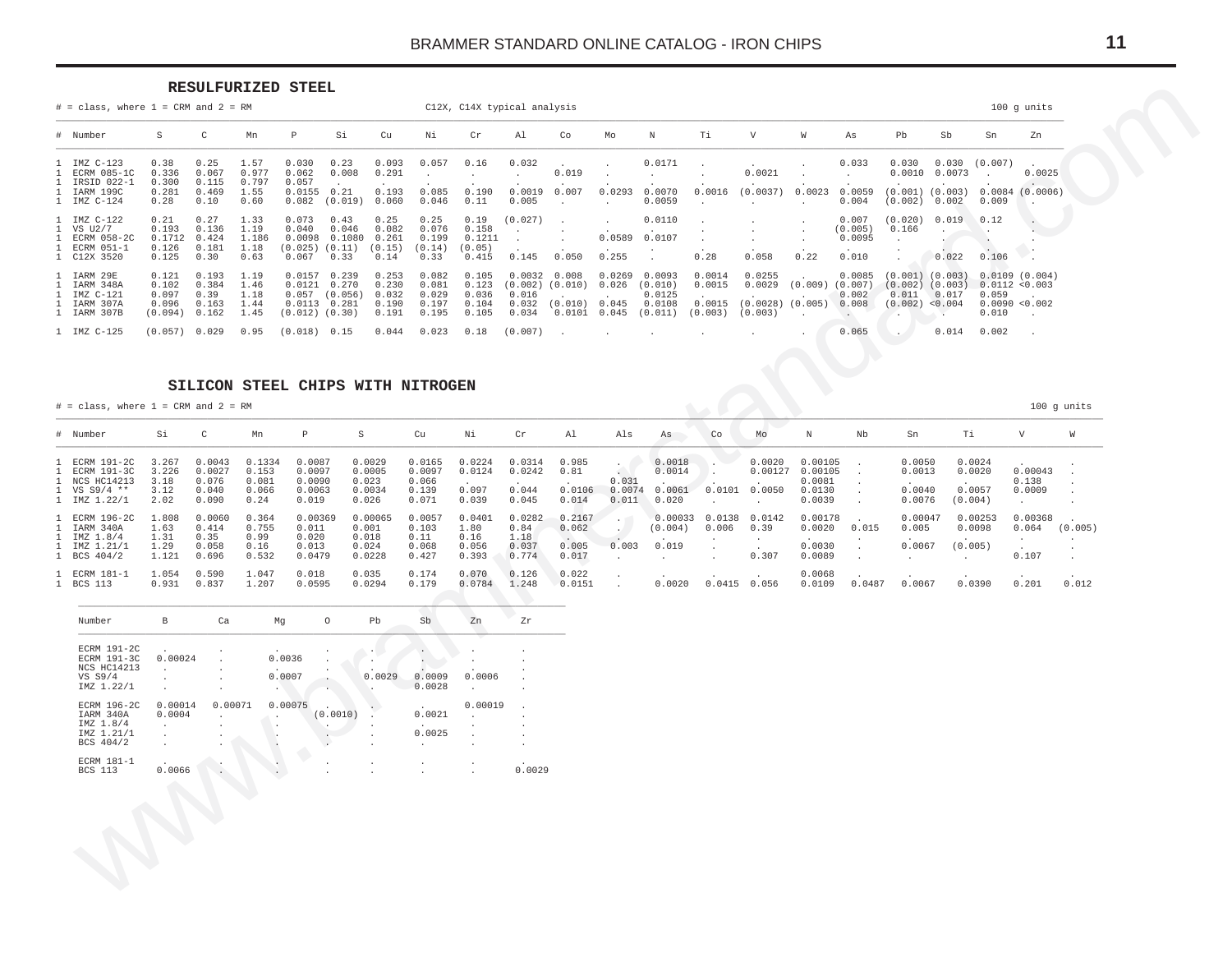<span id="page-11-0"></span>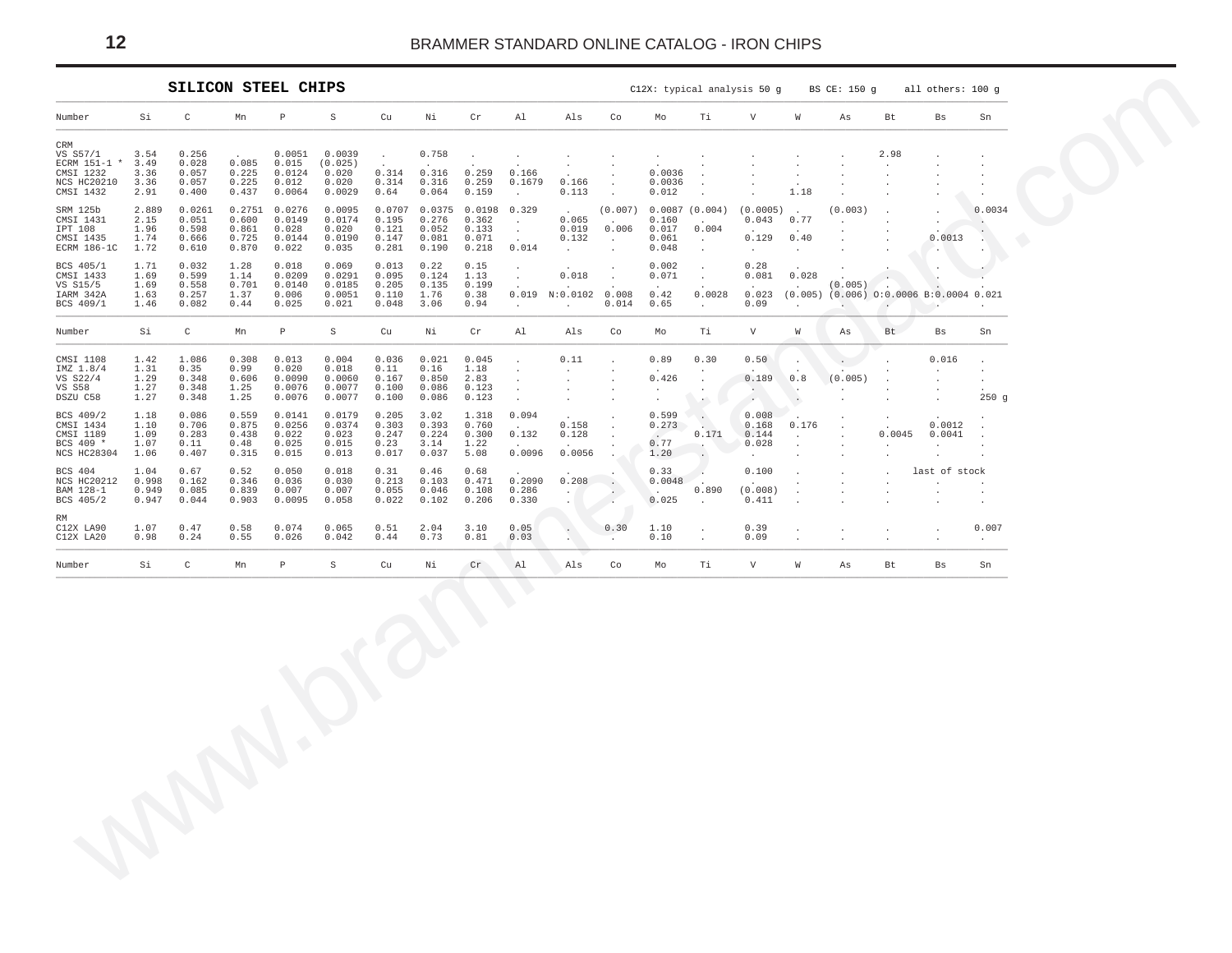<span id="page-12-0"></span>

|                                                                                        |                                                                                      | <b>TOOL STEEL CHIPS AND POWDER WITH NITROGEN</b> |                                                      |                                          |                                            |                                               |                                         |                                                           |                                                                       |                                         |                                                 |                                                          |                                                               |                                           |                                               |                                                                |                                                               |                                                        | BS: 100g powder JK 49C: 35g chips other JK, JSS, NCS, SRM: 150g chips all others: 100 g chips |                                               |
|----------------------------------------------------------------------------------------|--------------------------------------------------------------------------------------|--------------------------------------------------|------------------------------------------------------|------------------------------------------|--------------------------------------------|-----------------------------------------------|-----------------------------------------|-----------------------------------------------------------|-----------------------------------------------------------------------|-----------------------------------------|-------------------------------------------------|----------------------------------------------------------|---------------------------------------------------------------|-------------------------------------------|-----------------------------------------------|----------------------------------------------------------------|---------------------------------------------------------------|--------------------------------------------------------|-----------------------------------------------------------------------------------------------|-----------------------------------------------|
| Number<br>C                                                                            | Mn                                                                                   | P                                                | S                                                    | Si                                       | Cu                                         | Νi                                            | Cr                                      | Al                                                        | Co                                                                    | Mo                                      | N                                               | Nb                                                       | Тi                                                            | V                                         | W                                             | As                                                             | B                                                             | $\circ$                                                | Pb                                                                                            | Sn                                            |
| ECRM 288-1C<br>2.08<br>ECRM 274-1C<br>IARM 41D<br>IARM 45B<br>IARM FeM4-18 1.42        | 0.292<br>1.563<br>0.397<br>1.519<br>0.256<br>1.42<br>0.90<br>0.298                   | 0.024<br>0.0148<br>0.021<br>0.010<br>0.013       | (0.0012)<br>0.0096<br>0.012<br>0.008<br>0.062        | 0.260<br>1.057<br>0.256<br>0.92<br>0.60  | 0.060<br>0.0281<br>0.047<br>0.018<br>0.104 | 0.298<br>0.077<br>0.114<br>0.024<br>0.127     | 12.00<br>8.036<br>11.5<br>0.061<br>4.16 | 0.012<br>(0.0025)<br>0.014<br>0.010<br>$\cdot$            | 0.018<br>$(0.0230)$ 1.4551<br>$(0.020)$ 0.74<br>0.004<br>0.080        | 0.103<br>0.24<br>5.07                   | 0.0151<br>0.0769<br>0.0152<br>0.0080<br>0.042   | (0.004)<br>(0.002)                                       | $(0.0011)$ 4.010<br>(0.003)<br>0.002<br>0.0018                | 0.055<br>0.77<br>(0.003)<br>3.97          | 0.034<br>5.55                                 | $(0.68)$ $(0.0065)$<br>(0.01)<br>$(0.004)$ $(0.002)$<br>0.0058 | $0.0087$ (0.0013) (0.0005)<br>(0.0006)<br>(0.0001)<br>Fe:79.0 | (0.0026)<br>(0.003)<br>(0.0005)                        | (0.000064)(0.001)<br>(0.0008)<br>$\sim$                                                       | (0.005)<br>0.008<br>0.0050                    |
| IARM FeM62-18 1.32<br>JSS 610-11<br>ECRM 283-1<br>ECRM 268-1C<br>$IMZ C-172$           | 0.27<br>1.252<br>0.301<br>1.219<br>0.217<br>1.134<br>0.293<br>1.03<br>0.71           | 0.016<br>0.0171<br>0.022<br>0.0209<br>0.018      | 0.015<br>0.00014<br>0.029<br>0.0154<br>0.047         | 0.37<br>0.310<br>0.345<br>0.373<br>0.21  | 0.115<br>0.0239<br>0.123<br>0.128          | 0.129<br>0.046<br>0.143<br>0.12               | 3.86<br>4.04<br>4.15<br>4.57<br>4.47    | (0.006)<br>$\sim$<br>$\cdot$<br>0.062                     | 0.105<br>9.72<br>10.27<br>$0.0290$ 3.20<br>0.012                      | 10.2<br>3.05<br>3.41<br>0.96            | 0.045<br>0.0349<br>0.033<br>2.03<br>0.0192      | (0.017)<br>$\cdot$<br>$\cdot$<br>$\cdot$                 | (0.003)<br>$\sim$<br>$\cdot$<br>(0.002)                       | 2.02<br>3.32<br>3.28<br>8.47<br>0.20      | 6.31<br>9.22<br>9.66<br>3.70<br>0.011         | $\cdot$<br>$\sim 100$<br>$\sim$<br>0.0062<br>$\sim$            | (0.003)<br>$\sim$<br>0.0003<br>0.0009<br>$\sim$               | (0.003)                                                | $\sim$<br>Sb:0.0017<br>$\cdot$                                                                | 0.0078<br>0.010                               |
| BS CSONH<br>IARM 39B<br>IARM 39C<br>BAM 227-1<br>IARM 320A                             | 1.02<br>(0.4)<br>0.99<br>0.54<br>0.45<br>0.99<br>0.236<br>0.950<br>0.93<br>0.33      | (0.05)<br>$\sim$<br>0.019<br>0.016<br>0.021      | 0.011<br>0.35<br>0.007<br>0.022<br>(0.0015)          | (0.4)<br>0.004<br>0.28<br>0.272<br>0.36  | (0.11)<br>0.10<br>0.077<br>0.124<br>0.091  | (0.2)<br>$\sim$<br>0.144<br>0.114<br>0.204    | (4.3)<br>4.79<br>4.99<br>4.25<br>4.22   | H:0.0008<br>0.006<br>0.017<br>0.023                       | (0.5)<br>0.014<br>0.013<br>4.90                                       | (5.8)<br>1.01<br>0.97<br>2.64<br>4.79   | 0.0096<br>0.011<br>0.040<br>(0.014)             | 0.025 0:0.116<br>0.006<br>0.0040<br>(0.015)              | 0.22<br>0.0029<br>0.0032                                      | (3.3)<br>(0.026)<br>0.21<br>2.44<br>1.76  | (5.7)<br>0.14<br>0.011<br>3.03<br>6.01        | $\mathcal{L}^{\mathcal{A}}$<br>(0.005)<br>0.013                | $\cdot$<br>0.001<br>0.0011                                    | 0.017<br>0.001<br>(0.0021)                             | 0.003<br>(0.0001)                                                                             | 17025<br>0.003<br>0.005<br>0.008              |
| ECRM 290-1C<br>JSS 609-11<br>JSS 611-12<br>JK 12A<br>IARM 304A                         | 0.24<br>0.91<br>0.287<br>0.897<br>0.335<br>0.888<br>0.886<br>0.312<br>0.857<br>0.260 | 0.016<br>0.0246<br>0.0213<br>0.020<br>0.019      | 0.016<br>0.00059<br>0.00063<br>0.023<br>0.0016       | 0.08<br>0.252<br>0.263<br>0.30<br>0.36   | 0.081<br>0.0494<br>0.0495<br>0.062<br>0.14 | 0.33<br>0.1234<br>0.1114<br>0.191<br>0.133    | 4.18<br>3.96<br>4.00<br>4.04<br>3.55    | $\cdot$<br>$\cdot$<br>$\sim$<br>0.009                     | 5.12<br>4.72<br>0.206<br>0.189<br>0.278                               | 4.81<br>4.83<br>5.00<br>4.85<br>8.04    | 0.0325<br>(0.0215)<br>0.0181<br>0.0259<br>0.034 | $\cdot$<br>$\cdot$<br>0.021                              | $\cdot$<br>$\sim$<br>0.002                                    | 1.92<br>1.87<br>1.86<br>1.94<br>1.23      | 6.24<br>6.15<br>6.15<br>6.42<br>1.65          | $\sim$<br>$\sim$<br>$\langle \cdot \rangle$<br>(0.01)          | 0.002                                                         | $\cdot$<br>0.002                                       | $\sim$<br>0.0004                                                                              | $\cdot$<br>0.007<br>0.006                     |
| IARM FeM2-18<br>IARM FeM1-18<br>0.85<br>IARM 306B<br>IARM FeT1-18<br>0.80<br>IARM 281A | 0.853<br>0.337<br>0.318<br>0.84<br>0.24<br>0.295<br>0.74<br>0.30                     | 0.025<br>0.013<br>0.006<br>0.026<br>0.015        | (0.0010)<br>(0.003)<br>(0.001)<br>(<0.0010)<br>0.019 | 0.26<br>0.44<br>0.21<br>0.30<br>0.29     | 0.098<br>0.091<br>0.058<br>0.034<br>0.096  | 0.182<br>0.104<br>0.095<br>0.14<br>0.15       | 4.23<br>3.67<br>4.12<br>3.98<br>3.89    | (0.014)<br>0.007<br>0.08<br>0.054<br>0.007                | 0.28<br>0.226<br>0.010<br>0.096<br>4.8                                | 4.92<br>8.0<br>4.2<br>0.124<br>0.49     | 0.0148<br>0.037<br>0.0049<br>0.0195<br>0.0064   | (0.021)<br>0.007<br>(0.004)<br>0.094                     | (0.0016)<br>0.0044<br>(0.002)<br>0.026<br>0.004               | 1.90<br>1.19<br>0.98<br>1.05<br>0.90      | 5.81<br>1.98<br>(0.01)<br>18.0<br>17.6        | (0.008)<br>(0.003)<br>(0.02)                                   | Fe:81.4<br>(0.001)<br>(0.003)                                 | (0.0016)<br>$Sb:0.0025$ (0.001)<br>(0.0027)<br>(0.003) | Zr:0.0013<br>$\sim$<br>$\cdot$                                                                | (0.007)<br>0.0041<br>0.004<br>(0.010)<br>0.02 |
| IARM 40C<br>SRM 50c<br>IARM 40B<br>IARM 47B<br>JSS 605-11                              | 0.72<br>1.91<br>0.7193 0.3417<br>0.68<br>1.98<br>0.59<br>0.79<br>0.758<br>0.554      | 0.014<br>0.0222<br>0.017<br>0.0197               | 0.012<br>0.006367<br>0.39<br>0.006<br>0.0109         | 0.32<br>0.3102<br>0.004<br>1.96<br>0.256 | 0.142<br>0.0792<br>0.050<br>0.17<br>0.155  | 0.255<br>0.0686<br>(0.0014)<br>0.090<br>1.661 | 0.99<br>4.128<br>1.04<br>0.23<br>1.008  | 0.019<br>(0.006)<br>0.014<br>$\ddot{\phantom{a}}$         | 0.010<br>(0.035)<br>0.015<br>0.007<br>$\cdot$                         | 1.27<br>0.0821<br>1.22<br>0.20<br>0.457 | 0.0083<br>0.0117<br>0.0107<br>0.0092<br>0.0192  | 0.003<br>$\sim$<br>0.005<br>(0.002)<br>$\cdot$           | 0.008<br>$\sim$<br>0.014<br>0.010<br>$\ddot{\phantom{0}}$     | 0.010<br>1.158<br>0.013<br>0.17<br>0.1014 | 0.009<br>18.445<br>0.096<br>(0.016)<br>0.0104 | 0.008<br>0.0225<br>$\sim$<br>$\cdot$<br>$\overline{a}$         | 0.0009<br>(0.0010)<br>(< 0.001)                               | 0.0013<br>$\sim$<br>0.012<br>(0.0014)                  | $\cdot$<br>0.003<br>(0.0003)<br>$\cdot$                                                       | 0.008<br>0.0183<br>0.003<br>0.008<br>$\sim$   |
| IARM FeS7-18<br>0.51<br>IARM 259A<br>IARM 46B<br>IARM 255A<br>ECRM 276-2C              | 0.271<br>0.479<br>0.399<br>0.45<br>0.27<br>0.403<br>0.27<br>0.365<br>0.399           | 0.021<br>0.020<br>0.019<br>0.013<br>0.0093       | 0.0032<br>0.0007<br>0.0040<br>0.0012<br>0.0189       | 0.47<br>0.44<br>0.89<br>0.93<br>1.034    | 0.128<br>0.081<br>0.147<br>0.049<br>0.183  | 0.170<br>0.194<br>0.108<br>0.083<br>0.203     | 3.28<br>3.27<br>1.09<br>4.84<br>4.975   | (0.015)<br>0.016<br>0.011<br>0.01<br>$\ddot{\phantom{0}}$ | $0.0106$ 1.39<br>0.011<br>0.013<br>0.009<br><b>Service</b>            | 1.43<br>0.222<br>1.33<br>1.134          | 0.0077<br>0.0069<br>0.0067<br>0.0116            | $0.0102$ $(0.005)$<br>0.003<br>0.003<br>0.004<br>$\cdot$ | 0.0014<br>0.0026<br>0.007<br>0.002<br>$\sim$                  | 0.233<br>0.256<br>0.170<br>0.43<br>0.296  | 0.035<br>1.96<br>0.007<br>$\cdot$             | $(0.016)$ $(0.005)$<br>0.006<br>(0.01)<br>(0.002)<br>$\cdot$   | $Fe:(93.6)$ 0.0023<br>0.0003<br>0.0003<br>0.0004<br>$\cdot$   | 0.0014<br>0.002<br>0.0011<br>$\cdot$                   | 0.0003<br>< 0.0005<br>< 0.002<br>0.001<br>$\cdot$                                             | (0.006)<br>0.004<br>0.016<br>0.006<br>0.0133  |
| IARM 42C<br>ECRM 271-1C<br>$IMZ C-174$<br>IMZ C-173<br>JSS 603-8                       | 0.382<br>0.40<br>0.3698<br>0.437<br>0.33<br>0.32<br>0.30<br>0.43<br>0.30<br>0.31     | 0.022<br>0.0120<br>0.029<br>0.029<br>0.012       | 0.0037<br>0.00045<br>0.023<br>0.020<br>0.012         | 0.85<br>0.923<br>0.93<br>1.15<br>0.32    | 0.066<br>0.1371<br>0.17<br>0.32<br>0.055   | 0.051<br>0.1552<br>0.13<br>0.42<br>0.084      | 4.86<br>5.002<br>5.10<br>5.52<br>2.32   | 0.018<br>0.0234<br>0.080<br>0.060<br>$\sim$               | $0.022$ 1.29<br>$0.0139 - 1.247$<br>0.011<br>$(0.013)$ 1.50<br>$\sim$ | 1.24<br>0.13                            | 0.0201<br>0.0137<br>0.0288<br>0.0342<br>0.0250  | (0.004)<br>$\cdot$<br>$\cdot$<br>$\cdot$                 | 0.0125<br>0.0020<br>(0.001)<br>(0.002)<br>$\cdot$             | 0.84<br>0.850<br>0.98<br>0.47<br>0.46     | 0.32<br>0.021<br>0.10<br>5.47                 | (0.01)<br>$0.0054$ 0.0057<br>$\sim$<br>$\cdot$                 | 0.0011<br>Ca: 0.0009<br>$\cdot$<br>$\cdot$                    | 0.003                                                  | 0.0007<br>$\ddot{\phantom{0}}$<br>$\cdot$<br>$\cdot$                                          | (0.006)<br>0.0084<br>0.010<br>0.012<br>$\sim$ |
| IARM 341A<br>IMZ C-178<br>IMZ C-171<br>IMZ C-170<br>IMZ C-176A                         | 0.298<br>0.226<br>0.29<br>0.65<br>0.42<br>0.195<br>0.155<br>0.50<br>0.15<br>0.75     | 0.0038<br>0.016<br>0.020<br>0.018<br>0.018       | 0.0008<br>0.003<br>0.014<br>0.014<br>0.003           | 0.10<br>0.28<br>0.21<br>0.32<br>0.35     | 0.143<br>0.140<br>0.116<br>0.285<br>0.103  | 7.16<br>2.09<br>0.59<br>0.63<br>3.62          | 0.99<br>1.26<br>11.44<br>8.82<br>0.41   | 0.032<br>0.051<br>0.036<br>0.11<br>(0.058)                | 4.4<br>0.015<br>0.024<br>$(0.022)$ 0.88<br>(0.010)                    | 1.01<br>0.20<br>1.23<br>0.027           | 0.0025<br>0.0160<br>0.057<br>0.065<br>0.0129    | (0.005)<br>0.105<br>0.087<br>$\cdot$                     | 0.003<br>$\sim$<br>(0.001)<br>(0.002)<br>$\ddot{\phantom{a}}$ | 0.086<br>0.011<br>0.26<br>0.24<br>(0.061) | 0.017<br>(0.19)<br>(0.015)                    | $(0.01)$ Ca: $0.0011$ 0.0005<br>$\sim$<br>$\sim$               | $\cdot$                                                       | 0.0008<br>$\cdot$                                      | (0.001)                                                                                       | (0.005)<br>0.011<br>0.008<br>0.007<br>0.009   |
| IMZ C-179<br>IARM FeF9-18<br>IMZ C-175<br>IMZ C-157<br>IMZ C-177                       | 0.114<br>0.83<br>0.459<br>0.104<br>0.099<br>0.25<br>0.095<br>0.63<br>0.076<br>0.32   | 0.016<br>(0.011)<br>0.016<br>0.015<br>0.013      | 0.003<br>0.0036<br>0.0040<br>0.010<br>0.003          | 0.375<br>0.345<br>0.22<br>0.59<br>0.24   | 0.164<br>0.093<br>0.130<br>0.066<br>0.110  | 9.98<br>0.148<br>3.12<br>0.50<br>8.33         | 0.20<br>8.72<br>0.515<br>9.51<br>0.18   | 0.061<br>0.043<br>0.26<br>0.043                           | 0.016<br>0.013<br>(0.013) 0.025<br>(0.017) 0.022                      | 0.12<br>0.94<br>0.71                    | 0.0108<br>0.0323<br>0.0099<br>0.051<br>0.0089   | (0.004)<br>0.078<br>$\cdot$<br>$\bullet$<br>$\cdot$      | 0.0028<br>0.044<br>$\cdot$                                    | 0.023<br>0.214<br>0.014<br>0.26<br>0.010  | 0.0030<br>(0.019)<br>$\cdot$                  | $(0.023)$ $(0.007)$<br>0.006<br>$\cdot$                        | $\ddot{\phantom{a}}$                                          | 0.0025                                                 | $\cdot$<br>$\cdot$                                                                            | 0.010<br>0.0062<br>0.011<br>0.008             |
| Number                                                                                 | $\mathbb C$<br>Mn                                                                    | P                                                | S                                                    | Si                                       | Cu                                         | Νi                                            | Cr                                      | Al                                                        | Co                                                                    | Mo                                      | N                                               | Nb                                                       | Тi                                                            | V                                         | W                                             | As                                                             | B                                                             | $\circ$                                                | Pb                                                                                            | Sn                                            |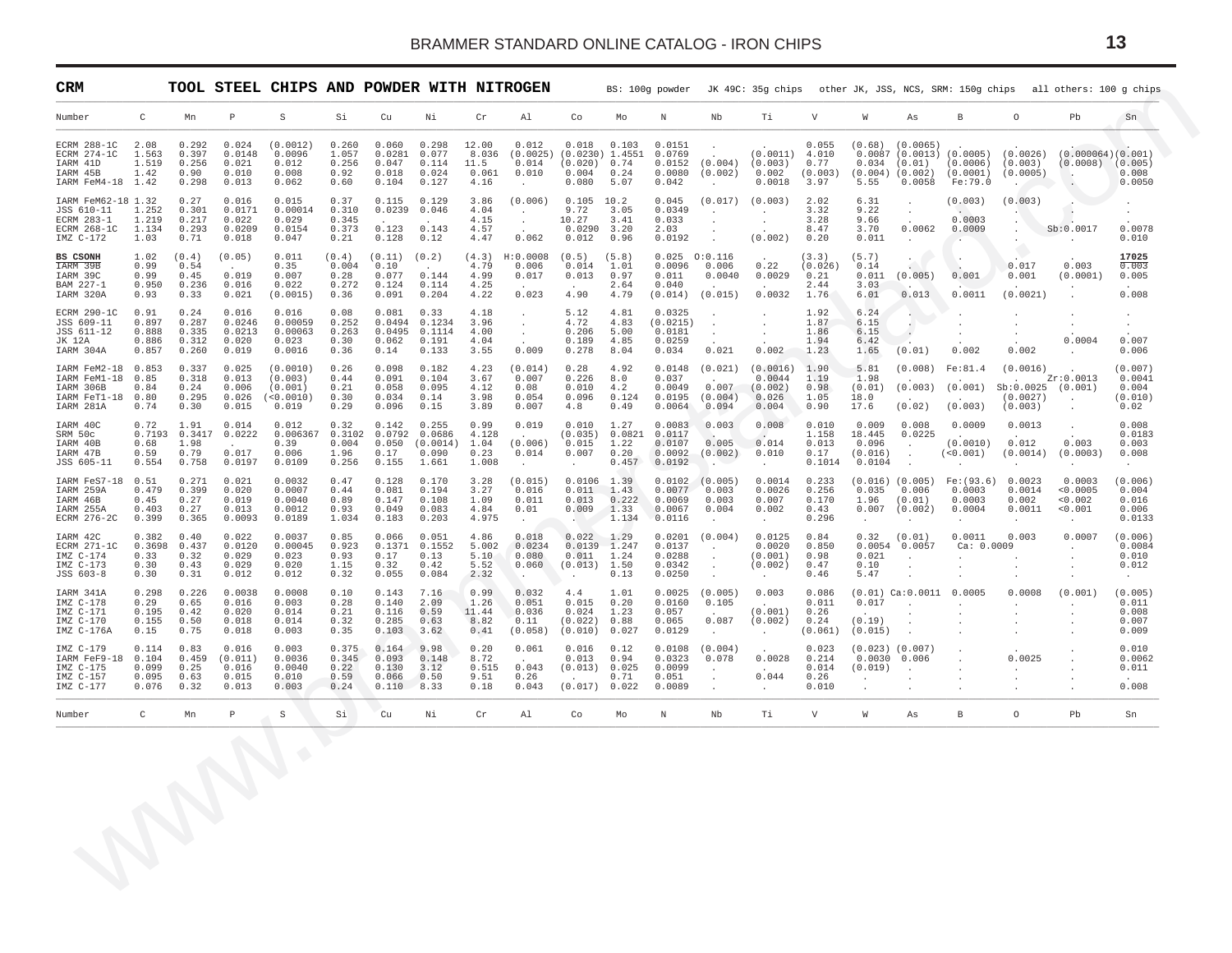#### TOOL STEEL CHIPS

<span id="page-13-0"></span>

|                                               | $#$ = Class, where $1$ = CRM and $2$ = RM                                   |                                                 |                                             |                                                 | C14X: typical analysis 50g                       |                                              |                                                  |                                             | IPT 50: 120q                                          |                                                                               |                                                            | NCS HC174xx, HC23503: 100g                                 |                                          |                                                    | other NCS, SRM: 150q                                |                                                      |                                       | others: 100q                                          |                       |
|-----------------------------------------------|-----------------------------------------------------------------------------|-------------------------------------------------|---------------------------------------------|-------------------------------------------------|--------------------------------------------------|----------------------------------------------|--------------------------------------------------|---------------------------------------------|-------------------------------------------------------|-------------------------------------------------------------------------------|------------------------------------------------------------|------------------------------------------------------------|------------------------------------------|----------------------------------------------------|-----------------------------------------------------|------------------------------------------------------|---------------------------------------|-------------------------------------------------------|-----------------------|
|                                               | # Number                                                                    | C                                               | Mn                                          | $\mathbb{P}$                                    | S                                                | Si                                           | Cu                                               | Νi                                          | Cr                                                    | Al                                                                            | Als                                                        | Co                                                         | Mo                                       | Nb                                                 | Тi                                                  | V                                                    | W                                     | Sn                                                    |                       |
| 1<br>1<br>1<br>1<br>1                         | IARM Fe15V-18 3.51<br>CMSI 1406<br>IMZ 1.25/3<br>IPT 67<br>CMSI 1405        | 2.00<br>1.48<br>1.27<br>1.14                    | 0.39<br>0.294<br>0.26<br>0.256<br>0.287     | 0.022<br>0.049<br>0.018<br>0.036<br>0.014       | 0.010<br>0.0053<br>0.025<br>0.007<br>0.0046      | 0.89<br>0.28<br>0.26<br>$\sim 10^{-11}$      | 0.084<br>$\ddot{\phantom{a}}$<br>0.092<br>0.040  | 0.123<br>0.113<br>0.32<br>0.073             | 5.5<br>11.71<br>0.48<br>4.33<br>0.183                 | $\lambda$<br>$\ddot{\phantom{a}}$                                             |                                                            | 0.018<br>$\cdot$<br>9.79<br>$\cdot$                        | 1.24<br>$\cdot$<br>4.39<br>$\cdot$       |                                                    | 0.0027                                              | 15.6<br>0.29<br>2.58<br>$\sim$                       | 0.08<br>0.96<br>4.97<br>8.03<br>2.31  | 0.0054<br>150g<br>150g                                |                       |
| 1<br>1<br>1<br>1                              | VS S26/5<br>NCS HC17405<br>IPT 50<br>VS S24/5<br>1 ECRM 254-1               | 1.0<br>0.941<br>0.916<br>0.9<br>0.88            | 0.4<br>0.441<br>0.280<br>0.4<br>0.30        | 0.02<br>0.023<br>0.031<br>0.02<br>0.023         | 0.01<br>0.028<br>0.015<br>0.01<br>0.029          | 0.4<br>0.521<br>0.326<br>0.2<br>0.19         | 0.14<br>0.091<br>0.2<br>0.09                     | 0.2<br>0.095<br>0.33<br>0.2<br>0.12         | 4.0<br>1.99<br>4.49<br>3.0<br>5.12                    | $\cdot$                                                                       | $\cdot$                                                    | 5.5<br>0.260<br>0.07<br>0.32                               | 0.3<br>0.122<br>5.54<br>3.4<br>4.92      | $\cdot$<br>$\cdot$                                 |                                                     | 2.3<br>0.18<br>2.00<br>2.2<br>1.94                   | 10.0<br>19.22<br>6.40<br>5.5<br>6.97  | 0.019                                                 |                       |
| 1<br>1<br>1<br>$\mathbf{1}$<br>$\overline{a}$ | SRM 132b<br>CMSI 1401<br>BCS 484<br>NCS HC28402<br>C14X HS30                | 0.864<br>0.855<br>0.85<br>0.847<br>0.84         | 0.341<br>0.275<br>0.21<br>0.296<br>0.59     | 0.012<br>0.0261<br>0.030<br>0.023<br>0.019      | 0.004<br>0.011<br>0.024<br>0.012<br>0.020        | 0.185<br>0.232<br>0.20<br>0.190<br>0.58      | 0.088<br>0.041<br>0.122<br>0.04                  | 0.23<br>0.046<br>0.096<br>0.33              | 4.38<br>4.08<br>5.17<br>3.99<br>4.65                  | $\ddot{\phantom{a}}$<br>$\cdot$<br>$\ddot{\phantom{0}}$<br>$\cdot$<br>$\cdot$ | $\mathbf{r}$<br>$\ddot{\phantom{a}}$<br>0.0020<br>$\Delta$ | 0.029<br>10.2<br>0.023<br>10.1                             | 4.9<br>4.84<br>1.07<br>5.06<br>1.06      | $\sim$<br>$\cdot$<br>$\cdot$<br>$\cdot$<br>$\cdot$ | $\ddot{\phantom{a}}$<br>$\sim$<br>0.0013<br>$\cdot$ | 1.83<br>2.02<br>0.93<br>1.93<br>1.17                 | 6.28<br>5.99<br>22.4<br>6.14<br>19.1  | 100g<br>$\sim$<br>$\ddot{\phantom{0}}$<br>$\sim$      |                       |
| 1<br>1<br>1<br>$\mathbf{1}$                   | ECRM 251-1<br>IMZ 1.14/4<br>NCS HC21401<br>SRM 134a<br>2 C14X HS10          | 0.84<br>0.83<br>0.828<br>0.808<br>0.79          | 0.27<br>0.33<br>0.283<br>0.218<br>0.29      | 0.024<br>0.028<br>0.028<br>0.018<br>0.020       | 0.025<br>(0.005)<br>0.0072<br>0.007<br>0.022     | 0.21<br>0.35<br>0.226<br>0.323<br>0.195      | 0.08<br>$\sim$<br>0.140<br>0.101<br>0.05         | 0.15<br>0.16<br>0.083<br>0.088<br>0.10      | 5.35<br>4.09<br>4.08<br>3.67<br>3.93                  | $\overline{a}$                                                                | $\cdot$<br>0.013<br>$\sim$                                 | 5.70<br>0.018<br>0.51                                      | 0.53<br>0.45<br>3.13<br>8.35<br>1.11     | $\cdot$<br>$\cdot$<br>$\cdot$<br>$\sim$            | $\cdot$<br>0.0044<br>$\mathbf{r}$                   | 1.59<br>1.23<br>1.33<br>1.25<br>0.90                 | 19.9<br>17.30<br>9.23<br>2.00<br>16.8 | 0.025<br>0.017                                        |                       |
| 1<br>1<br>$\mathbf{1}$<br>$\mathbf{1}$        | NCS HC17406<br>VS S27/4<br>CMSI 1404<br><b>NCS HC20505</b><br>1 NCS HC17407 | 0.78<br>0.772<br>0.762<br>0.73<br>0.710         | 0.427<br>0.317<br>0.280<br>0.26<br>0.268    | 0.024<br>0.0154<br>0.0241<br>0.009<br>0.029     | 0.020<br>0.0138<br>0.026<br>0.004<br>0.0064      | 0.230<br>0.397<br>$\sim$<br>0.25<br>0.183    | 0.045<br>0.038<br>$\ddot{\phantom{a}}$           | 0.134<br>0.288<br>0.040<br>0.187            | 3.64<br>4.23<br>4.03<br>4.29                          | $\cdot$                                                                       | $\overline{\phantom{a}}$                                   | 0.017<br>$\ddot{\phantom{a}}$<br>$\blacksquare$<br>$\cdot$ | 0.176<br>0.353<br>0.245<br>3.98<br>0.266 | $\cdot$<br>$\ddot{\phantom{1}}$                    | $\cdot$<br>÷<br>$\cdot$<br>$\sim$                   | 0.44<br>1.19<br>1.30<br>1.05                         | 18.72<br>17.62<br>18.16<br>17.64      | 100g                                                  |                       |
| 1<br>1<br>1<br>$\mathbf 1$                    | VS S25/4<br>BCS 482<br><b>BCS 481</b><br><b>BCS 483</b><br>1 NCS HC17408    | 0.702<br>0.70<br>0.69<br>0.67<br>0.577          | 0.192<br>0.28<br>0.29<br>0.29<br>0.233      | 0.0057<br>0.021<br>0.021<br>0.019<br>0.015      | 0.0053<br>0.025<br>0.027<br>0.025<br>0.0043      | 0.276<br>0.13<br>0.14<br>0.11<br>0.383       | 0.143<br>$\ddot{\phantom{a}}$<br>$\cdot$         | 0.242<br>$\cdot$<br>0.231                   | 3.31<br>4.09<br>3.56<br>3.21<br>2.70                  | $\cdot$<br>$\ddot{\phantom{a}}$                                               |                                                            | 0.24<br>0.21<br>1.94<br>a.                                 | 0.27<br>0.22<br>0.17<br>0.330            |                                                    |                                                     | 0.98<br>0.52<br>0.54<br>0.81                         | 18.1<br>14.2<br>10.8<br>16.24         |                                                       |                       |
| 1<br>1<br>1<br>$\mathbf{1}$                   | IPT 145<br>IPT 117<br>VS S28/5<br>CMSI 1182<br>1 NCS HC17409                | 0.558<br>0.515<br>0.503<br>0.503<br>0.493       | 0.716<br>0.557<br>0.339<br>0.326<br>0.343   | 0.016<br>0.019<br>0.0091<br>0.0212<br>0.304     | 0.011<br>0.011<br>0.0044<br>0.015<br>0.0048      | 0.259<br>0.349<br>0.888<br>0.592<br>0.493    | 0.051<br>0.070<br>0.024<br>0.028<br>$\cdot$      | 1.61<br>3.01<br>0.605<br>0.140<br>0.278     | 1.14<br>1.03<br>6.02<br>1.14<br>4.78                  | 0.023<br>1.59<br>$\sim$<br>$\sim$                                             | 0.021<br>0.026<br>$\Delta \tau$<br>$\cdot$<br>$\cdot$      | 0.024<br>0.014<br>0.0073<br>$\cdot$                        | 0.494<br>0.292<br>0.599<br>0.411         | Pb:0.00015                                         | $\cdot$                                             | 0.094<br>0.015<br>0.64<br>1.49                       | 0.060<br>3.46<br>2.22<br>14.96        |                                                       | Sb: 0.0004 Zn: 0.0012 |
| 1<br>1<br>$\mathbf{1}$<br>$\mathbf{1}$        | VS S60<br>IARM 255B<br>IPT 114<br>CMSI 1402<br>1 IRSID 112-1                | 0.405<br>0.389<br>0.388<br>0.359<br>0.348       | 0.634<br>0.317<br>0.361<br>0.298<br>0.191   | 0.0206<br>0.010<br>0.021<br>0.0211<br>$\sim$    | 0.0071<br>(0.002)<br>0.0023<br>0.021<br>$\sim$   | 0.932<br>0.91<br>1.02<br>$\sim$<br>1.00      | 0.120<br>0.073<br>0.064<br>0.030<br>0.115        | 0.405<br>0.062<br>0.165<br>0.0208<br>0.234  | 13.10<br>4.82<br>5.20<br>2.48<br>4.78                 | 0.032<br>$\sim$<br>$\cdot$<br>$\ddot{\phantom{a}}$                            | 0.028<br>$\mathbf{r}$                                      | 0.0090<br>0.018<br>$\cdot$<br>$\mathbf{r}$                 | 0.135<br>1.30<br>1.29<br>0.055<br>1.21   | (0.006)<br>$\sim$<br>$\sim$                        |                                                     | 0.137<br>0.515<br>0.89<br>0.27<br>0.604              | 0.174<br>8.39<br>1.78                 | (0.006)<br>100q<br>$\sim$                             |                       |
| 1<br>1<br>1<br>$\mathbf{1}$<br>$\mathbf{1}$   | IMZ 1.13/3<br>NCS HC17414<br>IMZ 1.26/2<br>CMSI 1254<br>IMZ 1.43            | 0.33<br>0.322<br>0.31<br>0.177<br>0.14          | 0.38<br>2.719<br>0.48<br>0.509<br>0.66      | 0.023<br>0.0228<br>0.021<br>0.021<br>(0.010)    | 0.007<br>0.0177<br>0.009<br>0.005<br>0.013       | 0.23<br>1.16<br>0.29<br>0.27<br>0.60         | 0.13<br>$\sim$<br>0.14<br>0.083<br>$\sim$        | 1.52<br>0.862<br>4.05<br>4.06<br>1.06       | 2.61<br>4.43<br>1.87<br>1.51<br>10.83                 | 1.955<br>$\cdot$<br>$\cdot$<br>$\ddot{\phantom{a}}$                           |                                                            | 2.939<br>$\cdot$<br>$\ddot{\phantom{a}}$                   | 6.16<br>0.11<br>0.82                     | 0.497<br>$\sim$<br>(0.43)                          |                                                     | 0.29<br>1.083<br>$\sim$<br>0.69                      | 8.31<br>9.22<br>1.70<br>1.34<br>0.92  | $\ddot{\phantom{a}}$<br>$\ddot{\phantom{a}}$          | last of stock         |
| 1<br>1<br>1<br>$\mathbf{1}$<br>1              | SRM 133b<br>VS S23/5<br>BCS 422<br><b>BCS 423</b><br><b>BCS 424</b>         | 0.128<br>0.047<br>(0.036)<br>(0.030)<br>(0.024) | 1.07<br>0.216<br>(0.09)<br>(0.07)<br>(0.09) | 0.018<br>0.0062<br>(0.015)<br>(0.017)<br>(0.02) | 0.328<br>0.0066<br>(0.025)<br>(0.027)<br>(0.024) | 0.327<br>0.445<br>(0.06)<br>(0.05)<br>(0.05) | 0.080<br>0.024<br>$\ddot{\phantom{a}}$<br>$\sim$ | 0.230<br>0.054<br>$\lambda$<br>$\mathbf{r}$ | 12.63<br>5.02<br>$\ddot{\phantom{a}}$<br>$\mathbf{r}$ | < 0.005                                                                       | $\mathbf{r}$                                               |                                                            | 0.052<br>$\mathbf{r}$                    |                                                    |                                                     | 0.071<br>0.515<br>$\cdot$<br>$\cdot$<br>$\mathbf{r}$ | 0.74<br>1.28<br>2.06<br>3.02          | (0.004)<br>$\overline{\phantom{a}}$<br>$\overline{a}$ |                       |
| #                                             | Number                                                                      | $\mathtt{C}$                                    | Mn                                          | $\mathbb P$                                     | $\mathbf S$                                      | Si                                           | Cu                                               | Νi                                          | Cr                                                    | Al                                                                            | Als                                                        | Co                                                         | Mo                                       | Nb                                                 | Тi                                                  | V                                                    | W                                     | Sn                                                    |                       |
|                                               |                                                                             |                                                 |                                             |                                                 |                                                  |                                              |                                                  |                                             |                                                       |                                                                               |                                                            |                                                            |                                          |                                                    |                                                     |                                                      |                                       |                                                       |                       |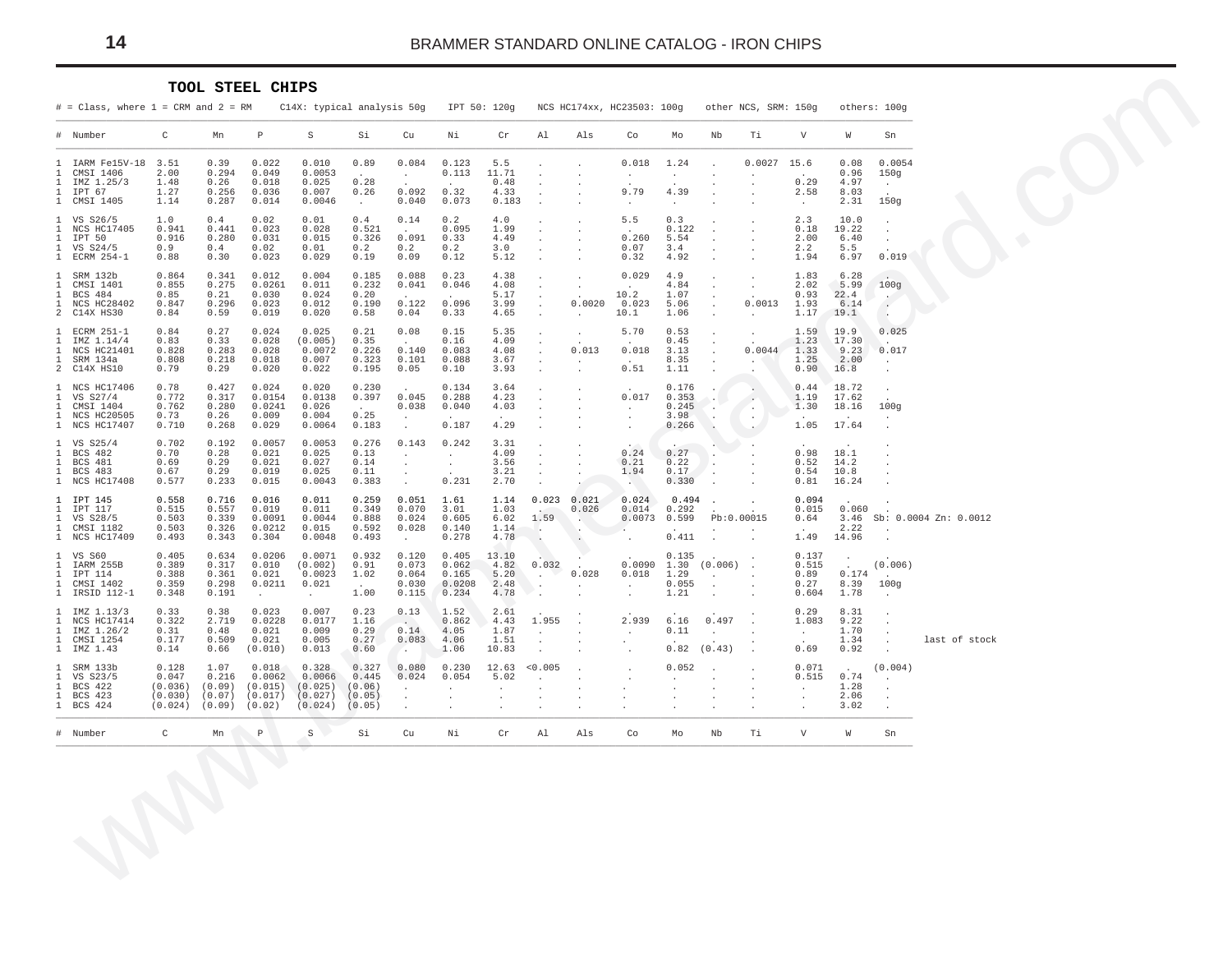#### <span id="page-14-0"></span>**CRM MANGANESE STEEL CHIPS AND POWDER**

| Number                                                                                                                                                                                                                                       | $\mathtt{C}$                             | Mn                                      | Νi                                    | ${\rm Cr}$                                | $\, {\bf p}$                                | $\, \mathbb{S} \,$                            | Si                                       | Cu                                 | Al                                                        | Mo                                      | $\mathbb N$                                          | $_{\rm Nb}$                                       | $\mathbf V$                                | Co                                                        | Τi                                                               | $\mathbb W$                                          | As                                                | $\, {\bf B}$                                     | O*                                    | Sn                                        | Units                                            |
|----------------------------------------------------------------------------------------------------------------------------------------------------------------------------------------------------------------------------------------------|------------------------------------------|-----------------------------------------|---------------------------------------|-------------------------------------------|---------------------------------------------|-----------------------------------------------|------------------------------------------|------------------------------------|-----------------------------------------------------------|-----------------------------------------|------------------------------------------------------|---------------------------------------------------|--------------------------------------------|-----------------------------------------------------------|------------------------------------------------------------------|------------------------------------------------------|---------------------------------------------------|--------------------------------------------------|---------------------------------------|-------------------------------------------|--------------------------------------------------|
| VS S51/4<br>BCS 494<br>CMSI 1422<br>DSZU CX09<br>ECRM 253-1                                                                                                                                                                                  | 1.60<br>1.24<br>1.23<br>1.16<br>1.15     | 14.05<br>13.6<br>11.39<br>12.90<br>12.5 | 0.639<br>0.69<br>0.121<br>0.29        | 0.929<br>0.56<br>0.193<br>0.16            | 0.047<br>0.040<br>0.085<br>0.087<br>0.042   | 0.0174<br>0.005<br>0.005<br>0.0057<br>0.019   | 1.06<br>0.26<br>0.52<br>0.35<br>0.34     | 0.282<br>(0.19)<br>0.101<br>(0.17) | 0.004<br>(0.007)                                          | 0.078<br>(0.031)                        | $(0.013)$ $(0.014)$                                  |                                                   | (0.02)<br>(0.03)<br>(0.02)                 | $\cdot$                                                   | $\cdot$<br>$\mathbf{r}$<br>(0.006)                               |                                                      | (0.003)                                           | (0.0012)                                         | $\cdot$                               | $\ddot{\phantom{a}}$                      | 100g<br>100g<br>150g<br>75g<br>100g              |
| <b>BCS 491</b><br>BAM 235-1<br>BCS 495<br>BCS 495/1<br>SRM 346a                                                                                                                                                                              | 0.92<br>0.912<br>0.82<br>0.81<br>0.502   | 16.1<br>12.73<br>13.6<br>13.1<br>9.16   | 0.05<br>1.05<br>1.13<br>3.43          | 1.45<br>0.354<br>1.93<br>1.93<br>21.08    | 0.026<br>0.045<br>0.036<br>0.054<br>0.031   | 0.012<br>0.0072<br>0.014<br>0.026<br>0.002    | 0.90<br>0.094<br>0.46<br>0.58<br>0.219   | (0.04)<br>0.073<br>(0.09)<br>0.375 | $\ddot{\phantom{a}}$<br>0.042<br>0.103<br>0.17<br>(0.001) | 0.60<br>0.032<br>0.035<br>0.11<br>0.237 | $\ddot{\phantom{0}}$<br>0.020<br>$\sim$ $-$<br>0.442 | $\cdot$<br>$\cdot$<br>(0.01)                      | (0.06)<br>(0.02)<br>(0.02)<br>0.096        | $\cdot$<br>$\overline{a}$<br>$\cdot$<br>$\cdot$<br>(0.05) | $\cdot$<br>$\cdot$<br>0.001                                      | (0.01)                                               | ٠.                                                | $\cdot$<br>$\cdot$<br>< 0.001                    |                                       | (0.008)                                   | 100q<br>100g<br>100q<br>100g<br>150g             |
| VS S31/4<br>NCS HC11301a<br>VS S36/4<br>CMSI 1379<br>SRM 895                                                                                                                                                                                 | 0.411<br>0.18<br>0.111<br>0.077<br>0.066 | 7.82<br>8.84<br>14.82<br>13.49<br>7.09  | 7.49<br>5.11<br>0.116<br>1.63<br>5.34 | 12.26<br>18.04<br>17.08<br>14.00<br>16.72 | 0.0167<br>0.017<br>0.0195<br>0.074<br>0.038 | 0.0086<br>0.003<br>0.0048<br>0.0166<br>0.0033 | 0.490<br>0.54<br>0.842<br>1.487<br>0.399 | 0.165<br>0.04<br>0.017             | $0.439$ $(0.003)$                                         | 1.28<br>3.61<br>$\sim$<br>0.337         | 0.033<br>0.094<br>0.329<br>$\sim$                    | 0.365<br>$\ddot{\phantom{a}}$<br>$\cdot$<br>0.009 | 1.42<br>$\cdot$<br>$\cdot$<br>0.079        | 0.013<br>$\cdot$<br>0.126                                 | 0.0127<br>$\mathbf{r}$<br>$\mathcal{L}_{\mathbf{z}}$<br>< 0.0004 | $\cdot$<br>(0.03)                                    | (0.005)<br>(0.002)<br>(0.005)                     | < 0.0003                                         |                                       | $\cdot$<br>$\ddot{\phantom{a}}$<br>< 0.01 | 100g<br>100q<br>100g<br>150g<br>150g             |
| ECRM 294-1C *<br>NCS HC11301<br>CMSI 1377<br>IARM 292A<br>NCS HC21309 ** 0.026                                                                                                                                                               | 0.0657<br>0.059<br>0.057<br>0.030        | 18.68<br>10.03<br>17.21<br>5.0<br>15.95 | 0.429<br>5.72<br>1.47<br>6.69         | 17.98<br>17.82<br>9.26<br>21.35<br>12.04  | 0.0271<br>0.018<br>0.092<br>0.018<br>0.027  | 0.00031<br>0.003<br>0.0083<br>0.001<br>0.0008 | 0.283<br>0.94<br>0.606<br>0.75<br>$\sim$ | $\sim$<br>0.29<br>0.086            | $0.0242$ (0.0095)<br>$\sim$<br>0.010<br>$\sim$            | 0.0861<br>2.92<br>0.097<br>0.257        | 0.566<br>0.022<br>0.245<br>$\sim$ $-$                | (0.00117)<br>$\cdot$<br>0.009<br>0.108            | 0.0694<br>$\blacksquare$<br>0.084<br>0.035 | 0.0288<br>$\cdot$<br>0.031<br>0.031                       | (0.0008)<br>$\cdot$<br>0.005<br>0.015                            | (0.00114)<br>$\cdot$<br>0.01<br>0.099                | 0.0037<br>$\cdot$<br>last<br>$\ddot{\phantom{a}}$ | (<0.0005)<br>$\sim$<br>0.0011<br>$\sim 10^{-11}$ | $\cdot$<br>24<br>$\ddot{\phantom{a}}$ | (0.0014)<br>last<br>0.004<br>0.0064       | 100q<br>100g<br>150q<br>100g<br>100 <sub>g</sub> |
| IARM 295A<br>IARM FeN40-18<br>gIARM 214A<br>IARM 294A                                                                                                                                                                                        | 0.021<br>0.019<br>0.018<br>0.017         | 19.7<br>9.13<br>18.3<br>21.6            | 1.84<br>6.42<br>2.33<br>2.9           | 18.0<br>19.45<br>12.36<br>19.7            | 0.028<br>0.025<br>0.033<br>0.026            | 0.0041<br>0.0012<br>0.002<br>0.0028           | 0.36<br>0.31<br>1.00<br>0.43             | 0.113<br>0.421<br>0.36<br>0.34     | (0.01)<br>(0.002)<br>(0.01)                               | 0.97<br>0.343<br>0.44<br>1.8            | 0.62<br>0.348<br>0.27<br>0.78                        | 0.018<br>0.032<br>0.23<br>(0.03)                  | 0.046<br>0.086<br>0.04<br>0.046            | 0.021<br>0.122<br>0.021<br>0.021                          | 0.0019<br>0.002<br>(0.002)                                       | 0.016<br>0.030<br>0.02<br>(0.01)                     | $\cdot$<br>$\cdot$<br>$\cdot$<br>$\cdot$          | 0.002<br>(0.001)<br>(0.003)                      | $\ddot{\phantom{a}}$<br>26            | 0.004<br>0.0081<br>0.008<br>(0.006)       | 100g<br>100<br>100g<br>100g                      |
| Number                                                                                                                                                                                                                                       | $\mathtt{C}$                             | Mn                                      | Νi                                    | Cr                                        | $\mathbb{D}$                                | S                                             | Si                                       | Cu                                 | Al                                                        | Mo                                      | $\mathbb N$                                          | $_{\rm Nb}$                                       | V                                          | Co                                                        | Τi                                                               | $\mathbb W$                                          | As                                                | $\mathbf{B}$                                     | $0*$                                  | Sn                                        | Units                                            |
|                                                                                                                                                                                                                                              |                                          |                                         |                                       |                                           |                                             | MARAGING AND HIGH NICKEL STEEL                |                                          |                                    |                                                           |                                         |                                                      |                                                   |                                            |                                                           |                                                                  | ** NCS HC21309 also contains 0.047 soluble Aluminum. |                                                   |                                                  |                                       | 100g                                      |                                                  |
|                                                                                                                                                                                                                                              | $\mathsf{C}$                             | Mn                                      | P                                     | $\rm S$                                   | Si                                          | Cu                                            | Νi                                       | ${\rm Cr}$                         | A <sub>1</sub>                                            | C <sub>O</sub>                          | Mo                                                   | Тi                                                | W                                          | $\mathbb N$                                               | $_{\rm Nb}$                                                      | $\mathbf{V}$                                         | $\mathbf{B}$                                      | $\circ$                                          | Sn                                    | Other                                     |                                                  |
|                                                                                                                                                                                                                                              | 0.026<br>0.025<br>0.025                  | 0.046<br>0.065<br>(0.07)                | $\cdot$<br>$\cdot$<br>$\Delta$        | 0.0040<br>0.19<br>0.202                   | 0.313<br>0.11<br>$\cdot$                    | 2.94<br>6.09<br>(2.63)                        | 13.37<br>16.59<br>(13.2)                 | $\Delta$                           | 8.12<br>9.98<br>(7.7)<br>$\cdot$                          | 23.70<br>14.92<br>(24.4)                | $\cdot$<br>$\cdot$<br>$\cdot$                        | 0.158<br>0.765<br>$\sim$                          | $\ddot{\phantom{a}}$<br>$\cdot$            | $\ddot{\phantom{a}}$                                      | 0.309<br>0.13<br>(0.51)                                          | $\cdot$<br>$\cdot$                                   |                                                   |                                                  |                                       |                                           |                                                  |
|                                                                                                                                                                                                                                              | 0.0059<br>0.0018<br>0.0015               | 0.018<br>0.0168<br>0.307                | 0.004<br>0.0053<br>0.0019             | 0.0006<br>0.0025<br>0.0056                | 0.020<br>0.0117<br>0.106                    | 0.023<br>0.0094<br>0.072                      | 18.4<br>18.07<br>28.80                   |                                    | 0.053<br>0.11<br>0.0236<br>$\sim$<br>$\mathbf{r}$         | 12.3<br>7.76<br>0.1067<br>17.77         | 4.71<br>4.99<br>0.029                                | 1.47<br>0.520<br>0.003                            | 0.01<br>$\cdot$<br>$\ddot{\phantom{a}}$    | 0.0010<br>0.0007<br>$\sim$                                | 0.004<br>$\ddot{\phantom{a}}$                                    | 0.01<br>$\ddot{\phantom{a}}$                         | 0.0032<br>0.0009<br>$\sim$                        | 0.0005<br>$\ddot{\phantom{a}}$                   | (0.001)<br>in 19                      | Zr:0.0050                                 |                                                  |
| * ECRM 294-1C also contains Ca: (0.00026), Pb: (0.000128), Sb: (0.00053), and Zr: (0.0001).<br>$#$ = class, where $1$ = CRM and $2$ = RM<br># Number<br>ECRM 376-1<br><b>BCS 398</b><br>BCS 383<br>IARM 309A<br>ECRM 285-2C<br>1 NCS HC20503 |                                          |                                         |                                       |                                           |                                             |                                               |                                          |                                    |                                                           |                                         |                                                      |                                                   |                                            |                                                           |                                                                  |                                                      |                                                   |                                                  |                                       |                                           |                                                  |
|                                                                                                                                                                                                                                              |                                          |                                         |                                       |                                           |                                             |                                               |                                          |                                    |                                                           |                                         |                                                      |                                                   |                                            |                                                           |                                                                  |                                                      |                                                   |                                                  |                                       |                                           |                                                  |

#### **MARAGING AND HIGH NICKEL STEEL**

| # Number                                      | $\mathbb{C}$               | Mn                       | $\mathbb P$                  | S                          | Si                       | Cu                       | Ni                       | Cr                                         | Al                       | Co                       | Mo                                        | Ti                                     | W                                                | $\,$ N                        | Nb                         | $\mathbf V$                | $\mathbf{B}$                  | $\circ$           | Sn                       | Other     |
|-----------------------------------------------|----------------------------|--------------------------|------------------------------|----------------------------|--------------------------|--------------------------|--------------------------|--------------------------------------------|--------------------------|--------------------------|-------------------------------------------|----------------------------------------|--------------------------------------------------|-------------------------------|----------------------------|----------------------------|-------------------------------|-------------------|--------------------------|-----------|
| 1 ECRM 376-1<br>1 BCS 398<br>1 BCS 383        | 0.026<br>0.025<br>0.025    | 0.046<br>0.065<br>(0.07) | $\cdot$<br>$\cdot$<br>$\sim$ | 0.0040<br>0.19<br>0.202    | 0.313<br>0.11<br>$\sim$  | 2.94<br>6.09<br>(2.63)   | 13.37<br>16.59<br>(13.2) | - 50<br>O)<br>$\sim$                       | 8.12<br>9.98<br>(7.7)    | 23.70<br>14.92<br>(24.4) | $\sim$<br>$\cdot$<br>$\ddot{\phantom{a}}$ | 0.158<br>0.765<br>$\ddot{\phantom{0}}$ | $\sim 100$<br>$\sim 100$<br>$\ddot{\phantom{0}}$ | $\cdot$<br>$\cdot$<br>$\cdot$ | 0.309<br>0.13<br>(0.51)    | $\sim$<br>$\sim$<br>$\sim$ | $\cdot$<br>$\cdot$<br>$\cdot$ | $\cdot$           | $\cdot$<br>$\cdot$       |           |
| 1 IARM 309A<br>1 ECRM 285-2C<br>1 NCS HC20503 | 0.0059<br>0.0018<br>0.0015 | 0.018<br>0.0168<br>0.307 | 0.004<br>0.0053<br>0.0019    | 0.0006<br>0.0025<br>0.0056 | 0.020<br>0.0117<br>0.106 | 0.023<br>0.0094<br>0.072 | 18.4<br>18.07<br>28.80   | 0.053<br>0.0236<br><b>Carl Corporation</b> | 0.11<br>0.1067<br>$\sim$ | 12.3<br>7.76<br>17.77    | 4.71<br>4.99<br>0.029                     | 1.47<br>0.520<br>0.003                 | 0.01<br>$\sim 100$<br><b>Contract</b>            | 0.0010<br>0.0007<br>$\sim$    | 0.004<br>$\sim$<br>$\cdot$ | 0.01<br>$\sim$<br>$\sim$   | 0.0032<br>0.0009<br>$\sim$    | 0.0005<br>$\cdot$ | (0.001)<br>$\sim$ $\sim$ | 2r:0.0050 |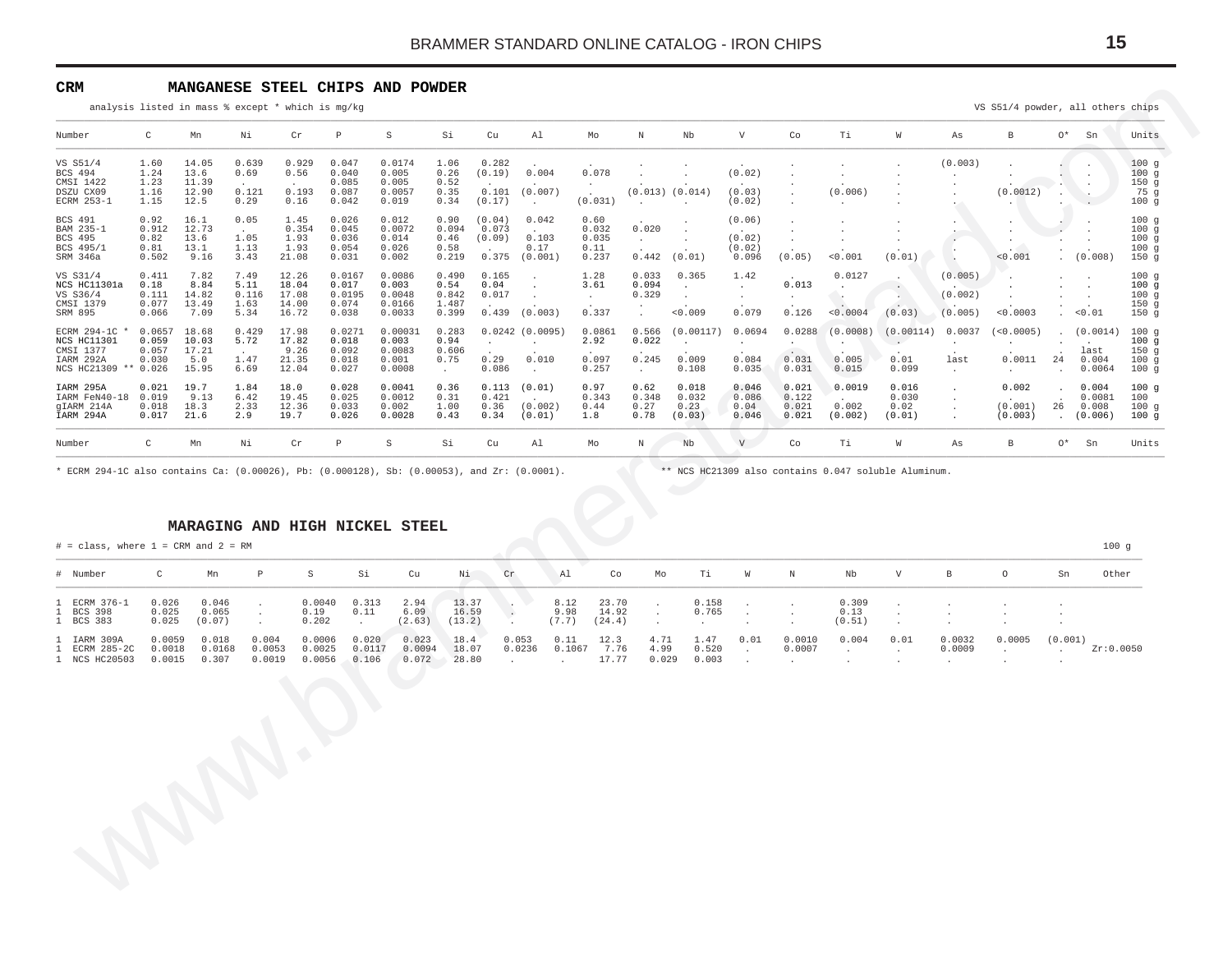#### **LOW NICKEL STAINLESS STEEL CHIPS WITH NITROGEN**

<span id="page-15-0"></span>

|                                                                            |                                               |                                               |                                               | LOW NICKEL STAINLESS STEEL CHIPS WITH NITROGEN         |                                          |                                                 |                                                |                                                 |                                                     |                                                         |                                             |                                                   |                                              |                                                  |                                            |                                                   |                                                 |                            |                                               |                                                 |                                                          |                                             |
|----------------------------------------------------------------------------|-----------------------------------------------|-----------------------------------------------|-----------------------------------------------|--------------------------------------------------------|------------------------------------------|-------------------------------------------------|------------------------------------------------|-------------------------------------------------|-----------------------------------------------------|---------------------------------------------------------|---------------------------------------------|---------------------------------------------------|----------------------------------------------|--------------------------------------------------|--------------------------------------------|---------------------------------------------------|-------------------------------------------------|----------------------------|-----------------------------------------------|-------------------------------------------------|----------------------------------------------------------|---------------------------------------------|
| $#$ = Class, where 1 = CRM and 2 = RM                                      | $\epsilon$                                    |                                               | P                                             | analysis listed in mass % except * which is mg/kg<br>s | Si                                       |                                                 |                                                |                                                 |                                                     |                                                         |                                             |                                                   | C13X: typical analysis 100g                  | тi                                               | $\mathbf{v}$                               | CMSI, JK, JSS, SRM: 150 g chips                   | R                                               | $Ca*$                      | $\Omega$                                      | $Pb*$                                           | all others: 100 g chips                                  |                                             |
| Number<br>IARM 13D<br>IARM 353A<br>ECRM 291-1C<br>IPT 22<br>BAM 226-1      | 1.040<br>0.98<br>0.90<br>0.628<br>0.416       | Mn<br>0.697<br>0.95<br>0.81<br>0.804<br>0.434 | 0.0195<br>0.019<br>0.017<br>0.029<br>0.0207   | 0.0012<br>0.025<br>0.0088<br>0.009<br>0.0094           | 0.614<br>0.49<br>0.91<br>0.449<br>0.514  | Cu<br>0.184<br>0.13<br>0.071<br>0.050<br>$\sim$ | Ni<br>0.256<br>0.265<br>0.56<br>0.143<br>0.139 | Cr<br>16.36<br>17.01<br>17.15<br>16.21<br>13.67 | Al<br>(0.006)<br>0.0018<br>$\cdot$<br>$\sim$        | Co<br>0.0212<br>0.032<br>0.0233<br>$\ddot{\phantom{1}}$ | Mo<br>0.488<br>0.50<br>2.10<br>0.024        | N<br>0.0492<br>0.027<br>0.1142<br>0.008<br>0.0362 | Nb<br>0.0074<br>(0.011)<br>$\cdot$<br>$\sim$ | 0.0035<br>0.0015<br>$\cdot$<br>$\sim$            | 0.058<br>0.116<br>0.39<br>0.022            | As<br>(0.008)<br>(0.004)<br>$\cdot$<br>$\sim$     | 0.0005                                          | (7)                        | 0.0031                                        |                                                 | Sn<br>0.011<br>$(0.0006)$ $(3)$ $(0.005)$ Se:0.17 0.0056 | W<br>0.046<br>0.041<br>$\epsilon$ .         |
| IARM 352A<br>IARM 154C<br>ECRM 272-1C<br>TMZ C-168<br>IARM 205D            | 0.341<br>0.339<br>0.2815<br>0.24<br>0.232     | 1.13<br>0.423<br>0.600<br>1.36<br>0.736       | 0.0182<br>0.0174<br>0.0156<br>0.019<br>0.0209 | 0.21<br>0.0043<br>0.0196<br>0.012<br>0.0028            | 0.357<br>0.37<br>0.420<br>1.12<br>0.257  | 0.148<br>0.120<br>0.0192<br>0.093<br>0.122      | 0.269<br>0.215<br>0.2445<br>0.17<br>0.841      | 13.11<br>12.41<br>11.927<br>13.91<br>12.18      | (0.0025)<br>(0.0034)<br>0.0046<br>(0.004)<br>0.0021 | (0.016)<br>0.016<br>0.0145<br>(0.019)<br>0.043          | 0.38<br>0.036<br>0.0030<br>0.026<br>1.002   | 0.029<br>0.054<br>0.0508<br>(0.057)<br>0.0484     | (0.012)<br>0.014<br>0.0028<br>0.013          | 0.0015<br>0.0015<br>0.00096<br>(0.003)<br>0.0022 | 0.028<br>0.043<br>0.0167<br>0.053<br>0.319 | (0.005)<br>(0.004)<br>0.0116<br>0.004             | (0.0007)<br>0.0007<br>0.0018<br>0.0007(20)      | 9.0                        | (0.005)<br>(0.0042)<br>0.0053(20)             |                                                 | 0.0046<br>0.0058<br>0.009<br>0.0047                      | (0.005)<br>(0.005)<br>1.07                  |
| IARM 20C<br>IARM 12B<br>IMZ C-167<br>IARM Fe418-18 0.168<br>IARM 12C       | 0.18<br>0.174<br>0.175<br>0.155               | 0.30<br>0.6<br>1.16<br>0.429<br>0.55          | 0.018<br>0.016<br>0.016<br>0.016<br>0.022     | 0.007<br>0.003<br>0.0025<br>(0.0005)<br>0.0032         | 0.35<br>0.56<br>0.755<br>0.32<br>0.34    | 0.060<br>0.143<br>0.106<br>0.22<br>0.33         | 1.93<br>2.15<br>0.16<br>2.00<br>2.23           | 12.15<br>16.02<br>13.07<br>12.4<br>15.78        | (0.004)<br>(0.003)<br>(0.018)<br>(0.004)<br>(0.004) | 0.031<br>0.018<br>(0.021)<br>0.029<br>0.048             | 0.12<br>0.057<br>0.024<br>0.104<br>0.125    | 0.0222<br>0.061<br>0.053<br>0.031<br>0.056        | 0.010<br>0.011<br>(0.019)<br>0.020           | (0.003)<br>0.003<br>(0.002)<br>(0.002)           | 0.086<br>0.037<br>0.054<br>0.046<br>0.040  | $\cdot$<br>$\cdot$<br>(0.004)                     | (0.0003)<br>$\sim$<br>0.0004                    | $\cdot$<br>$7\phantom{.0}$ | 0.0068<br>0.0101<br>(0.004)<br>$(0.005)$ (5)  |                                                 | 0.004<br>0.006<br>0.009<br>(0.005)<br>0.008              | 2.59<br>0.014<br>2.63<br>0.015              |
| IARM 335A<br>IARM Fe410-18 0.132<br>ECRM 296-1C<br>TARM 10D<br>IARM 291A   | 0.138<br>0.1166<br>0.110<br>0.11              | 0.85<br>0.50<br>0.676<br>1.11<br>0.71         | 0.016<br>0.017<br>0.0178<br>0.0178<br>0.016   | 0.0005<br>0.0014<br>0.0026<br>0.334<br>0.009           | 0.39<br>0.29<br>0.242<br>0.475<br>0.23   | 0.086<br>0.046<br>0.1498<br>0.192<br>0.060      | 4.27<br>0.280<br>2.790<br>0.291<br>2.62        | 15.30<br>12.2<br>11.82<br>12.42<br>11.3         | 0.019<br>(0.003)<br>0.0275<br>(0.0027)<br>(0.004)   | 0.063<br>0.012<br>0.0218<br>0.0187<br>0.021             | 2.72<br>0.146<br>1,700<br>0.148<br>1.61     | 0.085<br>0.046<br>0.0214<br>0.0241<br>0.035       | 0.015<br>0.0021<br>0.0027<br>0.022           | (0.002)<br>$\cdot$<br>0.0015<br>0.0011           | 0.094<br>0.065<br>0.363<br>0.051<br>0.29   | (0.01)<br>0.0139<br>(0.007)                       | 0.0007(10)<br>(0.0003)<br>(0.002)<br>0.001      |                            | 0.0020<br>(0.009)<br>(0.005)<br>0.014         | 1.6                                             | 0.0034<br>0.0131<br>0.010<br>0.004                       | 0.008<br>(0.008)<br>(0.005)<br>(0.01)       |
| TARM 14C<br>IMZ C-163A<br>JSS 670-4<br>SRM 345b<br>JSS 650-15<br>-1.       | 0.061<br>0.058<br>0.0480<br>(0.043)<br>0.0356 | 0.385<br>1.38<br>1.489<br>0.4902<br>0.487     | 0.021<br>0.018<br>0.0201<br>0.0176<br>0.0369  | 0.0015<br>0.010<br>0.0093<br>(0.0008)<br>0.00411       | 0.63<br>0.39<br>0.731<br>0.7821<br>0.257 | 0.19<br>0.061<br>0.1093<br>3.000<br>0.0311      | 0.364<br>4.59<br>0.201<br>4.054<br>0.215       | 24.9<br>22.62<br>11.15<br>16.03<br>16.11        | 0.0041<br>0.018<br>0.0278<br>(0.013)<br>0.00203     | 0.043<br>(0.020)<br>0.0660<br>0.0166                    | 0.101<br>2.40<br>0.0996<br>0.1541<br>0.0939 | 0.058<br>0.221<br>(0.013)<br>0.0446               | 0.013<br>0.13<br>0.2143                      | 0.013<br>(0.002)<br>(0.007)                      | 0.078<br>0.029<br>0.0662<br>0.0239         | (0.003)<br>(0.0035)<br>(0.0031)                   | 0.0005<br>$\cdot$<br>< 0.001                    |                            | $(0.006)$ $(1)$<br>$(0.014)$ (20)             |                                                 | 0.004<br>(0.003)<br>0.00568                              | 0.031<br>(0.016)<br>0.0394<br>last          |
| IARM 355A<br>IARM 317A<br>NCS HC41318<br>IARM 327A<br>IARM 14B             | 0.0274<br>0.025<br>0.023<br>0.018<br>0.016    | 0.47<br>1.26<br>1.25<br>0.54<br>0.426         | 0.0186<br>0.028<br>0.030<br>0.018<br>0.022    | 0.31<br>0.0007<br>0.0013<br>0.0010<br>0.0015           | 0.435<br>0.39<br>0.421<br>0.43<br>0.51   | 0.083<br>0.21<br>0.136<br>0.082<br>0.071        | 0.427<br>4.19<br>4.85<br>3.83<br>0.29          | 17.81<br>22.5<br>22.26<br>12.73<br>23.60        | 0.0016<br>0.005<br>(0.003)<br>0.004                 | 0.047<br>0.064<br>0.047<br>0.019<br>0.030               | 0.337<br>0.249<br>3.11<br>0.53<br>0.095     | 0.0439<br>0.123<br>0.175<br>0.0157<br>0.043       | 0.0095<br>(0.004)<br>0.014<br>0.008<br>0.006 | 0.0020<br>(0.002)<br>0.0014<br>0.0026<br>0.0024  | 0.038<br>0.061<br>0.038<br>0.036<br>0.11   | (0.004)<br>(0.006)<br>0.0085<br>(0.004)<br>$\sim$ | (0.0011)<br>$0.0019$ (3)<br>(0.001)<br>(0.0004) |                            | $(0.010)$ $(2)$<br>0.0032<br>0.0047<br>0.0054 |                                                 | (0.005)<br>0.008<br>0.0032<br>0.006<br>0.005             | (0.018)<br>0.015<br>0.011<br>0.009<br>0.011 |
| 1 IARMFe155PH-18 0.015<br>JSS 670-3                                        | 0.008                                         | 0.616<br>0.53                                 | 0.021<br>0.020                                | (0.0004)<br>(0.0005)                                   | 0.430<br>0.55                            | 3.35<br>0.044                                   | 4.79<br>0.21                                   | 15.13<br>11.23                                  | 0.014<br>(0.055)                                    | 0.024<br>$\cdot$                                        | 0.129<br>0.020                              | 0.0494<br>0.0064                                  | 0.273<br>$\cdot$                             | 0.26                                             | 0.055<br>$\cdot$                           | $(0.0026)$ $(0.0005)$                             |                                                 |                            | 0.0028                                        |                                                 | 0.0021<br>$\bullet$                                      | 0.019<br>$\cdot$                            |
| # Number                                                                   | C                                             | Mn                                            | P                                             | s                                                      | Si                                       | Cu                                              | Νi                                             | Cr                                              | Al                                                  | Co                                                      | Mo                                          | N                                                 | $_{\rm Nb}$                                  | Тi                                               | v                                          | As                                                | в                                               | $Ca*$                      | $\circ$                                       | $Pb*$                                           | Sn                                                       | W                                           |
| $#$ = Class, where $1$ = CRM and $2$ = RM                                  |                                               |                                               |                                               | LOW NICKEL STAINLESS STEEL CHIPS                       |                                          |                                                 | C13X: typical analysis                         |                                                 |                                                     |                                                         |                                             |                                                   |                                              |                                                  |                                            |                                                   |                                                 |                            |                                               |                                                 |                                                          |                                             |
| Number                                                                     | C                                             | Mn                                            |                                               | s                                                      | Si                                       | Cu                                              | Νi                                             | Cr                                              | Al                                                  | Co                                                      | Mo                                          | Nb                                                | Тi                                           | v                                                | As                                         | B                                                 | Ce                                              | Pb                         | Sn                                            | Units                                           |                                                          |                                             |
| TMZ 1.38<br>ECRM 278-1<br>IMZ 1.44<br>IRSID 201-1<br>BCS 339               | 1.08<br>0.903<br>0.43<br>0.291<br>0.29        | 1.14<br>0.405<br>0.86<br>0.363<br>0.41        | 0.010<br>0.0154<br>0.015<br>0.022             | 0.016<br>0.0052<br>0.013<br>0.022                      | 0.94<br>0.336<br>0.87<br>0.843<br>0.36   | 0.34<br>0.077<br>0.077<br>0.099<br>(0.08)       | 0.63<br>0.236<br>1.08<br>0.202<br>0.37         | 19.12<br>18.11<br>17.07<br>12.33<br>12.40       |                                                     | 0.021                                                   | 1.040<br>1.29<br>0.050                      |                                                   |                                              | 0.033<br>0.077                                   | 0.0023                                     |                                                   |                                                 |                            |                                               | 100q<br>100g<br>100g<br>100q<br>100g            |                                                          |                                             |
| <b>BCS 469</b><br><b>BCS 472</b><br>-1<br>IPT 26<br>C13X 150240<br>BCS 342 | 0.279<br>0.227<br>0.201<br>0.20<br>0.18       | 0.598<br>1.02<br>0.713<br>0.66<br>0.91        | 0.015<br>0.032<br>0.022<br>0.042<br>0.030     | 0.020<br>0.029<br>0.012<br>0.035<br>0.026              | 0.421<br>1.05<br>0.306<br>0.77<br>0.92   | (0.02)<br>(0.02)<br>0.029<br>0.36<br>(0.08)     | 0.246<br>1.95<br>0.413<br>3.00<br>2.16         | 11.93<br>15.82<br>13.69<br>14.9<br>16.15        |                                                     | 0.10                                                    | 0.661<br>0.070<br>0.26<br>0.69              | 0.17                                              |                                              | (0.02)<br>(0.02)                                 |                                            |                                                   |                                                 |                            |                                               | 100g<br>100q<br>100g<br>50g<br>100g             |                                                          |                                             |
| <b>BCS 340</b><br>BCS 473<br><b>BCS 470</b><br>VS S32/4<br>NCS HC28318     | 0.18<br>0.172<br>0.153<br>0.136<br>0.134      | 0.38<br>0.494<br>0.235<br>0.368<br>0.456      | 0.024<br>0.019<br>0.024<br>0.0115<br>0.027    | 0.020<br>0.030<br>0.035<br>0.0141<br>0.0067            | 0.35<br>0.604<br>0.335<br>0.338<br>0.505 | (0.06)<br>(0.03)<br>(0.02)<br>0.152<br>0.127    | 0.40<br>(0.06)<br>0.369<br>2.97<br>1.78        | 16.35<br>9.06<br>17.68<br>13.73<br>16.26        |                                                     | 0.051                                                   | 0.95<br>0.050<br>0.152                      |                                                   | (0.002)                                      | (0.02)<br>(0.02)<br>0.205<br>0.074               | 0.0064                                     |                                                   |                                                 | W:1.82                     | (0.0001) 0.0058                               | 100g<br>100g<br>100g<br>100 <sub>q</sub><br>50g |                                                          |                                             |
| C13X 147750<br>VS S34/5<br>IMZ C-156<br>BCS 341<br><b>BCS 471</b>          | 0.13<br>0.106<br>0.101<br>0.100<br>0.095      | 1.47<br>0.232<br>0.84<br>0.43<br>0.417        | 0.060<br>0.0135<br>0.031<br>0.016<br>0.018    | 0.074<br>0.0035<br>0.008<br>0.024<br>0.023             | 0.59<br>0.519<br>1.11<br>0.31<br>0.326   | 0.22<br>0.159<br>0.071<br>(0.10)<br>(0.02)      | 1.79<br>3.97<br>0.64<br>0.56<br>0.96           | 17.84<br>15.52<br>16.96<br>24.00<br>23.85       | (0.034)                                             | 0.16<br>(0.033)                                         | 0.51<br>0.035                               | 0.72<br>0.089                                     | 0.511<br>(0.032)                             | 0.58<br>0.073<br>(0.03)                          |                                            |                                                   |                                                 |                            |                                               | 50q<br>$100 \text{ g}$<br>100g<br>100g<br>100g  |                                                          |                                             |
| IMZ C-158<br>ECRM 279-2<br>IMZ C-155<br>IMZ C-161<br><b>NCS HC28319</b>    | 0.091<br>0.088<br>0.078<br>0.074<br>0.046     | 1.34<br>0.258<br>0.84<br>0.29<br>0.742        | 0.015<br>0.018<br>0.023<br>0.027              | 0.007<br>0.012<br>0.023<br>0.013                       | 2.23<br>0.516<br>0.49<br>0.65<br>0.643   | 0.097<br>0.107<br>0.084<br>0.56<br>3.24         | 0.24<br>1.603<br>0.77<br>0.55<br>3.85          | 25.51<br>15.642<br>11.07<br>12.90<br>15.88      | 1.56<br>(0.20)                                      | $\cdot$<br>$\blacksquare$<br>0.115                      | 0.025<br>0.056<br>1.10<br>0.259             | 0.232                                             | 0.12<br>0.19<br>(0.002)                      | 0.078<br>0.045<br>0.33<br>0.075                  | 0.0048                                     |                                                   |                                                 |                            | W: (0.095)<br>W:1.05<br>(0.0002) 0.0064       | 100g<br>100g<br>100g<br>100g<br>50g             |                                                          |                                             |
| IMZ 1.41<br>VS S45/5<br>VS S35/5<br>SRM 893                                | 0.046<br>0.040<br>0.031<br>0 0 2 7            | 0.48<br>0.187<br>0.661<br>0 378               | 0.030<br>0.0117<br>0.0095<br>0 0 2 2          | (0.002)<br>0.0015<br>0.0034<br>(0.0003)                | 0.39<br>0.266<br>0.653<br>0 326          | 0.100<br>0.088<br>0.261                         | 0.50<br>0.262<br>0.902<br>0 192                | 22.62<br>28.04<br>17.41<br>13 55                | 5.09<br>(0, 20)                                     | 0 0 2 0                                                 | 0.614<br>0 0 2 3                            | 0.0005                                            | 0.261<br>0.424                               | 0.208                                            | $0.080(0.003)$ < 0.0004                    |                                                   |                                                 | (0.0001)(0.02)             |                                               | 100q<br>100g<br>100g<br>150 <sub>q</sub>        |                                                          |                                             |

#### **LOW NICKEL STAINLESS STEEL CHIPS**

|              | $\#$ = Class, where 1 = CRM and 2 = RM                                     |                                           |                                          |                                              |                                              |                                          |                                              | C13X: typical analysis                  |                                            |                    |                              |                                                                        |                                                                                |                                                             |                                              |                  |                     |                                 |                      |                                         |                                                 |
|--------------|----------------------------------------------------------------------------|-------------------------------------------|------------------------------------------|----------------------------------------------|----------------------------------------------|------------------------------------------|----------------------------------------------|-----------------------------------------|--------------------------------------------|--------------------|------------------------------|------------------------------------------------------------------------|--------------------------------------------------------------------------------|-------------------------------------------------------------|----------------------------------------------|------------------|---------------------|---------------------------------|----------------------|-----------------------------------------|-------------------------------------------------|
|              | # Number                                                                   | C                                         | Mn                                       | P                                            | s                                            | Si                                       | Cu                                           | Ni                                      | Cr                                         | Al                 | Co                           | Mo                                                                     | Nb                                                                             | Тi                                                          | $\mathbf v$                                  | As               | в                   | Ce                              | Pb                   | Sn                                      | Units                                           |
| $\mathbf{1}$ | 1 IMZ 1.38<br>ECRM 278-1<br>1 IMZ 1.44<br>1 IRSID 201-1<br>1 BCS 339       | 1.08<br>0.903<br>0.43<br>0.291<br>0.29    | 1.14<br>0.405<br>0.86<br>0.363<br>0.41   | 0.010<br>0.0154<br>0.015<br>$\cdot$<br>0.022 | 0.016<br>0.0052<br>0.013<br>$\cdot$<br>0.022 | 0.94<br>0.336<br>0.87<br>0.843<br>0.36   | 0.34<br>0.077<br>0.077<br>0.099<br>(0.08)    | 0.63<br>0.236<br>1.08<br>0.202<br>0.37  | 19.12<br>18.11<br>17.07<br>12.33<br>12.40  |                    | 0.021<br>$\cdot$             | 1,040<br>1.29<br>0.050<br>$\ddot{\phantom{0}}$                         | $\cdot$<br>$\ddot{\phantom{1}}$<br>$\ddot{\phantom{1}}$<br>$\cdot$             | $\cdot$<br>$\overline{\phantom{a}}$<br>$\ddot{\phantom{0}}$ | 0.077                                        | $0.033$ $0.0023$ |                     |                                 |                      |                                         | 100q<br>100q<br>100q<br>100q<br>100g            |
|              | 1 BCS 469<br>1 BCS 472<br>1 IPT 26<br>2 C13X 150240<br>1 BCS 342           | 0.279<br>0.227<br>0.201<br>0.20<br>0.18   | 0.598<br>1.02<br>0.713<br>0.66<br>0.91   | 0.015<br>0.032<br>0.022<br>0.042<br>0.030    | 0.020<br>0.029<br>0.012<br>0.035<br>0.026    | 0.421<br>1.05<br>0.306<br>0.77<br>0.92   | (0.02)<br>(0.02)<br>0.029<br>0.36<br>(0.08)  | 0.246<br>1.95<br>0.413<br>3.00<br>2.16  | 11.93<br>15.82<br>13.69<br>14.9<br>16.15   |                    | 0.10<br>$\ddot{\phantom{0}}$ | $\sim$<br>0.661<br>0.070<br>0.26<br>0.69                               | $\sim$<br>$\ddot{\phantom{1}}$<br>0.17<br>$\ddot{\phantom{a}}$                 | $\cdot$                                                     | (0.02)<br>(0.02)                             |                  |                     |                                 |                      |                                         | 100q<br>100q<br>100q<br>50g<br>100g             |
| $\mathbf{1}$ | <b>BCS 340</b><br>BCS 473<br><b>BCS 470</b><br>1 VS S32/4<br>1 NCS HC28318 | 0.18<br>0.172<br>0.153<br>0.136<br>0.134  | 0.38<br>0.494<br>0.235<br>0.368<br>0.456 | 0.024<br>0.019<br>0.024<br>0.0115<br>0.027   | 0.020<br>0.030<br>0.035<br>0.0141<br>0.0067  | 0.35<br>0.604<br>0.335<br>0.338<br>0.505 | (0.06)<br>(0.03)<br>(0.02)<br>0.152<br>0.127 | 0.40<br>(0.06)<br>0.369<br>2.97<br>1.78 | 16.35<br>9.06<br>17.68<br>13.73<br>16.26   |                    | 0.051                        | $\ddot{\phantom{1}}$<br>0.95<br>$\ddot{\phantom{0}}$<br>0.050<br>0.152 | $\sim$<br>$\ddot{\phantom{0}}$<br>$\ddot{\phantom{1}}$<br>$\ddot{\phantom{a}}$ | $\cdot$<br>(0.002)                                          | $\sim$<br>(0.02)<br>(0.02)<br>0.205<br>0.074 | 0.0064           | $\sim$              | $\cdot$<br>÷                    | W:1.82               | $(0.0001)$ 0.0058                       | 100q<br>100g<br>100q<br>100q<br>50q             |
|              | 2 C13X 147750<br>1 VS S34/5<br>1 IMZ C-156<br>1 BCS 341<br>1 BCS 471       | 0.13<br>0.106<br>0.101<br>0.100<br>0.095  | 1.47<br>0.232<br>0.84<br>0.43<br>0.417   | 0.060<br>0.0135<br>0.031<br>0.016<br>0.018   | 0.074<br>0.0035<br>0.008<br>0.024<br>0.023   | 0.59<br>0.519<br>1.11<br>0.31<br>0.326   | 0.22<br>0.159<br>0.071<br>(0.10)<br>(0.02)   | 1.79<br>3.97<br>0.64<br>0.56<br>0.96    | 17.84<br>15.52<br>16.96<br>24.00<br>23.85  | (0.034)<br>$\cdot$ | 0.16<br>$\sim$<br>(0.033)    | 0.51<br>$\sim$<br>0.035                                                | 0.72<br>0.089<br>$\cdot$<br>$\sim$                                             | 0.511<br>(0.032)<br>$\cdot$                                 | 0.58<br>0.073<br>(0.03)                      |                  |                     |                                 |                      |                                         | 50q<br>100q<br>100q<br>100q<br>100g             |
|              | 1 IMZ C-158<br>1 ECRM 279-2<br>1 IMZ C-155<br>1 IMZ C-161<br>1 NCS HC28319 | 0.091<br>0.088<br>0.078<br>0.074<br>0.046 | 1.34<br>0.258<br>0.84<br>0.29<br>0.742   | 0.015<br>0.018<br>0.023<br>0.027             | 0.007<br>$\sim$<br>0.012<br>0.023<br>0.013   | 2.23<br>0.516<br>0.49<br>0.65<br>0.643   | 0.097<br>0.107<br>0.084<br>0.56<br>3.24      | 0.24<br>1.603<br>0.77<br>0.55<br>3.85   | 25.51<br>15.642<br>11.07<br>12.90<br>15.88 | 1.56<br>(0.20)     | 0.115                        | 0.025<br>0.056<br>1.10<br>0.259                                        | $\cdot$<br>0.232                                                               | 0.12<br>0.19<br>(0.002)                                     | 0.078<br>0.045<br>0.33<br>0.075              | $\sim$<br>0.0048 |                     | $\mathbf{r}$                    |                      | W: (0.095)<br>W:1.05<br>(0.0002) 0.0064 | 100q<br>100q<br>100 <sub>q</sub><br>100q<br>50q |
|              | 1 IMZ 1.41<br>1 VS S45/5<br>1 VS S35/5<br>1 SRM 893                        | 0.046<br>0.040<br>0.031<br>0.027          | 0.48<br>0.187<br>0.661<br>0.378          | 0.030<br>0.0117<br>0.0095<br>0.022           | (0.002)<br>0.0015<br>0.0034<br>(0.0003)      | 0.39<br>0.266<br>0.653<br>0.326          | 0.100<br>0.088<br>0.261                      | 0.50<br>0.262<br>0.902<br>0.192         | 22.62<br>28.04<br>17.41<br>13.55           | 5.09<br>(0.20)     | 0.020                        | $\ddot{\phantom{0}}$<br>$\sim$<br>0.614<br>0.023                       | $\ddot{\phantom{0}}$<br>< 0.0005                                               | $\sim$<br>0.261<br>0.424<br>$\sim$                          | $\ddot{\phantom{0}}$<br>0.208                | 0.080(0.003)     | $\cdot$<br>< 0.0004 | $\ddot{\phantom{a}}$<br>$\cdot$ | $\ddot{\phantom{1}}$ | (0.0001)(0.02)                          | 100q<br>100g<br>100q<br>150g                    |
|              | # Number                                                                   | $\mathbf{C}$                              | Mn                                       | P                                            | s                                            | Si                                       | Cu                                           | Ni                                      | Cr                                         | Al                 | Co                           | Mo                                                                     | Nb                                                                             | Тi                                                          | v                                            | As               | в                   | Ce                              | Pb                   | Sn                                      | Units                                           |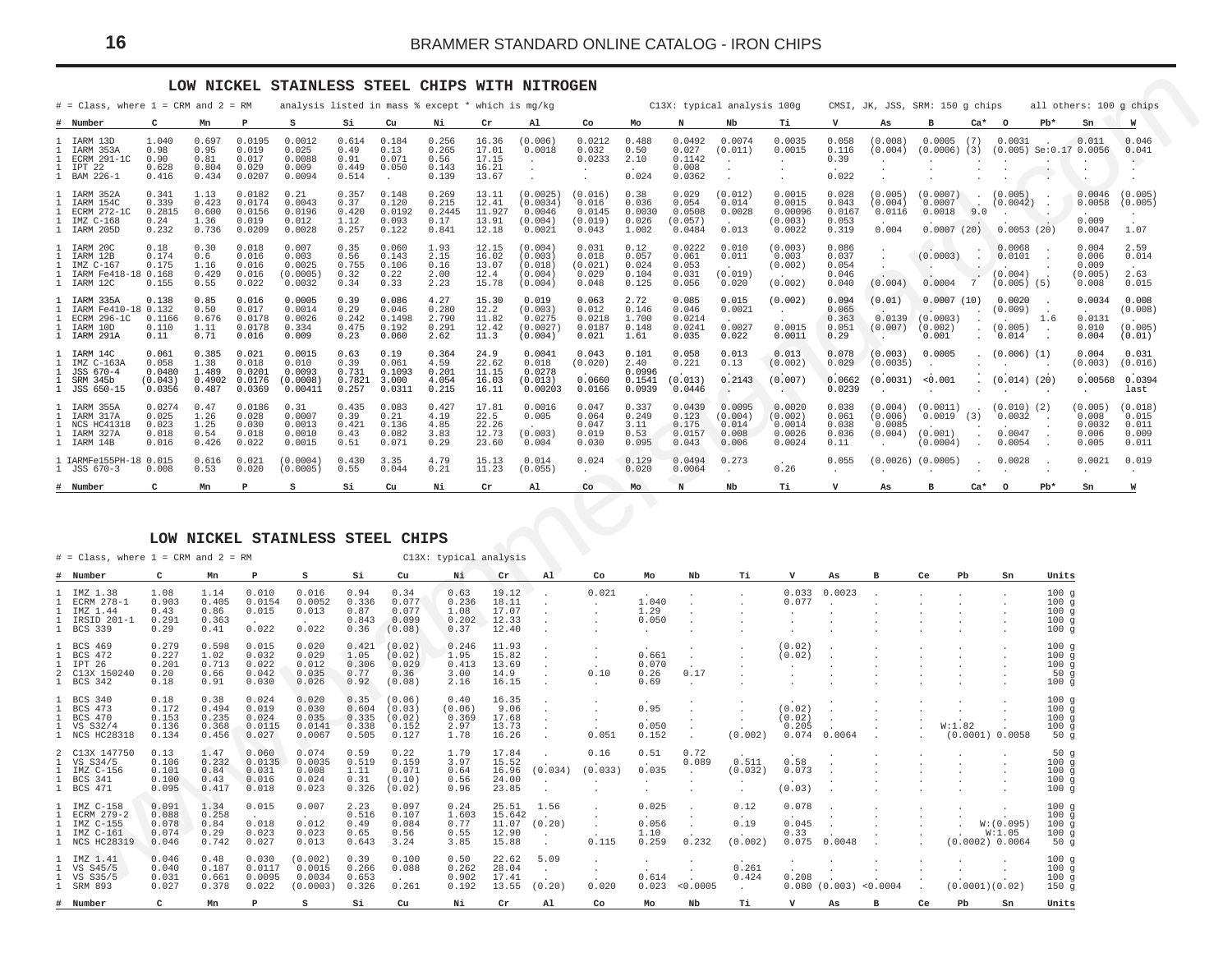<span id="page-16-0"></span>

|                                                                                       |                                               | <b>STAINLESS</b>                         |                                               | STEEL CHIPS AND POWDER WITH NITROGEN                |                                           |                                                         |                                         |                                            |                                                 |                                             |                                            |                                                |                                                        |                                               |                                              |                                                       |                                                   |                |                                                 |        | NILAB: 150 g powder                                                    |                                                 |
|---------------------------------------------------------------------------------------|-----------------------------------------------|------------------------------------------|-----------------------------------------------|-----------------------------------------------------|-------------------------------------------|---------------------------------------------------------|-----------------------------------------|--------------------------------------------|-------------------------------------------------|---------------------------------------------|--------------------------------------------|------------------------------------------------|--------------------------------------------------------|-----------------------------------------------|----------------------------------------------|-------------------------------------------------------|---------------------------------------------------|----------------|-------------------------------------------------|--------|------------------------------------------------------------------------|-------------------------------------------------|
| $#$ = Class, where $1$ = CRM and $2$ = RM                                             |                                               |                                          |                                               | analysis listed in mass % except * which is mg/kg   |                                           |                                                         |                                         |                                            |                                                 |                                             | C13X: typical analysis                     |                                                |                                                        |                                               |                                              | JK, JSS, VS S44-2: 150 q chips                        |                                                   |                | all others: 100 g chips                         |        |                                                                        |                                                 |
| Number                                                                                | C                                             | Mn                                       | Р                                             | s                                                   | Si                                        | Cu                                                      | Ni                                      | Cr                                         | Al                                              | Co                                          | Mo                                         | N                                              | Nb                                                     | Тi                                            | v                                            | As                                                    | в                                                 | $Ca*$          | $\circ$                                         | $Pb*$  | Sn                                                                     | W                                               |
| IARM 339A<br>IARM 241D<br>IMZ C-166A<br>IMZ C-164<br>IARM 234C                        | 0.16<br>0.125<br>0.108<br>0.100<br>0.092      | 1.71<br>1.94<br>1.99<br>1.77<br>1.93     | 0.004<br>(0.003)<br>0.019<br>0.019<br>0.0090  | 0.009<br>0.0023<br>0.005<br>0.002<br>(0.0027)       | 0.64<br>1.00<br>2.51<br>0.82<br>0.88      | 0.021<br>0.242<br>0.025<br>0.26<br>3.41                 | 12.9<br>8.98<br>21.93<br>6.75<br>9.00   | 17.0<br>18.12<br>25.53<br>20.96<br>18.15   | 0.004<br>0.022<br>0.036<br>0.040<br>0.035       | 0.007<br>0.022<br>0.030<br>0.035<br>0.034   | 2.79<br>(0.02)<br>(0.025)<br>3.48<br>0.012 | 0.0060<br>(0.008)<br>0.077<br>0.249<br>(0.01)  | (0.005)<br>0.028<br>0.049<br>0.053                     | (0.002)<br>0.018<br>0.003<br>(0.003)<br>0.026 | 0.007<br>0.031<br>0.038<br>0.053<br>0.055    | (0.001)<br>(0.001)<br>(0.0026)<br>(0.005)<br>(0.001)  | 0.0006<br>0.0016(12)                              | 14             | 0.016<br>$(0.005)$ (3)<br>0.0023(17)(0.005)(10) |        | (0.002)<br>$(0.0022)$ $(0.012)$<br>(0.0035)<br>(0.003)<br>0.0017       | (0.0119)<br>(0.025)<br>(0.006)                  |
| 1 VS S41/5<br>IMZ C-165<br>1 IARMFe177PH-18 0.080<br>ECRM 270-1C<br>IARM 316A         | 0.085<br>0.082<br>0.0742<br>0.070             | 1.51<br>0.98<br>0.730<br>0.540<br>0.61   | 0.018<br>0.017<br>0.020<br>0.0196<br>0.023    | 0.0069<br>0.007<br>(0.0005)<br>0.0007<br>0.0011     | 1.41<br>1.42<br>0.51<br>1.517<br>1.50     | 0.155<br>0.040<br>0.36<br>0.1076<br>0.19                | 8.85<br>19.01<br>7.11<br>10.86<br>10.81 | 18.65<br>23.28<br>17.08<br>20.88<br>21.07  | 0.038<br>1.09<br>(0.0023)<br>0.006              | 0.029<br>0.048<br>0.0685<br>0.118           | 0.025<br>0.350<br>0.2099<br>0.250          | 0.142<br>0.105<br>0.0153<br>0.1417<br>0.16     | 0.009<br>(0.003)                                       | (0.002)<br>0.083<br>(0.0019)<br>(0.002)       | 2.04<br>0.042<br>0.062<br>0.0256<br>0.042    | (< 0.005)<br>(0.003)<br>(0.0034)                      | (0.0017)<br>Ce: 0.0487<br>$0.007$ Ce: $0.064$     | 17             | La: 0.0154<br>0.0052(1)                         |        | 0.003<br>(0.006)<br>0.006                                              | (0.011)<br>(0.0244)<br>0.022                    |
| IARM 18D<br>BAM 237-1<br>BCS 465/1<br>1 IARM Fe304H-18 0.052<br>1 JSS 651-16          | 0.069<br>0.068<br>0.066<br>0.0514             | 8.1<br>1.443<br>1.380<br>1.82<br>0.925   | 0.032<br>0.032<br>0.021<br>0.031<br>0.0353    | 0.0025<br>0.012<br>0.012<br>0.027<br>0.00384        | 3.68<br>0.482<br>0.405<br>0.298<br>0.557  | 0.421<br>0.123<br>0.098<br>0.460<br>0.350               | 8.39<br>10.32<br>9.24<br>8.35<br>8.04   | 16.7<br>17.24<br>17.31<br>18.4<br>18.12    | (0.006)<br>0.026<br>(0.005)<br>0.0017           | 0.086<br>0.221<br>0.053<br>0.136<br>0.217   | 0.325<br>0.306<br>0.092<br>0.43<br>0.278   | 0.170<br>0.035<br>0.010<br>0.072<br>0.0604     | (0.031)<br>0.660<br>(0.010)<br>$\ddot{\phantom{0}}$    | 0.012<br>0.40<br>$\cdot$<br>$\cdot$           | 0.064<br>0.057<br>0.102<br>0.075<br>0.074    | $\cdot$<br>$\cdot$<br>0.0076<br>$\sim$                | (0.0011)<br>0.0006<br>$\cdot$                     |                | $\cdot$<br>(0.008)                              |        | (0.007)<br>(0.014)                                                     | (0.026)<br>0.027                                |
| IARM 253B<br>IPT 98 **<br><b>ECRM 269-1C</b><br>IARM 8H<br>IARM 6i                    | 0.051<br>0.050<br>0.0499<br>0.049<br>0.049    | 1.61<br>1.88<br>1.262<br>1.81<br>1.76    | 0.13<br>0.042<br>0.0313<br>0.0250<br>0.0208   | 0.011<br>0.016<br>0.0010<br>(0.002)<br>(0.023)      | 0.46<br>0.26<br>0.441<br>0.40<br>0.31     | 0.44<br>0.292<br>0.366<br>0.192<br>0.202                | 9.11<br>11.01<br>8.044<br>9.08<br>9.20  | 17.64<br>16.75<br>18.150<br>17.14<br>17.76 | (0.004)<br>0.073<br>(0.005)<br>0.084            | 0.145<br>0.125<br>0.1116<br>0.083<br>0.052  | 0.59<br>1.92<br>0.397<br>0.237<br>0.133    | 0.031<br>0.0112<br>0.0460<br>0.027<br>(0.013)  | 0.021<br>0.0242<br>0.48<br>(0.018)                     | 0.0027<br>0.41<br>0.0006<br>0.0027<br>0.60    | 0.092<br>0.053<br>0.0991<br>0.049<br>0.048   | 0.0052<br>0.0061<br>$\sim$<br>(0.005)                 | 0.0007<br>$\cdot$<br>(0.0002)<br>0.0034           | $\mathbf{r}$   | (0.004)<br>0.0012                               |        | $0.007$ Se: $0.13$ $(0.012)$<br>0.019<br>0.0099<br>(0.008)<br>(0.0060) | (0.05)<br>0.053<br>0.0306<br>(0.016)<br>(0.023) |
| IPT 24A<br>ECRM 281-1<br>IARM 4F<br>IARM Fe303-18<br>1 JSS 651-14                     | 0.048<br>0.048<br>0.047<br>0.046<br>0.046     | 1.53<br>0.786<br>1.17<br>1.55<br>1.19    | 0.035<br>0.012<br>0.0195<br>0.033<br>0.027    | 0.020<br>0.016<br>0.0015<br>0.35<br>0.0058          | 0.510<br>0.929<br>0.494<br>0.47<br>0.67   | 0.32<br>0.076<br>0.146<br>0.61<br>0.12                  | 11.12<br>9.37<br>20.1<br>8.12<br>9.03   | 17.37<br>18.17<br>24.5<br>17.2<br>18.26    | $\cdot$<br>0.015<br>(0.002)                     | (0.16)<br>0.023<br>0.067<br>0.140<br>0.17   | 2.47<br>0.142<br>0.42<br>0.11              | (0.036)<br>0.023<br>0.056<br>0.069<br>(0.0426) | $\ddot{\phantom{1}}$<br>0.007<br>0.015                 | 0.216<br>0.0031<br>$\cdot$<br>$\sim$          | 0.146<br>0.072<br>$\sim$                     | (0.003)<br>0.007<br>$\cdot$                           | 0.0012<br>(0.0012)(20)<br>(0.0012)<br>$\cdot$     |                | (0.004)<br>(0.006)                              | 5      | $\cdot$<br>(0.005)<br>(0.015)<br>$\ddot{\phantom{0}}$                  | 0.012<br>0.029<br>last of stock                 |
| IARM 4G<br>IARM 6J<br>JSS 655-10<br>IARM 4E<br>IARM 8i                                | 0.0454<br>0.045<br>0.045<br>0.044<br>0.0424   | 1.36<br>1.52<br>0.96<br>1.07<br>1.395    | 0.027<br>0.028<br>0.024<br>0.0224<br>0.0352   | 0.0008<br>(0.002)<br>(0.0005)<br>0.0006<br>0.0118   | 0.630<br>0.62<br>0.63<br>0.514<br>0.38    | 0.320<br>0.383<br>0.045<br>0.234<br>0.441               | 19.2<br>9.00<br>9.75<br>20.18<br>9.01   | 24.9<br>17.74<br>17.53<br>24.25<br>17.08   | 0.008<br>0.0195<br>(0.003)<br>0.004<br>(0.0030) | 0.085<br>0.191<br>(0.073)<br>0.066<br>0.301 | 0.580<br>0.387<br>0.033<br>0.32<br>0.416   | 0.058<br>0.0109<br>0.0072<br>0.038<br>0.052    | 0.008<br>0.010<br>0.49<br>0.024<br>0.60                | 0.029<br>0.34<br>Ta:0.005<br>(0.008)          | 0.092<br>0.081<br>0.052<br>0.057             | (0.005)<br>$\ddot{\phantom{a}}$<br>(0.005)<br>$\cdot$ | 0.0032(10)<br>0.0024<br>0.0011<br>(0.0005)        | $\sim$         | $(0.003)$ (5)<br>(0.001)<br>0.0021<br>(0.004)   |        | 0.008<br>(0.009)<br>0.0060<br>(0.012)                                  | 0.017<br>0.026<br>0.046<br>0.060                |
| IARM 8G<br>IARM 17D<br>NILAB 500HAC<br>IARM 6G<br>1 JSS 653-16                        | 0.042<br>0.041<br>0.041<br>0.040<br>0.0387    | 1.468<br>4.15<br>1.541<br>1.39<br>1.426  | 0.0327<br>0.026<br>0.024<br>0.030<br>0.0252   | 0.0126<br>0.0018<br>0.012<br>0.0006<br>0.00034      | 0.36<br>0.416<br>0.720<br>0.37<br>0.610   | 0.390<br>0.412<br>0.182<br>0.41<br>0.106                | 9.02<br>11.83<br>11.00<br>9.14<br>14.26 | 17.20<br>21.06<br>16.93<br>17.15<br>23.18  | 0.0030<br>0.0032<br>0.030<br>0.022              | 0.162<br>0.23<br>0.139<br>0.150<br>0.167    | 0.359<br>1.52<br>2.73<br>0.330<br>0.119    | 0.046<br>0.311<br>0.1154<br>0.011<br>0.0384    | 0.53<br>0.14<br>0.023<br>0.013<br>$\ddot{\phantom{0}}$ | 0.0024<br>0.010<br>0.440<br>$\cdot$           | 0.062<br>0.118<br>0.074<br>0.089<br>0.071    | (0.007)<br>0.005<br>$\sim$<br>$\cdot$                 | $(0.0005)$ (5)<br>0.001<br>0.0004<br>$\cdot$      | (20)<br>$\sim$ | (0.003)<br>$0.003$ (2)<br>0.0017                |        | 0.0107<br>0.0044<br>0.014<br>$\cdot$                                   | 0.032<br>0.056<br>0.033<br>$\cdot$              |
| Number                                                                                | C                                             | Mn                                       | P                                             | s                                                   | Si                                        | Cu                                                      | Νi                                      | Cr                                         | Al.                                             | Co                                          | Mo                                         | N                                              | Nb                                                     | Тi                                            | v                                            | As                                                    | в                                                 | $Ca*$          | $\circ$                                         | $Pb*$  | Sn                                                                     | W                                               |
| JSS 652-16<br>ECRM 292-1C<br>IARM 21D<br>IARM 15C<br>1 IARM FeN50-18                  | 0.0369<br>0.0367<br>0.032<br>0.032<br>0.030   | 0.938<br>1.744<br>0.052<br>0.760<br>5.27 | 0.0327<br>0.0175<br>0.008<br>0.019<br>0.026   | 0.00148<br>0.0055<br>(0.0014)<br>0.0018<br>(0.0013) | 0.628<br>0.402<br>0.039<br>0.26<br>0.24   | 0.272<br>0.0391<br>0.017<br>1.54<br>0.28                | 10.06<br>10.09<br>8.29<br>6.35<br>11.90 | 16.80<br>18.00<br>12.69<br>14.39<br>21.0   | 0.0022<br>(0.002)<br>1.03<br>(0.005)<br>(0.006) | 0.209<br>0.0255<br>0.078<br>0.024<br>0.081  | 2.06<br>0.0464<br>2.23<br>0.722<br>2.01    | 0.0224<br>0.0640<br>0.0037<br>0.0148<br>0.26   | 0.571<br>(0.005)<br>0.63<br>0.18                       | $\bullet$<br>0.016<br>(0.002)<br>(0.002)      | 0.089<br>0.017<br>0.041<br>0.121             | (0.008)<br>0.0044                                     | (0.0006)                                          | (6)            | (0.006)                                         |        | $(0.003)$ $(0.003)$ 0.009<br>(0.007)                                   | (0.012)<br>(0.020)<br>0.023                     |
| IARM 162D<br>TL 2001C<br>1 IARM Fe304L-18 0.024<br>ECRM 297-1C<br>IARM Fe316L18 0.021 | 0.0240<br>0.0244<br>0.0223                    | 1.82<br>0.679<br>1.39<br>0.897<br>1.70   | 0.0296<br>0.022<br>0.034<br>0.0137<br>0.033   | 0.0271<br>0.0006<br>0.029<br>0.0101<br>0.029        | 0.570<br>0.27<br>0.43<br>0.344<br>0.438   | 0.52<br>0.612<br>0.54<br>0.204<br>0.550                 | 8.15<br>7.5<br>8.17<br>12.33<br>10.12   | 18.31<br>25.58<br>18.34<br>18.37<br>16.7   | (0.0026)<br>(0.003)<br>0.0195<br>(0.006)        | 0.074<br>0.046<br>0.156<br>0.0413<br>0.209  | 0.573<br>3.49<br>0.462<br>0.290<br>2.02    | 0.097<br>0.279<br>0.081<br>0.0152<br>0.067     | 0.0090<br>0.024<br>0.013<br>(0.0089)<br>(0.027)        | 0.013<br>0.0056<br>0.0072<br>(0.003)          | 0.063<br>0.079<br>0.076<br>0.0535<br>(0.067) | 0.0072<br>0.007<br>0.0040<br>$\cdot$                  | 0.0027(30)<br>(0.0012)<br>1.146<br>$\cdot$        | (2)<br>$\cdot$ | 0.005<br>(0.006)<br>(0.005)                     |        | 0.0102<br>(0.013)<br>(0.013)                                           | 0.028<br>0.57<br>0.056<br>(0.0057)<br>(0.06)    |
| IARM 301B<br>ECRM 284-2C<br>TL 2003D<br>BCS 463/1<br>1 IARM Fe2205-18 0.018           | 0.0206<br>0.0201<br>0.0193<br>0.019           | 0.807<br>1.745<br>1.068<br>1.400<br>1.18 | 0.0251<br>0.0258<br>0.0274<br>0.0025<br>0.023 | 0.0010<br>0.0237<br>0.0169<br>0.019<br>(0.0013)     | 0.419<br>0.537<br>0.5020<br>0.270<br>0.46 | 0.192<br>0.1831<br>0.2773<br>0.276<br>0.208             | 7.01<br>10.72<br>9.231<br>10.20<br>5.57 | 25.06<br>16.811<br>18.25<br>18.46<br>22.6  | 0.005<br>0.0027<br>$\cdot$<br>(0.007)           | 0.055<br>0.0525<br>0.1270<br>0.116<br>0.104 | 3.75<br>2.111<br>0.2871<br>0.265<br>3.20   | 0.297<br>0.0151<br>0.0556<br>0.063<br>0.17     | 0.020<br>0.0150<br>0.011                               | (0.003)<br>0.191<br>$\cdot$<br>(0.003)        | 0.070<br>0.0425<br>0.0711<br>0.063           | (0.004)<br>0.0063<br>$\cdot$<br>$\cdot$<br>$\cdot$    | 0.0024<br>0.0026<br>0.0022<br>$\cdot$             | (9)            | 0.0069(3)<br>0.0099<br>(0.004)                  |        | 0.0051<br>0.0047<br>$\cdot$<br>(0.006)                                 | 0.050<br>0.0150<br>0.024                        |
| BCS 476<br>IARM 239C<br>1 IARM FeZ100-18 0.017<br>IARM 5E<br>ECRM 287-1C              | 0.0171<br>0.017<br>0.016<br>0.016             | 1.755<br>0.87<br>0.52<br>1.49<br>1.48    | 0.0302<br>0.023<br>0.026<br>0.031<br>0.027    | 0.0234<br>(0.0010)<br>(0.0009)<br>0.024<br>0.0014   | 0.323<br>0.38<br>0.24<br>0.25<br>0.569    | 0.3026<br>1.49<br>0.55<br>0.42<br>0.203                 | 10.17<br>6.14<br>7.1<br>10.64<br>10.35  | 16.88<br>25.8<br>25.5<br>16.92<br>18.61    | 0.007<br>(0.017)<br>(0.003)                     | 0.162<br>0.039<br>0.123<br>0.159<br>0.148   | 2.04<br>3.33<br>3.61<br>2.15<br>0.247      | 0.0794<br>0.228<br>0.22<br>0.043<br>0.019      | 0.0107<br>(0.006)<br>(0.005)<br>0.011                  | (0.004)<br>(0.001)                            | 0.066<br>0.083<br>0.090<br>0.065             | 0.0053<br>(0.004)<br>$\cdot$<br>$\cdot$               | 0.0014<br>0.002<br>0.0021<br>0.924                | 28             | (0.007)<br>(0.003)<br>0.006                     |        | 0.0059<br>(0.003)<br>(0.006)<br>0.011                                  | 0.041<br>(0.05)<br>0.56<br>0.044                |
| 1 VS S44-2<br>TT. 20020<br>BCS 466/2<br>ECRM 231-2<br>ECRM 298-2D<br>$\mathbf{1}$     | 0.015<br>0.0149<br>0.0141<br>0.0140<br>0.0140 | 0.455<br>1.30<br>1.311<br>1.263<br>0.788 | 0.0101<br>0.022<br>0.0105<br>0.0179<br>0.0210 | 0.0060<br>0.0206<br>0.0069<br>0.0250<br>0.0006      | 0.227<br>0.53<br>0.480<br>0.368<br>0.331  | 0.018<br>0.438<br>0.0278<br>0.0941<br>0.105             | 5.78<br>11.0<br>10.20<br>10.105<br>6.87 | 23.74<br>16.7<br>17.84<br>18.071<br>24.91  | 5.45<br>0.0018<br>0.0032<br>0.0148              | 0.087<br>0.0184<br>0.0402<br>0.0482         | 0.051<br>2.05<br>2.776<br>0.301<br>3.78    | 0.269<br>0.0341<br>0.0508<br>0.0444<br>0.277   | $\sim$<br>0.0011                                       | 0.0098<br>0.0007<br>0.0023                    | 0.135<br>0.068<br>0.0346<br>0.0708<br>0.070  | (0.008)<br>0.0020<br>0.0048<br>0.0028                 | 0.0039<br>0.0020<br>0.0024                        | 7.4            | Sb:0.0006                                       | (0.7)  | 0.0043<br>0.0029                                                       | 0.0141<br>0.0094                                |
| 1 JK 27B<br>IARM 354A<br>IARM 16C<br>1 ECRM 284-3D                                    | 0.0089<br>0.0076<br>0.003<br>0.0025           | 1.510<br>0.024<br>$0.0615$ 0.0049        | 0.0298<br>$(0.012)$ $(0.0029)$<br>0.007       | 0.0207<br>(0.0019)<br>0.0046<br>0.0066              | 0.401<br>(0.04)<br>0.03                   | 0.265<br>$(0.018)$ 11.05<br>2.08<br>0.0442 0.0105 12.09 | 12.56<br>8.23                           | 17.36<br>11.61<br>11.34<br>17.37           | (0.05)<br>0.072<br>$\cdot$                      | 0.142<br>0.022<br>0.017<br>0.0366           | 2.510<br>0.95<br>0.009<br>2.236            | 0.0630<br>0.0018<br>0.0030<br>0.0418           | (0.02)<br>0.248<br>$\cdot$                             | 1.56<br>1.16<br>0.0050                        | 0.057<br>(0.02)<br>0.070<br>$\cdot$          | (0.002)<br>(0.003)                                    | 0.00072 22<br>0.0023<br>0.0011<br>0.00131 0.00020 |                | 0.0014                                          | $\sim$ | 0.0068<br>(0.0012)(0.004)(0.002)<br>(0.003)<br>0.00074 0.0039          | 0.031<br>(0.02)<br>0.008                        |
| # Number                                                                              | C                                             | Mn                                       | Р                                             | s                                                   | Si                                        | Cu                                                      | Ni                                      | $\operatorname{\sf Cr}$                    | Al                                              | Co                                          | Mo                                         | N                                              | Nb                                                     | Тi                                            | v                                            | As                                                    | в                                                 | Ca*            | $\circ$                                         | $Pb*$  | Sn                                                                     | W                                               |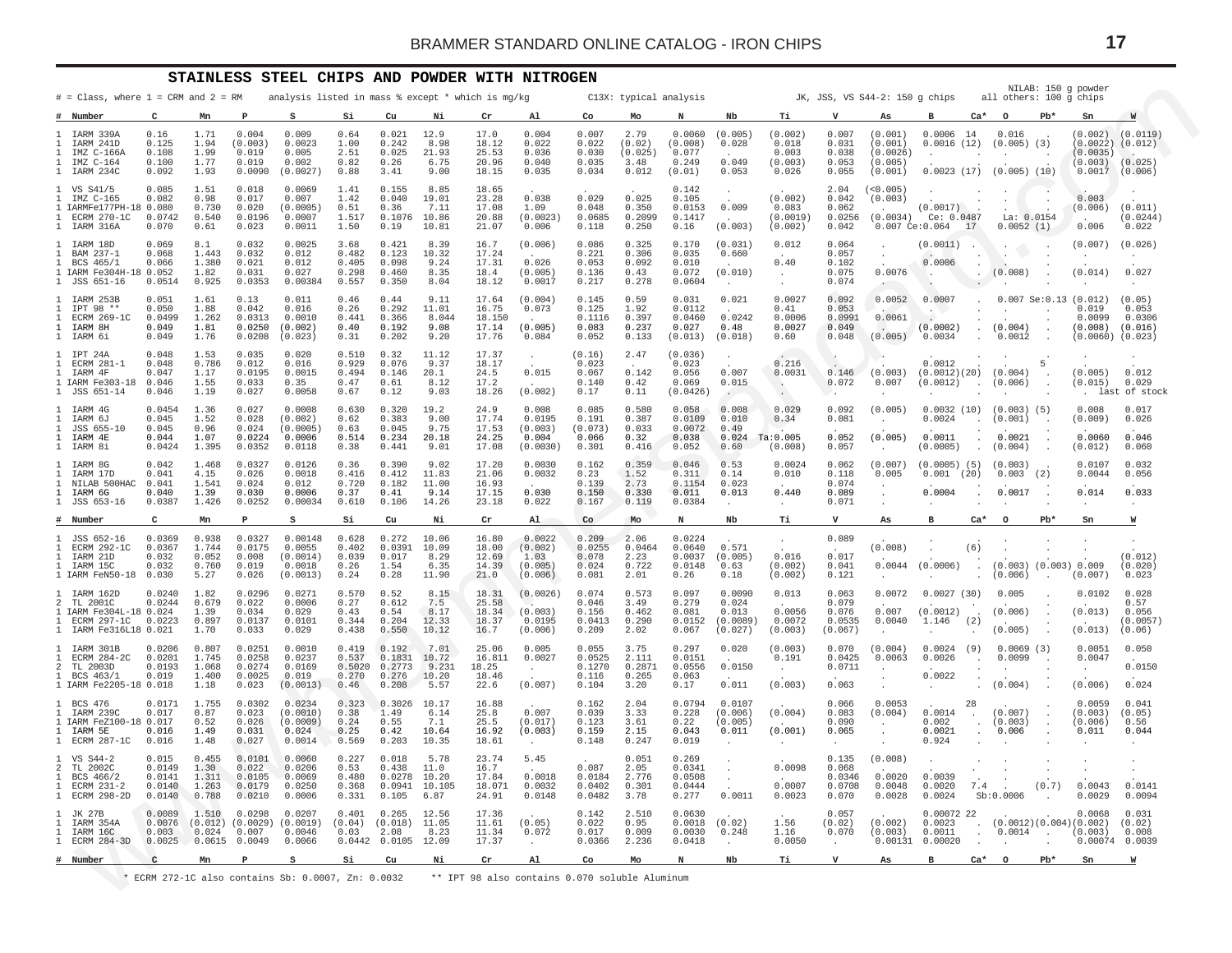#### STAINLESS STEEL CHIPS AND POWDER

<span id="page-17-0"></span>

| # Number<br>C<br>$\mathbb S$<br>Si<br>Cu<br>Mn<br>Р<br>Νi<br>Cr<br>Al<br>Co<br>Mо<br>Nb<br>Тi<br>V<br>As<br>В<br>Ce<br>Pb<br>Sn<br>Units<br>1 IMZ 1.45<br>0.34<br>0.012<br>5.23<br>27.89<br>0.84<br>0.028<br>2.67<br>0.38<br>0.59<br>100g<br>$\cdot$<br>$\cdot$<br>$\cdot$<br>$\cdot$<br>0.060<br>$\mathbf{1}$<br>VS S30/4<br>0.293<br>0.510<br>0.0117<br>0.0053<br>2.51<br>6.39<br>12.74<br>100g<br>$\ddot{\phantom{0}}$<br>$\sim$<br>$\ddot{\phantom{a}}$<br>$\cdot$<br>$\ddot{\phantom{0}}$<br>$\overline{a}$<br>0.018<br>$\mathbf{1}$<br>0.143<br>1.70<br>0.014<br>0.020<br>1.41<br>8.90<br>17.96<br>100g<br>BCS 468/1<br>0.089<br>0.077<br>0.0025<br>1 NCS HC28315<br>0.110<br>0.841<br>0.024<br>0.0082<br>0.780<br>18.02<br>23.71<br>0.0056<br>0.016<br>(0.003)<br>0.0004<br>50g<br>0.102<br>0.115<br>0.0042<br>0.007<br>0.0005<br>1 BCS 462<br>0.092<br>0.74<br>0.010<br>0.018<br>0.46<br>12.55<br>100g<br>12.35<br>$\sim$<br>$\sim$<br>$\cdot$<br>$\sim$<br>$\sim$<br>$\ddot{\phantom{a}}$<br>$\cdot$<br>$\sim$<br>0.09<br>2 C13X 190030<br>1.60<br>0.063<br>0.029<br>0.59<br>0.08<br>13.1<br>18.9<br>50g<br>2.50<br>0.11<br>$\cdot$<br>$\cdot$<br>$\cdot$<br>$\cdot$<br>$\cdot$<br>11.98<br>2 C13X 180040<br>0.09<br>1.53<br>0.077<br>0.017<br>1.30<br>0.02<br>21.84<br>0.16<br>0.78<br>50g<br>0.60<br>$\ddot{\phantom{a}}$<br>$\ddot{\phantom{a}}$<br>$\cdot$<br>$\cdot$<br>(0.0004)<br>$\mathbf{1}$<br>BCS 463<br>0.088<br>0.77<br>0.015<br>0.017<br>9.65<br>18.29<br>100g<br>0.51<br>$\sim$<br>$\ddot{\phantom{a}}$<br>$\ddot{\phantom{a}}$<br>$\cdot$<br>$\cdot$<br>$\cdot$<br>$\cdot$<br>$\cdot$<br>$\cdot$<br>0.109<br>10.86<br>0.488<br>1 ECRM 282-1<br>0.086<br>0.019<br>0.734<br>16.72<br>2.19<br>100g<br>1.64<br>0.0042<br>$\Delta$<br>$\ddot{\phantom{a}}$<br>$\ddot{\phantom{a}}$<br>$\ddot{\phantom{1}}$<br>$\cdot$<br>$\cdot$<br>$\cdot$<br>٠.<br>1 IMZ 1.12/4<br>0.084<br>1.47<br>0.040<br>0.013<br>0.30<br>10.14<br>17.41<br>1.96<br>0.52<br>100g<br>$\sim$<br>$\sim$<br>$\cdot$<br>$\ddot{\phantom{a}}$<br>$\ddot{\phantom{a}}$<br>$\cdot$<br>1 NM 220<br>0.084<br>1.35<br>(0.030)<br>0.013<br>0.56<br>0.12<br>8.70<br>19.26<br>0.16<br>100g<br>$\cdot$<br>1.20<br>$\mathbf{1}$<br>DSZU CX06<br>0.082<br>0.026<br>0.0118<br>0.64<br>0.16<br>10.23<br>18.40<br>(0.1)<br>(0.04)<br>(0.13)<br>0.56<br>$(0.03)$ $(0.01)$<br>100g<br>$\ddot{\phantom{1}}$<br>2.18<br>17.71<br>IMZ C-154<br>0.076<br>0.040<br>0.16<br>9.86<br>(0.16)<br>2.58<br>1.00<br>0.073<br>100g<br>$\mathbf{1}$<br>0.89<br>0.33<br>0.105<br>$\sim$<br>$\cdot$<br>0.071<br>0.064<br>(<0.001)<br>0.0128<br>0.032<br>0.0083<br>13.00<br>17.24<br>(0.02)<br>0.030<br>Ca:0.058<br>0:(0.35)<br>1 VS S62<br>100g<br>powder<br>$\cdot$<br>$\cdot$<br>$\Delta$<br>0.07<br>2 C13X 190020<br>0.07<br>1.05<br>0.031<br>0.053<br>0.76<br>0.105<br>9.18<br>17.1<br>1.99<br>50g<br>$\sim$<br>$\ddot{\phantom{0}}$<br>$\cdot$<br>$\cdot$<br>$\cdot$<br>10.39<br>0.012<br>0.063<br>1 NCS HC28316<br>0.067<br>1.10<br>0.028<br>0.021<br>0.435<br>0.166<br>16.80<br>2.01<br>0.027<br>(0.006)<br>0.048<br>0.0037<br>0.0005<br>0.0034<br>50g<br>12.2<br>100g<br>IARM Fe309-18 0.066<br>1.61<br>0.029<br>(0.002)<br>0.30<br>0.430<br>22.42<br>0.248<br>0.357<br>0.021<br>W:0.063<br>0.073<br>0.0065<br>Sb:0.0018<br>0.012<br>$\mathbf{1}$<br>$\cdot$<br>IMZ C-152<br>0.065<br>1.42<br>0.010<br>0.0025<br>0.52<br>9.48<br>0.017<br>0.030<br>100g<br>$\mathbf{1}$<br>0.061<br>18.04<br>$\sim$<br>$\ddot{\phantom{a}}$<br>$\ddot{\phantom{a}}$<br>$\cdot$<br>$\cdot$<br>$\cdot$<br>(0.037)<br>BCS 332<br>0.063<br>0.80<br>0.015<br>0.020<br>(0.10)<br>12.45<br>12.80<br>(0.02)<br>100g<br>$\mathbf{1}$<br>0.44<br>$\sim$<br>$\blacksquare$<br>$\ddot{\phantom{a}}$<br>$\cdot$<br>$\sim$<br>$\cdot$<br>1 BCS 333<br>0.066<br>0.79<br>0.016<br>0.020<br>0.45<br>9.49<br>18.7<br>100g<br>$\sim$<br>$\cdot$<br>$\ddot{\phantom{a}}$<br>$\sim$<br>$\ddot{\phantom{a}}$<br>$\cdot$<br>$\ddot{\phantom{a}}$<br>$\ddot{\phantom{a}}$<br>$\cdot$<br>$\sim$<br>0.058<br>1 VS S43/4<br>0.408<br>0.0153<br>0.0048<br>0.717<br>0.122<br>10.20<br>19.69<br>5.02<br>0.78<br>0.686<br>(0.004)<br>100g<br>$\cdot$<br>$\cdot$<br>$\cdot$<br>0.056<br>$\mathbf{1}$<br>VS S38/6<br>1.60<br>0.0135<br>0.0030<br>0.970<br>0.096<br>8.47<br>17.06<br>0.445<br>$\ddot{\cdot}$<br>100g<br>$\cdot$<br>$\ddot{\phantom{a}}$<br>$\ddot{\phantom{a}}$<br>$\cdot$<br>$\cdot$<br>IRSID 202-1<br>0.055<br>0.68<br>9.8<br>2.30<br>V.<br>0.54<br>1<br>16.<br>100g<br>$\sim$<br>$\sim$<br>$\ddot{\phantom{a}}$<br>$\cdot$<br>$\cdot$<br>$\cdot$<br>0.011<br>0.098<br>1 IMZ 1.40<br>0.054<br>1.60<br>0.017<br>0.93<br>16.10<br>17.59<br>3.70<br>0.47<br>$\sim$<br>100g<br>$\cdot$<br>$\overline{a}$<br>0.0095<br>1 NCS HC41317<br>0.053<br>1.03<br>0.032<br>$0.00071$ $0.571$<br>0.383<br>17.17<br>0.132<br>0.309<br>0.059<br>0.0047<br>W:0.018<br>0.013<br>50g<br>9.19<br>0.154<br>$\cdot$<br>1 SRM 339<br>0.052<br>0.738<br>0.129<br>0.013<br>0.654<br>0.199<br>8.89<br>17.42<br>0.096<br>0.248<br>Se: 0.247<br>150g<br>0.058<br>- 12<br>$\ddot{\phantom{a}}$<br>$\cdot$<br>1 NCS HC28313<br>0.039<br>1.07<br>0.037<br>0.016<br>0.425<br>0.399<br>8.19<br>18.31<br>0.208<br>0.027<br>(0.002)<br>0.106<br>0.0035<br>(0.0001) 0.0051<br>50g<br>$\sim$<br>$\sim$ 10 $\times$<br>1 VS S39/4<br>0.037<br>0.97<br>0.0092<br>0.0048<br>0.526<br>0.019<br>9.91<br>Se: 0.213<br>100g<br>18.04<br>$\cdot$<br>$\sim$<br>$\cdot$<br>$\sim$<br>$\cdot$<br>$\cdot$<br>$\ddot{\phantom{0}}$<br>0.0345<br>0.722<br>0.0053<br>0.0112<br>12.85<br>0.0304<br>1 BCS 462/1<br>0.0041<br>0.463<br>11.8<br>100g<br>$\cdot$<br>$\ddot{\phantom{a}}$<br>0.216<br>0.089<br>0.0025<br>(0.0001)(0.0001)<br>1 NCS HC28314<br>0.021<br>0.940<br>0.034<br>0.0028<br>0.414<br>0.043<br>0.025<br>0.006<br>50g<br>8.11<br>18.21<br>$\cdot$<br>$\sim$<br>1 VS S37/5<br>0.018<br>1.43<br>0.0067<br>0.0079<br>0.696<br>12.28<br>17.39<br>0.0069<br>V.<br>100g<br>0.133<br>1.03<br>$\cdot$<br>10.34<br>(0.002)<br>$0.070$ 0.0055<br>(0.0001) 0.0073<br>1 NCS HC28317<br>0.018<br>1.17<br>0.042<br>0.0057<br>0.317<br>0.334<br>16.61<br>2.05<br>50g<br>0.185<br>$\sim$<br>$\ddot{\phantom{a}}$<br>$\cdot$<br>0.149<br>Sb:0.00027<br>1 VS S29/4<br>0.636<br>0.0099<br>0.0026<br>0.751<br>0.018<br>19.02<br>11.39<br>2.88<br>$0.0099$ .<br>0.00017 0.0006<br>0.017<br>100g<br>$\sim$<br>$\sim$<br>$\sim$<br>(0.004)<br>1 SRM 101g<br>0.085<br>0.007<br>1.08<br>10.00<br>0.09<br>0.041(0.003)<br>100g<br>0.0136<br>0.0078<br>0.029<br>18.46<br><b>Contract</b><br>$\ddot{\phantom{a}}$<br>$\sim$<br>(0.002)<br>$0.086$ 0.0053<br>(0.0001) 0.0043<br>1 NCS HC28320<br>0.013<br>0.033<br>0.0021<br>0.464<br>1.49<br>0.024<br>4.47<br>0.042<br>50g<br>1.17<br>24.23<br>19.67<br>0.096<br>$\sim$<br>1 BCS 461/1<br>0.0103<br>0.0053<br>0.0051<br>0.0091<br>6.124<br>14.727<br>(0.004)<br>0.0138<br>0.686<br>0.374<br>100g<br>(0.011)<br>(0.037)<br>0.0026<br>(0.010)<br>1 IARM 99D<br>(0.006)<br>$(0.013)$ $(0.004)$<br>0.0011<br>(0.03)<br>(0.045)<br>18.4<br>9.24<br>0.67<br>100g<br>(0.12)<br>0.117<br>4.8<br>$\ddot{\phantom{a}}$<br>$\sim$<br>$\cdot$<br>(11.3)<br>0.096<br>1 JK 25<br>(1.7)<br>(22.3)<br>(0.1)<br>150 <sub>g</sub><br>$\ddot{\phantom{0}}$<br>$\overline{\phantom{a}}$<br>$\sim$ $\sim$<br>$\sim$<br>$\ddot{\phantom{a}}$<br>$\ddot{\phantom{0}}$<br>$\ddot{\phantom{0}}$<br>$\ddot{\phantom{a}}$<br>$\ddot{\phantom{a}}$<br>$\ddot{\phantom{a}}$<br>$\ddot{\phantom{a}}$<br>$\ddot{\phantom{0}}$<br># Number<br>C<br>P<br>$\mathbb S$<br>Si<br>Cu<br>Νi<br>Cr<br>Тi<br>V<br>Units<br>Mn<br>Al<br>Co<br>Mo<br>Nb<br>As<br>В<br>Ce<br>Pb<br>Sn<br>O<br>$\mathscr{A}$ | $\#$ = Class, where 1 = CRM and 2 = RM |  |  |  | C13X: typical analysis |  |  |  |  |  |  |               |
|----------------------------------------------------------------------------------------------------------------------------------------------------------------------------------------------------------------------------------------------------------------------------------------------------------------------------------------------------------------------------------------------------------------------------------------------------------------------------------------------------------------------------------------------------------------------------------------------------------------------------------------------------------------------------------------------------------------------------------------------------------------------------------------------------------------------------------------------------------------------------------------------------------------------------------------------------------------------------------------------------------------------------------------------------------------------------------------------------------------------------------------------------------------------------------------------------------------------------------------------------------------------------------------------------------------------------------------------------------------------------------------------------------------------------------------------------------------------------------------------------------------------------------------------------------------------------------------------------------------------------------------------------------------------------------------------------------------------------------------------------------------------------------------------------------------------------------------------------------------------------------------------------------------------------------------------------------------------------------------------------------------------------------------------------------------------------------------------------------------------------------------------------------------------------------------------------------------------------------------------------------------------------------------------------------------------------------------------------------------------------------------------------------------------------------------------------------------------------------------------------------------------------------------------------------------------------------------------------------------------------------------------------------------------------------------------------------------------------------------------------------------------------------------------------------------------------------------------------------------------------------------------------------------------------------------------------------------------------------------------------------------------------------------------------------------------------------------------------------------------------------------------------------------------------------------------------------------------------------------------------------------------------------------------------------------------------------------------------------------------------------------------------------------------------------------------------------------------------------------------------------------------------------------------------------------------------------------------------------------------------------------------------------------------------------------------------------------------------------------------------------------------------------------------------------------------------------------------------------------------------------------------------------------------------------------------------------------------------------------------------------------------------------------------------------------------------------------------------------------------------------------------------------------------------------------------------------------------------------------------------------------------------------------------------------------------------------------------------------------------------------------------------------------------------------------------------------------------------------------------------------------------------------------------------------------------------------------------------------------------------------------------------------------------------------------------------------------------------------------------------------------------------------------------------------------------------------------------------------------------------------------------------------------------------------------------------------------------------------------------------------------------------------------------------------------------------------------------------------------------------------------------------------------------------------------------------------------------------------------------------------------------------------------------------------------------------------------------------------------------------------------------------------------------------------------------------------------------------------------------------------------------------------------------------------------------------------------------------------------------------------------------------------------------------------------------------------------------------------------------------------------------------------------------------------------------------------------------------------------------------------------------------------------------------------------------------------------------------------------------------------------------------------------------------------------------------------------------------------------------------------------------------------------------------------------------------------------------------------------------------------------------------------------------------------------------------------------------------------------------------------------------------------------------------------------------------------------------------------------------------------------------------------------------------------------------------------------------------------------------------------------------------------------------------------------------------------------------------------------------------------------------------------------------------------------------------------------------------------------------------------------------------------------------------------------------------------------------------------------------------------------------------------------------------------------------------------------------------------------------------------------------------------------------------------------------------------------------------------------------------------------------------------------------------------------------------------------------------------------------------------------------------------------------------------------------------------------------------------------------------------------------------------------------------------------------------------------------------------------------------------------------------------------------------|----------------------------------------|--|--|--|------------------------|--|--|--|--|--|--|---------------|
|                                                                                                                                                                                                                                                                                                                                                                                                                                                                                                                                                                                                                                                                                                                                                                                                                                                                                                                                                                                                                                                                                                                                                                                                                                                                                                                                                                                                                                                                                                                                                                                                                                                                                                                                                                                                                                                                                                                                                                                                                                                                                                                                                                                                                                                                                                                                                                                                                                                                                                                                                                                                                                                                                                                                                                                                                                                                                                                                                                                                                                                                                                                                                                                                                                                                                                                                                                                                                                                                                                                                                                                                                                                                                                                                                                                                                                                                                                                                                                                                                                                                                                                                                                                                                                                                                                                                                                                                                                                                                                                                                                                                                                                                                                                                                                                                                                                                                                                                                                                                                                                                                                                                                                                                                                                                                                                                                                                                                                                                                                                                                                                                                                                                                                                                                                                                                                                                                                                                                                                                                                                                                                                                                                                                                                                                                                                                                                                                                                                                                                                                                                                                                                                                                                                                                                                                                                                                                                                                                                                                                                                                                                                                                                                                                                                                                                                                                                                                                                                                                                                                                                                                                                                                            |                                        |  |  |  |                        |  |  |  |  |  |  |               |
|                                                                                                                                                                                                                                                                                                                                                                                                                                                                                                                                                                                                                                                                                                                                                                                                                                                                                                                                                                                                                                                                                                                                                                                                                                                                                                                                                                                                                                                                                                                                                                                                                                                                                                                                                                                                                                                                                                                                                                                                                                                                                                                                                                                                                                                                                                                                                                                                                                                                                                                                                                                                                                                                                                                                                                                                                                                                                                                                                                                                                                                                                                                                                                                                                                                                                                                                                                                                                                                                                                                                                                                                                                                                                                                                                                                                                                                                                                                                                                                                                                                                                                                                                                                                                                                                                                                                                                                                                                                                                                                                                                                                                                                                                                                                                                                                                                                                                                                                                                                                                                                                                                                                                                                                                                                                                                                                                                                                                                                                                                                                                                                                                                                                                                                                                                                                                                                                                                                                                                                                                                                                                                                                                                                                                                                                                                                                                                                                                                                                                                                                                                                                                                                                                                                                                                                                                                                                                                                                                                                                                                                                                                                                                                                                                                                                                                                                                                                                                                                                                                                                                                                                                                                                            |                                        |  |  |  |                        |  |  |  |  |  |  | last of stock |
|                                                                                                                                                                                                                                                                                                                                                                                                                                                                                                                                                                                                                                                                                                                                                                                                                                                                                                                                                                                                                                                                                                                                                                                                                                                                                                                                                                                                                                                                                                                                                                                                                                                                                                                                                                                                                                                                                                                                                                                                                                                                                                                                                                                                                                                                                                                                                                                                                                                                                                                                                                                                                                                                                                                                                                                                                                                                                                                                                                                                                                                                                                                                                                                                                                                                                                                                                                                                                                                                                                                                                                                                                                                                                                                                                                                                                                                                                                                                                                                                                                                                                                                                                                                                                                                                                                                                                                                                                                                                                                                                                                                                                                                                                                                                                                                                                                                                                                                                                                                                                                                                                                                                                                                                                                                                                                                                                                                                                                                                                                                                                                                                                                                                                                                                                                                                                                                                                                                                                                                                                                                                                                                                                                                                                                                                                                                                                                                                                                                                                                                                                                                                                                                                                                                                                                                                                                                                                                                                                                                                                                                                                                                                                                                                                                                                                                                                                                                                                                                                                                                                                                                                                                                                            |                                        |  |  |  |                        |  |  |  |  |  |  |               |
|                                                                                                                                                                                                                                                                                                                                                                                                                                                                                                                                                                                                                                                                                                                                                                                                                                                                                                                                                                                                                                                                                                                                                                                                                                                                                                                                                                                                                                                                                                                                                                                                                                                                                                                                                                                                                                                                                                                                                                                                                                                                                                                                                                                                                                                                                                                                                                                                                                                                                                                                                                                                                                                                                                                                                                                                                                                                                                                                                                                                                                                                                                                                                                                                                                                                                                                                                                                                                                                                                                                                                                                                                                                                                                                                                                                                                                                                                                                                                                                                                                                                                                                                                                                                                                                                                                                                                                                                                                                                                                                                                                                                                                                                                                                                                                                                                                                                                                                                                                                                                                                                                                                                                                                                                                                                                                                                                                                                                                                                                                                                                                                                                                                                                                                                                                                                                                                                                                                                                                                                                                                                                                                                                                                                                                                                                                                                                                                                                                                                                                                                                                                                                                                                                                                                                                                                                                                                                                                                                                                                                                                                                                                                                                                                                                                                                                                                                                                                                                                                                                                                                                                                                                                                            |                                        |  |  |  |                        |  |  |  |  |  |  |               |
|                                                                                                                                                                                                                                                                                                                                                                                                                                                                                                                                                                                                                                                                                                                                                                                                                                                                                                                                                                                                                                                                                                                                                                                                                                                                                                                                                                                                                                                                                                                                                                                                                                                                                                                                                                                                                                                                                                                                                                                                                                                                                                                                                                                                                                                                                                                                                                                                                                                                                                                                                                                                                                                                                                                                                                                                                                                                                                                                                                                                                                                                                                                                                                                                                                                                                                                                                                                                                                                                                                                                                                                                                                                                                                                                                                                                                                                                                                                                                                                                                                                                                                                                                                                                                                                                                                                                                                                                                                                                                                                                                                                                                                                                                                                                                                                                                                                                                                                                                                                                                                                                                                                                                                                                                                                                                                                                                                                                                                                                                                                                                                                                                                                                                                                                                                                                                                                                                                                                                                                                                                                                                                                                                                                                                                                                                                                                                                                                                                                                                                                                                                                                                                                                                                                                                                                                                                                                                                                                                                                                                                                                                                                                                                                                                                                                                                                                                                                                                                                                                                                                                                                                                                                                            |                                        |  |  |  |                        |  |  |  |  |  |  |               |
|                                                                                                                                                                                                                                                                                                                                                                                                                                                                                                                                                                                                                                                                                                                                                                                                                                                                                                                                                                                                                                                                                                                                                                                                                                                                                                                                                                                                                                                                                                                                                                                                                                                                                                                                                                                                                                                                                                                                                                                                                                                                                                                                                                                                                                                                                                                                                                                                                                                                                                                                                                                                                                                                                                                                                                                                                                                                                                                                                                                                                                                                                                                                                                                                                                                                                                                                                                                                                                                                                                                                                                                                                                                                                                                                                                                                                                                                                                                                                                                                                                                                                                                                                                                                                                                                                                                                                                                                                                                                                                                                                                                                                                                                                                                                                                                                                                                                                                                                                                                                                                                                                                                                                                                                                                                                                                                                                                                                                                                                                                                                                                                                                                                                                                                                                                                                                                                                                                                                                                                                                                                                                                                                                                                                                                                                                                                                                                                                                                                                                                                                                                                                                                                                                                                                                                                                                                                                                                                                                                                                                                                                                                                                                                                                                                                                                                                                                                                                                                                                                                                                                                                                                                                                            |                                        |  |  |  |                        |  |  |  |  |  |  | last of stock |
|                                                                                                                                                                                                                                                                                                                                                                                                                                                                                                                                                                                                                                                                                                                                                                                                                                                                                                                                                                                                                                                                                                                                                                                                                                                                                                                                                                                                                                                                                                                                                                                                                                                                                                                                                                                                                                                                                                                                                                                                                                                                                                                                                                                                                                                                                                                                                                                                                                                                                                                                                                                                                                                                                                                                                                                                                                                                                                                                                                                                                                                                                                                                                                                                                                                                                                                                                                                                                                                                                                                                                                                                                                                                                                                                                                                                                                                                                                                                                                                                                                                                                                                                                                                                                                                                                                                                                                                                                                                                                                                                                                                                                                                                                                                                                                                                                                                                                                                                                                                                                                                                                                                                                                                                                                                                                                                                                                                                                                                                                                                                                                                                                                                                                                                                                                                                                                                                                                                                                                                                                                                                                                                                                                                                                                                                                                                                                                                                                                                                                                                                                                                                                                                                                                                                                                                                                                                                                                                                                                                                                                                                                                                                                                                                                                                                                                                                                                                                                                                                                                                                                                                                                                                                            |                                        |  |  |  |                        |  |  |  |  |  |  |               |
|                                                                                                                                                                                                                                                                                                                                                                                                                                                                                                                                                                                                                                                                                                                                                                                                                                                                                                                                                                                                                                                                                                                                                                                                                                                                                                                                                                                                                                                                                                                                                                                                                                                                                                                                                                                                                                                                                                                                                                                                                                                                                                                                                                                                                                                                                                                                                                                                                                                                                                                                                                                                                                                                                                                                                                                                                                                                                                                                                                                                                                                                                                                                                                                                                                                                                                                                                                                                                                                                                                                                                                                                                                                                                                                                                                                                                                                                                                                                                                                                                                                                                                                                                                                                                                                                                                                                                                                                                                                                                                                                                                                                                                                                                                                                                                                                                                                                                                                                                                                                                                                                                                                                                                                                                                                                                                                                                                                                                                                                                                                                                                                                                                                                                                                                                                                                                                                                                                                                                                                                                                                                                                                                                                                                                                                                                                                                                                                                                                                                                                                                                                                                                                                                                                                                                                                                                                                                                                                                                                                                                                                                                                                                                                                                                                                                                                                                                                                                                                                                                                                                                                                                                                                                            |                                        |  |  |  |                        |  |  |  |  |  |  | Zn: 0.0017    |
|                                                                                                                                                                                                                                                                                                                                                                                                                                                                                                                                                                                                                                                                                                                                                                                                                                                                                                                                                                                                                                                                                                                                                                                                                                                                                                                                                                                                                                                                                                                                                                                                                                                                                                                                                                                                                                                                                                                                                                                                                                                                                                                                                                                                                                                                                                                                                                                                                                                                                                                                                                                                                                                                                                                                                                                                                                                                                                                                                                                                                                                                                                                                                                                                                                                                                                                                                                                                                                                                                                                                                                                                                                                                                                                                                                                                                                                                                                                                                                                                                                                                                                                                                                                                                                                                                                                                                                                                                                                                                                                                                                                                                                                                                                                                                                                                                                                                                                                                                                                                                                                                                                                                                                                                                                                                                                                                                                                                                                                                                                                                                                                                                                                                                                                                                                                                                                                                                                                                                                                                                                                                                                                                                                                                                                                                                                                                                                                                                                                                                                                                                                                                                                                                                                                                                                                                                                                                                                                                                                                                                                                                                                                                                                                                                                                                                                                                                                                                                                                                                                                                                                                                                                                                            |                                        |  |  |  |                        |  |  |  |  |  |  |               |
|                                                                                                                                                                                                                                                                                                                                                                                                                                                                                                                                                                                                                                                                                                                                                                                                                                                                                                                                                                                                                                                                                                                                                                                                                                                                                                                                                                                                                                                                                                                                                                                                                                                                                                                                                                                                                                                                                                                                                                                                                                                                                                                                                                                                                                                                                                                                                                                                                                                                                                                                                                                                                                                                                                                                                                                                                                                                                                                                                                                                                                                                                                                                                                                                                                                                                                                                                                                                                                                                                                                                                                                                                                                                                                                                                                                                                                                                                                                                                                                                                                                                                                                                                                                                                                                                                                                                                                                                                                                                                                                                                                                                                                                                                                                                                                                                                                                                                                                                                                                                                                                                                                                                                                                                                                                                                                                                                                                                                                                                                                                                                                                                                                                                                                                                                                                                                                                                                                                                                                                                                                                                                                                                                                                                                                                                                                                                                                                                                                                                                                                                                                                                                                                                                                                                                                                                                                                                                                                                                                                                                                                                                                                                                                                                                                                                                                                                                                                                                                                                                                                                                                                                                                                                            |                                        |  |  |  |                        |  |  |  |  |  |  |               |
|                                                                                                                                                                                                                                                                                                                                                                                                                                                                                                                                                                                                                                                                                                                                                                                                                                                                                                                                                                                                                                                                                                                                                                                                                                                                                                                                                                                                                                                                                                                                                                                                                                                                                                                                                                                                                                                                                                                                                                                                                                                                                                                                                                                                                                                                                                                                                                                                                                                                                                                                                                                                                                                                                                                                                                                                                                                                                                                                                                                                                                                                                                                                                                                                                                                                                                                                                                                                                                                                                                                                                                                                                                                                                                                                                                                                                                                                                                                                                                                                                                                                                                                                                                                                                                                                                                                                                                                                                                                                                                                                                                                                                                                                                                                                                                                                                                                                                                                                                                                                                                                                                                                                                                                                                                                                                                                                                                                                                                                                                                                                                                                                                                                                                                                                                                                                                                                                                                                                                                                                                                                                                                                                                                                                                                                                                                                                                                                                                                                                                                                                                                                                                                                                                                                                                                                                                                                                                                                                                                                                                                                                                                                                                                                                                                                                                                                                                                                                                                                                                                                                                                                                                                                                            |                                        |  |  |  |                        |  |  |  |  |  |  |               |
|                                                                                                                                                                                                                                                                                                                                                                                                                                                                                                                                                                                                                                                                                                                                                                                                                                                                                                                                                                                                                                                                                                                                                                                                                                                                                                                                                                                                                                                                                                                                                                                                                                                                                                                                                                                                                                                                                                                                                                                                                                                                                                                                                                                                                                                                                                                                                                                                                                                                                                                                                                                                                                                                                                                                                                                                                                                                                                                                                                                                                                                                                                                                                                                                                                                                                                                                                                                                                                                                                                                                                                                                                                                                                                                                                                                                                                                                                                                                                                                                                                                                                                                                                                                                                                                                                                                                                                                                                                                                                                                                                                                                                                                                                                                                                                                                                                                                                                                                                                                                                                                                                                                                                                                                                                                                                                                                                                                                                                                                                                                                                                                                                                                                                                                                                                                                                                                                                                                                                                                                                                                                                                                                                                                                                                                                                                                                                                                                                                                                                                                                                                                                                                                                                                                                                                                                                                                                                                                                                                                                                                                                                                                                                                                                                                                                                                                                                                                                                                                                                                                                                                                                                                                                            |                                        |  |  |  |                        |  |  |  |  |  |  |               |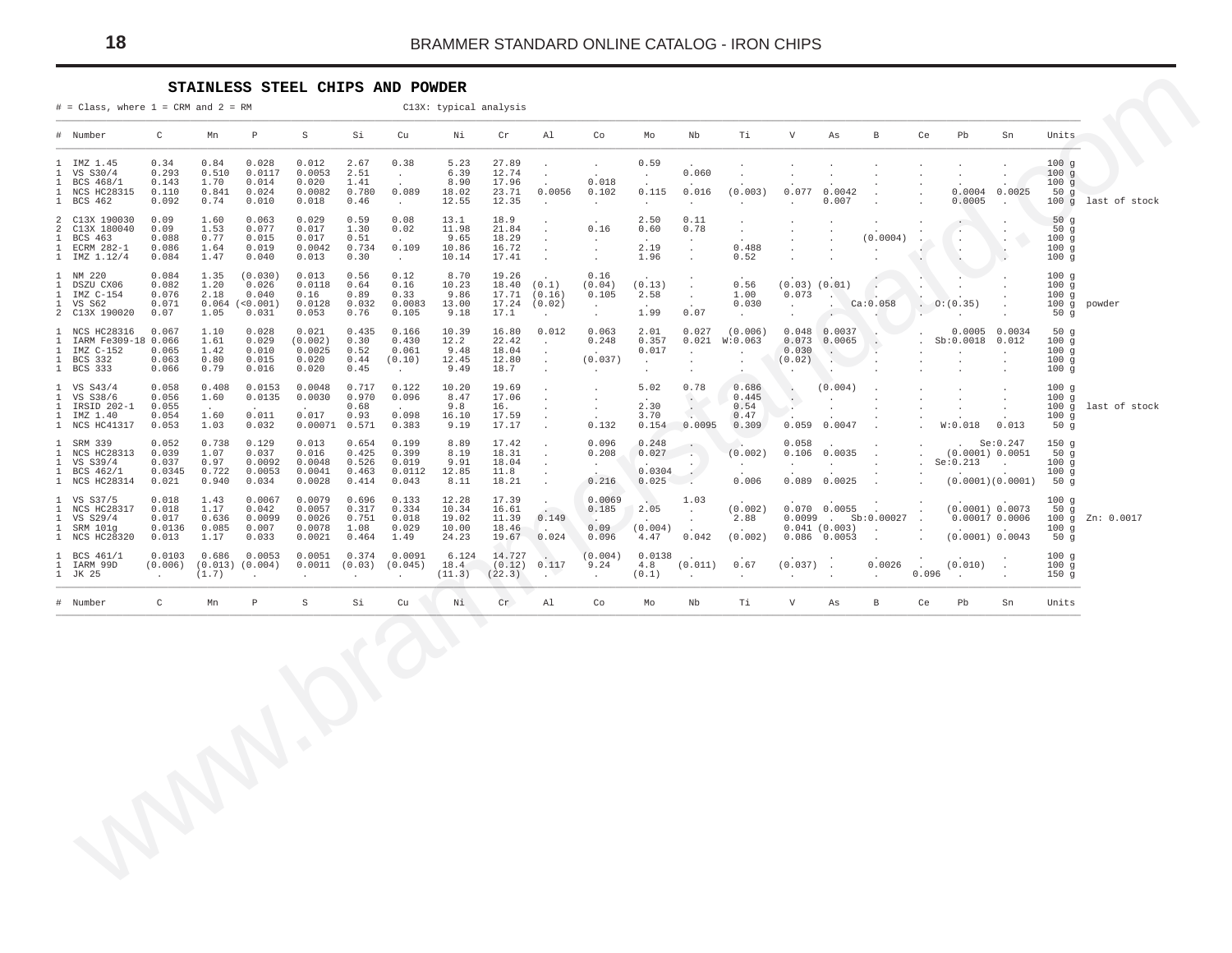#### **HIGH ALLOY STEEL CHIPS AND POWDER**

<span id="page-18-0"></span>

|                                                 |                                           | $\mathbb P$                                     | $\,$ S                                          | Si                                       | Cu                                        | Νi                                        | cr                                        | Al                                                                  | Co                                                                                                                                     | Mo                                       | $\mathbb N$                                        | Mb                                               | Τi                                       | $\rm{V}$                                        | ${\mathbb W}$                | As                                  | $\, {\bf B}$                          | $\circ$                                            | Pb                   | Sn                                                | Other                                                                                                       |
|-------------------------------------------------|-------------------------------------------|-------------------------------------------------|-------------------------------------------------|------------------------------------------|-------------------------------------------|-------------------------------------------|-------------------------------------------|---------------------------------------------------------------------|----------------------------------------------------------------------------------------------------------------------------------------|------------------------------------------|----------------------------------------------------|--------------------------------------------------|------------------------------------------|-------------------------------------------------|------------------------------|-------------------------------------|---------------------------------------|----------------------------------------------------|----------------------|---------------------------------------------------|-------------------------------------------------------------------------------------------------------------|
| 0.23<br>0.152<br>0.100<br>0.086<br>0.082        | 1.75<br>1.289<br>1.92<br>0.791<br>0.788   | 0.022<br>0.0228<br>0.026<br>0.020<br>0.018      | 0.009<br>0.0046<br>0.280<br>0.028<br>0.019      | 1.96<br>2.052<br>0.57<br>0.52            | 0.060<br>$\cdot$<br>$\Delta$<br>$\sim$    | 35.23<br>19.72<br>8.55<br>20.05<br>9.21   | 15.57<br>24.35<br>18.13<br>25.39<br>18.09 | 0.070<br>$\blacksquare$<br>$\ddot{\phantom{a}}$<br>$\sim$           | 0.159<br>0.150<br>0.054<br>$\ddot{\phantom{a}}$                                                                                        | 0.174<br>0.329<br>$\sim$<br>$\mathbf{r}$ | 0.059<br>0.043<br>$\bullet$<br>$\cdot$             | $\cdot$<br>0.99                                  |                                          | 0.044<br>$\cdot$                                | $\cdot$                      | (0.003)<br>0.004                    |                                       |                                                    | 0.0004<br>0.004      | $\ddot{\phantom{0}}$                              | Sb: 0.0014                                                                                                  |
| 0.08<br>0.071<br>0.059<br>0.053<br>0.0529       | 0.70<br>0.807<br>0.476<br>0.82<br>0.680   | 0.006<br>0.015<br>0.0095<br>0.009<br>0.0029     | 0.016<br>0.0006<br>0.0030<br>0.0010<br>0.0030   | 1.72<br>0.36<br>0.357<br>0.28<br>0.553   | 0.31<br>0.038<br>0.052<br>0.0052          | 12.4<br>32.27<br>0.416<br>35.86<br>24.87  | 26.05<br>20.72<br>8.34                    | 0.299                                                               | 0.08<br>0.050<br>35.05<br>0.036<br>(0.002)                                                                                             | 0.30<br>0.297<br>0.011<br>(0.003)        | $\cdot$<br>$\sim$<br>0.0017<br>0.0057              | 0.18<br>$\sim$<br>< 0.01<br>0.625                | 0.49<br>0.002<br>0.0306                  | $\ddot{\phantom{0}}$<br>6.46<br>0.005<br>0.0052 | 3.29<br>0.04<br>$\sim$       | 0.005<br>(0.002)                    |                                       | 0.003                                              |                      | 0.0018<br>$\sim$                                  | Se: 0.19                                                                                                    |
| 0.050<br>0.0489<br>0.047<br>0.038<br>0.036      | 0.89<br>1.016<br>0.39<br>0.224<br>0.402   | 0.037<br>0.0114<br>0.013<br>0.013<br>0.0062     | 0.008<br>0.0027<br>0.001<br>(0.0008)            | 0.21<br>0.531<br>0.33<br>(0.05)<br>0.366 | 1.94<br>1.53<br>0.047<br>0.686            | 5.66<br>24.68<br>6.94<br>24.6<br>30.84    | 14.14<br>14.63<br>14.53<br>14.29          | 0.013<br>0.199<br>0.006<br>0.29                                     | 0.22<br>0.065<br>0.24<br>0.040<br>4.06                                                                                                 | 1.59<br>1.102<br>0.82<br>1.23<br>$\cdot$ | $\bullet$<br>0.0355<br>0.0035<br>$\cdot$           | 0.22<br>0.65                                     | 2.01<br>0.005<br>2.17                    | 0.260<br>0.033<br>0.223                         | 0.12<br>0.036                | $\cdot$<br>$\cdot$                  | 0.0044<br>0.0063                      | 0.0039<br>$\sim$                                   |                      | 0.015<br>0.111<br>0.0039<br>$\cdot$               |                                                                                                             |
| 0.0336<br>0.032<br>0.02540<br>0.0225<br>0.022   | 0.785<br>0.578<br>1.60<br>1.70            | 0.0131<br>0.013<br>(0.00350)<br>0.0289<br>0.008 | 0.0004<br>0.0036<br>(0.0050)<br>0.0288<br>0.020 | 0.378<br>0.238<br>0.349<br>0.17          | 3.046<br>0.030<br>0.442<br>0.35           | 4.85<br>22.43<br>11.10<br>14.74           | 14.747<br>4.04<br>19.06                   | $\ddot{\phantom{a}}$                                                | 0.0391<br>0.011<br>(0.0080)<br>0.251<br>(0.02)                                                                                         | 0.2462<br>0.0019<br>3.00<br>3.55         | 0.0444<br>(0.011)<br>0.086<br>$\cdot$              | 0.221<br>$\sim$<br>0.015<br>$\ddot{\phantom{a}}$ | 0.0018<br>0.004<br>$\sim$                | 0.0512<br>0.0047<br>(0.001)<br>0.058<br>0.30    | (0.001)<br>0.043             | 0.0030<br>0.0026<br>0.0061<br>0.030 | 0.0009<br>$\ddot{\phantom{a}}$        | 0.006                                              |                      | 0.0021<br>0.0022<br>0.010<br>$\ddot{\phantom{a}}$ |                                                                                                             |
| 0.022<br>0.020<br>0.017<br>$* 0.0166$<br>0.0154 | 0.052<br>0.733<br>0.147<br>1.758<br>0.626 | < 0.003<br>0.0095<br>0.0023<br>0.0167<br>0.016  | 0.0025<br>0.0058<br>0.0037<br>0.0004<br>0.0005  | 0.097<br>0.354<br>0.267<br>0.418<br>0.28 | 0.022<br>0.044<br>1.481<br>0.196          | 37.78<br>22.48<br>33.20<br>24.40<br>23.9  | 15.25<br>0.146                            | $\blacksquare$ .                                                    | 16.1<br>16.57<br>0.0450<br>0.102                                                                                                       | 0.014<br>$\cdot$<br>3.996<br>6.08        | $\ddot{\phantom{0}}$<br>$\cdot$<br>0.0615<br>0.203 | 2.99<br>0.149                                    | 1.48<br>1.38<br>$\rightarrow$ .<br>0.009 | 0.077<br>$\sim$<br>0.0453<br>0.050              | 4.38<br>$\sim$<br>0.036      | $\epsilon$<br>0.0041                | 0.0078<br>0.0079<br>0.0018<br>0.0007  |                                                    |                      | $\Delta$<br>0.0025<br>0.0036                      | Fe: 48.0                                                                                                    |
| 0.0154<br>0.015<br>0.0146<br>0.014<br>0.014     | 1.58<br>0.398<br>0.858<br>0.604           | 0.0152<br>0.031<br>0.0198<br>0.020<br>0.0105    | 0.00022<br>0.0082<br>0.0006<br>0.003<br>0.0049  | 0.299<br>0.28<br>0.262<br>0.958          | 0.0382<br>0.408<br>0.201<br>0.761<br>2.85 | 0.172<br>13.19<br>7.056<br>17.69<br>26.43 | 22.32<br>18.13<br>24.72<br>19.79<br>23.30 | 5.33<br>0.006<br>0.0285<br>0.003<br>0.0140                          | 0.0187<br>0.115<br>0.055<br>0.159<br>$\sim$                                                                                            | 0.0186<br>3.12<br>3.799<br>6.14<br>2.68  | 0.0198<br>0.0158<br>0.263<br>0.2243                | 0.008<br>0.007                                   | 0.1289<br>0.002<br>0.0014<br>0.270       | 0.0329<br>0.031<br>0.0607<br>0.044              | 0.020<br>$\sim$<br>$\bullet$ | 0.0054                              | 0.0002<br>0.0022<br>0.0021<br>$\cdot$ | 0.0052<br>$\sim$                                   | 0.00008<br>$\bullet$ | 0.014                                             | Zr: 0.1775<br>Fe: 63.38                                                                                     |
| 0.0124<br>0.0121<br>0.0102<br>0.01<br>0.0048    | 0.0270<br>1.804<br>1.623<br>0.4           | 0.0166<br>0.0209<br>0.002                       | 0.0054<br>0.0006<br>0.00039<br>0.003            | 0.050<br>0.393<br>0.473<br>0.1           | 3.30<br>0.984<br>1.340                    | 28.28<br>30.83<br>25.07<br>29.3           | 17.54<br>26.79<br>20.38                   | 0.0303                                                              | 0.0875<br>17.2                                                                                                                         | 1.78<br>3.290<br>4.23                    | 0.0550<br>0.0562                                   |                                                  | 0.486<br>$\sim$                          | 0.0663<br>0.0527                                |                              |                                     |                                       | $\sim$ $\sim$                                      |                      |                                                   | Sb: 0.00057<br>Sb: 0.0078<br>$0.0016$ Al.s: $0.1013$                                                        |
| 0.0031<br>0.0024                                | 0.275<br>0.402                            | 0.0201<br>0.0166                                | 0.0119<br>0.0113                                | 0.017<br>0.175                           | 0.469<br>0.284                            | 29.63<br>27.73                            | 0.236<br>0.016                            | $\overline{\phantom{a}}$<br>$\sim$                                  | 13.94<br>18.63                                                                                                                         |                                          | $\epsilon$                                         | $\cdot$                                          | $\cdot$                                  | $\ddot{\phantom{a}}$                            | $\ddot{\phantom{a}}$         | $\ddot{\phantom{a}}$                | $\ddot{\phantom{a}}$                  | $\cdot$                                            | $\sim$               | $\cdot$                                           |                                                                                                             |
| $\mathsf C$                                     | Mn                                        | $\, {\mathbb P}$                                | $\mbox{S}$                                      | Si                                       | Cu                                        | Νi                                        | $\operatorname{Cr}$                       | A1                                                                  | Co                                                                                                                                     | Mo                                       | N                                                  | Nb                                               | Ti                                       | $\boldsymbol{\nabla}$                           | ${\mathbb W}$                | As                                  | $\, {\bf B}$                          | $\circ$                                            | Pb                   | Sn                                                | Other                                                                                                       |
|                                                 |                                           |                                                 |                                                 |                                          |                                           |                                           |                                           |                                                                     |                                                                                                                                        |                                          |                                                    |                                                  |                                          |                                                 |                              |                                     |                                       |                                                    |                      |                                                   |                                                                                                             |
|                                                 |                                           | 0.0203                                          | 0.4684<br>0.2678<br>0.0013                      | 0.0083<br>0.0026                         |                                           | 0.0161<br>0.0222                          | 0.1936 (0.0396) 36.054<br>18.85           | * ECRM 295-1C also contains Fe: 48.36, Mg: (0.0003), and Sb: 0.0007 | $0.121$ $0.002$<br>19.922 (0.013)<br>0.0024<br>$(0.0625)$ .<br>18.22 (0.003)<br>$0.077$ 0.99<br>19.51  0.0203<br>20.31 0.020<br>0.0405 | $(0.00246)$ 0.0390<br>11.46              | (0.0110)<br>4.64                                   | Ca: 0.0002<br>** Provisional Analysis            |                                          | (0.007)<br>$0.0023$ 1.28                        | (0.0028)(0.0014)<br>0.0029   | $\sim$ $\sim$                       | 0.0038                                | (0.001)<br>< 0.0005<br>Ca:0.202<br>0.00399 0.00198 |                      | (0.001)<br>Sb:0.0003 < 0.0001                     | 0.0084<br>$0.009$ last<br>last<br>$(0.0091)(0.0018) 0.00190 (0.0027)(0.000038)0.0021$<br>Mg:0.00053 0.00453 |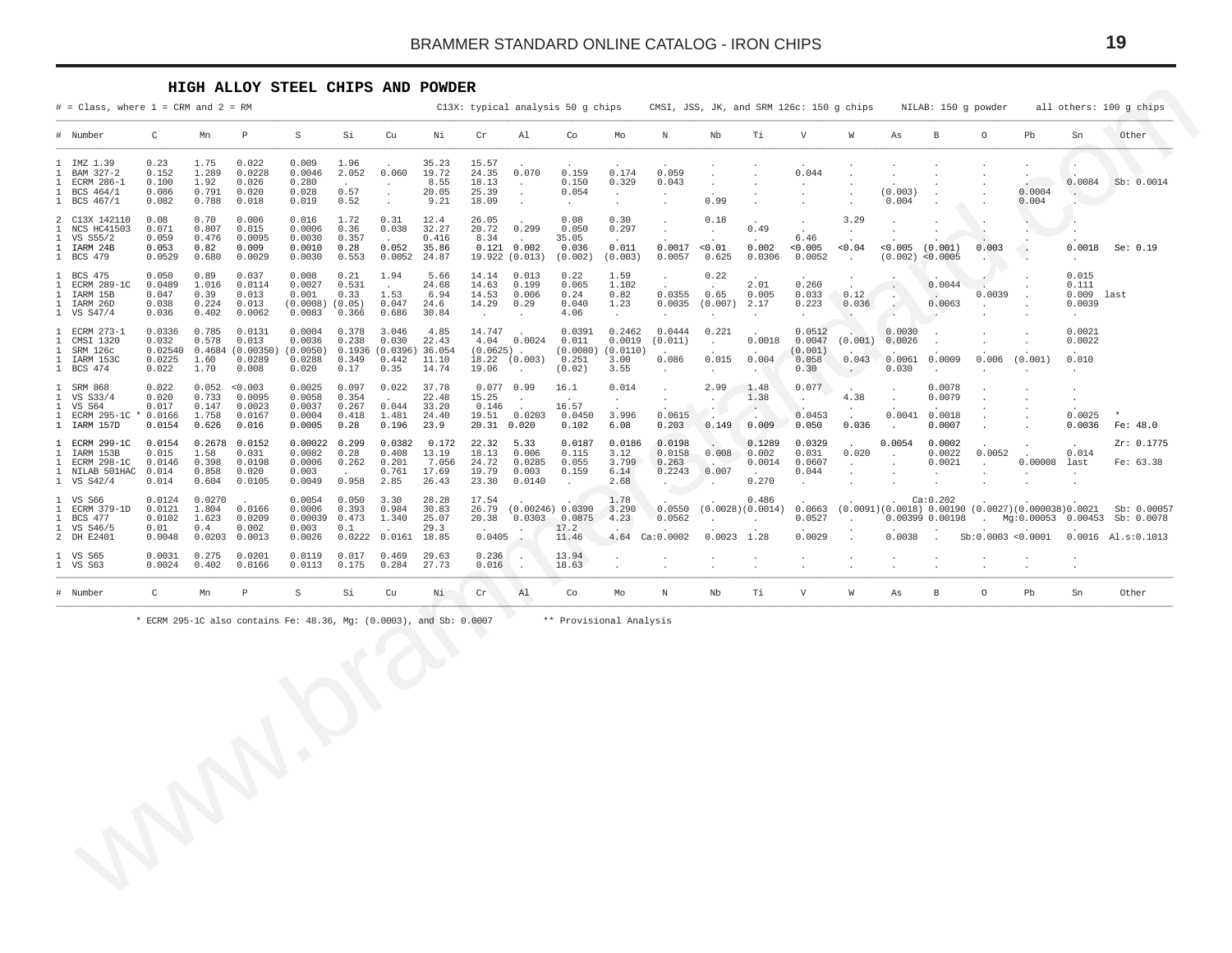<span id="page-19-0"></span>

|                                                                                       |                                        | CAST IRON CHIPS WITH GRAPHITIC CARBON    |                                           |                                            |                                               |                                                             |                                                             |                                           |                                                            |                                                   |                                                   |                                                      |                                        |                                              |                                  |                   |               |  |
|---------------------------------------------------------------------------------------|----------------------------------------|------------------------------------------|-------------------------------------------|--------------------------------------------|-----------------------------------------------|-------------------------------------------------------------|-------------------------------------------------------------|-------------------------------------------|------------------------------------------------------------|---------------------------------------------------|---------------------------------------------------|------------------------------------------------------|----------------------------------------|----------------------------------------------|----------------------------------|-------------------|---------------|--|
|                                                                                       |                                        | analysis listed in mass %                |                                           |                                            |                                               |                                                             |                                                             |                                           |                                                            |                                                   | IPT: 80 g                                         |                                                      | SRM: 150 g                             |                                              |                                  | all others: 100 g |               |  |
| Number                                                                                | C                                      | C.Grph                                   | Mn                                        | $\, {\bf p}$                               | S                                             | Si                                                          | Cu                                                          | Νi                                        | ${\rm Cr}$                                                 | Mo                                                | Тi                                                | $\boldsymbol{\mathrm{V}}$                            | As                                     | Sn                                           | Mg                               | N                 |               |  |
| IPT 75A<br>TPT 69<br>IPT 37B<br>SRM 4L<br>NM 73 **                                    | 3.4<br>3.34<br>3.37<br>3.21<br>3.07    | 2.7<br>2.50<br>2.85<br>2.66<br>2.55      | 0.722<br>0.715<br>0.737<br>0.82<br>0.82   | 0.250<br>0.267<br>0.148<br>0.149<br>0.22   | 0.033<br>0.018<br>0.069<br>0.043<br>0.014     | 1.98<br>2.07<br>1.66<br>1.33<br>1.21                        | 0.433<br>0.47<br>0.052<br>0.240<br>$***$<br>$\sim 10^{-11}$ | 0.425<br>0.272<br>0.074<br>0.042          | 0.487<br>0.353<br>0.088<br>0.118<br>Combined Carbon: 0.52% | 0.438<br>(0.004)<br>0.040                         | 0.022<br>0.019<br>0.034<br>$\ddot{\phantom{a}}$   | 0.030<br>$\cdot$<br>0.024<br>$\ddot{\phantom{0}}$    |                                        |                                              |                                  |                   | last of stock |  |
| VS Ch15/1<br>VS Ch6/11<br>SRM 107c<br>VS Ch1/9<br>DSZU CH02X                          | 3.04<br>3.01<br>2.99<br>2.94<br>2.90   | (0.2)<br>(1.0)<br>1.98<br>(2.1)<br>(1.5) | 1.08<br>0.776<br>0.480<br>0.271<br>1.08   | 0.211<br>0.289<br>0.079<br>0.0125<br>0.006 | 0.040<br>0.031<br>0.059<br>0.0290<br>0.013    | 1.49<br>2.38<br>1.21<br>0.293<br>1.36                       | 0.606<br>0.205<br>(0.04)                                    | 0.256<br>0.79<br>2.20<br>0.061<br>0.66    | 2.04<br>0.261<br>0.693<br>0.59                             | 0.318<br>0.83<br>0.23                             | 0.70<br>0.028<br>0.046<br>0.16                    | $\cdot$<br>$(0.019)$ $(0.015)$<br>$\cdot$<br>$\cdot$ | (0.006)<br>(0.004)<br>$\sim$           | CO:0.048<br>$\sim$<br>(0.015)                |                                  |                   |               |  |
| SRM 6q<br>$VS$ $Ch19$<br>SRM 115a<br>ECRM 454-1<br>ECRM 483-1                         | 2.85<br>2.73<br>2.62<br>(2.53)<br>2.46 | 2.01<br>1.73<br>1.96<br>(1.96)<br>1.65   | 1.05<br>0.250<br>1.00<br>1.16<br>0.596    | 0.557<br>0.074<br>0.086<br>0.046<br>0.615  | 0.124<br>0.028<br>0.064<br>0.068<br>0.103     | 1.05<br>0.202<br>2.13<br>2.00<br>1.75                       | 0.502<br>5.52<br>(0.07)                                     | 0.135<br>0.081<br>14.49<br>(0.21)         | 0.370<br>0.067<br>1.98<br>0.039                            | 0.035<br>0.050<br>$\sim$<br>$\ddot{\phantom{a}}$  | 0.059<br>0.038<br>0.020<br>0.052<br>$\sim$        | 0.056<br>0.014<br>$\cdot$                            | (0.042)<br>0.0125<br>(0.025)<br>$\sim$ | $\overline{\phantom{a}}$<br>$\cdot$<br>0.130 |                                  | 0.005<br>$\cdot$  |               |  |
| ECRM 453-1<br>VS Ch5/7<br>SRM 342a<br>SRM 341<br>VS Ch17/1                            | (2.44)<br>2.27<br>1.86<br>1.81<br>1.66 | (2.37)<br>1.02<br>1.37<br>1.23<br>(0.8)  | 0.72<br>1.27<br>0.274<br>0.92<br>1.32     | 1.63<br>0.0115<br>0.018<br>0.024<br>0.0313 | 0.049<br>0.0044<br>0.00214<br>0.007<br>0.0087 | 3.17<br>1.86<br>2.73<br>2.44<br>2.08                        | 0.10<br>0.069<br>0.134<br>0.152<br>0.0197                   | 0.068<br>0.061<br>0.058<br>20.32<br>0.039 | 0.053<br>0.327<br>0.033<br>1.98<br>0.299                   | $\cdot$<br>0.005<br>0.010<br>$\ddot{\phantom{a}}$ | (0.040)<br>0.020<br>0.018<br>$\ddot{\phantom{a}}$ | 0.050<br>$\cdot$<br>0.012<br>$\cdot$                 | 0.019<br>(0.005)<br>$\sim$<br>(0.002)  | $\ddot{\phantom{a}}$<br>$\cdot$              | 0.042<br>0.070<br>0.068<br>0.044 |                   |               |  |
| <b>CRM</b>                                                                            |                                        | CAST IRON CHIPS                          |                                           |                                            |                                               |                                                             |                                                             |                                           |                                                            |                                                   |                                                   |                                                      |                                        |                                              |                                  |                   |               |  |
| Number                                                                                | $\mathtt{C}$                           | Mn                                       | P                                         | $\mathtt S$                                | Si                                            | As                                                          | Units                                                       |                                           |                                                            |                                                   |                                                   |                                                      |                                        |                                              |                                  |                   |               |  |
| JSS 102-9<br>NCS HC18009<br>NCS HC16023<br>NCS HC11003<br>NCS HC37034                 | 4.59<br>3.83<br>3.8<br>3.77<br>3.73    | 0.265<br>0.74<br>0.929<br>0.659<br>0.565 | 0.125<br>0.186<br>0.171<br>0.230<br>0.117 | 0.0168<br>0.023<br>0.016<br>0.129<br>0.067 | 0.933<br>1.88<br>1.42<br>1.47<br>2.58         | 0.025<br>$\cdot$<br>$\cdot$                                 | 150 <sub>g</sub><br>100g<br>150g<br>100g<br>100g            |                                           |                                                            |                                                   |                                                   |                                                      |                                        |                                              |                                  |                   |               |  |
| NCS HC37011<br>NCS HC18010<br>NCS HC37010<br>NCS HC16024<br>NCS HC18011               | 3.73<br>3.66<br>3.63<br>3.59<br>3.43   | 0.565<br>0.59<br>0.762<br>0.514<br>0.729 | 0.117<br>0.145<br>0.187<br>0.315<br>0.079 | 0.067<br>0.041<br>0.070<br>0.033<br>0.0082 | 2.58<br>2.399<br>2.82<br>1.96<br>1.93         | 0.036<br>$\sim$<br>0.036                                    | 100 g<br>100g<br>80g<br>150g<br>100g                        |                                           |                                                            |                                                   |                                                   |                                                      |                                        |                                              |                                  |                   |               |  |
| NCS HC18013<br>NCS HC18014<br>NCS HC11003a<br>NCS HC11003b<br><b>NCS HC18012</b>      | 3.40<br>3.36<br>3.36<br>3.36<br>3.23   | 0.79<br>0.792<br>0.561<br>0.386<br>0.74  | 0.049<br>0.049<br>0.166<br>0.135<br>0.079 | 0.0087<br>0.0087<br>0.176<br>0.154         | 2.12<br>2.136<br>1.39<br>1.82<br>0.0080 1.93  | 0.013<br>0.012<br>$\sim$<br>0.037                           | 100q<br>100q<br>100g<br>100g<br>100g                        |                                           |                                                            |                                                   |                                                   |                                                      |                                        |                                              |                                  |                   |               |  |
| NCS HC16026<br>NCS HC18016<br><b>NCS HC18003</b><br>NCS HC11006<br>NM 18A             | 3.22<br>3.20<br>3.18<br>3.11<br>3.06   | 0.726<br>0.42<br>0.732<br>0.850<br>0.43  | 0.085<br>0.104<br>0.243<br>0.270<br>0.05  | 0.059<br>0.0092<br>0.049<br>0.130<br>0.11  | 2.25<br>2.91<br>1.43<br>1.37<br>2.67          | 0.092<br>0.064<br>$\cdot$<br>$\cdot$                        | 150g<br>100g<br>100q<br>100g<br>100g                        |                                           |                                                            |                                                   |                                                   |                                                      |                                        |                                              |                                  |                   |               |  |
| NCS HC13016<br><b>NCS HC39003</b><br><b>NCS HC18005</b><br>NCS HC39001<br>NCS HC16022 | 2.99<br>2.95<br>2.89<br>2.85<br>2.83   | 1.30<br>0.26<br>0.733<br>0.38<br>0.721   | 0.278<br>0.142<br>0.108<br>0.081<br>0.094 | 0.100<br>0.085<br>0.096<br>0.067           | 1.29<br>1.49<br>$0.0058$ 2.01<br>2.48<br>2.19 | ٠.<br>0.091<br>$\ddot{\phantom{a}}$<br>$\ddot{\phantom{a}}$ | 150g<br>100 g<br>100g<br>100g<br>100g                       |                                           |                                                            |                                                   |                                                   |                                                      |                                        |                                              |                                  |                   |               |  |
| NCS HC39002<br>NCS HC39004<br>NCS HC11004<br><b>NCS HC18002</b><br>NCS HC18006        | 2.81<br>2.78<br>2.72<br>2.67<br>2.65   | 0.57<br>0.78<br>0.359<br>1.36<br>0.75    | 0.062<br>0.066<br>0.124<br>0.051<br>0.114 | 0.134<br>0.082<br>0.115<br>0.031<br>0.0057 | 1.71<br>2.17<br>2.56<br>2.94<br>1.99          | $\cdot$<br>$\cdot$<br>0.092                                 | 100g<br>100g<br>100q<br>150g<br>100g                        |                                           |                                                            |                                                   |                                                   |                                                      |                                        |                                              |                                  |                   |               |  |
| NCS HC39010<br><b>NCS HC39008</b><br>NCS HC15011<br><b>NCS HC13015</b><br>CTIF FG20   | 2.65<br>2.59<br>2.58<br>2.51<br>2.487  | 0.331<br>0.859<br>1.00<br>0.62<br>0.571  | 0.113<br>0.187<br>0.087<br>0.104<br>1.440 | 0.134<br>0.093<br>0.068<br>0.020<br>0.109  | 1.29<br>2.17<br>2.76<br>4.08<br>1.726         |                                                             | 100g<br>100g<br>100g<br>150q<br>100g                        |                                           |                                                            |                                                   |                                                   |                                                      |                                        |                                              |                                  |                   |               |  |
| <b>NCS HC39009</b><br>CTIF FG10<br>NCS HC11005                                        | 2.47<br>2.322<br>2.19                  | 1.56<br>1.098<br>0.219                   | 0.318<br>0.111<br>0.047                   | 0.057<br>0.016<br>0.048                    | 3.33<br>2.467<br>3.07                         |                                                             | 100g<br>100g<br>100 g                                       |                                           |                                                            |                                                   |                                                   |                                                      |                                        |                                              |                                  |                   |               |  |
| Number                                                                                | $\mathtt{C}$                           | Mn                                       | P                                         | S                                          | Si                                            | As                                                          | Units                                                       |                                           |                                                            |                                                   |                                                   |                                                      |                                        |                                              |                                  |                   |               |  |

| CRM                                                                                                        |                                       | CAST                                     |                                           | IRON CHIPS                                   |                                       |                                                       |                                                                   |
|------------------------------------------------------------------------------------------------------------|---------------------------------------|------------------------------------------|-------------------------------------------|----------------------------------------------|---------------------------------------|-------------------------------------------------------|-------------------------------------------------------------------|
| Number                                                                                                     | C                                     | Mn                                       | $\mathbb P$                               | S                                            | Si                                    | As                                                    | Units                                                             |
| JSS 102-9<br><b>NCS HC18009</b><br><b>NCS HC16023</b><br><b>NCS HC11003</b><br><b>NCS HC37034</b>          | 4.59<br>3.83<br>3.8<br>3.77<br>3.73   | 0.265<br>0.74<br>0.929<br>0.659<br>0.565 | 0.125<br>0.186<br>0.171<br>0.230<br>0.117 | 0.0168<br>0.023<br>0.016<br>0.129<br>0.067   | 0.933<br>1.88<br>1.42<br>1.47<br>2.58 | 0.025<br>$\ddot{\phantom{a}}$                         | 150g<br>100g<br>150q<br>100<br>$\mathbf q$<br>100<br>$\mathbf{q}$ |
| <b>NCS HC37011</b><br><b>NCS HC18010</b><br>NCS HC37010<br>NCS HC16024<br>NCS HC18011                      | 3.73<br>3.66<br>3.63<br>3.59<br>3.43  | 0.565<br>0.59<br>0.762<br>0.514<br>0.729 | 0.117<br>0.145<br>0.187<br>0.315<br>0.079 | 0.067<br>0.041<br>0.070<br>0.033<br>0.0082   | 2.58<br>2.399<br>2.82<br>1.96<br>1.93 | 0.036<br>$\ddot{\phantom{0}}$<br>0.036                | 100<br>g<br>100<br>g<br>80<br>q<br>150<br>q<br>100<br>$\sigma$    |
| <b>NCS HC18013</b><br>NCS HC18014<br>NCS HC11003a<br>NCS HC11003b<br>NCS HC18012                           | 3.40<br>3.36<br>3.36<br>3.36<br>3.23  | 0.79<br>0.792<br>0.561<br>0.386<br>0.74  | 0.049<br>0.049<br>0.166<br>0.135<br>0.079 | 0.0087<br>0.0087<br>0.176<br>0.154<br>0.0080 | 2.12<br>2.136<br>1.39<br>1.82<br>1.93 | 0.013<br>0.012<br>$\ddot{\phantom{0}}$<br>0.037       | 100g<br>100g<br>100<br>q<br>100q<br>100q                          |
| <b>NCS HC16026</b><br>NCS HC18016<br><b>NCS HC18003</b><br><b>NCS HC11006</b><br>NM 18A                    | 3.22<br>3.20<br>3.18<br>3.11<br>3.06  | 0.726<br>0.42<br>0.732<br>0.850<br>0.43  | 0.085<br>0.104<br>0.243<br>0.270<br>0.05  | 0.059<br>0.0092<br>0.049<br>0.130<br>0.11    | 2.25<br>2.91<br>1.43<br>1.37<br>2.67  | 0.092<br>0.064<br>$\ddot{\phantom{a}}$                | 150g<br>100g<br>100g<br>100<br>q<br>100q                          |
| <b>NCS HC13016</b><br><b>NCS HC39003</b><br><b>NCS HC18005</b><br><b>NCS HC39001</b><br><b>NCS HC16022</b> | 2.99<br>2.95<br>2.89<br>2.85<br>2.83  | 1.30<br>0.26<br>0.733<br>0.38<br>0.721   | 0.278<br>0.142<br>0.108<br>0.081<br>0.094 | 0.100<br>0.085<br>0.0058<br>0.096<br>0.067   | 1.29<br>1.49<br>2.01<br>2.48<br>2.19  | 0.091<br>$\ddot{\phantom{a}}$<br>$\ddot{\phantom{0}}$ | 150g<br>100g<br>100<br>q<br>100<br>q<br>100a                      |
| <b>NCS HC39002</b><br><b>NCS HC39004</b><br>NCS HC11004<br><b>NCS HC18002</b><br><b>NCS HC18006</b>        | 2.81<br>2.78<br>2.72<br>2.67<br>2.65  | 0.57<br>0.78<br>0.359<br>1.36<br>0.75    | 0.062<br>0.066<br>0.124<br>0.051<br>0.114 | 0.134<br>0.082<br>0.115<br>0.031<br>0.0057   | 1.71<br>2.17<br>2.56<br>2.94<br>1.99  | $\ddot{\phantom{0}}$<br>0.092                         | 100g<br>100g<br>100<br>g<br>150<br>q<br>100q                      |
| <b>NCS HC39010</b><br><b>NCS HC39008</b><br>NCS HC15011<br><b>NCS HC13015</b><br>CTIF FG20                 | 2.65<br>2.59<br>2.58<br>2.51<br>2.487 | 0.331<br>0.859<br>1.00<br>0.62<br>0.571  | 0.113<br>0.187<br>0.087<br>0.104<br>1.440 | 0.134<br>0.093<br>0.068<br>0.020<br>0.109    | 1.29<br>2.17<br>2.76<br>4.08<br>1.726 | $\overline{a}$                                        | 100g<br>100g<br>100g<br>150<br>$\sigma$<br>100q                   |
| <b>NCS HC39009</b><br>CTIF FG10<br>NCS HC11005                                                             | 2.47<br>2.322<br>2.19                 | 1.56<br>1.098<br>0.219                   | 0.318<br>0.111<br>0.047                   | 0.057<br>0.016<br>0.048                      | 3.33<br>2.467<br>3.07                 | $\ddot{\phantom{0}}$                                  | 100g<br>100<br>q<br>100g                                          |
| Number                                                                                                     | C                                     | Mn                                       | P                                         | S                                            | Si                                    | As                                                    | Units                                                             |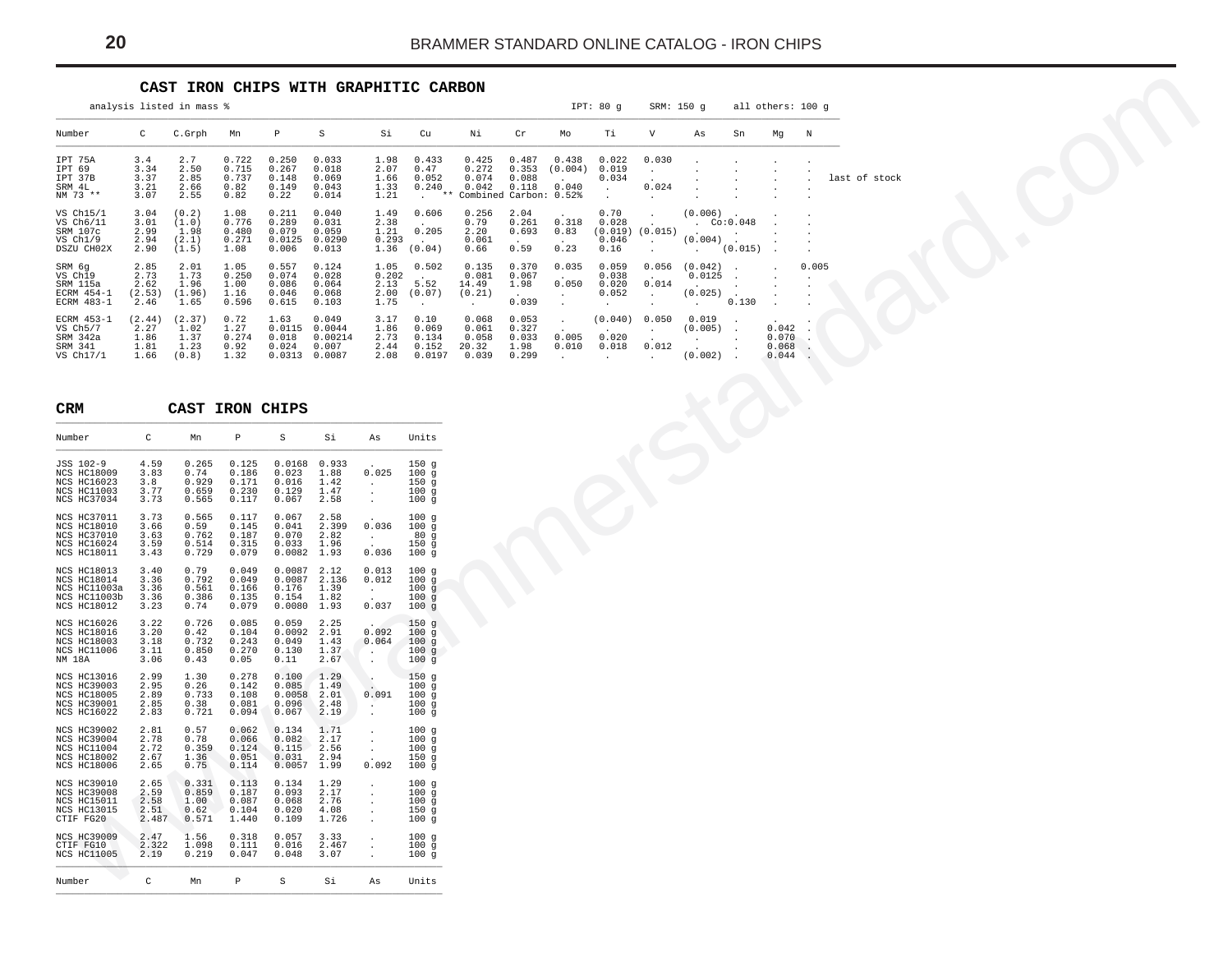<span id="page-20-0"></span>

| Number<br>$\mathtt{C}$<br>Mg<br>T.RE<br>Mn<br>$\, {\bf p}$<br>S<br>Si<br>Cu<br>Νi<br>$\operatorname{\sf Cr}$<br>Al<br>Als<br>Co<br>Mo<br>Тi<br>V<br>As<br>Ce<br>La<br>Sn<br>Units Other<br>ECRM 481-1<br>3.91<br>0.051<br>0.448<br>0.019<br>0.004<br>2.29<br>0.150<br>1.19<br>0.063<br>0.023<br>0.011<br>0.010<br>B<br>$\ddot{\phantom{a}}$<br>$\overline{\phantom{a}}$<br>$\mathbf{r}$<br>$\cdot$<br>$\mathbf{r}$<br>0.729<br>NCS HC18011<br>3.43<br>0.030<br>0.079<br>0.0082<br>1.93<br>0.036<br>$\, {\bf B}$<br>Re: 0.024<br>$\ddot{\phantom{a}}$<br>$\cdot$<br>$\ddot{\phantom{a}}$<br>1.90<br>0.37<br>NM 207.3<br>3.13<br>0.026<br>0.83<br>0.21<br>0.016<br>1.23<br>0.029<br>0.036<br>$_{\rm B}$<br>$\cdot$<br>$\epsilon$<br>$\cdot$<br>$\cdot$<br>$\cdot$<br>$\cdot$<br><b>NCS HC37019</b><br>3.06<br>0.054<br>0.049<br>6.72<br>0.11<br>0.0041<br>5.80<br>Α<br>BS CE207 *<br>0.048<br>0.039<br>3.05<br>0.003<br>1.20<br>0.090<br>0.016<br>2.07<br>0.222<br>0.005<br>0.031<br>(0.001)<br>0.079<br>0.034<br>0.004<br>0.016<br>0.004<br>$\mathsf{C}$<br>$\sim$<br>$\sim$<br>ECRM 480-1<br>3.029 0.0172<br>0.1514 0.0021<br>0.0086<br>2.407<br>(0.0052)<br>0.4826<br>0.0163<br>$\mathbf{B}$<br>$\ddot{\phantom{a}}$<br>$\ddot{\phantom{a}}$<br>$\sim$<br>$\sim$<br>$\ddot{\phantom{a}}$<br>$\mathbf{r}$<br>$\sim$<br>$\ddot{\phantom{0}}$<br>NCS HC28054<br>3.01<br>0.047<br>0.645<br>0.188<br>0.011<br>2.03<br>1.19<br>0.619<br>0.355<br>$\mathbf{B}$<br>Nb: 0.095<br>$\cdot$<br>$\cdot$<br>$\ddot{\phantom{a}}$<br>NCS HC37020<br>2.88<br>0.068<br>0.047<br>6.40<br>0.11<br>0.0035<br>3.75<br>Α<br>$\cdot$<br>$\ddot{\phantom{a}}$<br>$\ddot{\phantom{a}}$<br>$\cdot$<br>$\cdot$<br>$\sim$<br>$\cdot$<br>NCS HC37021<br>2.79<br>0.028<br>0.045<br>8.77<br>0.10<br>0.0060<br>6.58<br>Α<br>$\cdot$<br>$\ddot{\phantom{a}}$<br>$\ddot{\phantom{a}}$<br>$\cdot$<br>$\cdot$<br>$\cdot$<br>$\cdot$<br>$\cdot$<br>NCS HC37018<br>2.78<br>0.049<br>0.041<br>6.80<br>0.12<br>0.0027<br>5.96<br>Α<br>$\blacksquare$<br>NCS HC19017<br>2.77<br>0.070<br>0.070<br>0.570<br>0.015<br>0.014<br>2.52<br>0.046<br>0.031<br>0.042<br>0.037<br>0.072<br>0.356<br>$\mathbf{B}$<br>$\sim$<br>$\cdot$<br>$\sim$<br>0.0037<br>NCS HC11015<br>2.74<br>0.012<br>0.036<br>0.473<br>0.022<br>0.0009<br>2.32<br>0.031<br>0.627<br>0.040<br>0.021<br>0.011<br>0.0016<br>0.015<br>0.031<br>0.011<br>0.019<br>0.013<br>$\mathbf{A}$<br>$\sim$<br>NCS HC19018<br>2.70<br>0.083<br>0.083<br>0.625<br>0.024<br>0.011<br>3.10<br>0.049<br>0.031<br>0.043<br>0.035<br>0.125<br>0.405<br>$\mathbf{B}$<br>$\cdot$<br>$\cdot$<br>$\bullet$<br>0.79<br>0.025<br>NCS HC19010<br>2.69<br>0.028<br>0.040<br>0.029<br>0.023<br>2.92<br>0.042<br>0.227<br>0.0016<br>0.109<br>0.236<br>$\mathbf{B}$<br>$\sim$<br>$\cdot$<br>$\sim$<br>BS CE206 *<br>2.64<br>0.0006<br>0.99<br>0.145<br>0.018<br>2.76<br>0.45<br>0.048<br>0.068<br>0.004<br>0.029<br>0.007<br>0.078<br>0.038<br>0.004<br>0.011<br>0.004<br>C<br>$\sim 10^{-11}$<br>$\ddot{\phantom{0}}$<br><b>NCS HC37008</b><br>2.59<br>0.014<br>0.011<br>0.373<br>0.042<br>0.012<br>3.08<br>0.288<br>0.514<br>A<br>0.09<br>0.01<br>0.01<br>0.010<br>CKD 230 *<br>2.55<br>0.040<br>0.31<br>0.049<br>0.024<br>1.04<br>1.05<br>1.11<br>0.01<br>0.05<br>0.01<br>0.02<br>0.005<br>(0.005)<br>$\mathbf{B}$<br>Sb: 0.006<br>$\sim$<br>$\sim$<br>BS CE209 *<br>(2.47)<br>0.0013<br>0.39<br>0.167<br>0.027<br>2.13<br>0.211<br>0.045<br>0.010<br>0.006<br>0.030<br>(0.001)<br>0.062<br>0.030<br>0.003<br>0.026<br>0.008<br>$\mathsf{C}$<br>$\sim$<br>$\sim$ 100 $\mu$<br>$\sim$<br>BS CE208 *<br>2.41<br>0.0008<br>0.34<br>0.118<br>0.041<br>1.63<br>0.212<br>0.047<br>0.007<br>0.003<br>0.031<br>(0.001)<br>0.048<br>0.024<br>0.004<br>0.018<br>0.007<br>$\mathsf{C}$<br>$\sim$<br>$\mathbf{r}$<br>NCS HC19016<br>2.21<br>0.099<br>0.099<br>0.420<br>0.014<br>0.012<br>3.78<br>0.047<br>0.032<br>0.040<br>0.037<br>0.066<br>0.310<br>$\mathbf{B}$<br><b>Contract Contract</b><br>$\ddot{\phantom{a}}$<br>$\cdot$<br>$\sim$<br>$\cdot$<br>$\cdot$<br>$\cdot$<br><b>NCS HC37005</b><br>1.92<br>0.073<br>0.059<br>0.955<br>0.041<br>0.0064<br>3.36<br>0.181<br>0.128<br>Α<br>$\sim$<br>$\cdot$<br>$\sim$<br>NH.<br>$\cdot$<br>$\cdot$<br>Number<br>$\mathtt{C}$<br>Mg<br>T.RE<br>$\, {\bf p}$<br>S<br>Si<br>Cu<br>Νi<br>$\operatorname{Cr}$<br>Al<br>Co<br>Mo<br>Тi<br>V<br>Units Other<br>Mn<br>Als<br>As<br>Ce<br>La<br>Sn<br>c.<br>* Clearance Sale Item | <b>CRM</b> |  |  |  | CAST IRON CHIPS WITH MAGNESIUM AND RARE EARTHS |  |  | unit sizes have been abbreviated as follows: A = 80 g, B = 100 g, and C = 150 g |  |  |  |  |
|----------------------------------------------------------------------------------------------------------------------------------------------------------------------------------------------------------------------------------------------------------------------------------------------------------------------------------------------------------------------------------------------------------------------------------------------------------------------------------------------------------------------------------------------------------------------------------------------------------------------------------------------------------------------------------------------------------------------------------------------------------------------------------------------------------------------------------------------------------------------------------------------------------------------------------------------------------------------------------------------------------------------------------------------------------------------------------------------------------------------------------------------------------------------------------------------------------------------------------------------------------------------------------------------------------------------------------------------------------------------------------------------------------------------------------------------------------------------------------------------------------------------------------------------------------------------------------------------------------------------------------------------------------------------------------------------------------------------------------------------------------------------------------------------------------------------------------------------------------------------------------------------------------------------------------------------------------------------------------------------------------------------------------------------------------------------------------------------------------------------------------------------------------------------------------------------------------------------------------------------------------------------------------------------------------------------------------------------------------------------------------------------------------------------------------------------------------------------------------------------------------------------------------------------------------------------------------------------------------------------------------------------------------------------------------------------------------------------------------------------------------------------------------------------------------------------------------------------------------------------------------------------------------------------------------------------------------------------------------------------------------------------------------------------------------------------------------------------------------------------------------------------------------------------------------------------------------------------------------------------------------------------------------------------------------------------------------------------------------------------------------------------------------------------------------------------------------------------------------------------------------------------------------------------------------------------------------------------------------------------------------------------------------------------------------------------------------------------------------------------------------------------------------------------------------------------------------------------------------------------------------------------------------------------------------------------------------------------------------------------------------------------------------------------------------------------------------------------------------------------------------------------------------------------------------------------------------------------------------------------------------------------------------------------------------------------------------------------------------------------------------------------------------------------------------------------------------|------------|--|--|--|------------------------------------------------|--|--|---------------------------------------------------------------------------------|--|--|--|--|
|                                                                                                                                                                                                                                                                                                                                                                                                                                                                                                                                                                                                                                                                                                                                                                                                                                                                                                                                                                                                                                                                                                                                                                                                                                                                                                                                                                                                                                                                                                                                                                                                                                                                                                                                                                                                                                                                                                                                                                                                                                                                                                                                                                                                                                                                                                                                                                                                                                                                                                                                                                                                                                                                                                                                                                                                                                                                                                                                                                                                                                                                                                                                                                                                                                                                                                                                                                                                                                                                                                                                                                                                                                                                                                                                                                                                                                                                                                                                                                                                                                                                                                                                                                                                                                                                                                                                                                                                                                                          |            |  |  |  |                                                |  |  |                                                                                 |  |  |  |  |
|                                                                                                                                                                                                                                                                                                                                                                                                                                                                                                                                                                                                                                                                                                                                                                                                                                                                                                                                                                                                                                                                                                                                                                                                                                                                                                                                                                                                                                                                                                                                                                                                                                                                                                                                                                                                                                                                                                                                                                                                                                                                                                                                                                                                                                                                                                                                                                                                                                                                                                                                                                                                                                                                                                                                                                                                                                                                                                                                                                                                                                                                                                                                                                                                                                                                                                                                                                                                                                                                                                                                                                                                                                                                                                                                                                                                                                                                                                                                                                                                                                                                                                                                                                                                                                                                                                                                                                                                                                                          |            |  |  |  |                                                |  |  |                                                                                 |  |  |  |  |
| N: 0.0047                                                                                                                                                                                                                                                                                                                                                                                                                                                                                                                                                                                                                                                                                                                                                                                                                                                                                                                                                                                                                                                                                                                                                                                                                                                                                                                                                                                                                                                                                                                                                                                                                                                                                                                                                                                                                                                                                                                                                                                                                                                                                                                                                                                                                                                                                                                                                                                                                                                                                                                                                                                                                                                                                                                                                                                                                                                                                                                                                                                                                                                                                                                                                                                                                                                                                                                                                                                                                                                                                                                                                                                                                                                                                                                                                                                                                                                                                                                                                                                                                                                                                                                                                                                                                                                                                                                                                                                                                                                |            |  |  |  |                                                |  |  |                                                                                 |  |  |  |  |
|                                                                                                                                                                                                                                                                                                                                                                                                                                                                                                                                                                                                                                                                                                                                                                                                                                                                                                                                                                                                                                                                                                                                                                                                                                                                                                                                                                                                                                                                                                                                                                                                                                                                                                                                                                                                                                                                                                                                                                                                                                                                                                                                                                                                                                                                                                                                                                                                                                                                                                                                                                                                                                                                                                                                                                                                                                                                                                                                                                                                                                                                                                                                                                                                                                                                                                                                                                                                                                                                                                                                                                                                                                                                                                                                                                                                                                                                                                                                                                                                                                                                                                                                                                                                                                                                                                                                                                                                                                                          |            |  |  |  |                                                |  |  |                                                                                 |  |  |  |  |
|                                                                                                                                                                                                                                                                                                                                                                                                                                                                                                                                                                                                                                                                                                                                                                                                                                                                                                                                                                                                                                                                                                                                                                                                                                                                                                                                                                                                                                                                                                                                                                                                                                                                                                                                                                                                                                                                                                                                                                                                                                                                                                                                                                                                                                                                                                                                                                                                                                                                                                                                                                                                                                                                                                                                                                                                                                                                                                                                                                                                                                                                                                                                                                                                                                                                                                                                                                                                                                                                                                                                                                                                                                                                                                                                                                                                                                                                                                                                                                                                                                                                                                                                                                                                                                                                                                                                                                                                                                                          |            |  |  |  |                                                |  |  |                                                                                 |  |  |  |  |
|                                                                                                                                                                                                                                                                                                                                                                                                                                                                                                                                                                                                                                                                                                                                                                                                                                                                                                                                                                                                                                                                                                                                                                                                                                                                                                                                                                                                                                                                                                                                                                                                                                                                                                                                                                                                                                                                                                                                                                                                                                                                                                                                                                                                                                                                                                                                                                                                                                                                                                                                                                                                                                                                                                                                                                                                                                                                                                                                                                                                                                                                                                                                                                                                                                                                                                                                                                                                                                                                                                                                                                                                                                                                                                                                                                                                                                                                                                                                                                                                                                                                                                                                                                                                                                                                                                                                                                                                                                                          |            |  |  |  |                                                |  |  |                                                                                 |  |  |  |  |
|                                                                                                                                                                                                                                                                                                                                                                                                                                                                                                                                                                                                                                                                                                                                                                                                                                                                                                                                                                                                                                                                                                                                                                                                                                                                                                                                                                                                                                                                                                                                                                                                                                                                                                                                                                                                                                                                                                                                                                                                                                                                                                                                                                                                                                                                                                                                                                                                                                                                                                                                                                                                                                                                                                                                                                                                                                                                                                                                                                                                                                                                                                                                                                                                                                                                                                                                                                                                                                                                                                                                                                                                                                                                                                                                                                                                                                                                                                                                                                                                                                                                                                                                                                                                                                                                                                                                                                                                                                                          |            |  |  |  |                                                |  |  |                                                                                 |  |  |  |  |
|                                                                                                                                                                                                                                                                                                                                                                                                                                                                                                                                                                                                                                                                                                                                                                                                                                                                                                                                                                                                                                                                                                                                                                                                                                                                                                                                                                                                                                                                                                                                                                                                                                                                                                                                                                                                                                                                                                                                                                                                                                                                                                                                                                                                                                                                                                                                                                                                                                                                                                                                                                                                                                                                                                                                                                                                                                                                                                                                                                                                                                                                                                                                                                                                                                                                                                                                                                                                                                                                                                                                                                                                                                                                                                                                                                                                                                                                                                                                                                                                                                                                                                                                                                                                                                                                                                                                                                                                                                                          |            |  |  |  |                                                |  |  |                                                                                 |  |  |  |  |
|                                                                                                                                                                                                                                                                                                                                                                                                                                                                                                                                                                                                                                                                                                                                                                                                                                                                                                                                                                                                                                                                                                                                                                                                                                                                                                                                                                                                                                                                                                                                                                                                                                                                                                                                                                                                                                                                                                                                                                                                                                                                                                                                                                                                                                                                                                                                                                                                                                                                                                                                                                                                                                                                                                                                                                                                                                                                                                                                                                                                                                                                                                                                                                                                                                                                                                                                                                                                                                                                                                                                                                                                                                                                                                                                                                                                                                                                                                                                                                                                                                                                                                                                                                                                                                                                                                                                                                                                                                                          |            |  |  |  |                                                |  |  |                                                                                 |  |  |  |  |
|                                                                                                                                                                                                                                                                                                                                                                                                                                                                                                                                                                                                                                                                                                                                                                                                                                                                                                                                                                                                                                                                                                                                                                                                                                                                                                                                                                                                                                                                                                                                                                                                                                                                                                                                                                                                                                                                                                                                                                                                                                                                                                                                                                                                                                                                                                                                                                                                                                                                                                                                                                                                                                                                                                                                                                                                                                                                                                                                                                                                                                                                                                                                                                                                                                                                                                                                                                                                                                                                                                                                                                                                                                                                                                                                                                                                                                                                                                                                                                                                                                                                                                                                                                                                                                                                                                                                                                                                                                                          |            |  |  |  |                                                |  |  |                                                                                 |  |  |  |  |
|                                                                                                                                                                                                                                                                                                                                                                                                                                                                                                                                                                                                                                                                                                                                                                                                                                                                                                                                                                                                                                                                                                                                                                                                                                                                                                                                                                                                                                                                                                                                                                                                                                                                                                                                                                                                                                                                                                                                                                                                                                                                                                                                                                                                                                                                                                                                                                                                                                                                                                                                                                                                                                                                                                                                                                                                                                                                                                                                                                                                                                                                                                                                                                                                                                                                                                                                                                                                                                                                                                                                                                                                                                                                                                                                                                                                                                                                                                                                                                                                                                                                                                                                                                                                                                                                                                                                                                                                                                                          | <b>MAR</b> |  |  |  |                                                |  |  |                                                                                 |  |  |  |  |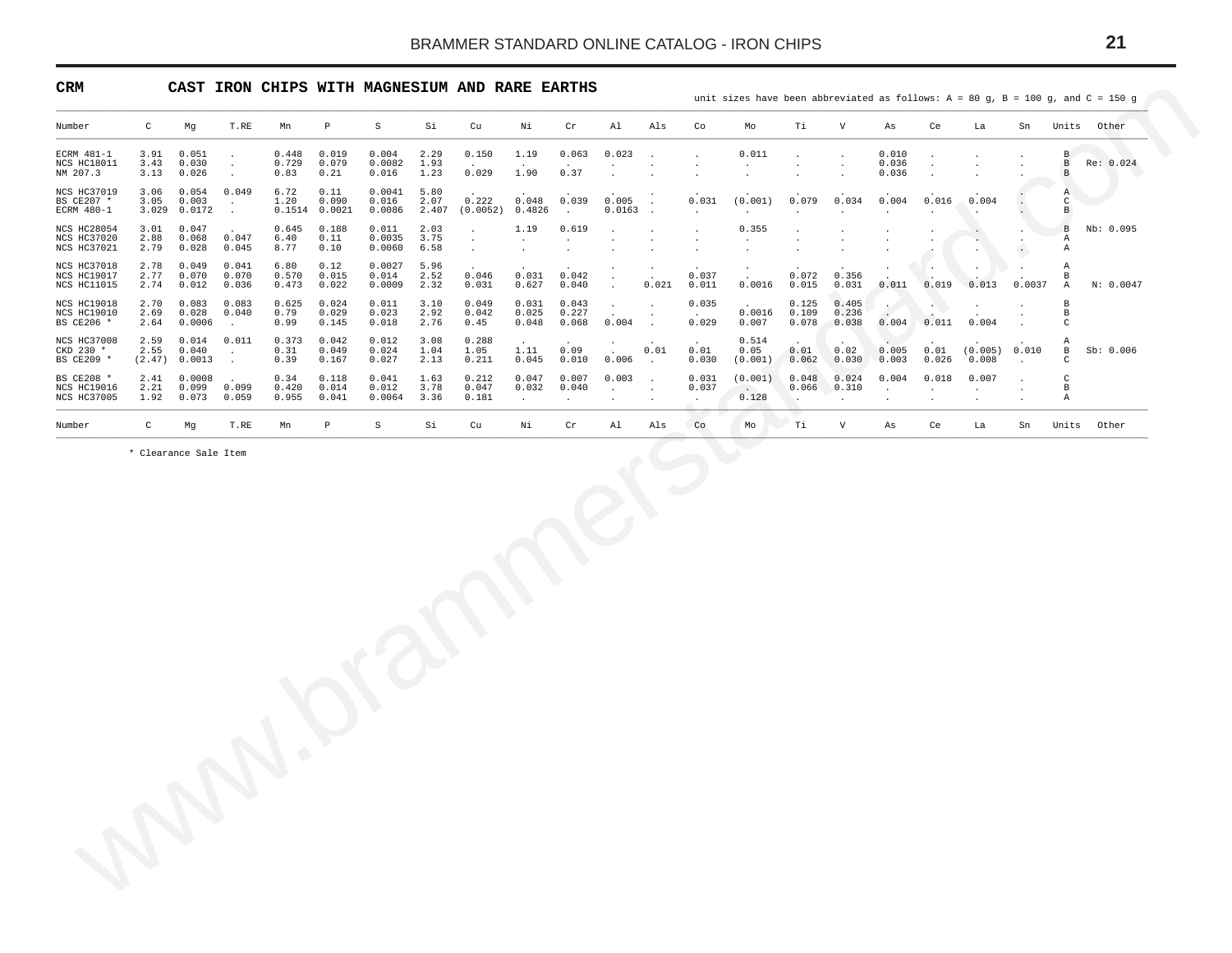<span id="page-21-0"></span>

|                                                                  |                                |                                 |                                    | ALLOYED CAST IRON                  |                                 |                                   |                                                                |                                  |                   |                                                                 |                                 |                                            |                                        |                 |                                  |       |        |                    |                                        |                           |                              |            |
|------------------------------------------------------------------|--------------------------------|---------------------------------|------------------------------------|------------------------------------|---------------------------------|-----------------------------------|----------------------------------------------------------------|----------------------------------|-------------------|-----------------------------------------------------------------|---------------------------------|--------------------------------------------|----------------------------------------|-----------------|----------------------------------|-------|--------|--------------------|----------------------------------------|---------------------------|------------------------------|------------|
| Number                                                           | C                              | Mn                              | P                                  | S                                  | Si                              | Cu                                | Νi                                                             | Cr                               | Als               | Co                                                              | Mo                              | Тi                                         | V                                      | W               | As                               | B     | Bi     | Pb                 | Sb                                     | Sn                        | Units                        | Other      |
| CRM<br>CMSI 1571<br>NCS HC37001<br><b>NCS HC13010</b><br>SRM 892 | 3.95<br>3.40<br>3.35<br>3.33   | 0.27<br>0.99<br>0.699<br>0.76   | 0.130<br>0.060<br>0.147<br>0.054   | 0.233<br>0.054<br>0.045<br>0.015   | 1.30<br>1.35<br>2.44<br>1.83    | 0.011<br>1.22<br>0.018<br>0.270   | 0.029<br>0.63<br>0.300<br>5.53                                 | 4.31<br>13.54<br>0.96<br>10.18   |                   | $\cdot$<br>$\cdot$<br>0.31                                      | 0.36<br>1.03<br>2.39<br>0.20    | 0.016<br>$\cdot$<br>$\cdot$<br>$\cdot$     | 0.012<br>$\cdot$<br>0.041              |                 |                                  |       |        |                    |                                        |                           | 100g<br>50g<br>100q<br>150g  |            |
| NCS HC13011<br>CKD 227 *<br><b>NCS HC28034</b><br>NCS HC37003    | 3.23<br>3.2<br>3.15<br>2.95    | 1.20<br>0.95<br>0.795<br>1.72   | 0.310<br>0.66<br>0.321<br>0.062    | 0.045<br>0.037<br>0.082<br>0.034   | 4.30<br>1.67<br>1.67<br>1.32    | 0.243<br>0.33<br>1.04<br>1.06     | 0.919<br>0.05<br>$\sim$<br>1.05                                | 1.36<br>0.68<br>0.464<br>15.39   | 0.04              | $\ddot{\phantom{a}}$<br>0.03<br>$\cdot$<br>$\ddot{\phantom{a}}$ | 0.639<br>0.60<br>0.515<br>1.12  | $\cdot$<br>0.07<br>0.053                   | $\sim$<br>0.11<br>$\ddot{\phantom{a}}$ | 0.06<br>$\cdot$ | 0.01<br>$\overline{\phantom{a}}$ | 0.007 | 0.0005 | 0.001              | 0.03<br>$\sim$<br>$\ddot{\phantom{0}}$ | $\sim$<br>0.07<br>$\cdot$ | 100g<br>100q<br>150g<br>50g  | Zn: 0.01   |
| ECRM 479-1<br>CMSI 1569<br>ECRM 482-2<br>CMSI 1568               | 2.86<br>2.86<br>2.599<br>2.46  | 0.136<br>1.07<br>0.728<br>1.63  | 0.0764<br>0.058<br>0.0974<br>0.383 | 0.0893<br>0.028<br>0.0491<br>0.013 | 2.018<br>0.36<br>1.815<br>0.32  | (0.0065)<br>0.42<br>1.231<br>0.73 | 1.0123<br>0.25<br>2.284<br>1.20                                | 1.001<br>22.52<br>0.675<br>12.95 | $\sim$<br>$\cdot$ | $\ddot{\phantom{0}}$<br>$\cdot$                                 | 0.1959<br>1.14<br>0.454<br>0.76 | $\cdot$<br>0.005<br>$\cdot$<br>0.0089      | $\cdot$<br>0.039<br>$\sim$<br>0.026    |                 |                                  |       |        | $\,$ .             | $\cdot$<br>$\sim$                      |                           | 100q<br>100q<br>100g<br>100g | Al: 0.0143 |
| NCS HC37002a<br>NCS HC11013<br>CMSI 1570<br>ECRM 451-2           | 2.42<br>2.35<br>2.31<br>2.059  | 0.71<br>1.05<br>0.83<br>1.079   | 0.058<br>0.010<br>0.064<br>0.0593  | 0.064<br>0.0094<br>0.043<br>0.0315 | 1.05<br>1.05<br>0.59<br>2.092   | 0.90<br>$\cdot$<br>0.36<br>6.26   | 0.23<br>$\sim$<br>0.49<br>14.01                                | 8.93<br>15.06<br>26.50<br>1.097  |                   |                                                                 | 1.74<br>2.84<br>2.71            | $\cdot$<br>0.062<br>0.0051                 | 0.16<br>0.039                          |                 |                                  |       |        | $\cdot$<br>$\cdot$ |                                        |                           | 80q<br>100g<br>100g<br>100g  |            |
| CTIF FA10<br>NCS HC11012<br>VS Ch18<br>CTIF FA20                 | 1.976<br>1.95<br>1.91<br>0.643 | 1.063<br>0.926<br>4.27<br>0.368 | 0.045<br>0.0084<br>0.095<br>0.045  | 0.0079<br>0.0147                   | 1.480<br>0.59<br>1.167<br>1.519 | 0.492<br>0.257                    | 20.05<br>$\ddot{\phantom{a}}$<br>0.168<br>$\ddot{\phantom{a}}$ | 1.986<br>13.11<br>15.61<br>28.30 |                   |                                                                 | $\cdot$<br>0.52<br>$\cdot$      | $\bullet$<br>0.064<br>$\ddot{\phantom{a}}$ | $\bullet$<br>0.137<br>$\cdot$          |                 | $\sim$                           |       |        |                    |                                        |                           | 100g<br>100g<br>100q<br>100q |            |
| RM<br>BS CE 216 *<br>BS CE 217 *<br>BS CE 219 *                  |                                | 0.80<br>1.07<br>1.23            | 0.193<br>0.356<br>0.505            | 0.043<br>0.029<br>0.038            | 2.60<br>3.15<br>2.47            | 0.68<br>0.13<br>0.415             | 0.24<br>0.002<br>0.228                                         | 0.41<br>1.08<br>0.31             |                   | 0.014<br>0.014<br>0.014                                         | 0.68<br>0.002<br>0.283          | 0.097<br>0.093<br>0.080                    | 0.032<br>0.036<br>0.034                |                 | 0.0070<br>$\cdot$<br>۰.          |       |        |                    | 0.00043<br>0.00041<br>0.00050          |                           | 150q<br>150q<br>150q         |            |
| Number                                                           | $\mathcal{C}$                  | Mn                              | P                                  | S                                  | Si                              | Cu                                | Νi                                                             | Cr                               | Als               | Co                                                              | Mo                              | Τi                                         | $\mathbf{V}$                           | W               | As                               | B     | Bi     | Pb                 | Sb                                     | Sn                        | Units                        | Other      |

\* BS and CKD Clearance Sale Items, BS CE items have no uncertainties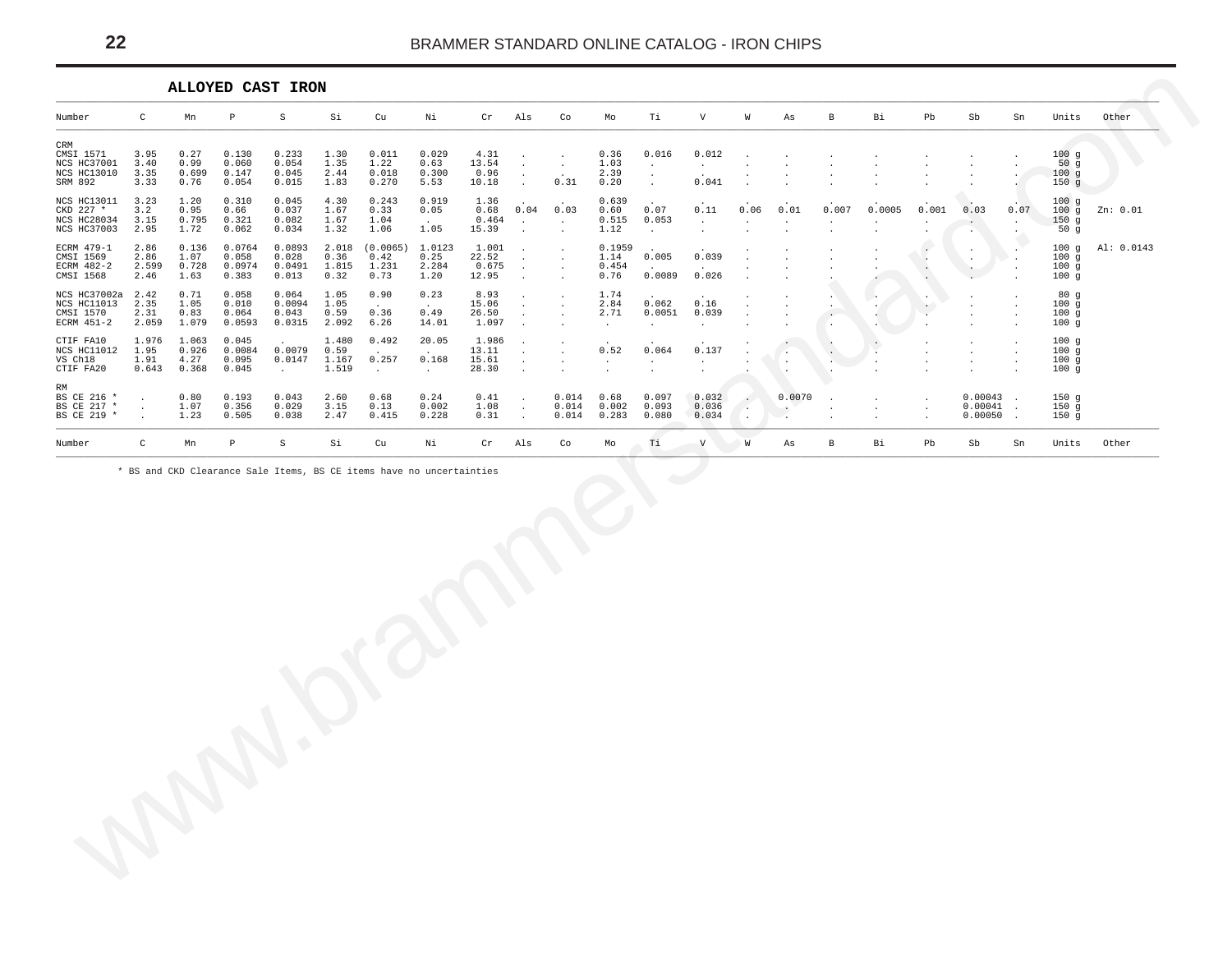<span id="page-22-0"></span>

| $\mathtt{C}$<br>Number<br>Mn<br>$\mathbb P$<br>S<br>Si<br>Cu<br>Νi<br>$\, {\rm N}$<br>Ti<br>V<br>$\mathbb B$<br>Cd<br>Ga<br>Pb<br>Sb<br>Sn<br>Tl Units<br>Cr<br>Co<br>Mo<br>As<br>0.0030 0.0035<br>4.813 10.83<br>0.0267<br>$0.0040$ (0.03)<br>0.0088<br>(0.02)<br>0.0183<br>0.0152<br>ECRM 490-1<br>$\cdot$<br>$\sim$<br>0.034<br>2.90<br>0.91<br>(<0.002)<br>VS Ch13/1<br>4.16<br>1.11<br>0.067<br>0.454<br>1.30<br>1.16<br>powder<br>$\cdot$<br>$\cdot$<br>0.0120<br>0.0042<br>$0.0045$ 0.044<br>0.0126<br>0.0019<br>4.13<br>0.217<br>0.082<br>1.90<br>0.0133<br>0.0197<br>JSS 110-13<br>$\cdot$<br>0.0023<br>0.0027<br>0.026<br>< 0.0002<br>0.00013<br>0.00014<br>NCS HC16027<br>4.06<br>0.094<br>0.038<br>0.029<br>0.725<br>0.0023<br>0.010<br>0.0064<br>0.0011<br>$\sim$<br>$\overline{\phantom{a}}$<br>0.1276<br>$0.0023$ 0.0328<br>$0.0113$ $(0.0018)$<br>0.0006<br>ECRM 478-2<br>4.003<br>0.321<br>0.201<br>0.0460<br>2.411<br>0.151<br>0.251<br>$\cdot$<br>$\sim$<br>$\cdot$<br>$\cdot$<br>$\cdot$<br>0.0051<br>0.0089<br>< 0.0002<br>0.00016<br>0.00018<br>NCS HC16028<br>4.00<br>0.634<br>0.046<br>0.0073<br>1.55<br>0.0045<br>0.036<br>0.084<br>0.018<br>0.0012<br>0.0111<br>0.1173<br>0.374<br>0.303<br>$0.0052$ 0.0636<br>0.0545<br>0.0013<br>ECRM 488-2<br>3.956<br>0.201<br>0.0256<br>0.1247<br>$\sim$ $-$<br>$\cdot$<br>$\cdot$<br>$\cdot$<br>$\cdot$<br>NCS HC16010b<br>3.90<br>0.414<br>0.044<br>0.044<br>0.93<br>0.010<br>0.024<br>$\blacksquare$<br>$\cdot$<br>$\sim$<br>$\cdot$<br>$\blacksquare$<br>$\sim$<br>$\bullet$<br>$\cdot$<br>0.0104<br>0.0229<br>BCS 527<br>3.873<br>0.316<br>0.1269<br>0.0366<br>1.000<br>0.0187<br>$\cdot$<br>$\cdot$<br>0.427<br>0.724<br>0.265<br>0.625<br>(<0.005)<br>$VS$ $Ch14/2$<br>3.81<br>1.05<br>0.061<br>0.034<br>2.09<br>1.52<br>powder<br>$\sim$<br>$\cdot$<br>$\ddot{\phantom{0}}$<br>0.079<br>0.071<br>0.836<br>0.222<br>3.61<br>0.078<br>0.142<br>0.218<br>0.124<br>0.293<br>0.521<br>(<0.002)<br>powder<br>VS Ch2/7<br>0.444<br>0.97<br>0.014<br>3.02<br>0.091<br>0.0075<br><b>NCS HC28015</b><br>3.58<br>0.080<br>0.0125<br>$\cdot$<br>$\cdot$<br>0.0219<br>0.0248 0.0151 0.0034 0.004<br>0.0022<br>0.0117<br>0.0045<br>ECRM 487-2 *<br>3.5730 0.0491 0.0065<br>0.0031<br>0.0898 0.0136<br>$\cdot$<br>CTIF FB20-2<br>$3.557$ $(0.39)$<br>(0.07)<br>$0.0614$ $(0.935)$<br>(0.10)<br>$\sim$<br>$\sim$<br>$\cdot$<br>$\cdot$<br>$\cdot$<br>$\blacksquare$<br>$\sim$<br>(0.39)<br>(0.935)<br>CTIF FB20-1<br>3.552<br>(0.07)<br>0.059<br>(0.10)<br>$\ddot{\phantom{a}}$<br>$\cdot$<br>$\ddot{\phantom{a}}$<br>$\cdot$<br>$\cdot$<br>$\cdot$<br>0.258<br>3.53<br>1.10<br>0.066<br>0.048<br>1.83<br>0.025<br>CMSI 1503B<br>3.47<br>0.28<br>0.087<br>0.89<br>0.033<br>0.151<br>0.008<br>0.024<br>0.012<br>SRM 122i<br>0.530<br>0.047<br>0.252<br>0.263<br>0.132<br>0.202<br>0.047<br>0.007<br>3.46<br>1.05<br>0.062<br>3.15<br>0.047<br>CMSI 1572<br>$\cdot$<br>$\cdot$<br>٠.<br>NCS HC16008b 3.45<br>1.84<br>0.046<br>0.018<br>1.44<br>0.015<br>0.019<br>$\sim$<br>$\cdot$<br>$\cdot$<br>$\blacksquare$<br>$\cdot$<br>$\cdot$<br>$\bullet$<br>GBW 01108b<br>3.45<br>1.84<br>0.046<br>0.018<br>0.015<br>0.019<br>1.44<br>$\sim$<br>$\cdot$<br>$\cdot$<br>$\cdot$<br>$\cdot$<br>$\mathbb{C}$<br>Mn<br>$\mathbb P$<br>S<br>Si<br>Тi<br>V<br>$\mathbf{B}$<br>Cd<br>Pb<br>Sb<br>Number<br>Cu<br>Νi<br>Cr<br>Co<br>Mo<br>N<br>Ga<br>Sn<br>Tl Units<br>As,<br>1.813<br>$0.0038$ $0.0222$<br>3.390<br>0.987<br>0.0908<br>0.0493<br>0.2445<br>0.0549<br>0.0648<br>0.0115<br>0.0145<br>ECRM 476-3<br>$\cdot$<br>$\cdot$<br>0.058<br>CMSI 1504B<br>3.39<br>0.94<br>0.113<br>0.016<br>2.41<br>0.202<br>$\rightarrow$<br>3.27<br>0.063<br>0.0088<br>0.0042<br>ECRM 487-1<br>0.094<br>0.0020<br>0.0007<br>0.0060<br>0.040<br>0.011<br>last<br>0.0074<br>0.020<br>0.373<br>0.024<br>NCS HC11009<br>3.26<br>1.98<br>0.385<br>0.081<br>1.18<br>$\sim$<br>$\cdot$<br>$\mathcal{A}$ .<br>$\cdot$<br>$\cdot$<br>0.0048<br>ECRM 492-1<br>3.258<br>0.0854<br>$\mathcal{L}_{\mathcal{A}}$<br>$\sim$<br>$\sim$<br>$\cdot$<br>$\cdot$<br>$\cdot$<br>$\cdot$<br>0.395<br>0.155<br>3.20<br>0.121<br>0.230<br>0.717<br>ECRM 484-1<br>CMSI 1530<br>0.335<br>0.066<br>0.461<br>0.030<br>0.033<br>0.56<br>0.0078<br>0.225<br>3.16<br>0.103<br>0.065<br>0.027<br>last<br>0.915<br><b>NCS HC28035</b><br>3.15<br>0.685<br>0.49<br>0.076<br>1.44<br>$\sim$<br>$\sim$<br>$\cdot$<br>$\cdot$<br>$\sim$<br>$\cdot$<br>$\cdot$<br>0.29<br>NCS HC30002<br>3.12<br>0.687<br>0.100<br>0.023<br>0.96<br>$\sim$<br>$\cdot$<br>$\cdot$<br>$\cdot$<br>$\cdot$<br>0.250<br>0.280<br>0.0494<br>0.023<br>NCS HC28028<br>3.11<br>0.605<br>0.088<br>1.71<br>1.03<br>$\cdot$<br>0.094<br>0.068<br>0.0415<br>0.0325<br>NCS HC28012<br>3.06<br>0.77<br>0.071<br>1.36<br>0.032<br>$\cdot$<br>3.05<br>0.57<br>0.300<br>0.079<br>2.67<br>0.194<br>0.018<br>0.022<br>NCS HC28014<br>- 1<br>$\cdot$<br>$\cdot$<br>$\blacksquare$<br>$\cdot$<br>0.008<br>GBW 01101B<br>3.04<br>1.22<br>0.072<br>0.052<br>1.34<br>0.025<br>$\sim$ $-$<br>$\cdot$<br>$\blacksquare$<br>$\sim$<br>$\cdot$<br>$\cdot$<br>$\cdot$<br>CMSI 1501B<br>3.04<br>1.22<br>0.072<br>0.052<br>1.34<br>0.025<br>0.008<br>3.00<br>0.027<br>0.033 0.033<br>0.29<br>0.0077<br>0.254<br>CMSI 1533<br>0.869<br>0.048<br>0.145<br>1.42<br>0.066<br>$\sim$<br>$\mathtt{C}$<br>$\mathbb P$<br>$\mathbb S$<br>Mn<br>Si<br>Cu<br>Νi<br>Cr<br>Co<br>Mo<br>Тi<br>V<br>$\, {\bf B}$<br>Cd<br>Ga<br>Pb<br>Sb<br>Tl Units<br>Number<br>N<br>Sn<br>As<br>* ERM 487-2 also contains: Al: 0.079, As: 0.0063, Te: 0.0064, and Zn: 0.0012 |  | CAST |  | IRON CHIPS AND POWDER WITH CARBON OVER 3% |  |  |  |  |  |  | unit sizes have been abbreviated so that: $A = CRM$ , 100g and $B = CRM$ , 150g and $C = RM$ , 50g |  |                                  |
|------------------------------------------------------------------------------------------------------------------------------------------------------------------------------------------------------------------------------------------------------------------------------------------------------------------------------------------------------------------------------------------------------------------------------------------------------------------------------------------------------------------------------------------------------------------------------------------------------------------------------------------------------------------------------------------------------------------------------------------------------------------------------------------------------------------------------------------------------------------------------------------------------------------------------------------------------------------------------------------------------------------------------------------------------------------------------------------------------------------------------------------------------------------------------------------------------------------------------------------------------------------------------------------------------------------------------------------------------------------------------------------------------------------------------------------------------------------------------------------------------------------------------------------------------------------------------------------------------------------------------------------------------------------------------------------------------------------------------------------------------------------------------------------------------------------------------------------------------------------------------------------------------------------------------------------------------------------------------------------------------------------------------------------------------------------------------------------------------------------------------------------------------------------------------------------------------------------------------------------------------------------------------------------------------------------------------------------------------------------------------------------------------------------------------------------------------------------------------------------------------------------------------------------------------------------------------------------------------------------------------------------------------------------------------------------------------------------------------------------------------------------------------------------------------------------------------------------------------------------------------------------------------------------------------------------------------------------------------------------------------------------------------------------------------------------------------------------------------------------------------------------------------------------------------------------------------------------------------------------------------------------------------------------------------------------------------------------------------------------------------------------------------------------------------------------------------------------------------------------------------------------------------------------------------------------------------------------------------------------------------------------------------------------------------------------------------------------------------------------------------------------------------------------------------------------------------------------------------------------------------------------------------------------------------------------------------------------------------------------------------------------------------------------------------------------------------------------------------------------------------------------------------------------------------------------------------------------------------------------------------------------------------------------------------------------------------------------------------------------------------------------------------------------------------------------------------------------------------------------------------------------------------------------------------------------------------------------------------------------------------------------------------------------------------------------------------------------------------------------------------------------------------------------------------------------------------------------------------------------------------------------------------------------------------------------------------------------------------------------------------------------------------------------------------------------------------------------------------------------------------------------------------------------------------------------------------------------------------------------------------------------------------------------------------------------------------------------------------------------------------------------------------------------------------------------------------------------------------------------------------------------------------------------------------------------------------------------|--|------|--|-------------------------------------------|--|--|--|--|--|--|----------------------------------------------------------------------------------------------------|--|----------------------------------|
|                                                                                                                                                                                                                                                                                                                                                                                                                                                                                                                                                                                                                                                                                                                                                                                                                                                                                                                                                                                                                                                                                                                                                                                                                                                                                                                                                                                                                                                                                                                                                                                                                                                                                                                                                                                                                                                                                                                                                                                                                                                                                                                                                                                                                                                                                                                                                                                                                                                                                                                                                                                                                                                                                                                                                                                                                                                                                                                                                                                                                                                                                                                                                                                                                                                                                                                                                                                                                                                                                                                                                                                                                                                                                                                                                                                                                                                                                                                                                                                                                                                                                                                                                                                                                                                                                                                                                                                                                                                                                                                                                                                                                                                                                                                                                                                                                                                                                                                                                                                                                                                                                                                                                                                                                                                                                                                                                                                                                                                                                                                                                                                          |  |      |  |                                           |  |  |  |  |  |  |                                                                                                    |  |                                  |
|                                                                                                                                                                                                                                                                                                                                                                                                                                                                                                                                                                                                                                                                                                                                                                                                                                                                                                                                                                                                                                                                                                                                                                                                                                                                                                                                                                                                                                                                                                                                                                                                                                                                                                                                                                                                                                                                                                                                                                                                                                                                                                                                                                                                                                                                                                                                                                                                                                                                                                                                                                                                                                                                                                                                                                                                                                                                                                                                                                                                                                                                                                                                                                                                                                                                                                                                                                                                                                                                                                                                                                                                                                                                                                                                                                                                                                                                                                                                                                                                                                                                                                                                                                                                                                                                                                                                                                                                                                                                                                                                                                                                                                                                                                                                                                                                                                                                                                                                                                                                                                                                                                                                                                                                                                                                                                                                                                                                                                                                                                                                                                                          |  |      |  |                                           |  |  |  |  |  |  |                                                                                                    |  | Α<br>$\mathbb{A}$<br>Α<br>Α<br>Α |
|                                                                                                                                                                                                                                                                                                                                                                                                                                                                                                                                                                                                                                                                                                                                                                                                                                                                                                                                                                                                                                                                                                                                                                                                                                                                                                                                                                                                                                                                                                                                                                                                                                                                                                                                                                                                                                                                                                                                                                                                                                                                                                                                                                                                                                                                                                                                                                                                                                                                                                                                                                                                                                                                                                                                                                                                                                                                                                                                                                                                                                                                                                                                                                                                                                                                                                                                                                                                                                                                                                                                                                                                                                                                                                                                                                                                                                                                                                                                                                                                                                                                                                                                                                                                                                                                                                                                                                                                                                                                                                                                                                                                                                                                                                                                                                                                                                                                                                                                                                                                                                                                                                                                                                                                                                                                                                                                                                                                                                                                                                                                                                                          |  |      |  |                                           |  |  |  |  |  |  |                                                                                                    |  | Α<br>Α<br>Α<br>А<br>А            |
|                                                                                                                                                                                                                                                                                                                                                                                                                                                                                                                                                                                                                                                                                                                                                                                                                                                                                                                                                                                                                                                                                                                                                                                                                                                                                                                                                                                                                                                                                                                                                                                                                                                                                                                                                                                                                                                                                                                                                                                                                                                                                                                                                                                                                                                                                                                                                                                                                                                                                                                                                                                                                                                                                                                                                                                                                                                                                                                                                                                                                                                                                                                                                                                                                                                                                                                                                                                                                                                                                                                                                                                                                                                                                                                                                                                                                                                                                                                                                                                                                                                                                                                                                                                                                                                                                                                                                                                                                                                                                                                                                                                                                                                                                                                                                                                                                                                                                                                                                                                                                                                                                                                                                                                                                                                                                                                                                                                                                                                                                                                                                                                          |  |      |  |                                           |  |  |  |  |  |  |                                                                                                    |  | Α<br>B<br>Α<br>Α<br>Α            |
|                                                                                                                                                                                                                                                                                                                                                                                                                                                                                                                                                                                                                                                                                                                                                                                                                                                                                                                                                                                                                                                                                                                                                                                                                                                                                                                                                                                                                                                                                                                                                                                                                                                                                                                                                                                                                                                                                                                                                                                                                                                                                                                                                                                                                                                                                                                                                                                                                                                                                                                                                                                                                                                                                                                                                                                                                                                                                                                                                                                                                                                                                                                                                                                                                                                                                                                                                                                                                                                                                                                                                                                                                                                                                                                                                                                                                                                                                                                                                                                                                                                                                                                                                                                                                                                                                                                                                                                                                                                                                                                                                                                                                                                                                                                                                                                                                                                                                                                                                                                                                                                                                                                                                                                                                                                                                                                                                                                                                                                                                                                                                                                          |  |      |  |                                           |  |  |  |  |  |  |                                                                                                    |  | Α<br>B<br>Α<br>Α<br>Α            |
|                                                                                                                                                                                                                                                                                                                                                                                                                                                                                                                                                                                                                                                                                                                                                                                                                                                                                                                                                                                                                                                                                                                                                                                                                                                                                                                                                                                                                                                                                                                                                                                                                                                                                                                                                                                                                                                                                                                                                                                                                                                                                                                                                                                                                                                                                                                                                                                                                                                                                                                                                                                                                                                                                                                                                                                                                                                                                                                                                                                                                                                                                                                                                                                                                                                                                                                                                                                                                                                                                                                                                                                                                                                                                                                                                                                                                                                                                                                                                                                                                                                                                                                                                                                                                                                                                                                                                                                                                                                                                                                                                                                                                                                                                                                                                                                                                                                                                                                                                                                                                                                                                                                                                                                                                                                                                                                                                                                                                                                                                                                                                                                          |  |      |  |                                           |  |  |  |  |  |  |                                                                                                    |  |                                  |
|                                                                                                                                                                                                                                                                                                                                                                                                                                                                                                                                                                                                                                                                                                                                                                                                                                                                                                                                                                                                                                                                                                                                                                                                                                                                                                                                                                                                                                                                                                                                                                                                                                                                                                                                                                                                                                                                                                                                                                                                                                                                                                                                                                                                                                                                                                                                                                                                                                                                                                                                                                                                                                                                                                                                                                                                                                                                                                                                                                                                                                                                                                                                                                                                                                                                                                                                                                                                                                                                                                                                                                                                                                                                                                                                                                                                                                                                                                                                                                                                                                                                                                                                                                                                                                                                                                                                                                                                                                                                                                                                                                                                                                                                                                                                                                                                                                                                                                                                                                                                                                                                                                                                                                                                                                                                                                                                                                                                                                                                                                                                                                                          |  |      |  |                                           |  |  |  |  |  |  |                                                                                                    |  | А<br>А<br>Α<br>Α<br>Α            |
|                                                                                                                                                                                                                                                                                                                                                                                                                                                                                                                                                                                                                                                                                                                                                                                                                                                                                                                                                                                                                                                                                                                                                                                                                                                                                                                                                                                                                                                                                                                                                                                                                                                                                                                                                                                                                                                                                                                                                                                                                                                                                                                                                                                                                                                                                                                                                                                                                                                                                                                                                                                                                                                                                                                                                                                                                                                                                                                                                                                                                                                                                                                                                                                                                                                                                                                                                                                                                                                                                                                                                                                                                                                                                                                                                                                                                                                                                                                                                                                                                                                                                                                                                                                                                                                                                                                                                                                                                                                                                                                                                                                                                                                                                                                                                                                                                                                                                                                                                                                                                                                                                                                                                                                                                                                                                                                                                                                                                                                                                                                                                                                          |  |      |  |                                           |  |  |  |  |  |  |                                                                                                    |  | Α<br>А<br>B<br>А<br>B            |
|                                                                                                                                                                                                                                                                                                                                                                                                                                                                                                                                                                                                                                                                                                                                                                                                                                                                                                                                                                                                                                                                                                                                                                                                                                                                                                                                                                                                                                                                                                                                                                                                                                                                                                                                                                                                                                                                                                                                                                                                                                                                                                                                                                                                                                                                                                                                                                                                                                                                                                                                                                                                                                                                                                                                                                                                                                                                                                                                                                                                                                                                                                                                                                                                                                                                                                                                                                                                                                                                                                                                                                                                                                                                                                                                                                                                                                                                                                                                                                                                                                                                                                                                                                                                                                                                                                                                                                                                                                                                                                                                                                                                                                                                                                                                                                                                                                                                                                                                                                                                                                                                                                                                                                                                                                                                                                                                                                                                                                                                                                                                                                                          |  |      |  |                                           |  |  |  |  |  |  |                                                                                                    |  | B<br>B<br>Α<br>А<br>Α            |
|                                                                                                                                                                                                                                                                                                                                                                                                                                                                                                                                                                                                                                                                                                                                                                                                                                                                                                                                                                                                                                                                                                                                                                                                                                                                                                                                                                                                                                                                                                                                                                                                                                                                                                                                                                                                                                                                                                                                                                                                                                                                                                                                                                                                                                                                                                                                                                                                                                                                                                                                                                                                                                                                                                                                                                                                                                                                                                                                                                                                                                                                                                                                                                                                                                                                                                                                                                                                                                                                                                                                                                                                                                                                                                                                                                                                                                                                                                                                                                                                                                                                                                                                                                                                                                                                                                                                                                                                                                                                                                                                                                                                                                                                                                                                                                                                                                                                                                                                                                                                                                                                                                                                                                                                                                                                                                                                                                                                                                                                                                                                                                                          |  |      |  |                                           |  |  |  |  |  |  |                                                                                                    |  |                                  |
| $\mathcal{A}$ .                                                                                                                                                                                                                                                                                                                                                                                                                                                                                                                                                                                                                                                                                                                                                                                                                                                                                                                                                                                                                                                                                                                                                                                                                                                                                                                                                                                                                                                                                                                                                                                                                                                                                                                                                                                                                                                                                                                                                                                                                                                                                                                                                                                                                                                                                                                                                                                                                                                                                                                                                                                                                                                                                                                                                                                                                                                                                                                                                                                                                                                                                                                                                                                                                                                                                                                                                                                                                                                                                                                                                                                                                                                                                                                                                                                                                                                                                                                                                                                                                                                                                                                                                                                                                                                                                                                                                                                                                                                                                                                                                                                                                                                                                                                                                                                                                                                                                                                                                                                                                                                                                                                                                                                                                                                                                                                                                                                                                                                                                                                                                                          |  |      |  |                                           |  |  |  |  |  |  |                                                                                                    |  |                                  |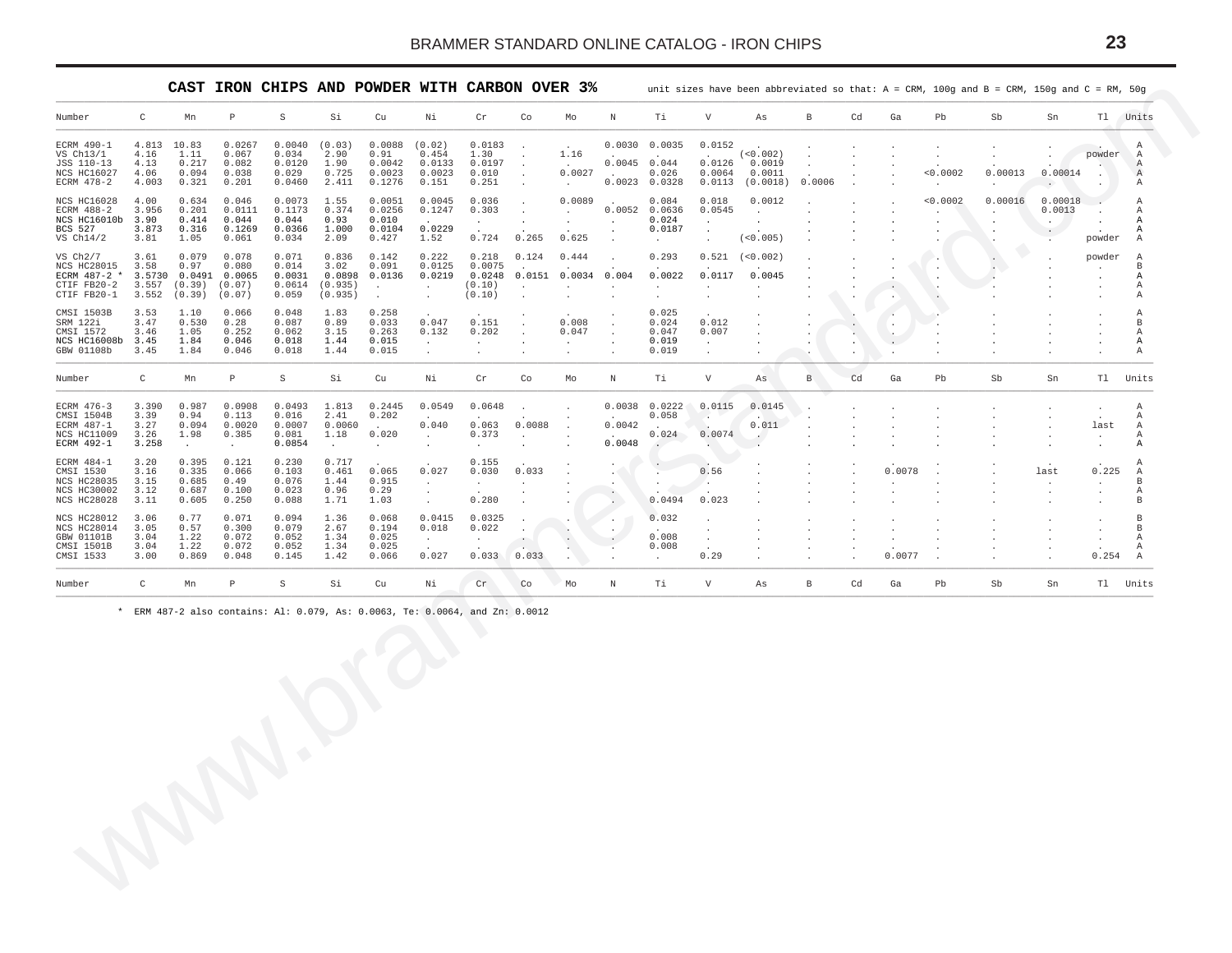#### CAST IRON CHIPS WITH CARBON UNDER 3%

analysis listed in mass % except \* which is mg/kg

unit sizes have been abbreviated as follows:  $A = 80 g$ ,  $B = 100 g$ ,  $C = 150 g$ , and  $D = 200 g$ 

<span id="page-23-0"></span>

| Number                     | C             | Mn             | $\mathbb{P}$   | S              | Si            | Cu                   | Νi                          | Cr             | Al    | Als  | Co    | Mo    | N                   | Ti             | V            | As      | в      | Bi* |    | $Ga*$ Pb* $Sb*$ |       | Sn    | Tl Units      |
|----------------------------|---------------|----------------|----------------|----------------|---------------|----------------------|-----------------------------|----------------|-------|------|-------|-------|---------------------|----------------|--------------|---------|--------|-----|----|-----------------|-------|-------|---------------|
| CRM                        |               |                |                |                |               |                      |                             |                |       |      |       |       |                     |                |              |         |        |     |    |                 |       |       |               |
| NM 201.8                   | 2.99          | 0.44           | 0.054          | 0.11           | 2.64          | 0.035                | 0.024                       | 0.030          |       |      |       |       |                     |                |              |         |        |     |    |                 |       |       |               |
| NCS HC28025<br>NCS HC39011 | 2.98          | 0.698          | 1.80<br>0.082  | 0.087<br>0.058 | 1.80          | 0.201                | $\cdot$                     | 0.081          |       |      |       |       |                     |                |              |         |        |     |    |                 |       |       |               |
| VS Ch1-1                   | 2.96<br>2.94  | 0.57<br>0.271  | 0.0125         | 0.0290         | 1.67<br>0.293 | 0.101                | 0.061                       | 0.051          |       |      |       |       |                     | 0.046          |              |         | 0.061  |     |    |                 |       |       |               |
| <b>NCS HC28026</b>         | 2.90          | 0.702          | 1.91           | 0.124          | 1.81          | 0.245                | $\sim$                      | 0.086          |       |      |       |       |                     | $\sim$         |              |         |        |     |    |                 |       |       |               |
|                            |               |                |                |                |               |                      |                             |                |       |      |       |       |                     |                |              |         |        |     |    |                 |       |       |               |
| ECRM 489-1                 | 2.860         | (0.510)        | 0.815          | 0.155          | 1.524         | 0.274                |                             |                |       |      |       |       | (0.0056)            |                |              |         |        |     |    |                 |       |       |               |
| <b>NCS HC39013</b>         | 2.86          | 0.56           | 0.106          | 0.052          | 2.35          |                      |                             |                |       |      |       |       |                     |                |              |         | 0.0101 |     |    |                 |       |       |               |
| <b>NCS HC28029</b>         | 2.85          | 0.85           | 0.086          | 0.0995         | 1.91          | 0.865                |                             | 0.316          |       |      |       |       |                     | 0.033          | 0.017        |         |        |     |    |                 |       |       |               |
| $VS$ $Ch6/1$               | 2.82          | 0.803          | 0.267          | 0.037          | 2.76          | $\sim$               | 0.716                       | 2.73           |       |      | 0.096 | 0.215 |                     | 0.093          |              |         |        |     |    |                 |       |       |               |
| CMSI 1506A                 | 2.809         | 1.48           | 0.039          | 0.062          | 0.856         | 0.045                | $\cdot$                     |                |       |      |       |       |                     | 0.0118         |              |         |        |     |    |                 |       |       |               |
| VS Ch4/7                   | 2.78          | 0.742          | 0.194          | 0.0276         | 1.60          | 0.221                | 0.525                       | 0.706          |       |      |       |       |                     |                |              | (0.006) |        |     |    |                 |       |       |               |
| ECRM 428-2                 | 2.747         | 0.750          | 0.0691         | 0.1105         | 1.751         | 0.0996               | 0.0358                      | 0.0366         |       |      |       |       |                     | 0.0311         | 0.0120       | 0.0156  |        |     |    |                 |       |       |               |
| GBW 01106b                 | 2.71          | 0.98           | 0.077          | 0.089          | 1.14          | 0.036                | $\cdot$                     |                |       |      |       |       |                     | 0.007          |              |         |        |     |    |                 |       |       |               |
| NCS HC16006b               | 2.71          | 0.98           | 0.077          | 0.089          | 1.14          | 0.036                | $\cdot$                     |                |       |      |       |       |                     | 0.007          |              |         |        |     |    |                 |       |       |               |
| NCS HC11007                | 2.70          | 1.66           | 0.201          | 0.102          | 1.72          | 0.031                |                             | 0.589          |       |      |       |       |                     | 0.014          | 0.0067       |         |        |     |    |                 |       |       |               |
|                            |               |                |                |                |               |                      |                             |                |       |      |       |       |                     |                |              |         |        |     |    |                 |       |       |               |
| <b>NCS HC28013</b>         | 2.65          | 0.575          | 0.450          | 0.098          | 2.29          | 0.086                | 0.0675                      | 0.041          |       |      |       |       |                     | 0.041          |              |         |        |     |    |                 |       |       |               |
| VS Ch16/1                  | 2.64          | 1.23           | 0.0237         | 0.049          | 0.864         | 0.242                | 4.15                        | 1.77           |       |      |       |       |                     |                |              | (0.007) |        |     |    |                 |       |       |               |
| NCS HC41010                | 2.64          | 0.540          | 0.086          | 0.029          | 1.49          | 0.056                | 0.030                       | 0.086          |       |      |       | 0.021 |                     | 0.024          | 0.011        |         |        |     |    |                 |       |       |               |
| NCS HC41011                | 2.64          | 0.725          | 0.177          | 0.033          | 2.23          | 0.146                | 0.035                       | 0.151          |       |      |       | 0.105 |                     | 0.031          | 0.014        |         |        |     |    |                 |       |       |               |
| SRM 5m                     | 2.59          | 0.74           | 0.32           | 0.133          | 1.83          | 0.89                 | 0.041                       | 0.080          |       |      |       |       | $(0.029)$ $(0.006)$ | (0.097)        | 0.033        |         |        |     |    |                 |       |       |               |
| NCS HC41012                | 2.52          | 1.24           | 0.635          | 0.032          | 3.86          | 0.114                | 0.037                       | 0.115          | 0.017 |      |       |       |                     | 0.071          | 0.033        |         |        |     |    |                 | 11    |       |               |
| VS Ch20                    | 2.41          | 1.84           | 1.46           | 0.053          | 0.594         | 0.050                | 0.157                       | 0.170          |       |      |       |       |                     | 0.0040         | (0.015)      | 0.089   |        |     |    |                 |       |       |               |
| CMSI 1534                  | 2.38          | 1.28           | 0.069          | 0.077          | 2.12          | 0.070                | 0.028                       | 0.030          |       |      | 0.034 |       |                     |                | 0.40         |         |        |     | 73 |                 |       |       | 0.314         |
| GBW 01102b                 | 2.38          | 0.700          | 0.082          | 0.034          | 0.48          | 0.026                | $\cdot$                     |                |       |      |       |       |                     | 0.006          |              |         |        |     |    |                 |       |       |               |
| CMSI 1502B                 | 2.38          | 0.700          | 0.082          | 0.034          | 0.48          | 0.026                | $\blacksquare$              |                |       |      |       |       |                     | 0.006          |              |         |        |     |    |                 |       |       | $\mathcal{C}$ |
| Number                     | C             | Mn             | Ρ              | S              | Si            | Cu                   | Νi                          | Cr             | Al    | Als  | Co    | Mo    | N                   | Τi             | V            | As      | B      | Bi* |    | $Ga*$ Pb*       | $Sb*$ | Sn    | Tl Units      |
|                            | 2.31          |                | 0.025          | 0.100          |               |                      |                             |                |       |      |       |       |                     |                |              |         |        |     |    |                 |       |       |               |
| GBW 01109b<br>NCS HC16009b | 2.31          | 0.509<br>0.509 | 0.025          | 0.100          | 0.28<br>0.28  | 0.038<br>0.038       |                             |                |       |      |       |       |                     | 0.030<br>0.030 |              |         |        |     |    |                 |       |       |               |
| NCS HC37032                | 2.28          | 0.358          | 0.086          | 0.161          | 1.34          | 0.041                |                             | 0.028          |       |      |       |       |                     |                |              |         |        |     |    |                 |       |       |               |
| NCS HC30001                | 2.26          | 1.28           | 0.178          | 0.025          | 2.21          | 1.01                 |                             |                |       |      |       |       |                     |                |              |         |        |     |    |                 |       |       |               |
| NCS HC37030                | 2.22          | 0.869          | 0.339          | 0.101          | 2.20          | 0.501                |                             | 0.142          |       |      |       |       |                     |                |              |         |        |     |    |                 |       |       |               |
|                            |               |                |                |                |               |                      |                             |                |       |      |       |       |                     |                |              |         |        |     |    |                 |       |       |               |
| NCS HC37041                | 2.22          | 0.869          | 0.339          | 0.101          | 2.20          | 0.501                |                             | 0.142          |       |      |       |       |                     |                |              |         |        |     |    |                 |       |       |               |
| ECRM 486-1                 | 2.21          | 0.841          | 1.00           | 0.023          | 2.43          | 0.548                | 0.057                       | 0.104          |       |      |       |       |                     |                | 0.020        |         |        |     |    |                 |       | 0.074 |               |
| CMSI 1509A                 | 2.202         | 0.528          | 0.0226         | 0.080          | 0.378         | 0.063                | $\cdot$                     |                |       |      |       |       |                     | 0.0094         |              |         |        |     |    |                 |       |       |               |
| <b>NCS HC37029</b>         | 2.15          | 1.08           | 0.451          | 0.068          | 2.69          | 0.752                | $\cdot$                     | 0.221          |       |      |       |       |                     |                |              |         |        |     |    |                 |       |       |               |
| NCS HC37040                | 2.15          | 1.08           | 0.451          | 0.068          | 2.69          | 0.752                |                             | 0.221          |       |      |       |       |                     |                |              |         |        |     |    |                 |       |       |               |
| BCS 170/4 *                | 2.15          | 0.78           | 0.70           | 0.080          | 2.45          | 0.60                 |                             |                |       |      |       |       |                     |                |              |         |        |     |    |                 |       |       |               |
| CTIF FB20                  | 2.114         | 0.464          | 0.039          | 0.128          | 1.012         | $\ddot{\phantom{a}}$ | $\cdot$                     | 0.035          |       |      |       |       |                     |                |              |         |        |     |    |                 |       |       |               |
| NCS HC37013                | 2.11          | 0.353          | 0.167          | 0.139          | 1.70          |                      | $\mathcal{L}_{\mathcal{A}}$ | 0.119          |       |      |       |       |                     |                |              |         |        | 25  |    |                 |       |       |               |
| IPT 49                     | 2.11          | 0.272          | 0.012          | 0.019          | 0.78          | 0.040                | 0.021                       | 0.020          |       |      |       |       |                     |                |              |         |        |     |    |                 |       |       |               |
| NCS HC37028                | 2.04          | 1.34           | 0.479          | 0.038          | 3.37          | 0.642                |                             | 0.197          |       |      |       |       |                     |                |              |         |        |     |    |                 |       |       |               |
|                            |               |                |                |                |               |                      |                             |                |       |      |       |       |                     |                |              |         |        |     |    |                 |       |       |               |
| <b>NCS HC37039</b>         | 2.04          | 1.34           | 0.479          | 0.038          | 3.37          | 0.642                |                             | 0.197          |       |      |       |       |                     |                |              |         |        |     |    |                 |       |       |               |
| NCS HC37042                | 2.04          | 0.670          | 0.226          | 0.103          | 1.86          | 0.176                |                             | 0.054          |       |      |       |       |                     |                |              |         |        |     |    |                 |       |       |               |
| NCS HC37038<br>NCS HC11008 | 2.01<br>1.90  | 0.677<br>1.96  | 0.057<br>0.060 | 0.115<br>0.097 | 1.44<br>2.72  |                      |                             | 0.113<br>0.766 |       |      |       |       |                     | 0.013          | 0.0075       |         |        | 15  |    |                 |       |       |               |
| NCS HC37037                | 1.90          | 0.780          | 0.110          | 0.055          | 2.34          | 0.041<br>$\sim$      |                             | 0.024          |       |      |       |       |                     |                |              |         |        | 38  |    |                 |       |       |               |
| NCS HC37036                | 1.67          | 1.05           | 0.085          | 0.024          | 1.90          |                      |                             | 0.055          |       |      |       |       |                     |                |              |         |        | 34  |    |                 |       |       |               |
| RM                         |               |                |                |                |               |                      |                             |                |       |      |       |       |                     |                |              |         |        |     |    |                 |       |       |               |
| VS Ch12-1<br>CKD 215 *     | 2.83<br>2.46  | 1.32<br>0.76   | 0.049<br>0.087 | 0.006<br>0.17  | 2.41<br>3.08  | 0.43                 | 0.081                       | 0.15           |       | 0.01 |       | 0.05  |                     | 0.04           | 0.05         | 0.02    |        |     |    |                 |       | 0.048 |               |
|                            |               |                |                |                |               |                      |                             |                |       |      |       |       |                     |                |              |         |        |     |    |                 |       |       |               |
| Number                     | $\mathcal{C}$ | Mn             | P              | S              | Si            | Cu                   | Νi                          | Cr             | Al    | Als  | Co    | Mo    | N                   | Τi             | $\mathbf{V}$ | As      | R.     | Bi* |    | $Ga*$ Pb*       | $Sb*$ | Sn    | Tl Units      |

\* Clearance Sale Item